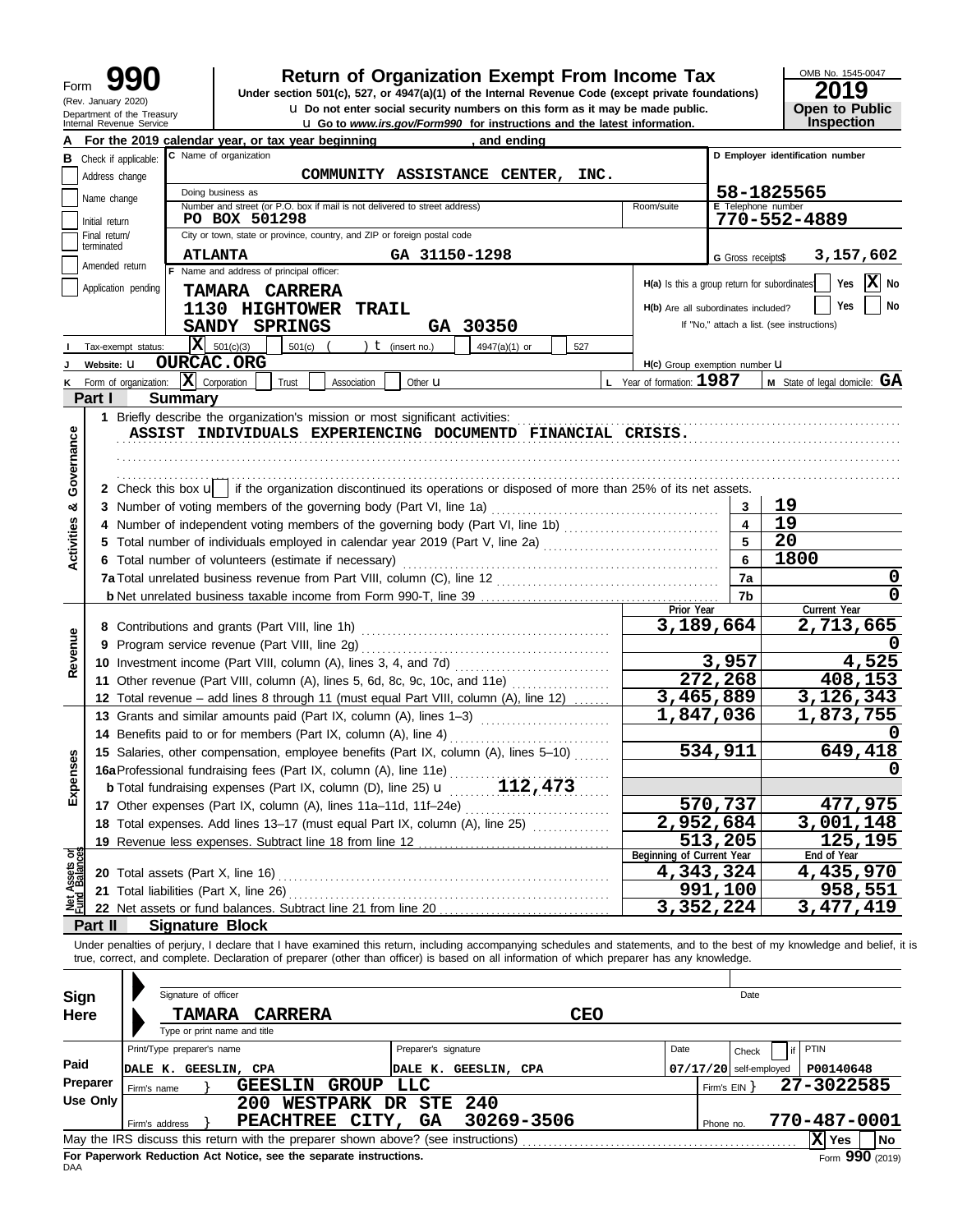|                                                     |                                                      |                                                                                                                                      | Form 990 (2019) COMMUNITY ASSISTANCE CENTER, INC. 58-1825565 |                    | Page 2                      |
|-----------------------------------------------------|------------------------------------------------------|--------------------------------------------------------------------------------------------------------------------------------------|--------------------------------------------------------------|--------------------|-----------------------------|
| Part III                                            |                                                      | <b>Statement of Program Service Accomplishments</b>                                                                                  |                                                              |                    |                             |
|                                                     |                                                      |                                                                                                                                      |                                                              |                    |                             |
| 1.                                                  | Briefly describe the organization's mission:         |                                                                                                                                      |                                                              |                    |                             |
|                                                     |                                                      | ASSIST INDIVIDUALS EXPERIENCING DOCUMENTD FINANCIAL CRISIS.                                                                          |                                                              |                    |                             |
|                                                     |                                                      |                                                                                                                                      |                                                              |                    |                             |
|                                                     |                                                      |                                                                                                                                      |                                                              |                    |                             |
|                                                     |                                                      |                                                                                                                                      |                                                              |                    |                             |
|                                                     |                                                      | 2 Did the organization undertake any significant program services during the year which were not listed on the                       |                                                              |                    |                             |
| prior Form 990 or 990-EZ?                           |                                                      |                                                                                                                                      |                                                              |                    | Yes $X$ No                  |
|                                                     | If "Yes," describe these new services on Schedule O. |                                                                                                                                      |                                                              |                    |                             |
| 3                                                   |                                                      | Did the organization cease conducting, or make significant changes in how it conducts, any program                                   |                                                              |                    |                             |
| services?                                           |                                                      |                                                                                                                                      |                                                              |                    | Yes $\boxed{\mathbf{X}}$ No |
|                                                     | If "Yes," describe these changes on Schedule O.      |                                                                                                                                      |                                                              |                    |                             |
| 4                                                   |                                                      | Describe the organization's program service accomplishments for each of its three largest program services, as measured by           |                                                              |                    |                             |
|                                                     |                                                      | expenses. Section 501(c)(3) and 501(c)(4) organizations are required to report the amount of grants and allocations to others,       |                                                              |                    |                             |
|                                                     |                                                      | the total expenses, and revenue, if any, for each program service reported.                                                          |                                                              |                    |                             |
|                                                     |                                                      |                                                                                                                                      |                                                              |                    |                             |
|                                                     |                                                      |                                                                                                                                      |                                                              |                    |                             |
| 4a (Code:                                           |                                                      |                                                                                                                                      |                                                              |                    |                             |
|                                                     |                                                      | ASSIST HOUSEHOLDS IN FINANCIAL CRISIS TO PREVENT EVICTION                                                                            |                                                              |                    |                             |
|                                                     |                                                      | BY HELPING PAY RENT AND UTILITY EXPENSES.                                                                                            |                                                              |                    |                             |
|                                                     |                                                      |                                                                                                                                      |                                                              |                    |                             |
|                                                     |                                                      |                                                                                                                                      |                                                              |                    |                             |
|                                                     |                                                      |                                                                                                                                      |                                                              |                    |                             |
|                                                     |                                                      |                                                                                                                                      |                                                              |                    |                             |
|                                                     |                                                      |                                                                                                                                      |                                                              |                    |                             |
|                                                     |                                                      |                                                                                                                                      |                                                              |                    |                             |
|                                                     |                                                      |                                                                                                                                      |                                                              |                    |                             |
|                                                     |                                                      |                                                                                                                                      |                                                              |                    |                             |
|                                                     |                                                      |                                                                                                                                      |                                                              |                    |                             |
|                                                     |                                                      |                                                                                                                                      |                                                              |                    |                             |
| 4b (Code:                                           |                                                      |                                                                                                                                      |                                                              |                    |                             |
|                                                     |                                                      |                                                                                                                                      |                                                              |                    |                             |
|                                                     | $\ldots$ ) (Expenses \$                              | $51,423$ including grants of $36,951$ ) (Revenue \$                                                                                  |                                                              |                    |                             |
|                                                     |                                                      | THE ADULT EDUCATION PROGRAM PROVIDED LIFE SKILLS CLASSES IN FINANCIAL                                                                |                                                              |                    |                             |
|                                                     |                                                      | LITERACY, COMPUTERS AND/OR ESOL TO OVER 800 STUDENTS.                                                                                |                                                              |                    |                             |
|                                                     |                                                      |                                                                                                                                      |                                                              |                    |                             |
|                                                     |                                                      | THE VITA PROGRAM PREPARED 500 TAX RETURNS FOR LOW INCOME HOUSEHOLDS.                                                                 |                                                              |                    |                             |
|                                                     |                                                      |                                                                                                                                      |                                                              |                    |                             |
|                                                     |                                                      | YOUTH ASSISTANCE PROGRAM DISTRIBUTED 10,000 SUMMER                                                                                   |                                                              | <b>LUNCHES FOR</b> |                             |
| <b>ILDREN;</b>                                      |                                                      | SCHOOL SUPPLIES, HOLIDAY MEALS AND PRESENTS TO 1,300 CHILDREN.                                                                       |                                                              |                    |                             |
|                                                     |                                                      |                                                                                                                                      |                                                              |                    |                             |
|                                                     |                                                      |                                                                                                                                      |                                                              |                    |                             |
|                                                     |                                                      |                                                                                                                                      |                                                              |                    |                             |
|                                                     |                                                      |                                                                                                                                      |                                                              |                    |                             |
|                                                     |                                                      |                                                                                                                                      |                                                              |                    |                             |
| 4c (Code:                                           |                                                      |                                                                                                                                      |                                                              | ) (Revenue \$      |                             |
|                                                     |                                                      | ) (Expenses \$ 2,156,600 including grants of \$ 41,541,531<br>THE FOOD PANTRY PROVIDED NUTRITIOUS FOOD TO THOSE IN THE COMMUNITY WHO |                                                              |                    |                             |
| <b>REOUIRE</b>                                      | <b>ASSISTANCE.</b>                                   |                                                                                                                                      |                                                              |                    |                             |
|                                                     |                                                      |                                                                                                                                      |                                                              |                    |                             |
|                                                     |                                                      | ADDITIONALLY, CAC DISTRIBUTES DONATED GOODS TO MEMBERS                                                                               |                                                              | OF.                | THE COMMUNITY<br><b>WHO</b> |
| IN NEED.<br>ARE                                     |                                                      |                                                                                                                                      |                                                              |                    |                             |
|                                                     |                                                      |                                                                                                                                      |                                                              |                    |                             |
|                                                     |                                                      |                                                                                                                                      |                                                              |                    |                             |
|                                                     |                                                      |                                                                                                                                      |                                                              |                    |                             |
|                                                     |                                                      |                                                                                                                                      |                                                              |                    |                             |
|                                                     |                                                      |                                                                                                                                      |                                                              |                    |                             |
|                                                     |                                                      |                                                                                                                                      |                                                              |                    |                             |
|                                                     |                                                      |                                                                                                                                      |                                                              |                    |                             |
|                                                     |                                                      |                                                                                                                                      |                                                              |                    |                             |
|                                                     | 4d Other program services (Describe on Schedule O.)  |                                                                                                                                      |                                                              |                    |                             |
| (Expenses \$<br>4e Total program service expenses u |                                                      | including grants of\$<br>2,597,365                                                                                                   | (Revenue \$                                                  |                    |                             |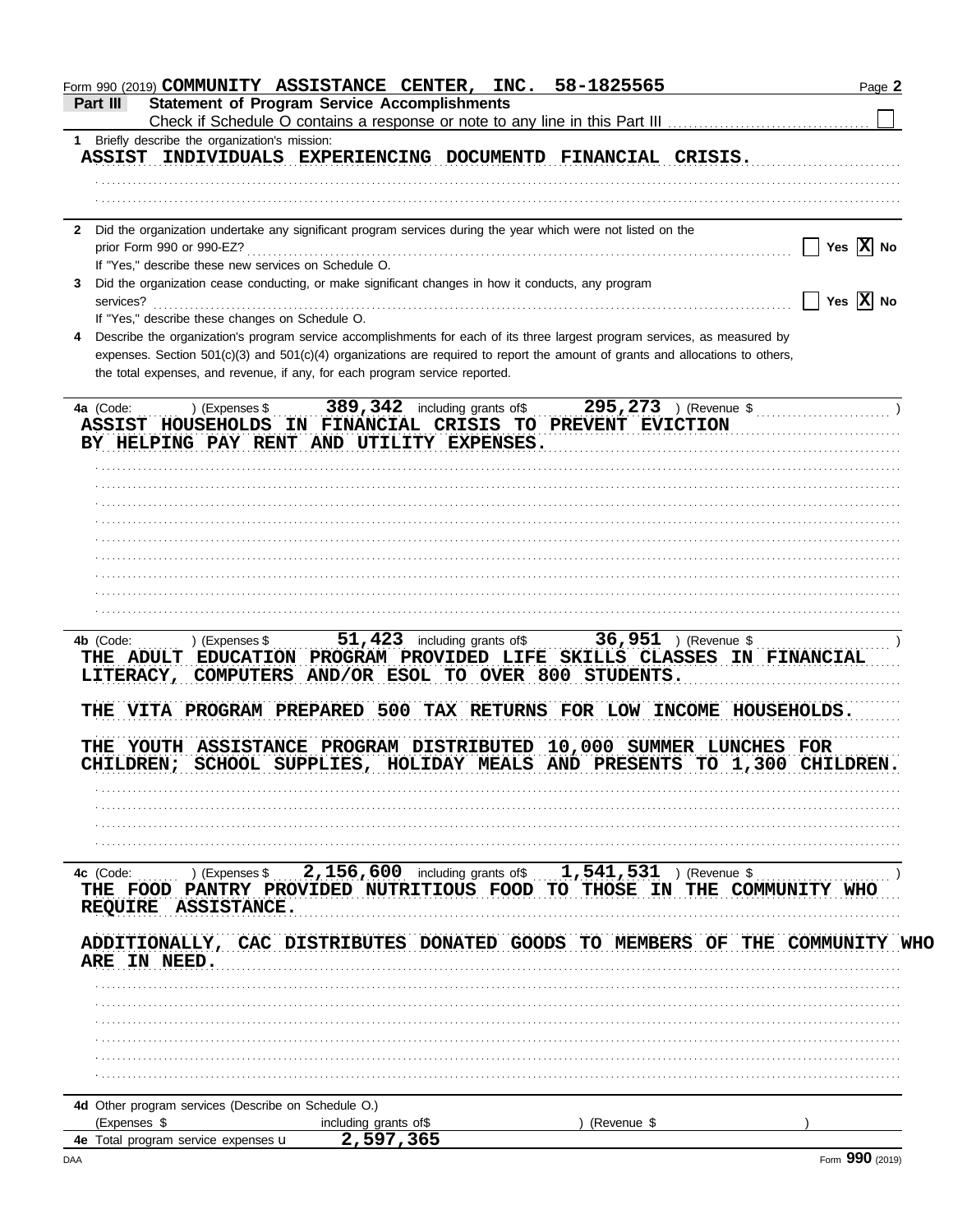#### **Part IV Checklist of Required Schedules Form 990 (2019) COMMUNITY ASSISTANCE CENTER, INC. 58-1825565**

|             |                                                                                                                                                                                                                                        |                               |             | $Yes \mid No$ |
|-------------|----------------------------------------------------------------------------------------------------------------------------------------------------------------------------------------------------------------------------------------|-------------------------------|-------------|---------------|
| 1           | Is the organization described in section $501(c)(3)$ or $4947(a)(1)$ (other than a private foundation)? If "Yes,"                                                                                                                      |                               |             |               |
|             | complete Schedule A                                                                                                                                                                                                                    | 1                             | X           |               |
| 2           | Is the organization required to complete Schedule B, Schedule of Contributors (see instructions)?                                                                                                                                      | $\overline{2}$                | $\mathbf x$ |               |
| 3           | Did the organization engage in direct or indirect political campaign activities on behalf of or in opposition to                                                                                                                       |                               |             |               |
|             | candidates for public office? If "Yes," complete Schedule C, Part I                                                                                                                                                                    | 3                             |             | X             |
| 4           | Section 501(c)(3) organizations. Did the organization engage in lobbying activities, or have a section 501(h)                                                                                                                          |                               |             |               |
|             | election in effect during the tax year? If "Yes," complete Schedule C, Part II                                                                                                                                                         | 4                             |             | X             |
| 5           | Is the organization a section $501(c)(4)$ , $501(c)(5)$ , or $501(c)(6)$ organization that receives membership dues,<br>assessments, or similar amounts as defined in Revenue Procedure 98-19? If "Yes," complete Schedule C, Part III | 5                             |             | X             |
| 6           | Did the organization maintain any donor advised funds or any similar funds or accounts for which donors                                                                                                                                |                               |             |               |
|             | have the right to provide advice on the distribution or investment of amounts in such funds or accounts? If                                                                                                                            |                               |             |               |
|             | "Yes," complete Schedule D, Part I                                                                                                                                                                                                     | 6                             |             | X             |
| 7           | Did the organization receive or hold a conservation easement, including easements to preserve open space,                                                                                                                              |                               |             |               |
|             | the environment, historic land areas, or historic structures? If "Yes," complete Schedule D, Part II                                                                                                                                   | 7                             |             | X             |
| 8           | Did the organization maintain collections of works of art, historical treasures, or other similar assets? If "Yes,"                                                                                                                    |                               |             |               |
|             | complete Schedule D, Part III                                                                                                                                                                                                          | 8                             |             | X             |
| 9           | Did the organization report an amount in Part X, line 21, for escrow or custodial account liability, serve as a                                                                                                                        |                               |             |               |
|             | custodian for amounts not listed in Part X; or provide credit counseling, debt management, credit repair, or                                                                                                                           |                               |             |               |
|             | debt negotiation services? If "Yes," complete Schedule D, Part IV                                                                                                                                                                      | 9                             |             | X             |
| 10          | Did the organization, directly or through a related organization, hold assets in donor-restricted endowments                                                                                                                           |                               |             |               |
|             | or in quasi endowments? If "Yes," complete Schedule D, Part V                                                                                                                                                                          | 10                            |             | X             |
| 11          | If the organization's answer to any of the following questions is "Yes," then complete Schedule D, Parts VI,                                                                                                                           |                               |             |               |
|             | VII, VIII, IX, or X as applicable.                                                                                                                                                                                                     |                               |             |               |
| a           | Did the organization report an amount for land, buildings, and equipment in Part X, line 10? If "Yes,"                                                                                                                                 |                               |             |               |
|             | complete Schedule D, Part VI                                                                                                                                                                                                           | 11a                           | X           |               |
| $\mathbf b$ | Did the organization report an amount for investments—other securities in Part X, line 12, that is 5% or more                                                                                                                          |                               |             |               |
|             | of its total assets reported in Part X, line 16? If "Yes," complete Schedule D, Part VII                                                                                                                                               | 11b                           |             | X             |
| C           | Did the organization report an amount for investments—program related in Part X, line 13, that is 5% or more                                                                                                                           |                               |             |               |
|             | of its total assets reported in Part X, line 16? If "Yes," complete Schedule D, Part VIII                                                                                                                                              | 11c                           |             | X             |
| d           | Did the organization report an amount for other assets in Part X, line 15, that is 5% or more of its total assets                                                                                                                      |                               |             |               |
|             | reported in Part X, line 16? If "Yes," complete Schedule D, Part IX                                                                                                                                                                    | 11d                           |             | $\mathbf x$   |
| е           | Did the organization report an amount for other liabilities in Part X, line 25? If "Yes," complete Schedule D, Part X                                                                                                                  | 11e                           |             | $\mathbf X$   |
| f           | Did the organization's separate or consolidated financial statements for the tax year include a footnote that addresses                                                                                                                |                               |             |               |
|             | the organization's liability for uncertain tax positions under FIN 48 (ASC 740)? If "Yes," complete Schedule D, Part X                                                                                                                 | 11f                           |             | X             |
|             | 12a Did the organization obtain separate, independent audited financial statements for the tax year? If "Yes," complete                                                                                                                |                               |             |               |
|             |                                                                                                                                                                                                                                        | 12a                           | X           |               |
|             | b Was the organization included in consolidated, independent audited financial statements for the tax year? If                                                                                                                         |                               |             |               |
|             | "Yes," and if the organization answered "No" to line 12a, then completing Schedule D, Parts XI and XII is optional                                                                                                                     | 12 <sub>b</sub>               |             | X             |
| 13          |                                                                                                                                                                                                                                        | 13                            |             | X             |
| 14a         | Did the organization maintain an office, employees, or agents outside of the United States?                                                                                                                                            | 14a                           |             | X             |
| $\mathbf b$ | Did the organization have aggregate revenues or expenses of more than \$10,000 from grantmaking,                                                                                                                                       |                               |             |               |
|             | fundraising, business, investment, and program service activities outside the United States, or aggregate                                                                                                                              |                               |             |               |
|             |                                                                                                                                                                                                                                        | 14b                           |             | X             |
| 15          | Did the organization report on Part IX, column (A), line 3, more than \$5,000 of grants or other assistance to or                                                                                                                      |                               |             |               |
|             | for any foreign organization? If "Yes," complete Schedule F, Parts II and IV                                                                                                                                                           | 15                            |             | X             |
| 16          | Did the organization report on Part IX, column (A), line 3, more than \$5,000 of aggregate grants or other                                                                                                                             |                               |             |               |
|             |                                                                                                                                                                                                                                        | 16                            |             | $\mathbf{x}$  |
| 17          | Did the organization report a total of more than \$15,000 of expenses for professional fundraising services on                                                                                                                         |                               |             |               |
|             |                                                                                                                                                                                                                                        | 17                            |             | X             |
| 18          | Did the organization report more than \$15,000 total of fundraising event gross income and contributions on                                                                                                                            |                               |             |               |
|             | Part VIII, lines 1c and 8a? If "Yes," complete Schedule G, Part II                                                                                                                                                                     | 18                            | <u>x</u>    |               |
| 19          | Did the organization report more than \$15,000 of gross income from gaming activities on Part VIII, line 9a?                                                                                                                           |                               |             |               |
|             |                                                                                                                                                                                                                                        | 19                            |             | X<br>X        |
| 20a         |                                                                                                                                                                                                                                        | <b>20a</b><br>20 <sub>b</sub> |             |               |
| b<br>21     | Did the organization report more than \$5,000 of grants or other assistance to any domestic organization or                                                                                                                            |                               |             |               |
|             |                                                                                                                                                                                                                                        | 21                            |             | X             |
|             |                                                                                                                                                                                                                                        |                               |             |               |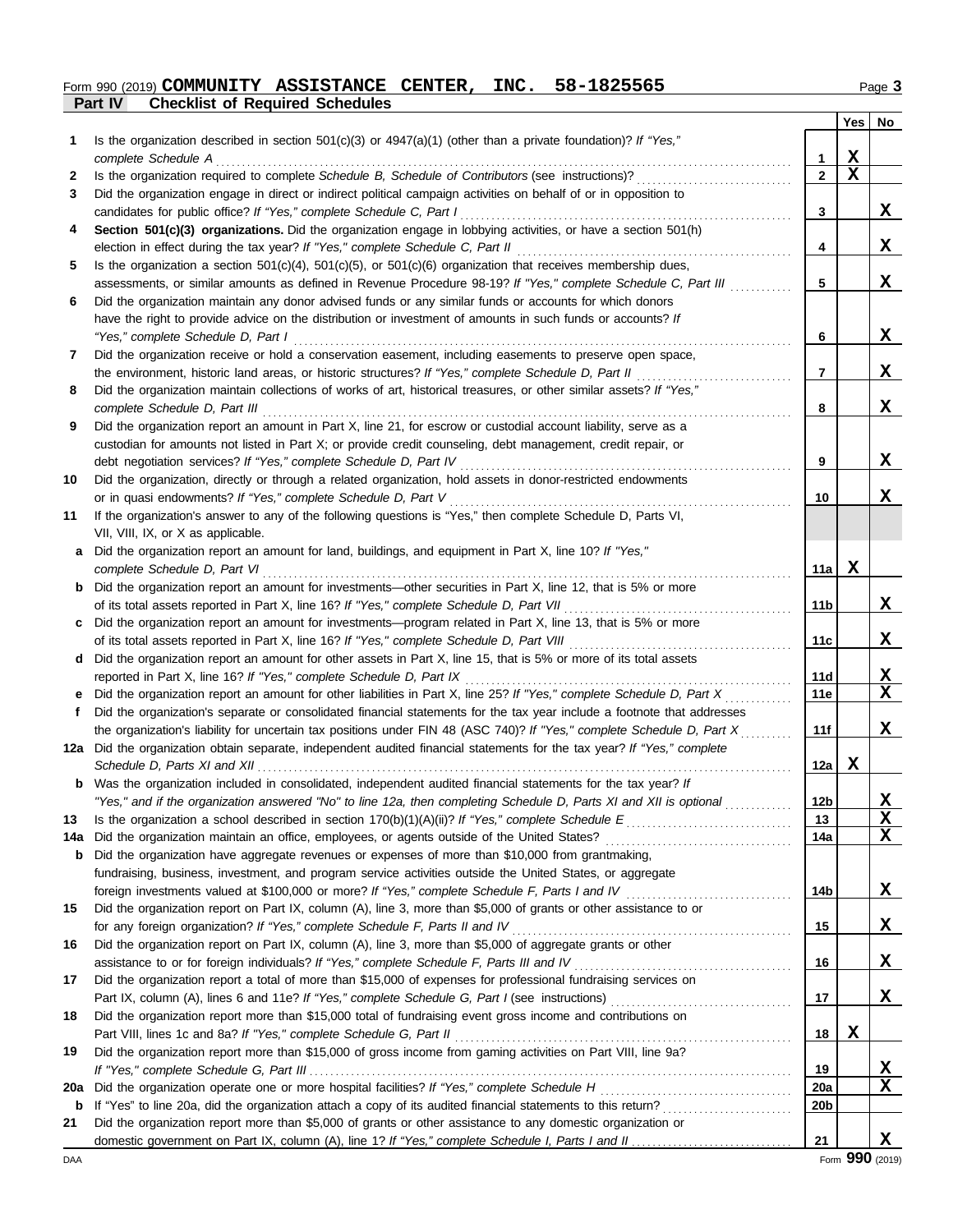#### **Form 990 (2019) COMMUNITY ASSISTANCE CENTER, INC. 58-1825565 Part IV Checklist of Required Schedules** *(continued)*

|        |                                                                                                                                                                   |                 | $Yes \mid No$    |             |
|--------|-------------------------------------------------------------------------------------------------------------------------------------------------------------------|-----------------|------------------|-------------|
| 22     | Did the organization report more than \$5,000 of grants or other assistance to or for domestic individuals on                                                     |                 |                  |             |
|        | Part IX, column (A), line 2? If "Yes," complete Schedule I, Parts I and III                                                                                       | 22              | $\mathbf X$      |             |
| 23     | Did the organization answer "Yes" to Part VII, Section A, line 3, 4, or 5 about compensation of the                                                               |                 |                  |             |
|        | organization's current and former officers, directors, trustees, key employees, and highest compensated                                                           |                 |                  |             |
|        | employees? If "Yes," complete Schedule J                                                                                                                          | 23              |                  | X           |
|        | 24a Did the organization have a tax-exempt bond issue with an outstanding principal amount of more than                                                           |                 |                  |             |
|        | \$100,000 as of the last day of the year, that was issued after December 31, 2002? If "Yes," answer lines 24b                                                     |                 |                  |             |
|        | through 24d and complete Schedule K. If "No," go to line 25a<br>Did the organization invest any proceeds of tax-exempt bonds beyond a temporary period exception? | 24a<br>24b      |                  | X           |
| b<br>c | Did the organization maintain an escrow account other than a refunding escrow at any time during the year                                                         |                 |                  |             |
|        | to defease any tax-exempt bonds?                                                                                                                                  | 24c             |                  |             |
| d      | Did the organization act as an "on behalf of" issuer for bonds outstanding at any time during the year?                                                           | 24d             |                  |             |
|        | 25a Section 501(c)(3), 501(c)(4), and 501(c)(29) organizations. Did the organization engage in an excess benefit                                                  |                 |                  |             |
|        | transaction with a disqualified person during the year? If "Yes," complete Schedule L, Part I                                                                     | 25a             |                  | X           |
| b      | Is the organization aware that it engaged in an excess benefit transaction with a disqualified person in a prior                                                  |                 |                  |             |
|        | year, and that the transaction has not been reported on any of the organization's prior Forms 990 or 990-EZ?                                                      |                 |                  |             |
|        | If "Yes," complete Schedule L, Part I                                                                                                                             | 25b             |                  | X           |
| 26     | Did the organization report any amount on Part X, line 5 or 22, for receivables from or payables to any current                                                   |                 |                  |             |
|        | or former officer, director, trustee, key employee, creator or founder, substantial contributor, or 35%                                                           |                 |                  |             |
|        | controlled entity or family member of any of these persons? If "Yes," complete Schedule L, Part II                                                                | 26              |                  | X           |
| 27     | Did the organization provide a grant or other assistance to any current or former officer, director, trustee, key                                                 |                 |                  |             |
|        | employee, creator or founder, substantial contributor or employee thereof, a grant selection committee                                                            |                 |                  |             |
|        | member, or to a 35% controlled entity (including an employee thereof) or family member of any of these                                                            |                 |                  |             |
|        | persons? If "Yes," complete Schedule L, Part III                                                                                                                  | 27              |                  | X           |
| 28     | Was the organization a party to a business transaction with one of the following parties (see Schedule L, Part                                                    |                 |                  |             |
|        | IV instructions, for applicable filing thresholds, conditions, and exceptions):                                                                                   |                 |                  |             |
| a      | A current or former officer, director, trustee, key employee, creator or founder, or substantial contributor? If                                                  |                 |                  |             |
|        | "Yes," complete Schedule L, Part IV                                                                                                                               | 28a             |                  | X           |
| b      | A family member of any individual described in line 28a? If "Yes," complete Schedule L, Part IV                                                                   | 28b             | X                |             |
| c      | A 35% controlled entity of one or more individuals and/or organizations described in lines 28a or 28b? If                                                         |                 |                  |             |
| 29     | "Yes," complete Schedule L, Part IV<br>Did the organization receive more than \$25,000 in non-cash contributions? If "Yes," complete Schedule M                   | 28c<br>29       | $\mathbf x$      | X           |
| 30     | Did the organization receive contributions of art, historical treasures, or other similar assets, or qualified                                                    |                 |                  |             |
|        | conservation contributions? If "Yes," complete Schedule M                                                                                                         | 30              |                  | X           |
| 31     | Did the organization liquidate, terminate, or dissolve and cease operations? If "Yes," complete Schedule N, Part I                                                | 31              |                  | $\mathbf x$ |
| 32     | Did the organization sell, exchange, dispose of, or transfer more than 25% of its net assets? If "Yes,"                                                           |                 |                  |             |
|        | complete Schedule N, Part II                                                                                                                                      | 32              |                  | A           |
| 33     | Did the organization own 100% of an entity disregarded as separate from the organization under Regulations                                                        |                 |                  |             |
|        | sections 301.7701-2 and 301.7701-3? If "Yes," complete Schedule R, Part I                                                                                         | 33              |                  | X           |
| 34     | Was the organization related to any tax-exempt or taxable entity? If "Yes," complete Schedule R, Part II, III,                                                    |                 |                  |             |
|        | or IV, and Part V, line 1                                                                                                                                         | 34              |                  | X           |
| 35a    | Did the organization have a controlled entity within the meaning of section 512(b)(13)?                                                                           | 35a             |                  | X           |
| b      | If "Yes" to line 35a, did the organization receive any payment from or engage in any transaction with a                                                           |                 |                  |             |
|        | controlled entity within the meaning of section 512(b)(13)? If "Yes," complete Schedule R, Part V, line 2                                                         | 35 <sub>b</sub> |                  |             |
| 36     | Section 501(c)(3) organizations. Did the organization make any transfers to an exempt non-charitable                                                              |                 |                  |             |
|        | related organization? If "Yes," complete Schedule R, Part V, line 2                                                                                               | 36              |                  | X           |
| 37     | Did the organization conduct more than 5% of its activities through an entity that is not a related organization                                                  |                 |                  |             |
|        | and that is treated as a partnership for federal income tax purposes? If "Yes," complete Schedule R, Part VI                                                      | 37              |                  | X           |
| 38     | Did the organization complete Schedule O and provide explanations in Schedule O for Part VI, lines 11b and                                                        | 38              | X                |             |
|        | 19? Note: All Form 990 filers are required to complete Schedule O.<br>Statements Regarding Other IRS Filings and Tax Compliance<br>Part V                         |                 |                  |             |
|        | Check if Schedule O contains a response or note to any line in this Part V                                                                                        |                 |                  |             |
|        |                                                                                                                                                                   |                 | Yes <sub>1</sub> | No          |
| 1а     | 27<br>Enter the number reported in Box 3 of Form 1096. Enter -0- if not applicable<br>1a                                                                          |                 |                  |             |
| b      | 0<br>Enter the number of Forms W-2G included in line 1a. Enter -0- if not applicable<br>1b                                                                        |                 |                  |             |
| c      | Did the organization comply with backup withholding rules for reportable payments to vendors and                                                                  |                 |                  |             |
|        |                                                                                                                                                                   | 1c              | X                |             |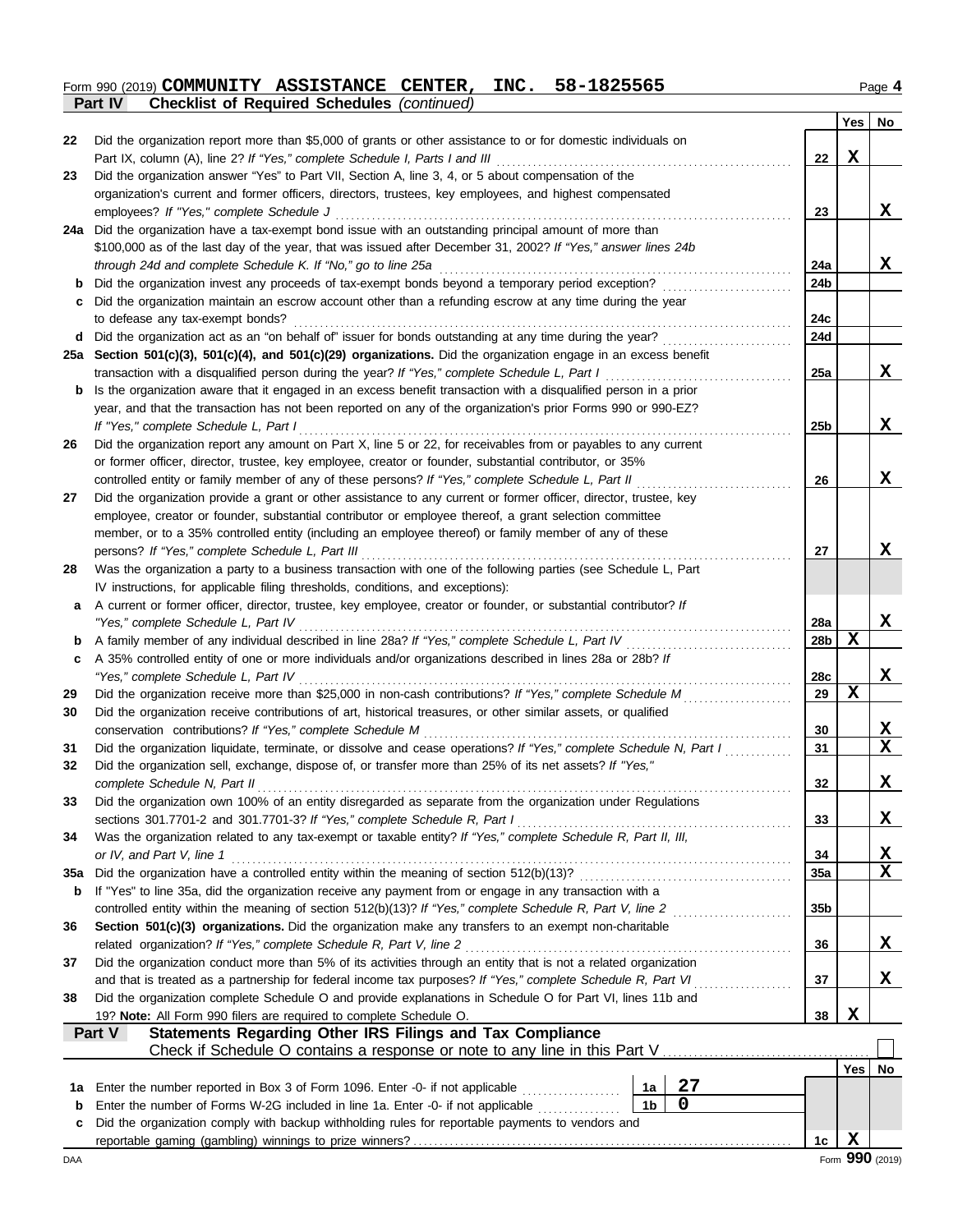#### **Part V Statements Regarding Other IRS Filings and Tax Compliance** *(continued)* **Form 990 (2019) COMMUNITY ASSISTANCE CENTER, INC. 58-1825565**

|             | $\sim$                                                                                                                             |                 |                                                                                                                        |                | Yes | No       |
|-------------|------------------------------------------------------------------------------------------------------------------------------------|-----------------|------------------------------------------------------------------------------------------------------------------------|----------------|-----|----------|
|             | 2a Enter the number of employees reported on Form W-3, Transmittal of Wage and Tax                                                 |                 |                                                                                                                        |                |     |          |
|             | Statements, filed for the calendar year ending with or within the year covered by this return                                      | 2a              | 20                                                                                                                     |                |     |          |
| b           | If at least one is reported on line 2a, did the organization file all required federal employment tax returns?                     |                 |                                                                                                                        | 2b             | X   |          |
|             | Note: If the sum of lines 1a and 2a is greater than 250, you may be required to e-file (see instructions)                          |                 |                                                                                                                        |                |     |          |
| За          | Did the organization have unrelated business gross income of \$1,000 or more during the year?                                      |                 |                                                                                                                        | 3a             |     | X        |
| b           | If "Yes," has it filed a Form 990-T for this year? If "No" to line 3b, provide an explanation on Schedule O                        |                 |                                                                                                                        | 3 <sub>b</sub> |     |          |
| 4a          | At any time during the calendar year, did the organization have an interest in, or a signature or other authority over,            |                 |                                                                                                                        |                |     |          |
|             | a financial account in a foreign country (such as a bank account, securities account, or other financial account)?                 |                 |                                                                                                                        | 4a             |     | X        |
| b           | If "Yes," enter the name of the foreign country <b>u</b>                                                                           |                 |                                                                                                                        |                |     |          |
|             | See instructions for filing requirements for FinCEN Form 114, Report of Foreign Bank and Financial Accounts (FBAR).                |                 |                                                                                                                        |                |     |          |
| 5а          | Was the organization a party to a prohibited tax shelter transaction at any time during the tax year?                              |                 |                                                                                                                        | 5a             |     | <u>x</u> |
| b           |                                                                                                                                    |                 |                                                                                                                        | 5 <sub>b</sub> |     | X        |
| c           | If "Yes" to line 5a or 5b, did the organization file Form 8886-T?                                                                  |                 |                                                                                                                        | 5c             |     |          |
| 6a          | Does the organization have annual gross receipts that are normally greater than \$100,000, and did the                             |                 |                                                                                                                        |                |     |          |
|             | organization solicit any contributions that were not tax deductible as charitable contributions?                                   |                 |                                                                                                                        | 6a             |     | X        |
| b           | If "Yes," did the organization include with every solicitation an express statement that such contributions or                     |                 |                                                                                                                        |                |     |          |
|             | gifts were not tax deductible?                                                                                                     |                 |                                                                                                                        | 6b             |     |          |
| 7           | Organizations that may receive deductible contributions under section 170(c).                                                      |                 |                                                                                                                        |                |     |          |
| a           | Did the organization receive a payment in excess of \$75 made partly as a contribution and partly for goods                        |                 |                                                                                                                        |                |     |          |
|             | and services provided to the payor?                                                                                                |                 |                                                                                                                        | 7a             |     |          |
| b           | If "Yes," did the organization notify the donor of the value of the goods or services provided?                                    |                 | <u> 1986 - Johann Stoff, deutscher Stoff, der Stoff, deutscher Stoff, der Stoff, der Stoff, der Stoff, der Stoff, </u> | 7b             |     |          |
| c           | Did the organization sell, exchange, or otherwise dispose of tangible personal property for which it was                           |                 |                                                                                                                        |                |     |          |
|             |                                                                                                                                    |                 |                                                                                                                        | 7c             |     |          |
| d           | If "Yes," indicate the number of Forms 8282 filed during the year<br>[[[[[[[[[[[[[]]]]]]                                           | 7d              |                                                                                                                        |                |     |          |
| е           | Did the organization receive any funds, directly or indirectly, to pay premiums on a personal benefit contract?                    |                 |                                                                                                                        | 7e             |     |          |
| f           | Did the organization, during the year, pay premiums, directly or indirectly, on a personal benefit contract?                       |                 |                                                                                                                        | 7f             |     |          |
| g           | If the organization received a contribution of qualified intellectual property, did the organization file Form 8899 as required?   |                 |                                                                                                                        | 7g             |     |          |
| h           | If the organization received a contribution of cars, boats, airplanes, or other vehicles, did the organization file a Form 1098-C? |                 |                                                                                                                        | 7h             |     |          |
| 8           | Sponsoring organizations maintaining donor advised funds. Did a donor advised fund maintained by the                               |                 |                                                                                                                        |                |     |          |
|             | sponsoring organization have excess business holdings at any time during the year?                                                 |                 |                                                                                                                        | 8              |     |          |
| 9           | Sponsoring organizations maintaining donor advised funds.                                                                          |                 |                                                                                                                        |                |     |          |
| a           | Did the sponsoring organization make any taxable distributions under section 4966?                                                 |                 |                                                                                                                        | 9a             |     |          |
| $\mathbf b$ |                                                                                                                                    |                 |                                                                                                                        | 9b             |     |          |
| 10          | Section 501(c)(7) organizations. Enter:                                                                                            |                 |                                                                                                                        |                |     |          |
| a           | Initiation fees and capital contributions included on Part VIII, line 12                                                           | 10a             |                                                                                                                        |                |     |          |
| b           | Gross receipts, included on Form 990, Part VIII, line 12, for public use of club facilities                                        | 10 <sub>b</sub> |                                                                                                                        |                |     |          |
| 11          | Section 501(c)(12) organizations. Enter:                                                                                           |                 |                                                                                                                        |                |     |          |
| a           | Gross income from members or shareholders                                                                                          | 11a             |                                                                                                                        |                |     |          |
| $\mathbf b$ | Gross income from other sources (Do not net amounts due or paid to other sources                                                   |                 |                                                                                                                        |                |     |          |
|             | against amounts due or received from them.)                                                                                        | 11b             |                                                                                                                        |                |     |          |
| 12a         | Section 4947(a)(1) non-exempt charitable trusts. Is the organization filing Form 990 in lieu of Form 1041?                         |                 |                                                                                                                        | 12a            |     |          |
| b           | If "Yes," enter the amount of tax-exempt interest received or accrued during the year                                              | 12b             |                                                                                                                        |                |     |          |
| 13          | Section 501(c)(29) qualified nonprofit health insurance issuers.                                                                   |                 |                                                                                                                        |                |     |          |
| a           | Is the organization licensed to issue qualified health plans in more than one state?                                               |                 |                                                                                                                        | 13a            |     |          |
|             | Note: See the instructions for additional information the organization must report on Schedule O.                                  |                 |                                                                                                                        |                |     |          |
| b           | Enter the amount of reserves the organization is required to maintain by the states in which                                       |                 |                                                                                                                        |                |     |          |
|             |                                                                                                                                    | 13 <sub>b</sub> |                                                                                                                        |                |     |          |
| c           | Enter the amount of reserves on hand                                                                                               | 13с             |                                                                                                                        |                |     |          |
| 14a         |                                                                                                                                    |                 |                                                                                                                        | 14a            |     | X        |
| b           |                                                                                                                                    |                 |                                                                                                                        | 14b            |     |          |
| 15          | Is the organization subject to the section 4960 tax on payment(s) of more than \$1,000,000 in remuneration or                      |                 |                                                                                                                        |                |     |          |
|             | excess parachute payment(s) during the year?                                                                                       |                 |                                                                                                                        | 15             |     | X        |
|             | If "Yes," see instructions and file Form 4720, Schedule N.                                                                         |                 |                                                                                                                        |                |     |          |
| 16          | Is the organization an educational institution subject to the section 4968 excise tax on net investment income?                    |                 |                                                                                                                        | 16             |     | X        |
|             | If "Yes," complete Form 4720, Schedule O.                                                                                          |                 |                                                                                                                        |                |     |          |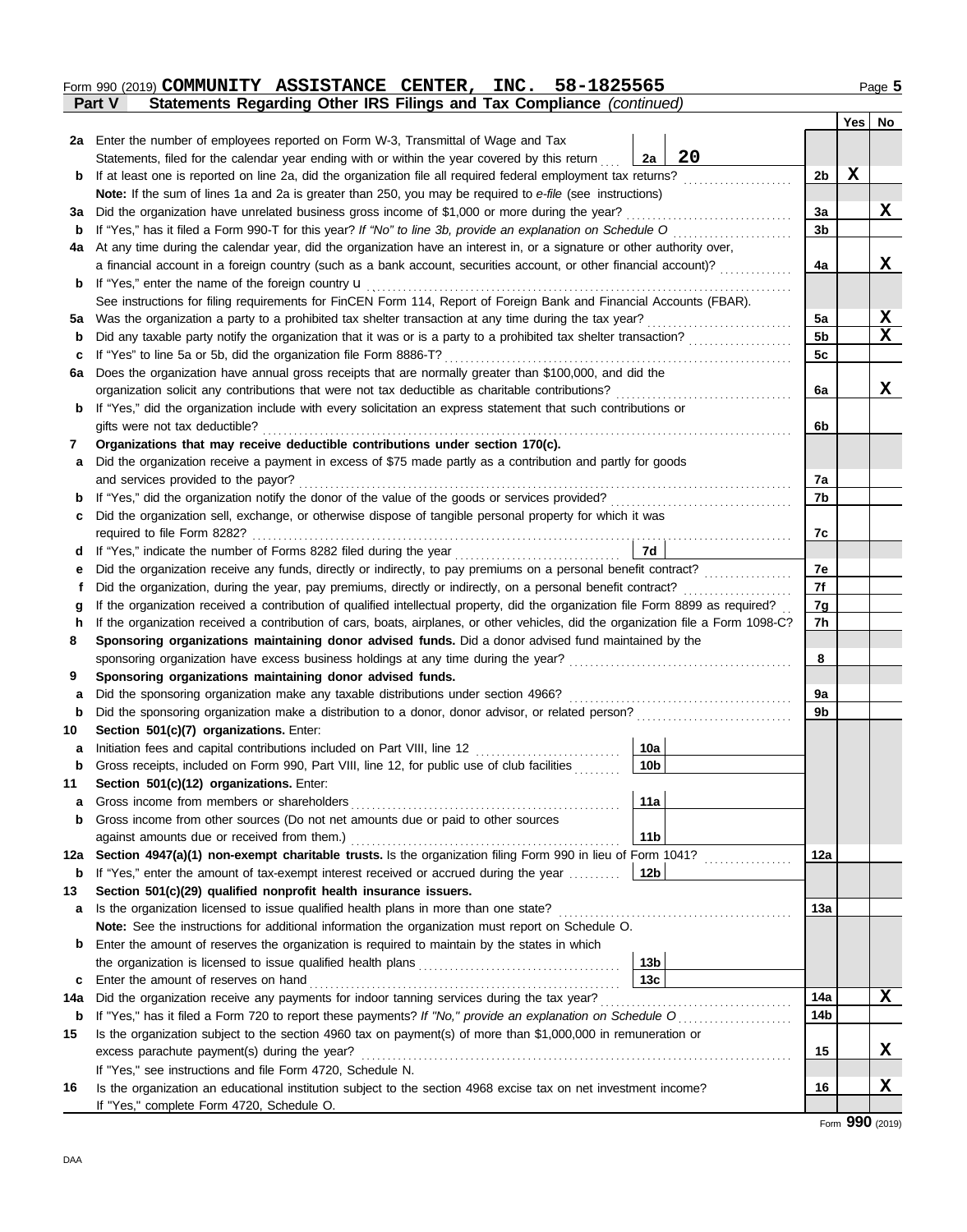### **Form 990 (2019) COMMUNITY ASSISTANCE CENTER, INC. 58-1825565**

| Part VI | Governance, Management, and Disclosure For each "Yes" response to lines 2 through 7b below, and for a "No"                |
|---------|---------------------------------------------------------------------------------------------------------------------------|
|         | response to line 8a, 8b, or 10b below, describe the circumstances, processes, or changes on Schedule O. See instructions. |
|         |                                                                                                                           |
|         |                                                                                                                           |

| 19<br>Enter the number of voting members of the governing body at the end of the tax year<br>1a<br>1a<br>If there are material differences in voting rights among members of the governing body, or<br>if the governing body delegated broad authority to an executive committee or similar<br>committee, explain on Schedule O.<br>19<br>Enter the number of voting members included on line 1a, above, who are independent<br>1b<br>b<br>2<br>Did any officer, director, trustee, or key employee have a family relationship or a business relationship with<br>any other officer, director, trustee, or key employee?<br>Did the organization delegate control over management duties customarily performed by or under the direct<br>3<br>supervision of officers, directors, trustees, or key employees to a management company or other person?<br>Did the organization make any significant changes to its governing documents since the prior Form 990 was filed?<br>4<br>Did the organization become aware during the year of a significant diversion of the organization's assets?<br>5<br>Did the organization have members or stockholders?<br>6<br>Did the organization have members, stockholders, or other persons who had the power to elect or appoint<br>7a<br>one or more members of the governing body?<br>Are any governance decisions of the organization reserved to (or subject to approval by) members,<br>b<br>stockholders, or persons other than the governing body?<br>Did the organization contemporaneously document the meetings held or written actions undertaken during the year by the following:<br>8<br>The governing body?<br>a<br>Each committee with authority to act on behalf of the governing body?<br>b<br>Is there any officer, director, trustee, or key employee listed in Part VII, Section A, who cannot be reached at<br>9<br>Section B. Policies (This Section B requests information about policies not required by the Internal Revenue Code.<br>Did the organization have local chapters, branches, or affiliates?<br>10a<br>If "Yes," did the organization have written policies and procedures governing the activities of such chapters,<br>b<br>affiliates, and branches to ensure their operations are consistent with the organization's exempt purposes?<br>Has the organization provided a complete copy of this Form 990 to all members of its governing body before filing the form?<br>11a<br>Describe in Schedule O the process, if any, used by the organization to review this Form 990.<br>b<br>Did the organization have a written conflict of interest policy? If "No," go to line 13<br>12a<br>Were officers, directors, or trustees, and key employees required to disclose annually interests that could give rise to conflicts?<br>b<br>Did the organization regularly and consistently monitor and enforce compliance with the policy? If "Yes,"<br>c<br>describe in Schedule O how this was done<br>Did the organization have a written whistleblower policy?<br>13<br>Did the organization have a written document retention and destruction policy?<br>14<br>Did the process for determining compensation of the following persons include a review and approval by<br>15<br>independent persons, comparability data, and contemporaneous substantiation of the deliberation and decision?<br>a<br>Other officers or key employees of the organization<br>b<br>If "Yes" to line 15a or 15b, describe the process in Schedule O (see instructions).<br>Did the organization invest in, contribute assets to, or participate in a joint venture or similar arrangement<br>16а<br>with a taxable entity during the year?<br>If "Yes," did the organization follow a written policy or procedure requiring the organization to evaluate its<br>b<br>participation in joint venture arrangements under applicable federal tax law, and take steps to safeguard the |                        |                  |                         |
|-----------------------------------------------------------------------------------------------------------------------------------------------------------------------------------------------------------------------------------------------------------------------------------------------------------------------------------------------------------------------------------------------------------------------------------------------------------------------------------------------------------------------------------------------------------------------------------------------------------------------------------------------------------------------------------------------------------------------------------------------------------------------------------------------------------------------------------------------------------------------------------------------------------------------------------------------------------------------------------------------------------------------------------------------------------------------------------------------------------------------------------------------------------------------------------------------------------------------------------------------------------------------------------------------------------------------------------------------------------------------------------------------------------------------------------------------------------------------------------------------------------------------------------------------------------------------------------------------------------------------------------------------------------------------------------------------------------------------------------------------------------------------------------------------------------------------------------------------------------------------------------------------------------------------------------------------------------------------------------------------------------------------------------------------------------------------------------------------------------------------------------------------------------------------------------------------------------------------------------------------------------------------------------------------------------------------------------------------------------------------------------------------------------------------------------------------------------------------------------------------------------------------------------------------------------------------------------------------------------------------------------------------------------------------------------------------------------------------------------------------------------------------------------------------------------------------------------------------------------------------------------------------------------------------------------------------------------------------------------------------------------------------------------------------------------------------------------------------------------------------------------------------------------------------------------------------------------------------------------------------------------------------------------------------------------------------------------------------------------------------------------------------------------------------------------------------------------------------------------------------------------------------------------------------------------------------------------------------------------------------------------------------------------------------------------------------------------------------------------------------------------------------------------------------------------------------------------------------------------------------------------------------------------------------------------------------|------------------------|------------------|-------------------------|
|                                                                                                                                                                                                                                                                                                                                                                                                                                                                                                                                                                                                                                                                                                                                                                                                                                                                                                                                                                                                                                                                                                                                                                                                                                                                                                                                                                                                                                                                                                                                                                                                                                                                                                                                                                                                                                                                                                                                                                                                                                                                                                                                                                                                                                                                                                                                                                                                                                                                                                                                                                                                                                                                                                                                                                                                                                                                                                                                                                                                                                                                                                                                                                                                                                                                                                                                                                                                                                                                                                                                                                                                                                                                                                                                                                                                                                                                                                                                               |                        | Yes              | No                      |
|                                                                                                                                                                                                                                                                                                                                                                                                                                                                                                                                                                                                                                                                                                                                                                                                                                                                                                                                                                                                                                                                                                                                                                                                                                                                                                                                                                                                                                                                                                                                                                                                                                                                                                                                                                                                                                                                                                                                                                                                                                                                                                                                                                                                                                                                                                                                                                                                                                                                                                                                                                                                                                                                                                                                                                                                                                                                                                                                                                                                                                                                                                                                                                                                                                                                                                                                                                                                                                                                                                                                                                                                                                                                                                                                                                                                                                                                                                                                               |                        |                  |                         |
|                                                                                                                                                                                                                                                                                                                                                                                                                                                                                                                                                                                                                                                                                                                                                                                                                                                                                                                                                                                                                                                                                                                                                                                                                                                                                                                                                                                                                                                                                                                                                                                                                                                                                                                                                                                                                                                                                                                                                                                                                                                                                                                                                                                                                                                                                                                                                                                                                                                                                                                                                                                                                                                                                                                                                                                                                                                                                                                                                                                                                                                                                                                                                                                                                                                                                                                                                                                                                                                                                                                                                                                                                                                                                                                                                                                                                                                                                                                                               |                        |                  |                         |
|                                                                                                                                                                                                                                                                                                                                                                                                                                                                                                                                                                                                                                                                                                                                                                                                                                                                                                                                                                                                                                                                                                                                                                                                                                                                                                                                                                                                                                                                                                                                                                                                                                                                                                                                                                                                                                                                                                                                                                                                                                                                                                                                                                                                                                                                                                                                                                                                                                                                                                                                                                                                                                                                                                                                                                                                                                                                                                                                                                                                                                                                                                                                                                                                                                                                                                                                                                                                                                                                                                                                                                                                                                                                                                                                                                                                                                                                                                                                               |                        |                  |                         |
|                                                                                                                                                                                                                                                                                                                                                                                                                                                                                                                                                                                                                                                                                                                                                                                                                                                                                                                                                                                                                                                                                                                                                                                                                                                                                                                                                                                                                                                                                                                                                                                                                                                                                                                                                                                                                                                                                                                                                                                                                                                                                                                                                                                                                                                                                                                                                                                                                                                                                                                                                                                                                                                                                                                                                                                                                                                                                                                                                                                                                                                                                                                                                                                                                                                                                                                                                                                                                                                                                                                                                                                                                                                                                                                                                                                                                                                                                                                                               |                        |                  |                         |
|                                                                                                                                                                                                                                                                                                                                                                                                                                                                                                                                                                                                                                                                                                                                                                                                                                                                                                                                                                                                                                                                                                                                                                                                                                                                                                                                                                                                                                                                                                                                                                                                                                                                                                                                                                                                                                                                                                                                                                                                                                                                                                                                                                                                                                                                                                                                                                                                                                                                                                                                                                                                                                                                                                                                                                                                                                                                                                                                                                                                                                                                                                                                                                                                                                                                                                                                                                                                                                                                                                                                                                                                                                                                                                                                                                                                                                                                                                                                               |                        |                  |                         |
|                                                                                                                                                                                                                                                                                                                                                                                                                                                                                                                                                                                                                                                                                                                                                                                                                                                                                                                                                                                                                                                                                                                                                                                                                                                                                                                                                                                                                                                                                                                                                                                                                                                                                                                                                                                                                                                                                                                                                                                                                                                                                                                                                                                                                                                                                                                                                                                                                                                                                                                                                                                                                                                                                                                                                                                                                                                                                                                                                                                                                                                                                                                                                                                                                                                                                                                                                                                                                                                                                                                                                                                                                                                                                                                                                                                                                                                                                                                                               |                        |                  |                         |
|                                                                                                                                                                                                                                                                                                                                                                                                                                                                                                                                                                                                                                                                                                                                                                                                                                                                                                                                                                                                                                                                                                                                                                                                                                                                                                                                                                                                                                                                                                                                                                                                                                                                                                                                                                                                                                                                                                                                                                                                                                                                                                                                                                                                                                                                                                                                                                                                                                                                                                                                                                                                                                                                                                                                                                                                                                                                                                                                                                                                                                                                                                                                                                                                                                                                                                                                                                                                                                                                                                                                                                                                                                                                                                                                                                                                                                                                                                                                               | 2                      |                  | X                       |
|                                                                                                                                                                                                                                                                                                                                                                                                                                                                                                                                                                                                                                                                                                                                                                                                                                                                                                                                                                                                                                                                                                                                                                                                                                                                                                                                                                                                                                                                                                                                                                                                                                                                                                                                                                                                                                                                                                                                                                                                                                                                                                                                                                                                                                                                                                                                                                                                                                                                                                                                                                                                                                                                                                                                                                                                                                                                                                                                                                                                                                                                                                                                                                                                                                                                                                                                                                                                                                                                                                                                                                                                                                                                                                                                                                                                                                                                                                                                               |                        |                  |                         |
|                                                                                                                                                                                                                                                                                                                                                                                                                                                                                                                                                                                                                                                                                                                                                                                                                                                                                                                                                                                                                                                                                                                                                                                                                                                                                                                                                                                                                                                                                                                                                                                                                                                                                                                                                                                                                                                                                                                                                                                                                                                                                                                                                                                                                                                                                                                                                                                                                                                                                                                                                                                                                                                                                                                                                                                                                                                                                                                                                                                                                                                                                                                                                                                                                                                                                                                                                                                                                                                                                                                                                                                                                                                                                                                                                                                                                                                                                                                                               | 3                      |                  | <u>x</u>                |
|                                                                                                                                                                                                                                                                                                                                                                                                                                                                                                                                                                                                                                                                                                                                                                                                                                                                                                                                                                                                                                                                                                                                                                                                                                                                                                                                                                                                                                                                                                                                                                                                                                                                                                                                                                                                                                                                                                                                                                                                                                                                                                                                                                                                                                                                                                                                                                                                                                                                                                                                                                                                                                                                                                                                                                                                                                                                                                                                                                                                                                                                                                                                                                                                                                                                                                                                                                                                                                                                                                                                                                                                                                                                                                                                                                                                                                                                                                                                               | 4                      |                  | $\overline{\mathbf{x}}$ |
|                                                                                                                                                                                                                                                                                                                                                                                                                                                                                                                                                                                                                                                                                                                                                                                                                                                                                                                                                                                                                                                                                                                                                                                                                                                                                                                                                                                                                                                                                                                                                                                                                                                                                                                                                                                                                                                                                                                                                                                                                                                                                                                                                                                                                                                                                                                                                                                                                                                                                                                                                                                                                                                                                                                                                                                                                                                                                                                                                                                                                                                                                                                                                                                                                                                                                                                                                                                                                                                                                                                                                                                                                                                                                                                                                                                                                                                                                                                                               | 5                      |                  | $\overline{\mathbf{X}}$ |
|                                                                                                                                                                                                                                                                                                                                                                                                                                                                                                                                                                                                                                                                                                                                                                                                                                                                                                                                                                                                                                                                                                                                                                                                                                                                                                                                                                                                                                                                                                                                                                                                                                                                                                                                                                                                                                                                                                                                                                                                                                                                                                                                                                                                                                                                                                                                                                                                                                                                                                                                                                                                                                                                                                                                                                                                                                                                                                                                                                                                                                                                                                                                                                                                                                                                                                                                                                                                                                                                                                                                                                                                                                                                                                                                                                                                                                                                                                                                               | 6                      |                  | $\overline{\mathbf{x}}$ |
|                                                                                                                                                                                                                                                                                                                                                                                                                                                                                                                                                                                                                                                                                                                                                                                                                                                                                                                                                                                                                                                                                                                                                                                                                                                                                                                                                                                                                                                                                                                                                                                                                                                                                                                                                                                                                                                                                                                                                                                                                                                                                                                                                                                                                                                                                                                                                                                                                                                                                                                                                                                                                                                                                                                                                                                                                                                                                                                                                                                                                                                                                                                                                                                                                                                                                                                                                                                                                                                                                                                                                                                                                                                                                                                                                                                                                                                                                                                                               |                        |                  |                         |
|                                                                                                                                                                                                                                                                                                                                                                                                                                                                                                                                                                                                                                                                                                                                                                                                                                                                                                                                                                                                                                                                                                                                                                                                                                                                                                                                                                                                                                                                                                                                                                                                                                                                                                                                                                                                                                                                                                                                                                                                                                                                                                                                                                                                                                                                                                                                                                                                                                                                                                                                                                                                                                                                                                                                                                                                                                                                                                                                                                                                                                                                                                                                                                                                                                                                                                                                                                                                                                                                                                                                                                                                                                                                                                                                                                                                                                                                                                                                               | 7a                     |                  | X                       |
|                                                                                                                                                                                                                                                                                                                                                                                                                                                                                                                                                                                                                                                                                                                                                                                                                                                                                                                                                                                                                                                                                                                                                                                                                                                                                                                                                                                                                                                                                                                                                                                                                                                                                                                                                                                                                                                                                                                                                                                                                                                                                                                                                                                                                                                                                                                                                                                                                                                                                                                                                                                                                                                                                                                                                                                                                                                                                                                                                                                                                                                                                                                                                                                                                                                                                                                                                                                                                                                                                                                                                                                                                                                                                                                                                                                                                                                                                                                                               |                        |                  |                         |
|                                                                                                                                                                                                                                                                                                                                                                                                                                                                                                                                                                                                                                                                                                                                                                                                                                                                                                                                                                                                                                                                                                                                                                                                                                                                                                                                                                                                                                                                                                                                                                                                                                                                                                                                                                                                                                                                                                                                                                                                                                                                                                                                                                                                                                                                                                                                                                                                                                                                                                                                                                                                                                                                                                                                                                                                                                                                                                                                                                                                                                                                                                                                                                                                                                                                                                                                                                                                                                                                                                                                                                                                                                                                                                                                                                                                                                                                                                                                               | 7b                     |                  | x                       |
|                                                                                                                                                                                                                                                                                                                                                                                                                                                                                                                                                                                                                                                                                                                                                                                                                                                                                                                                                                                                                                                                                                                                                                                                                                                                                                                                                                                                                                                                                                                                                                                                                                                                                                                                                                                                                                                                                                                                                                                                                                                                                                                                                                                                                                                                                                                                                                                                                                                                                                                                                                                                                                                                                                                                                                                                                                                                                                                                                                                                                                                                                                                                                                                                                                                                                                                                                                                                                                                                                                                                                                                                                                                                                                                                                                                                                                                                                                                                               |                        |                  |                         |
|                                                                                                                                                                                                                                                                                                                                                                                                                                                                                                                                                                                                                                                                                                                                                                                                                                                                                                                                                                                                                                                                                                                                                                                                                                                                                                                                                                                                                                                                                                                                                                                                                                                                                                                                                                                                                                                                                                                                                                                                                                                                                                                                                                                                                                                                                                                                                                                                                                                                                                                                                                                                                                                                                                                                                                                                                                                                                                                                                                                                                                                                                                                                                                                                                                                                                                                                                                                                                                                                                                                                                                                                                                                                                                                                                                                                                                                                                                                                               | 8a                     | X                |                         |
|                                                                                                                                                                                                                                                                                                                                                                                                                                                                                                                                                                                                                                                                                                                                                                                                                                                                                                                                                                                                                                                                                                                                                                                                                                                                                                                                                                                                                                                                                                                                                                                                                                                                                                                                                                                                                                                                                                                                                                                                                                                                                                                                                                                                                                                                                                                                                                                                                                                                                                                                                                                                                                                                                                                                                                                                                                                                                                                                                                                                                                                                                                                                                                                                                                                                                                                                                                                                                                                                                                                                                                                                                                                                                                                                                                                                                                                                                                                                               | 8b                     | X                |                         |
|                                                                                                                                                                                                                                                                                                                                                                                                                                                                                                                                                                                                                                                                                                                                                                                                                                                                                                                                                                                                                                                                                                                                                                                                                                                                                                                                                                                                                                                                                                                                                                                                                                                                                                                                                                                                                                                                                                                                                                                                                                                                                                                                                                                                                                                                                                                                                                                                                                                                                                                                                                                                                                                                                                                                                                                                                                                                                                                                                                                                                                                                                                                                                                                                                                                                                                                                                                                                                                                                                                                                                                                                                                                                                                                                                                                                                                                                                                                                               |                        |                  |                         |
|                                                                                                                                                                                                                                                                                                                                                                                                                                                                                                                                                                                                                                                                                                                                                                                                                                                                                                                                                                                                                                                                                                                                                                                                                                                                                                                                                                                                                                                                                                                                                                                                                                                                                                                                                                                                                                                                                                                                                                                                                                                                                                                                                                                                                                                                                                                                                                                                                                                                                                                                                                                                                                                                                                                                                                                                                                                                                                                                                                                                                                                                                                                                                                                                                                                                                                                                                                                                                                                                                                                                                                                                                                                                                                                                                                                                                                                                                                                                               | 9                      |                  | X                       |
|                                                                                                                                                                                                                                                                                                                                                                                                                                                                                                                                                                                                                                                                                                                                                                                                                                                                                                                                                                                                                                                                                                                                                                                                                                                                                                                                                                                                                                                                                                                                                                                                                                                                                                                                                                                                                                                                                                                                                                                                                                                                                                                                                                                                                                                                                                                                                                                                                                                                                                                                                                                                                                                                                                                                                                                                                                                                                                                                                                                                                                                                                                                                                                                                                                                                                                                                                                                                                                                                                                                                                                                                                                                                                                                                                                                                                                                                                                                                               |                        |                  |                         |
|                                                                                                                                                                                                                                                                                                                                                                                                                                                                                                                                                                                                                                                                                                                                                                                                                                                                                                                                                                                                                                                                                                                                                                                                                                                                                                                                                                                                                                                                                                                                                                                                                                                                                                                                                                                                                                                                                                                                                                                                                                                                                                                                                                                                                                                                                                                                                                                                                                                                                                                                                                                                                                                                                                                                                                                                                                                                                                                                                                                                                                                                                                                                                                                                                                                                                                                                                                                                                                                                                                                                                                                                                                                                                                                                                                                                                                                                                                                                               |                        | Yes              | No                      |
|                                                                                                                                                                                                                                                                                                                                                                                                                                                                                                                                                                                                                                                                                                                                                                                                                                                                                                                                                                                                                                                                                                                                                                                                                                                                                                                                                                                                                                                                                                                                                                                                                                                                                                                                                                                                                                                                                                                                                                                                                                                                                                                                                                                                                                                                                                                                                                                                                                                                                                                                                                                                                                                                                                                                                                                                                                                                                                                                                                                                                                                                                                                                                                                                                                                                                                                                                                                                                                                                                                                                                                                                                                                                                                                                                                                                                                                                                                                                               | 10a                    |                  | X                       |
|                                                                                                                                                                                                                                                                                                                                                                                                                                                                                                                                                                                                                                                                                                                                                                                                                                                                                                                                                                                                                                                                                                                                                                                                                                                                                                                                                                                                                                                                                                                                                                                                                                                                                                                                                                                                                                                                                                                                                                                                                                                                                                                                                                                                                                                                                                                                                                                                                                                                                                                                                                                                                                                                                                                                                                                                                                                                                                                                                                                                                                                                                                                                                                                                                                                                                                                                                                                                                                                                                                                                                                                                                                                                                                                                                                                                                                                                                                                                               |                        |                  |                         |
|                                                                                                                                                                                                                                                                                                                                                                                                                                                                                                                                                                                                                                                                                                                                                                                                                                                                                                                                                                                                                                                                                                                                                                                                                                                                                                                                                                                                                                                                                                                                                                                                                                                                                                                                                                                                                                                                                                                                                                                                                                                                                                                                                                                                                                                                                                                                                                                                                                                                                                                                                                                                                                                                                                                                                                                                                                                                                                                                                                                                                                                                                                                                                                                                                                                                                                                                                                                                                                                                                                                                                                                                                                                                                                                                                                                                                                                                                                                                               | 10 <sub>b</sub>        |                  |                         |
|                                                                                                                                                                                                                                                                                                                                                                                                                                                                                                                                                                                                                                                                                                                                                                                                                                                                                                                                                                                                                                                                                                                                                                                                                                                                                                                                                                                                                                                                                                                                                                                                                                                                                                                                                                                                                                                                                                                                                                                                                                                                                                                                                                                                                                                                                                                                                                                                                                                                                                                                                                                                                                                                                                                                                                                                                                                                                                                                                                                                                                                                                                                                                                                                                                                                                                                                                                                                                                                                                                                                                                                                                                                                                                                                                                                                                                                                                                                                               | 11a                    | X                |                         |
|                                                                                                                                                                                                                                                                                                                                                                                                                                                                                                                                                                                                                                                                                                                                                                                                                                                                                                                                                                                                                                                                                                                                                                                                                                                                                                                                                                                                                                                                                                                                                                                                                                                                                                                                                                                                                                                                                                                                                                                                                                                                                                                                                                                                                                                                                                                                                                                                                                                                                                                                                                                                                                                                                                                                                                                                                                                                                                                                                                                                                                                                                                                                                                                                                                                                                                                                                                                                                                                                                                                                                                                                                                                                                                                                                                                                                                                                                                                                               |                        |                  |                         |
|                                                                                                                                                                                                                                                                                                                                                                                                                                                                                                                                                                                                                                                                                                                                                                                                                                                                                                                                                                                                                                                                                                                                                                                                                                                                                                                                                                                                                                                                                                                                                                                                                                                                                                                                                                                                                                                                                                                                                                                                                                                                                                                                                                                                                                                                                                                                                                                                                                                                                                                                                                                                                                                                                                                                                                                                                                                                                                                                                                                                                                                                                                                                                                                                                                                                                                                                                                                                                                                                                                                                                                                                                                                                                                                                                                                                                                                                                                                                               | 12a<br>12 <sub>b</sub> | X<br>$\mathbf x$ |                         |
|                                                                                                                                                                                                                                                                                                                                                                                                                                                                                                                                                                                                                                                                                                                                                                                                                                                                                                                                                                                                                                                                                                                                                                                                                                                                                                                                                                                                                                                                                                                                                                                                                                                                                                                                                                                                                                                                                                                                                                                                                                                                                                                                                                                                                                                                                                                                                                                                                                                                                                                                                                                                                                                                                                                                                                                                                                                                                                                                                                                                                                                                                                                                                                                                                                                                                                                                                                                                                                                                                                                                                                                                                                                                                                                                                                                                                                                                                                                                               |                        |                  |                         |
|                                                                                                                                                                                                                                                                                                                                                                                                                                                                                                                                                                                                                                                                                                                                                                                                                                                                                                                                                                                                                                                                                                                                                                                                                                                                                                                                                                                                                                                                                                                                                                                                                                                                                                                                                                                                                                                                                                                                                                                                                                                                                                                                                                                                                                                                                                                                                                                                                                                                                                                                                                                                                                                                                                                                                                                                                                                                                                                                                                                                                                                                                                                                                                                                                                                                                                                                                                                                                                                                                                                                                                                                                                                                                                                                                                                                                                                                                                                                               | 12c                    |                  | X.                      |
|                                                                                                                                                                                                                                                                                                                                                                                                                                                                                                                                                                                                                                                                                                                                                                                                                                                                                                                                                                                                                                                                                                                                                                                                                                                                                                                                                                                                                                                                                                                                                                                                                                                                                                                                                                                                                                                                                                                                                                                                                                                                                                                                                                                                                                                                                                                                                                                                                                                                                                                                                                                                                                                                                                                                                                                                                                                                                                                                                                                                                                                                                                                                                                                                                                                                                                                                                                                                                                                                                                                                                                                                                                                                                                                                                                                                                                                                                                                                               | 13                     | X                |                         |
|                                                                                                                                                                                                                                                                                                                                                                                                                                                                                                                                                                                                                                                                                                                                                                                                                                                                                                                                                                                                                                                                                                                                                                                                                                                                                                                                                                                                                                                                                                                                                                                                                                                                                                                                                                                                                                                                                                                                                                                                                                                                                                                                                                                                                                                                                                                                                                                                                                                                                                                                                                                                                                                                                                                                                                                                                                                                                                                                                                                                                                                                                                                                                                                                                                                                                                                                                                                                                                                                                                                                                                                                                                                                                                                                                                                                                                                                                                                                               | 14                     | $\mathbf X$      |                         |
|                                                                                                                                                                                                                                                                                                                                                                                                                                                                                                                                                                                                                                                                                                                                                                                                                                                                                                                                                                                                                                                                                                                                                                                                                                                                                                                                                                                                                                                                                                                                                                                                                                                                                                                                                                                                                                                                                                                                                                                                                                                                                                                                                                                                                                                                                                                                                                                                                                                                                                                                                                                                                                                                                                                                                                                                                                                                                                                                                                                                                                                                                                                                                                                                                                                                                                                                                                                                                                                                                                                                                                                                                                                                                                                                                                                                                                                                                                                                               |                        |                  |                         |
|                                                                                                                                                                                                                                                                                                                                                                                                                                                                                                                                                                                                                                                                                                                                                                                                                                                                                                                                                                                                                                                                                                                                                                                                                                                                                                                                                                                                                                                                                                                                                                                                                                                                                                                                                                                                                                                                                                                                                                                                                                                                                                                                                                                                                                                                                                                                                                                                                                                                                                                                                                                                                                                                                                                                                                                                                                                                                                                                                                                                                                                                                                                                                                                                                                                                                                                                                                                                                                                                                                                                                                                                                                                                                                                                                                                                                                                                                                                                               |                        |                  |                         |
|                                                                                                                                                                                                                                                                                                                                                                                                                                                                                                                                                                                                                                                                                                                                                                                                                                                                                                                                                                                                                                                                                                                                                                                                                                                                                                                                                                                                                                                                                                                                                                                                                                                                                                                                                                                                                                                                                                                                                                                                                                                                                                                                                                                                                                                                                                                                                                                                                                                                                                                                                                                                                                                                                                                                                                                                                                                                                                                                                                                                                                                                                                                                                                                                                                                                                                                                                                                                                                                                                                                                                                                                                                                                                                                                                                                                                                                                                                                                               | 15a                    |                  | <u>x</u>                |
|                                                                                                                                                                                                                                                                                                                                                                                                                                                                                                                                                                                                                                                                                                                                                                                                                                                                                                                                                                                                                                                                                                                                                                                                                                                                                                                                                                                                                                                                                                                                                                                                                                                                                                                                                                                                                                                                                                                                                                                                                                                                                                                                                                                                                                                                                                                                                                                                                                                                                                                                                                                                                                                                                                                                                                                                                                                                                                                                                                                                                                                                                                                                                                                                                                                                                                                                                                                                                                                                                                                                                                                                                                                                                                                                                                                                                                                                                                                                               | 15 <sub>b</sub>        |                  | X                       |
|                                                                                                                                                                                                                                                                                                                                                                                                                                                                                                                                                                                                                                                                                                                                                                                                                                                                                                                                                                                                                                                                                                                                                                                                                                                                                                                                                                                                                                                                                                                                                                                                                                                                                                                                                                                                                                                                                                                                                                                                                                                                                                                                                                                                                                                                                                                                                                                                                                                                                                                                                                                                                                                                                                                                                                                                                                                                                                                                                                                                                                                                                                                                                                                                                                                                                                                                                                                                                                                                                                                                                                                                                                                                                                                                                                                                                                                                                                                                               |                        |                  |                         |
|                                                                                                                                                                                                                                                                                                                                                                                                                                                                                                                                                                                                                                                                                                                                                                                                                                                                                                                                                                                                                                                                                                                                                                                                                                                                                                                                                                                                                                                                                                                                                                                                                                                                                                                                                                                                                                                                                                                                                                                                                                                                                                                                                                                                                                                                                                                                                                                                                                                                                                                                                                                                                                                                                                                                                                                                                                                                                                                                                                                                                                                                                                                                                                                                                                                                                                                                                                                                                                                                                                                                                                                                                                                                                                                                                                                                                                                                                                                                               |                        |                  |                         |
|                                                                                                                                                                                                                                                                                                                                                                                                                                                                                                                                                                                                                                                                                                                                                                                                                                                                                                                                                                                                                                                                                                                                                                                                                                                                                                                                                                                                                                                                                                                                                                                                                                                                                                                                                                                                                                                                                                                                                                                                                                                                                                                                                                                                                                                                                                                                                                                                                                                                                                                                                                                                                                                                                                                                                                                                                                                                                                                                                                                                                                                                                                                                                                                                                                                                                                                                                                                                                                                                                                                                                                                                                                                                                                                                                                                                                                                                                                                                               | 16a                    |                  | X                       |
|                                                                                                                                                                                                                                                                                                                                                                                                                                                                                                                                                                                                                                                                                                                                                                                                                                                                                                                                                                                                                                                                                                                                                                                                                                                                                                                                                                                                                                                                                                                                                                                                                                                                                                                                                                                                                                                                                                                                                                                                                                                                                                                                                                                                                                                                                                                                                                                                                                                                                                                                                                                                                                                                                                                                                                                                                                                                                                                                                                                                                                                                                                                                                                                                                                                                                                                                                                                                                                                                                                                                                                                                                                                                                                                                                                                                                                                                                                                                               |                        |                  |                         |
|                                                                                                                                                                                                                                                                                                                                                                                                                                                                                                                                                                                                                                                                                                                                                                                                                                                                                                                                                                                                                                                                                                                                                                                                                                                                                                                                                                                                                                                                                                                                                                                                                                                                                                                                                                                                                                                                                                                                                                                                                                                                                                                                                                                                                                                                                                                                                                                                                                                                                                                                                                                                                                                                                                                                                                                                                                                                                                                                                                                                                                                                                                                                                                                                                                                                                                                                                                                                                                                                                                                                                                                                                                                                                                                                                                                                                                                                                                                                               |                        |                  |                         |
|                                                                                                                                                                                                                                                                                                                                                                                                                                                                                                                                                                                                                                                                                                                                                                                                                                                                                                                                                                                                                                                                                                                                                                                                                                                                                                                                                                                                                                                                                                                                                                                                                                                                                                                                                                                                                                                                                                                                                                                                                                                                                                                                                                                                                                                                                                                                                                                                                                                                                                                                                                                                                                                                                                                                                                                                                                                                                                                                                                                                                                                                                                                                                                                                                                                                                                                                                                                                                                                                                                                                                                                                                                                                                                                                                                                                                                                                                                                                               | 16 <sub>b</sub>        |                  |                         |
| <b>Section C. Disclosure</b>                                                                                                                                                                                                                                                                                                                                                                                                                                                                                                                                                                                                                                                                                                                                                                                                                                                                                                                                                                                                                                                                                                                                                                                                                                                                                                                                                                                                                                                                                                                                                                                                                                                                                                                                                                                                                                                                                                                                                                                                                                                                                                                                                                                                                                                                                                                                                                                                                                                                                                                                                                                                                                                                                                                                                                                                                                                                                                                                                                                                                                                                                                                                                                                                                                                                                                                                                                                                                                                                                                                                                                                                                                                                                                                                                                                                                                                                                                                  |                        |                  |                         |
| List the states with which a copy of this Form 990 is required to be filed $\mathbf{u} \cdot \mathbf{G}$<br>17                                                                                                                                                                                                                                                                                                                                                                                                                                                                                                                                                                                                                                                                                                                                                                                                                                                                                                                                                                                                                                                                                                                                                                                                                                                                                                                                                                                                                                                                                                                                                                                                                                                                                                                                                                                                                                                                                                                                                                                                                                                                                                                                                                                                                                                                                                                                                                                                                                                                                                                                                                                                                                                                                                                                                                                                                                                                                                                                                                                                                                                                                                                                                                                                                                                                                                                                                                                                                                                                                                                                                                                                                                                                                                                                                                                                                                |                        |                  |                         |
| Section 6104 requires an organization to make its Forms 1023 (1024 or 1024-A, if applicable), 990, and 990-T (Section 501(c)<br>18                                                                                                                                                                                                                                                                                                                                                                                                                                                                                                                                                                                                                                                                                                                                                                                                                                                                                                                                                                                                                                                                                                                                                                                                                                                                                                                                                                                                                                                                                                                                                                                                                                                                                                                                                                                                                                                                                                                                                                                                                                                                                                                                                                                                                                                                                                                                                                                                                                                                                                                                                                                                                                                                                                                                                                                                                                                                                                                                                                                                                                                                                                                                                                                                                                                                                                                                                                                                                                                                                                                                                                                                                                                                                                                                                                                                            |                        |                  |                         |
| (3)s only) available for public inspection. Indicate how you made these available. Check all that apply.                                                                                                                                                                                                                                                                                                                                                                                                                                                                                                                                                                                                                                                                                                                                                                                                                                                                                                                                                                                                                                                                                                                                                                                                                                                                                                                                                                                                                                                                                                                                                                                                                                                                                                                                                                                                                                                                                                                                                                                                                                                                                                                                                                                                                                                                                                                                                                                                                                                                                                                                                                                                                                                                                                                                                                                                                                                                                                                                                                                                                                                                                                                                                                                                                                                                                                                                                                                                                                                                                                                                                                                                                                                                                                                                                                                                                                      |                        |                  |                         |
|                                                                                                                                                                                                                                                                                                                                                                                                                                                                                                                                                                                                                                                                                                                                                                                                                                                                                                                                                                                                                                                                                                                                                                                                                                                                                                                                                                                                                                                                                                                                                                                                                                                                                                                                                                                                                                                                                                                                                                                                                                                                                                                                                                                                                                                                                                                                                                                                                                                                                                                                                                                                                                                                                                                                                                                                                                                                                                                                                                                                                                                                                                                                                                                                                                                                                                                                                                                                                                                                                                                                                                                                                                                                                                                                                                                                                                                                                                                                               |                        |                  |                         |
| $\vert$ Another's website $\vert X \vert$ Upon request<br>Other (explain on Schedule O)<br>Own website                                                                                                                                                                                                                                                                                                                                                                                                                                                                                                                                                                                                                                                                                                                                                                                                                                                                                                                                                                                                                                                                                                                                                                                                                                                                                                                                                                                                                                                                                                                                                                                                                                                                                                                                                                                                                                                                                                                                                                                                                                                                                                                                                                                                                                                                                                                                                                                                                                                                                                                                                                                                                                                                                                                                                                                                                                                                                                                                                                                                                                                                                                                                                                                                                                                                                                                                                                                                                                                                                                                                                                                                                                                                                                                                                                                                                                        |                        |                  |                         |

financial statements available to the public during the tax year.

| 20 State the name, address, and telephone number of the person who possesses the organization's books and records u |  |  |  |  |  |
|---------------------------------------------------------------------------------------------------------------------|--|--|--|--|--|
|                                                                                                                     |  |  |  |  |  |

| <b>TAMARA CARRERA</b> | 1130 HIGHTOWER TRAIL |  |
|-----------------------|----------------------|--|
| SANDY SPRINGS         |                      |  |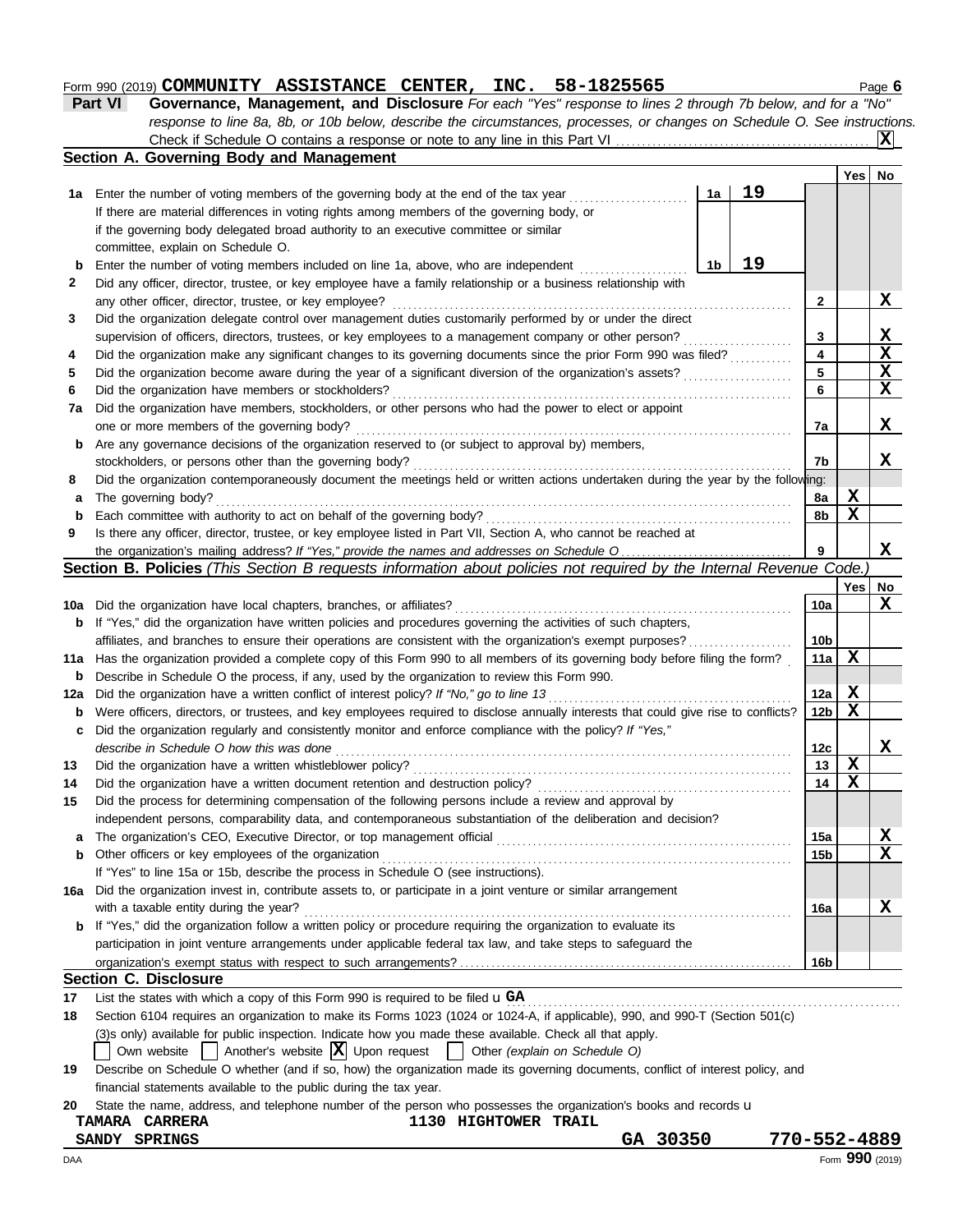### **Form 990 (2019) COMMUNITY ASSISTANCE CENTER, INC. 58-1825565**

**Independent Contractors Part VII Compensation of Officers, Directors, Trustees, Key Employees, Highest Compensated Employees, and**

Check if Schedule O contains a response or note to any line in this Part VII

#### **Section A. Officers, Directors, Trustees, Key Employees, and Highest Compensated Employees**

**1a** Complete this table for all persons required to be listed. Report compensation for the calendar year ending with or within the organization's tax year.

■ List all of the organization's **current** officers, directors, trustees (whether individuals or organizations), regardless of amount of the organization Enter -0- in columns (D), (E), and (E) if no compensation was paid compensation. Enter -0- in columns (D), (E), and (F) if no compensation was paid.

● List all of the organization's **current** key employees, if any. See instructions for definition of "key employee."

who received reportable compensation (Box 5 of Form W-2 and/or Box 7 of Form 1099-MISC) of more than \$100,000 from the organization and any related organizations. ■ List the organization's five **current** highest compensated employees (other than an officer, director, trustee, or key employee)<br>
a received reportable compensation (Box 5 of Form W-2 and/or Box 7 of Form 1099-MISC) of

■ List all of the organization's **former** officers, key employees, and highest compensated employees who received more than<br>00,000 of reportable compensation from the organization and any related organizations \$100,000 of reportable compensation from the organization and any related organizations.

■ List all of the organization's **former directors or trustees** that received, in the capacity as a former director or trustee of the<br>enization, more than \$10,000 of reportable compensation from the organization and any r organization, more than \$10,000 of reportable compensation from the organization and any related organizations. See instructions for the order in which to list the persons above.

Check this box if neither the organization nor any related organization compensated any current officer, director, or trustee. **X**

| (A)<br>Name and title             | (B)<br>Average<br>hours<br>per week<br>(list any               |                                   | (C)<br>Position<br>(do not check more than one<br>box, unless person is both an<br>officer and a director/trustee) |             |                 |                                 |        | (D)<br>Reportable<br>compensation<br>from the<br>organization | (E)<br>Reportable<br>compensation<br>from related<br>organizations | (F)<br>Estimated amount<br>of other<br>compensation<br>from the |
|-----------------------------------|----------------------------------------------------------------|-----------------------------------|--------------------------------------------------------------------------------------------------------------------|-------------|-----------------|---------------------------------|--------|---------------------------------------------------------------|--------------------------------------------------------------------|-----------------------------------------------------------------|
|                                   | hours for<br>related<br>organizations<br>below<br>dotted line) | Individual trustee<br>or director | nstitutional<br>trustee                                                                                            | Officer     | Κey<br>employee | Highest compensated<br>employee | Former | (W-2/1099-MISC)                                               | (W-2/1099-MISC)                                                    | organization and<br>related organizations                       |
| (1) NANCY BERGER                  | 2.00                                                           |                                   |                                                                                                                    |             |                 |                                 |        |                                                               |                                                                    |                                                                 |
| <b>BOARD PRESIDENT</b>            | 0.00                                                           | $\mathbf X$                       |                                                                                                                    | $\mathbf x$ |                 |                                 |        | 0                                                             | 0                                                                  | 0                                                               |
| (2) ANNE HICK                     |                                                                |                                   |                                                                                                                    |             |                 |                                 |        |                                                               |                                                                    |                                                                 |
|                                   | 2.00                                                           |                                   |                                                                                                                    |             |                 |                                 |        |                                                               |                                                                    |                                                                 |
| <b>1ST VICE PRESIDENT</b>         | 0.00                                                           | $\mathbf x$                       |                                                                                                                    | $\mathbf x$ |                 |                                 |        | 0                                                             | 0                                                                  | $\mathbf 0$                                                     |
| $(3)$ $CECE$<br><b>WEBSTER</b>    |                                                                |                                   |                                                                                                                    |             |                 |                                 |        |                                                               |                                                                    |                                                                 |
|                                   | 2.00                                                           |                                   |                                                                                                                    |             |                 |                                 |        |                                                               |                                                                    |                                                                 |
| 2ND VICE PRESIDENT                | 0.00                                                           | $\mathbf x$                       |                                                                                                                    | $\mathbf x$ |                 |                                 |        | 0                                                             | 0                                                                  | 0                                                               |
| (4) OWEN DWOSKIN                  |                                                                |                                   |                                                                                                                    |             |                 |                                 |        |                                                               |                                                                    |                                                                 |
|                                   | 2.00                                                           |                                   |                                                                                                                    |             |                 |                                 |        |                                                               |                                                                    |                                                                 |
| TREASURER                         | 0.00                                                           | $\mathbf x$                       |                                                                                                                    | $\mathbf x$ |                 |                                 |        | 0                                                             | 0                                                                  | 0                                                               |
| (5) EVON PFENNIG                  |                                                                |                                   |                                                                                                                    |             |                 |                                 |        |                                                               |                                                                    |                                                                 |
|                                   | 2.00                                                           |                                   |                                                                                                                    |             |                 |                                 |        |                                                               |                                                                    |                                                                 |
| ASST.<br><b>TREASURER</b>         | 0.00                                                           | $\mathbf x$                       |                                                                                                                    | $\mathbf x$ |                 |                                 |        | 0                                                             | 0                                                                  | $\mathbf 0$                                                     |
| SHELTON-<br>(6) DORRIS            | <b>GULLEY</b><br>2.00                                          |                                   |                                                                                                                    |             |                 |                                 |        |                                                               |                                                                    |                                                                 |
| <b>SECRETARY</b>                  | 0.00                                                           | $\mathbf x$                       |                                                                                                                    | $\mathbf x$ |                 |                                 |        | 0                                                             | 0                                                                  | $\mathbf 0$                                                     |
| (7) NANCY DOSS                    |                                                                |                                   |                                                                                                                    |             |                 |                                 |        |                                                               |                                                                    |                                                                 |
|                                   | 2.00                                                           |                                   |                                                                                                                    |             |                 |                                 |        |                                                               |                                                                    |                                                                 |
| RECORDING SECRETARY               | 0.00                                                           | X                                 |                                                                                                                    | $\mathbf X$ |                 |                                 |        | 0                                                             | 0                                                                  | $\mathbf 0$                                                     |
| (8) JOHN JOKERST                  |                                                                |                                   |                                                                                                                    |             |                 |                                 |        |                                                               |                                                                    |                                                                 |
|                                   | 2.00                                                           |                                   |                                                                                                                    |             |                 |                                 |        |                                                               |                                                                    |                                                                 |
| <b>DIRECTOR</b>                   | 0.00                                                           | $\mathbf x$                       |                                                                                                                    |             |                 |                                 |        | 0                                                             | 0                                                                  | 0                                                               |
| (9) DICK DERRICK                  |                                                                |                                   |                                                                                                                    |             |                 |                                 |        |                                                               |                                                                    |                                                                 |
|                                   | 2.00                                                           |                                   |                                                                                                                    |             |                 |                                 |        |                                                               |                                                                    |                                                                 |
| <b>DIRECTOR</b>                   | 0.00                                                           | $\mathbf x$                       |                                                                                                                    |             |                 |                                 |        | 0                                                             | 0                                                                  | $\mathbf 0$                                                     |
| (10) RYAN HAMILTON                |                                                                |                                   |                                                                                                                    |             |                 |                                 |        |                                                               |                                                                    |                                                                 |
|                                   | 2.00                                                           |                                   |                                                                                                                    |             |                 |                                 |        |                                                               |                                                                    |                                                                 |
| <b>DIRECTOR</b>                   | 0.00                                                           | X                                 |                                                                                                                    |             |                 |                                 |        | 0                                                             | 0                                                                  | 0                                                               |
| $(11)$ $JENNIFER$<br><b>HARTZ</b> |                                                                |                                   |                                                                                                                    |             |                 |                                 |        |                                                               |                                                                    |                                                                 |
| <b>DIRECTOR</b>                   | 2.00<br>0.00                                                   | $\mathbf x$                       |                                                                                                                    |             |                 |                                 |        | 0                                                             | 0                                                                  | $\mathbf 0$                                                     |
|                                   |                                                                |                                   |                                                                                                                    |             |                 |                                 |        |                                                               |                                                                    |                                                                 |

Form **990** (2019)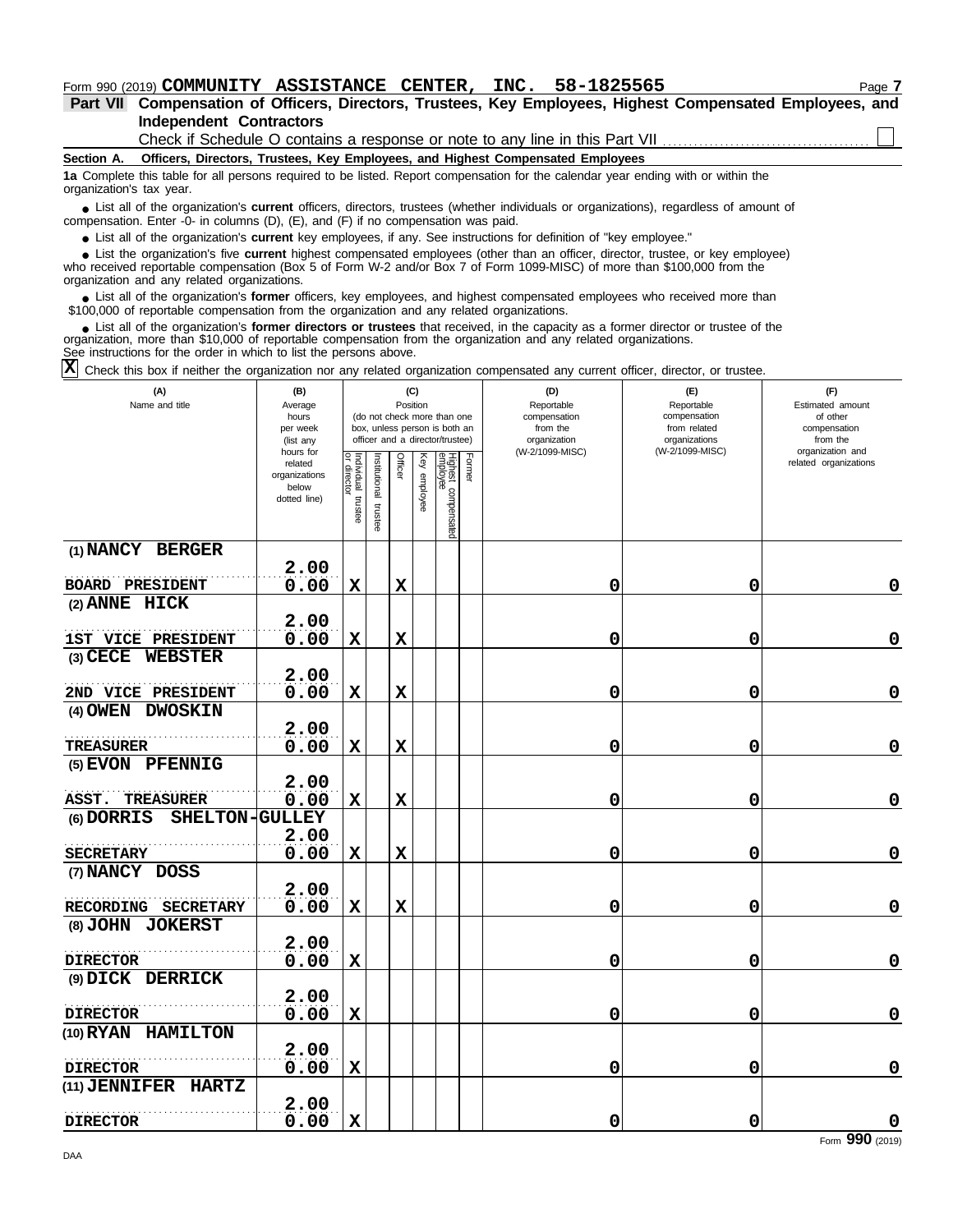| Form 990 (2019) <b>COMMUNITY ASSISTANCE CENTER,</b>                                                                                                                                                                       |                                                               |                                      |                          |          |                 |                                                                                                 |        | 58-1825565<br>INC.                                                               |                                                                                                        |                                                                                     | Page 8                |
|---------------------------------------------------------------------------------------------------------------------------------------------------------------------------------------------------------------------------|---------------------------------------------------------------|--------------------------------------|--------------------------|----------|-----------------|-------------------------------------------------------------------------------------------------|--------|----------------------------------------------------------------------------------|--------------------------------------------------------------------------------------------------------|-------------------------------------------------------------------------------------|-----------------------|
| <b>Part VII</b>                                                                                                                                                                                                           |                                                               |                                      |                          |          |                 |                                                                                                 |        |                                                                                  | Section A. Officers, Directors, Trustees, Key Employees, and Highest Compensated Employees (continued) |                                                                                     |                       |
| (A)<br>Name and title                                                                                                                                                                                                     | (B)<br>Average<br>hours<br>per week<br>(list any<br>hours for |                                      |                          | Position | (C)             | (do not check more than one<br>box, unless person is both an<br>officer and a director/trustee) |        | (D)<br>Reportable<br>compensation<br>from the<br>organization<br>(W-2/1099-MISC) | (E)<br>Reportable<br>compensation<br>from related<br>organizations<br>(W-2/1099-MISC)                  | (F)<br>Estimated amount<br>of other<br>compensation<br>from the<br>organization and |                       |
|                                                                                                                                                                                                                           | related<br>organizations<br>below<br>dotted line)             | Individual<br>or director<br>trustee | Institutional<br>trustee | Officer  | Ķey<br>employee | Highest compensatec<br>employee                                                                 | Former |                                                                                  |                                                                                                        | related organizations                                                               |                       |
| (12)<br><b>BRANDI</b><br><b>HOYOS</b>                                                                                                                                                                                     |                                                               |                                      |                          |          |                 |                                                                                                 |        |                                                                                  |                                                                                                        |                                                                                     |                       |
|                                                                                                                                                                                                                           | 2.00                                                          |                                      |                          |          |                 |                                                                                                 |        |                                                                                  |                                                                                                        |                                                                                     |                       |
| 2ND VICE PRESIDENT<br><b>DOUG HUNTER</b><br>(13)                                                                                                                                                                          | 0.00                                                          | X                                    |                          |          |                 |                                                                                                 |        | 0                                                                                | 0                                                                                                      |                                                                                     | 0                     |
|                                                                                                                                                                                                                           | 2.00                                                          |                                      |                          |          |                 |                                                                                                 |        |                                                                                  |                                                                                                        |                                                                                     |                       |
| <b>DIRECTOR</b>                                                                                                                                                                                                           | 0.00                                                          | $\mathbf x$                          |                          |          |                 |                                                                                                 |        | 0                                                                                | 0                                                                                                      |                                                                                     | 0                     |
| <b>ALANA</b><br>LEVERETTE<br>(14)                                                                                                                                                                                         |                                                               |                                      |                          |          |                 |                                                                                                 |        |                                                                                  |                                                                                                        |                                                                                     |                       |
|                                                                                                                                                                                                                           | 2.00                                                          |                                      |                          |          |                 |                                                                                                 |        |                                                                                  |                                                                                                        |                                                                                     |                       |
| <b>DIRECTOR</b>                                                                                                                                                                                                           | 0.00                                                          | X                                    |                          |          |                 |                                                                                                 |        | 0                                                                                | 0                                                                                                      |                                                                                     | 0                     |
| (15)<br><b>MATT</b><br><b>LINDSAY</b>                                                                                                                                                                                     |                                                               |                                      |                          |          |                 |                                                                                                 |        |                                                                                  |                                                                                                        |                                                                                     |                       |
| <b>DIRECTOR</b>                                                                                                                                                                                                           | 2.00<br>0.00                                                  | $\mathbf x$                          |                          |          |                 |                                                                                                 |        | 0                                                                                | 0                                                                                                      |                                                                                     | 0                     |
| <b>MARIE</b><br>(16)<br><b>ANNE</b>                                                                                                                                                                                       | <b>LOCHNER</b>                                                |                                      |                          |          |                 |                                                                                                 |        |                                                                                  |                                                                                                        |                                                                                     |                       |
|                                                                                                                                                                                                                           | 2.00                                                          |                                      |                          |          |                 |                                                                                                 |        |                                                                                  |                                                                                                        |                                                                                     |                       |
| <b>DIRECTOR</b>                                                                                                                                                                                                           | 0.00                                                          | $\mathbf x$                          |                          |          |                 |                                                                                                 |        | 0                                                                                | 0                                                                                                      |                                                                                     | 0                     |
| (17)<br><b>MARIAN</b>                                                                                                                                                                                                     | MACLEOD-ELLIOTT                                               |                                      |                          |          |                 |                                                                                                 |        |                                                                                  |                                                                                                        |                                                                                     |                       |
|                                                                                                                                                                                                                           | 2.00                                                          |                                      |                          |          |                 |                                                                                                 |        |                                                                                  |                                                                                                        |                                                                                     |                       |
| <b>DIRECTOR</b><br>(18)<br>RABBI RACHEL                                                                                                                                                                                   | 0.00<br><b>MILLER</b>                                         | X                                    |                          |          |                 |                                                                                                 |        | 0                                                                                | 0                                                                                                      |                                                                                     | 0                     |
|                                                                                                                                                                                                                           | 2.00                                                          |                                      |                          |          |                 |                                                                                                 |        |                                                                                  |                                                                                                        |                                                                                     |                       |
| <b>DIRECTOR</b>                                                                                                                                                                                                           | 0.00                                                          | $\mathbf x$                          |                          |          |                 |                                                                                                 |        | 0                                                                                | 0                                                                                                      |                                                                                     | $\mathbf 0$           |
| (19)<br><b>LAURA</b><br><b>SHAINKER</b>                                                                                                                                                                                   | 2.00                                                          |                                      |                          |          |                 |                                                                                                 |        |                                                                                  |                                                                                                        |                                                                                     |                       |
| <b>DIRECTOR</b>                                                                                                                                                                                                           | 0.00                                                          | $\mathbf X$                          |                          |          |                 |                                                                                                 |        | 0                                                                                | 0                                                                                                      |                                                                                     | 0                     |
| 1b Subtotal<br>c Total from continuation sheets to Part VII, Section A                                                                                                                                                    |                                                               |                                      |                          |          |                 |                                                                                                 | u      |                                                                                  |                                                                                                        |                                                                                     |                       |
| d Total (add lines 1b and 1c) $\ldots$ $\ldots$ $\ldots$ $\ldots$ $\ldots$ $\ldots$ $\ldots$ $\ldots$                                                                                                                     |                                                               |                                      |                          |          |                 |                                                                                                 | u      |                                                                                  |                                                                                                        |                                                                                     |                       |
| Total number of individuals (including but not limited to those listed above) who received more than \$100,000 of<br>2                                                                                                    |                                                               |                                      |                          |          |                 |                                                                                                 |        |                                                                                  |                                                                                                        |                                                                                     |                       |
| reportable compensation from the organization $\mathbf{u}$                                                                                                                                                                |                                                               |                                      |                          |          |                 |                                                                                                 |        |                                                                                  |                                                                                                        |                                                                                     |                       |
| Did the organization list any former officer, director, trustee, key employee, or highest compensated<br>3                                                                                                                |                                                               |                                      |                          |          |                 |                                                                                                 |        |                                                                                  |                                                                                                        |                                                                                     | N <sub>o</sub><br>Yes |
|                                                                                                                                                                                                                           |                                                               |                                      |                          |          |                 |                                                                                                 |        |                                                                                  |                                                                                                        | 3                                                                                   | X                     |
| For any individual listed on line 1a, is the sum of reportable compensation and other compensation from the<br>4<br>organization and related organizations greater than \$150,000? If "Yes," complete Schedule J for such |                                                               |                                      |                          |          |                 |                                                                                                 |        |                                                                                  |                                                                                                        |                                                                                     |                       |
|                                                                                                                                                                                                                           |                                                               |                                      |                          |          |                 |                                                                                                 |        |                                                                                  |                                                                                                        | 4                                                                                   | X                     |
| Did any person listed on line 1a receive or accrue compensation from any unrelated organization or individual<br>5                                                                                                        |                                                               |                                      |                          |          |                 |                                                                                                 |        |                                                                                  |                                                                                                        |                                                                                     |                       |
| Section B. Independent Contractors                                                                                                                                                                                        |                                                               |                                      |                          |          |                 |                                                                                                 |        |                                                                                  |                                                                                                        | 5                                                                                   | X                     |
| Complete this table for your five highest compensated independent contractors that received more than \$100,000 of<br>1                                                                                                   |                                                               |                                      |                          |          |                 |                                                                                                 |        |                                                                                  |                                                                                                        |                                                                                     |                       |
| compensation from the organization. Report compensation for the calendar year ending with or within the organization's tax year.                                                                                          |                                                               |                                      |                          |          |                 |                                                                                                 |        |                                                                                  |                                                                                                        |                                                                                     |                       |
|                                                                                                                                                                                                                           | (A)<br>Name and business address                              |                                      |                          |          |                 |                                                                                                 |        |                                                                                  | (B)<br>Description of services                                                                         |                                                                                     | (C)<br>Compensation   |
|                                                                                                                                                                                                                           |                                                               |                                      |                          |          |                 |                                                                                                 |        |                                                                                  |                                                                                                        |                                                                                     |                       |
|                                                                                                                                                                                                                           |                                                               |                                      |                          |          |                 |                                                                                                 |        |                                                                                  |                                                                                                        |                                                                                     |                       |
|                                                                                                                                                                                                                           |                                                               |                                      |                          |          |                 |                                                                                                 |        |                                                                                  |                                                                                                        |                                                                                     |                       |
|                                                                                                                                                                                                                           |                                                               |                                      |                          |          |                 |                                                                                                 |        |                                                                                  |                                                                                                        |                                                                                     |                       |
|                                                                                                                                                                                                                           |                                                               |                                      |                          |          |                 |                                                                                                 |        |                                                                                  |                                                                                                        |                                                                                     |                       |
|                                                                                                                                                                                                                           |                                                               |                                      |                          |          |                 |                                                                                                 |        |                                                                                  |                                                                                                        |                                                                                     |                       |
|                                                                                                                                                                                                                           |                                                               |                                      |                          |          |                 |                                                                                                 |        |                                                                                  |                                                                                                        |                                                                                     |                       |
|                                                                                                                                                                                                                           |                                                               |                                      |                          |          |                 |                                                                                                 |        |                                                                                  |                                                                                                        |                                                                                     |                       |
|                                                                                                                                                                                                                           |                                                               |                                      |                          |          |                 |                                                                                                 |        |                                                                                  |                                                                                                        |                                                                                     |                       |

**2** Total number of independent contractors (including but not limited to those listed above) who received more than \$100,000 of compensation from the organization u

**0**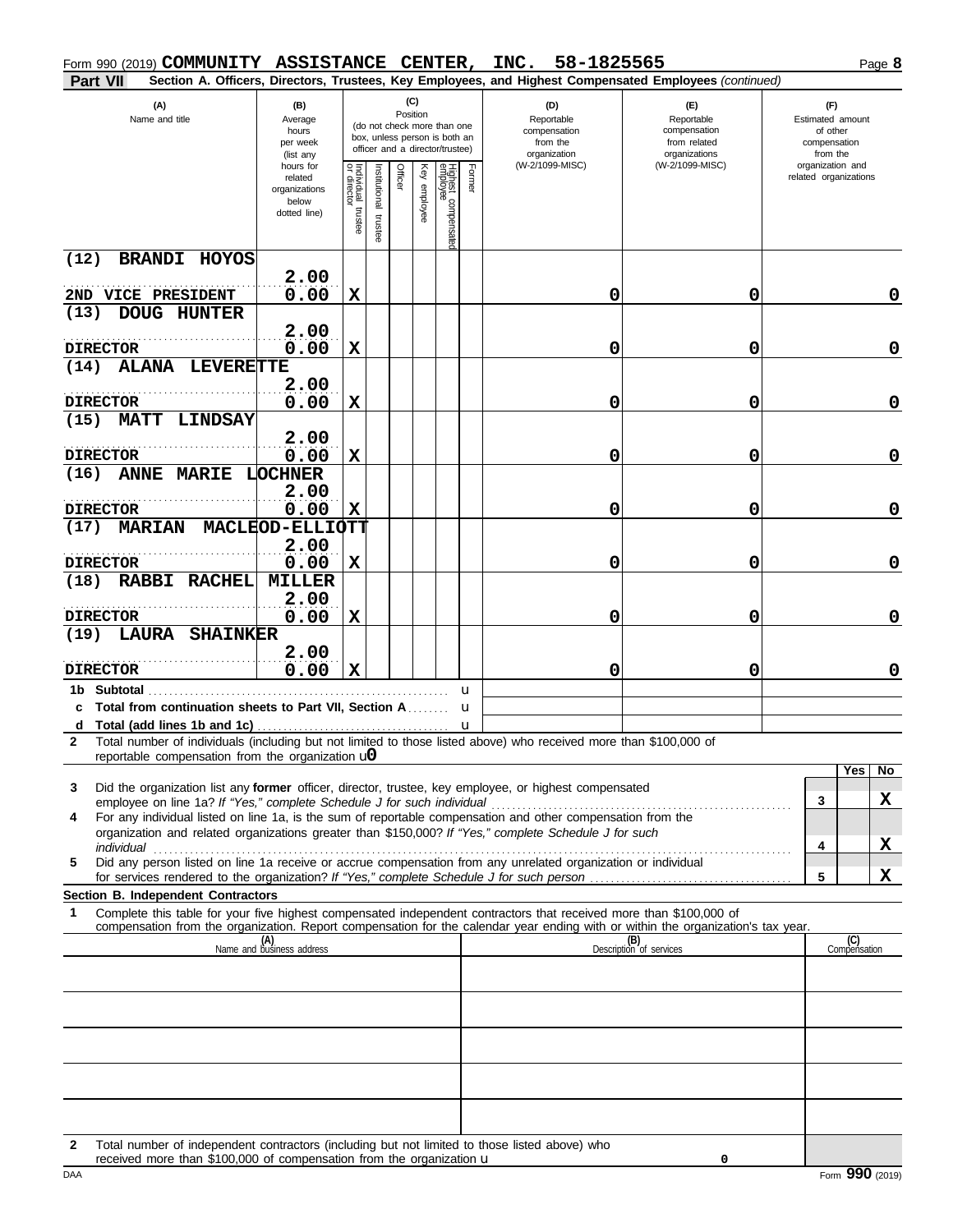### **Form 990 (2019) COMMUNITY ASSISTANCE CENTER, INC. 58-1825565**

**Part VIII Statement of Revenue**

Check if Schedule O contains a response or note to any line in this Part VIII ................................

|                                                                  |     |                                                                                                                                                                                                                                     |          |                                                   |                |                      | (A)           | (B)                                   | (C)                           | (D)                                |
|------------------------------------------------------------------|-----|-------------------------------------------------------------------------------------------------------------------------------------------------------------------------------------------------------------------------------------|----------|---------------------------------------------------|----------------|----------------------|---------------|---------------------------------------|-------------------------------|------------------------------------|
|                                                                  |     |                                                                                                                                                                                                                                     |          |                                                   |                |                      | Total revenue | Related or exempt<br>function revenue | Unrelated<br>business revenue | Revenue excluded<br>from tax under |
|                                                                  |     |                                                                                                                                                                                                                                     |          |                                                   |                |                      |               |                                       |                               | sections 512-514                   |
|                                                                  |     |                                                                                                                                                                                                                                     |          |                                                   |                |                      |               |                                       |                               |                                    |
|                                                                  |     | 1a Federated campaigns                                                                                                                                                                                                              |          |                                                   | 1a             |                      |               |                                       |                               |                                    |
|                                                                  |     | <b>b</b> Membership dues                                                                                                                                                                                                            |          |                                                   | 1b<br>1c       |                      |               |                                       |                               |                                    |
|                                                                  |     | c Fundraising events<br>d Related organizations                                                                                                                                                                                     |          |                                                   | 1d             |                      |               |                                       |                               |                                    |
|                                                                  |     | e Government grants (contributions)                                                                                                                                                                                                 |          |                                                   | 1e             | 211,773              |               |                                       |                               |                                    |
|                                                                  |     | f All other contributions, gifts, grants,                                                                                                                                                                                           |          |                                                   |                |                      |               |                                       |                               |                                    |
|                                                                  |     | and similar amounts not included above                                                                                                                                                                                              |          |                                                   | 1f             | 2,501,892            |               |                                       |                               |                                    |
| <b>Contributions, Gifts, Grants</b><br>and Other Similar Amounts |     | <b>g</b> Noncash contributions included in lines 1a-1f.                                                                                                                                                                             |          |                                                   | 1g $\sqrt{3}$  | 1,553,921            |               |                                       |                               |                                    |
|                                                                  |     |                                                                                                                                                                                                                                     |          |                                                   |                | u                    | 2,713,665     |                                       |                               |                                    |
|                                                                  |     |                                                                                                                                                                                                                                     |          |                                                   |                | <b>Business Code</b> |               |                                       |                               |                                    |
|                                                                  | 2a  |                                                                                                                                                                                                                                     |          |                                                   |                |                      |               |                                       |                               |                                    |
|                                                                  | b   |                                                                                                                                                                                                                                     |          |                                                   |                |                      |               |                                       |                               |                                    |
| Program Service<br>Revenue                                       |     |                                                                                                                                                                                                                                     |          |                                                   |                |                      |               |                                       |                               |                                    |
|                                                                  |     |                                                                                                                                                                                                                                     |          |                                                   |                |                      |               |                                       |                               |                                    |
|                                                                  |     |                                                                                                                                                                                                                                     |          |                                                   |                |                      |               |                                       |                               |                                    |
|                                                                  |     | f All other program service revenue                                                                                                                                                                                                 |          |                                                   |                |                      |               |                                       |                               |                                    |
|                                                                  | a   |                                                                                                                                                                                                                                     |          |                                                   |                |                      |               |                                       |                               |                                    |
|                                                                  | 3   | Investment income (including dividends, interest, and                                                                                                                                                                               |          |                                                   |                |                      |               |                                       |                               |                                    |
|                                                                  |     |                                                                                                                                                                                                                                     |          |                                                   |                | u                    | 4,525         | 4,525                                 |                               |                                    |
|                                                                  | 4   | Income from investment of tax-exempt bond proceeds                                                                                                                                                                                  |          |                                                   |                | u                    |               |                                       |                               |                                    |
|                                                                  | 5   |                                                                                                                                                                                                                                     |          |                                                   |                | u                    |               |                                       |                               |                                    |
|                                                                  |     |                                                                                                                                                                                                                                     |          | (i) Real                                          |                | (ii) Personal        |               |                                       |                               |                                    |
|                                                                  |     | 6a Gross rents                                                                                                                                                                                                                      | 6a       |                                                   |                |                      |               |                                       |                               |                                    |
|                                                                  | b   | Less: rental expenses 6b                                                                                                                                                                                                            |          |                                                   |                |                      |               |                                       |                               |                                    |
|                                                                  |     | Rental inc. or (loss)                                                                                                                                                                                                               | 6с       |                                                   |                |                      |               |                                       |                               |                                    |
|                                                                  | d   | Net rental income or (loss)<br><b>7a</b> Gross amount from                                                                                                                                                                          |          |                                                   |                | u                    |               |                                       |                               |                                    |
|                                                                  |     | sales of assets                                                                                                                                                                                                                     |          | (i) Securities                                    |                | (ii) Other           |               |                                       |                               |                                    |
|                                                                  |     | other than inventory                                                                                                                                                                                                                | 7a       |                                                   |                |                      |               |                                       |                               |                                    |
|                                                                  |     | <b>b</b> Less: cost or other                                                                                                                                                                                                        |          |                                                   |                |                      |               |                                       |                               |                                    |
| Revenue                                                          |     | basis and sales exps.                                                                                                                                                                                                               | 7b<br>7c |                                                   |                |                      |               |                                       |                               |                                    |
|                                                                  |     | c Gain or (loss)                                                                                                                                                                                                                    |          |                                                   |                |                      |               |                                       |                               |                                    |
| <b>Other</b>                                                     |     | 8a Gross income from fundraising events                                                                                                                                                                                             |          |                                                   |                |                      |               |                                       |                               |                                    |
|                                                                  |     | (not including \$                                                                                                                                                                                                                   |          |                                                   |                |                      |               |                                       |                               |                                    |
|                                                                  |     | of contributions reported on line 1c).                                                                                                                                                                                              |          | .                                                 |                |                      |               |                                       |                               |                                    |
|                                                                  |     | See Part IV, line 18                                                                                                                                                                                                                |          | <u> 1986 - Johann Stoff, Amerikaansk kanton o</u> | 8a             | 267,070              |               |                                       |                               |                                    |
|                                                                  |     | <b>b</b> Less: direct expenses                                                                                                                                                                                                      |          |                                                   | 8b             | 23,719               |               |                                       |                               |                                    |
|                                                                  |     | c Net income or (loss) from fundraising events                                                                                                                                                                                      |          |                                                   |                | u                    | 243,351       |                                       |                               |                                    |
|                                                                  |     | 9a Gross income from gaming activities.                                                                                                                                                                                             |          |                                                   |                |                      |               |                                       |                               |                                    |
|                                                                  |     | See Part IV, line 19                                                                                                                                                                                                                |          |                                                   | 9a             |                      |               |                                       |                               |                                    |
|                                                                  |     | <b>b</b> Less: direct expenses                                                                                                                                                                                                      |          |                                                   | 9 <sub>b</sub> |                      |               |                                       |                               |                                    |
|                                                                  |     | c Net income or (loss) from gaming activities                                                                                                                                                                                       |          |                                                   |                | u                    |               |                                       |                               |                                    |
|                                                                  |     | 10a Gross sales of inventory, less                                                                                                                                                                                                  |          |                                                   |                |                      |               |                                       |                               |                                    |
|                                                                  |     | returns and allowances                                                                                                                                                                                                              |          |                                                   | 10a            | 172,342              |               |                                       |                               |                                    |
|                                                                  |     | <b>b</b> Less: $cost$ of goods sold $\ldots$                                                                                                                                                                                        |          |                                                   | 10b            | 7,540                |               |                                       |                               |                                    |
|                                                                  |     | c Net income or (loss) from sales of inventory                                                                                                                                                                                      |          |                                                   |                | u                    | 164,802       | 164,802                               |                               |                                    |
|                                                                  |     |                                                                                                                                                                                                                                     |          |                                                   |                | <b>Business Code</b> |               |                                       |                               |                                    |
|                                                                  | 11a |                                                                                                                                                                                                                                     |          |                                                   |                |                      |               |                                       |                               |                                    |
|                                                                  | b   |                                                                                                                                                                                                                                     |          |                                                   |                |                      |               |                                       |                               |                                    |
| Miscellaneous<br>Revenue                                         | с   |                                                                                                                                                                                                                                     |          |                                                   |                |                      |               |                                       |                               |                                    |
|                                                                  |     | All other revenue <i>communication</i> and the communication of the set of the set of the set of the set of the set of the set of the set of the set of the set of the set of the set of the set of the set of the set of the set o |          |                                                   |                |                      |               |                                       |                               |                                    |
|                                                                  |     |                                                                                                                                                                                                                                     |          |                                                   |                | $\mathbf{u}$         | 3,126,343     | 169,327                               | 0                             | 0                                  |
|                                                                  |     |                                                                                                                                                                                                                                     |          |                                                   |                |                      |               |                                       |                               |                                    |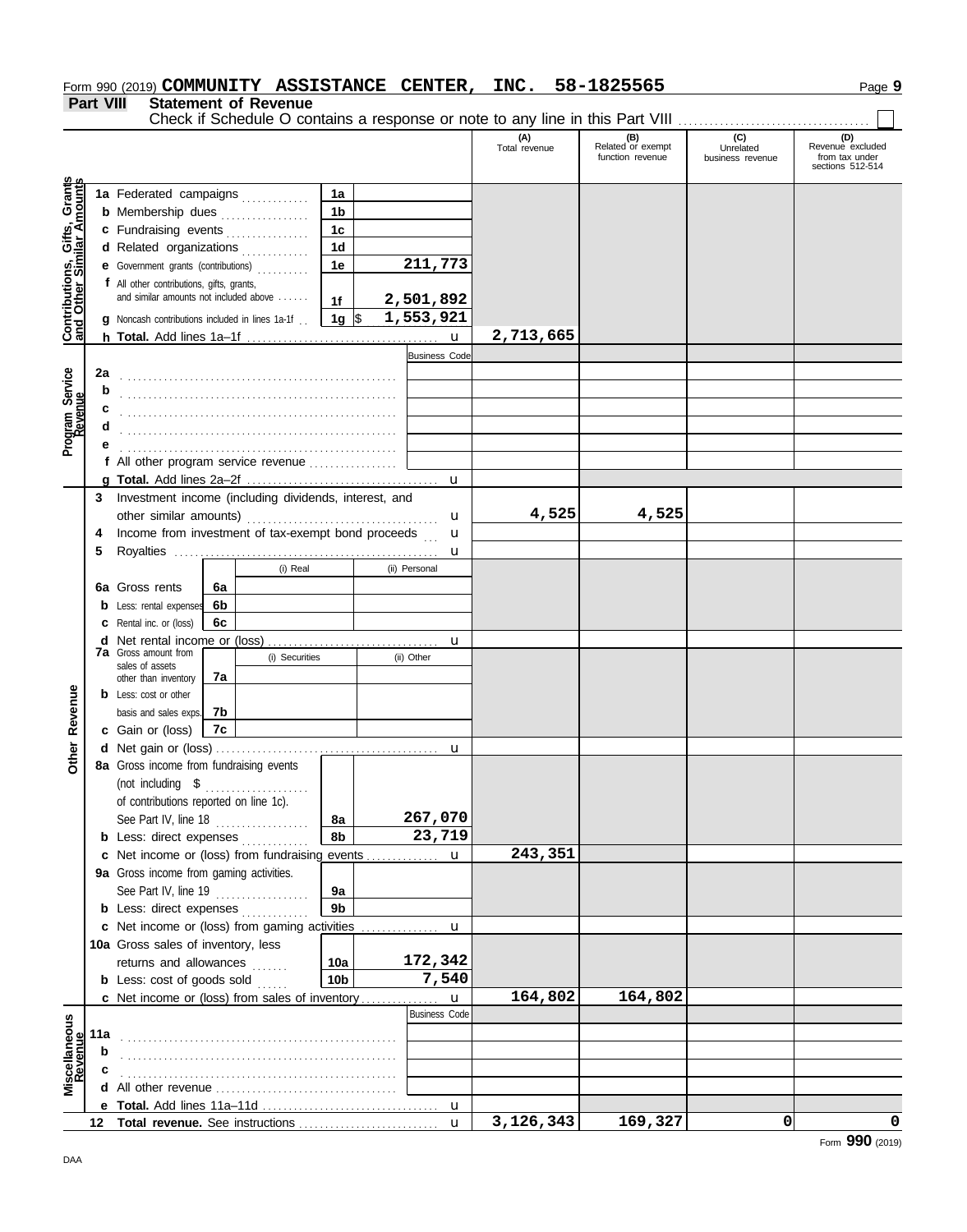#### **Part IX Statement of Functional Expenses Form 990 (2019) COMMUNITY ASSISTANCE CENTER, INC. 58-1825565** Page 10

|          | Section 501(c)(3) and 501(c)(4) organizations must complete all columns. All other organizations must complete column (A).<br>Check if Schedule O contains a response or note to any line in this Part IX                                                                                                                                                                                                                                                                                                                            |                       |                             |                                    |                         |
|----------|--------------------------------------------------------------------------------------------------------------------------------------------------------------------------------------------------------------------------------------------------------------------------------------------------------------------------------------------------------------------------------------------------------------------------------------------------------------------------------------------------------------------------------------|-----------------------|-----------------------------|------------------------------------|-------------------------|
|          |                                                                                                                                                                                                                                                                                                                                                                                                                                                                                                                                      |                       | (B)                         | (C)                                | (D)                     |
|          | Do not include amounts reported on lines 6b,<br>7b, 8b, 9b, and 10b of Part VIII.                                                                                                                                                                                                                                                                                                                                                                                                                                                    | (A)<br>Total expenses | Program service<br>expenses | Management and<br>general expenses | Fundraising<br>expenses |
| 1.       | Grants and other assistance to domestic organizations                                                                                                                                                                                                                                                                                                                                                                                                                                                                                |                       |                             |                                    |                         |
|          | and domestic governments. See Part IV, line 21                                                                                                                                                                                                                                                                                                                                                                                                                                                                                       |                       |                             |                                    |                         |
|          | 2 Grants and other assistance to domestic                                                                                                                                                                                                                                                                                                                                                                                                                                                                                            |                       |                             |                                    |                         |
|          | individuals. See Part IV, line 22                                                                                                                                                                                                                                                                                                                                                                                                                                                                                                    | <u>1,873,755</u>      | <u>1,873,755</u>            |                                    |                         |
| 3        | Grants and other assistance to foreign                                                                                                                                                                                                                                                                                                                                                                                                                                                                                               |                       |                             |                                    |                         |
|          | organizations, foreign governments, and foreign                                                                                                                                                                                                                                                                                                                                                                                                                                                                                      |                       |                             |                                    |                         |
|          | individuals. See Part IV, lines 15 and 16                                                                                                                                                                                                                                                                                                                                                                                                                                                                                            |                       |                             |                                    |                         |
|          | Benefits paid to or for members                                                                                                                                                                                                                                                                                                                                                                                                                                                                                                      |                       |                             |                                    |                         |
| 5.       | Compensation of current officers, directors,                                                                                                                                                                                                                                                                                                                                                                                                                                                                                         |                       |                             |                                    |                         |
|          | trustees, and key employees                                                                                                                                                                                                                                                                                                                                                                                                                                                                                                          |                       |                             |                                    |                         |
| 6        | Compensation not included above to disqualified                                                                                                                                                                                                                                                                                                                                                                                                                                                                                      |                       |                             |                                    |                         |
|          | persons (as defined under section 4958(f)(1)) and                                                                                                                                                                                                                                                                                                                                                                                                                                                                                    |                       |                             |                                    |                         |
|          | persons described in section 4958(c)(3)(B)                                                                                                                                                                                                                                                                                                                                                                                                                                                                                           |                       |                             |                                    |                         |
| 7        | Other salaries and wages                                                                                                                                                                                                                                                                                                                                                                                                                                                                                                             | 602,522               | 323,050                     | 222,822                            | 56,650                  |
| 8        | Pension plan accruals and contributions (include                                                                                                                                                                                                                                                                                                                                                                                                                                                                                     |                       |                             |                                    |                         |
|          | section 401(k) and 403(b) employer contributions)                                                                                                                                                                                                                                                                                                                                                                                                                                                                                    |                       |                             |                                    |                         |
| 9        | Other employee benefits                                                                                                                                                                                                                                                                                                                                                                                                                                                                                                              |                       |                             |                                    |                         |
| 10       | Payroll taxes                                                                                                                                                                                                                                                                                                                                                                                                                                                                                                                        | 46,896                | 25,144                      | 17,343                             | 4,409                   |
| 11       | Fees for services (nonemployees):                                                                                                                                                                                                                                                                                                                                                                                                                                                                                                    |                       |                             |                                    |                         |
|          | a Management                                                                                                                                                                                                                                                                                                                                                                                                                                                                                                                         |                       |                             |                                    |                         |
| b        | Legal                                                                                                                                                                                                                                                                                                                                                                                                                                                                                                                                |                       |                             |                                    |                         |
|          |                                                                                                                                                                                                                                                                                                                                                                                                                                                                                                                                      | 17,742                |                             | 17,742                             |                         |
| d        | Lobbying                                                                                                                                                                                                                                                                                                                                                                                                                                                                                                                             |                       |                             |                                    |                         |
|          | Professional fundraising services. See Part IV, line 17                                                                                                                                                                                                                                                                                                                                                                                                                                                                              |                       |                             |                                    |                         |
|          | Investment management fees                                                                                                                                                                                                                                                                                                                                                                                                                                                                                                           |                       |                             |                                    |                         |
| a        | Other. (If line 11g amount exceeds 10% of line 25, column                                                                                                                                                                                                                                                                                                                                                                                                                                                                            |                       |                             |                                    |                         |
|          | (A) amount, list line 11g expenses on Schedule O.)                                                                                                                                                                                                                                                                                                                                                                                                                                                                                   |                       |                             |                                    |                         |
|          | 12 Advertising and promotion                                                                                                                                                                                                                                                                                                                                                                                                                                                                                                         | 10,573                | 9,443                       | 676                                | 454                     |
| 13<br>14 | Office expenses<br>Information technology                                                                                                                                                                                                                                                                                                                                                                                                                                                                                            | 47,728                | 42,621                      | 3,055                              | 2,052                   |
| 15       |                                                                                                                                                                                                                                                                                                                                                                                                                                                                                                                                      |                       |                             |                                    |                         |
| 16       |                                                                                                                                                                                                                                                                                                                                                                                                                                                                                                                                      |                       |                             |                                    |                         |
| 17       | Occupancy<br>$\begin{minipage}[c]{0.9\linewidth} \begin{tabular}{l} \hline \textbf{Travel} \end{tabular} \end{minipage} \end{minipage} \begin{minipage}[c]{0.9\linewidth} \begin{tabular}{l} \hline \textbf{True} \end{tabular} \end{minipage} \end{minipage} \begin{minipage}[c]{0.9\linewidth} \begin{tabular}{l} \hline \textbf{True} \end{tabular} \end{minipage} \end{minipage} \begin{minipage}[c]{0.9\linewidth} \begin{tabular}{l} \hline \textbf{True} \end{tabular} \end{minipage} \end{minipage} \begin{minipage}[c]{0.9$ | 977                   | 872                         | 63                                 | 42                      |
| 18       | Payments of travel or entertainment expenses                                                                                                                                                                                                                                                                                                                                                                                                                                                                                         |                       |                             |                                    |                         |
|          | for any federal, state, or local public officials                                                                                                                                                                                                                                                                                                                                                                                                                                                                                    |                       |                             |                                    |                         |
| 19       | Conferences, conventions, and meetings                                                                                                                                                                                                                                                                                                                                                                                                                                                                                               | 5,688                 | 4,147                       | <u>1,341</u>                       | 200                     |
| 20       | Interest                                                                                                                                                                                                                                                                                                                                                                                                                                                                                                                             | 43,627                | 38,959                      | 2,792                              | 1,876                   |
| 21       | Payments to affiliates                                                                                                                                                                                                                                                                                                                                                                                                                                                                                                               |                       |                             |                                    |                         |
| 22       | Depreciation, depletion, and amortization                                                                                                                                                                                                                                                                                                                                                                                                                                                                                            | 129,474               | 115,621                     | 8,286                              | 5,567                   |
| 23       |                                                                                                                                                                                                                                                                                                                                                                                                                                                                                                                                      | 40,665                | 30,840                      | 8,017                              | 1,808                   |
| 24       | Other expenses. Itemize expenses not covered                                                                                                                                                                                                                                                                                                                                                                                                                                                                                         |                       |                             |                                    |                         |
|          | above (List miscellaneous expenses on line 24e. If                                                                                                                                                                                                                                                                                                                                                                                                                                                                                   |                       |                             |                                    |                         |
|          | line 24e amount exceeds 10% of line 25, column                                                                                                                                                                                                                                                                                                                                                                                                                                                                                       |                       |                             |                                    |                         |
|          | (A) amount, list line 24e expenses on Schedule O.)                                                                                                                                                                                                                                                                                                                                                                                                                                                                                   |                       |                             |                                    |                         |
| а        | UTILITIES                                                                                                                                                                                                                                                                                                                                                                                                                                                                                                                            | 47,542                | 42,455                      | 3,043                              | 2,044                   |
| b        | FUNDRAISING COSTS                                                                                                                                                                                                                                                                                                                                                                                                                                                                                                                    | 33,392                |                             |                                    | 33,392                  |
| c        | <b>REPAIRS</b>                                                                                                                                                                                                                                                                                                                                                                                                                                                                                                                       | 21,951                | 19,602                      | 1,405                              | 944                     |
| d        | <b>TELEPHONE</b><br>.                                                                                                                                                                                                                                                                                                                                                                                                                                                                                                                | <u>10,251</u>         | 9,154                       | 656                                | 441                     |
| е        | All other expenses                                                                                                                                                                                                                                                                                                                                                                                                                                                                                                                   | 68,365                | 61,702                      | 4,069                              | 2,594                   |
| 25       | Total functional expenses. Add lines 1 through 24e                                                                                                                                                                                                                                                                                                                                                                                                                                                                                   | 3,001,148             | 2,597,365                   | 291,310                            | 112,473                 |
| 26       | Joint costs. Complete this line only if the<br>organization reported in column (B) joint costs                                                                                                                                                                                                                                                                                                                                                                                                                                       |                       |                             |                                    |                         |
|          | from a combined educational campaign and                                                                                                                                                                                                                                                                                                                                                                                                                                                                                             |                       |                             |                                    |                         |
|          | fundraising solicitation. Check here $\mathbf{u}$   if                                                                                                                                                                                                                                                                                                                                                                                                                                                                               |                       |                             |                                    |                         |
|          | following SOP 98-2 (ASC 958-720).                                                                                                                                                                                                                                                                                                                                                                                                                                                                                                    |                       |                             |                                    |                         |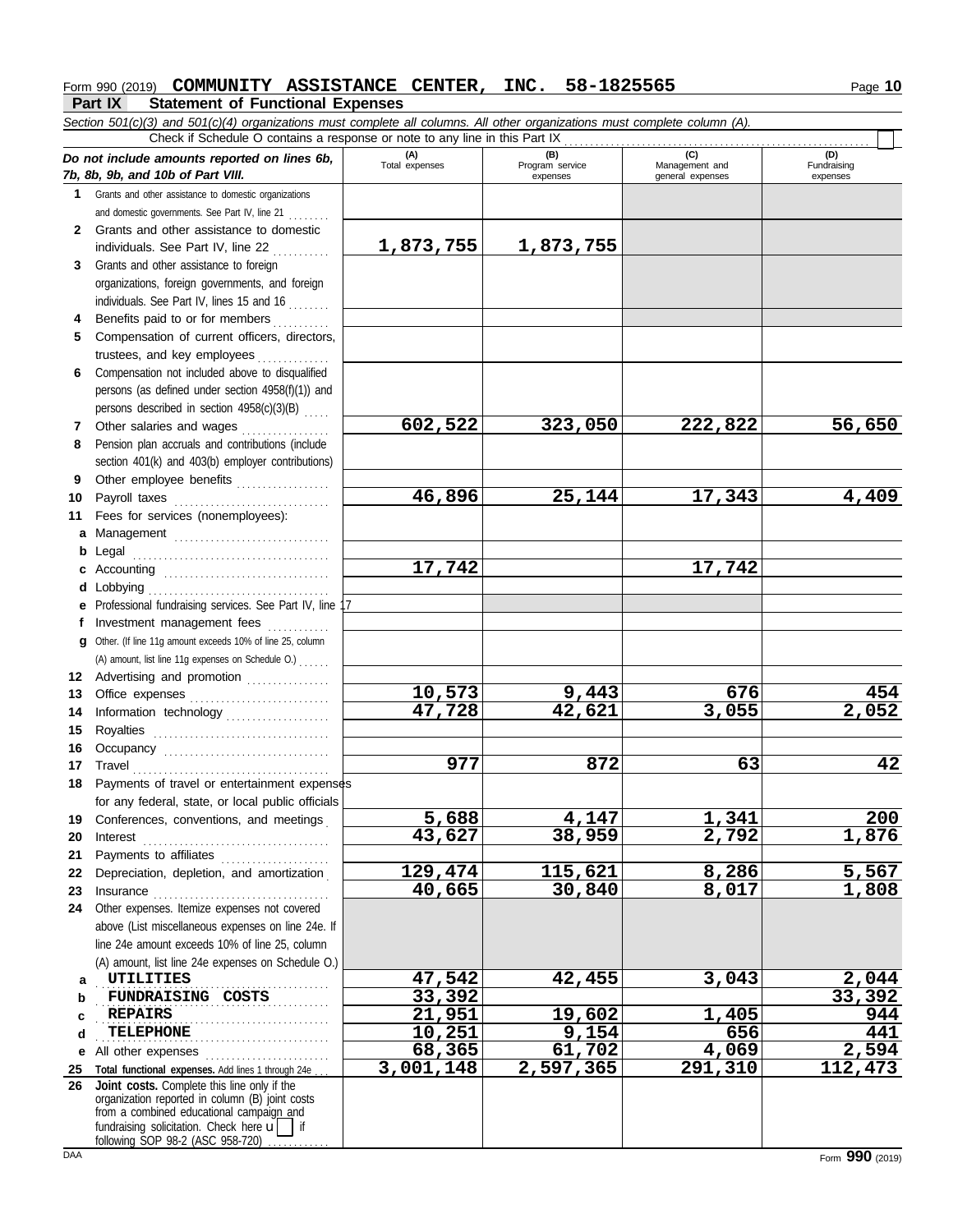## **Form 990 (2019) COMMUNITY ASSISTANCE CENTER, INC. 58-1825565** Page 11

**Part X Balance Sheet**<br>Check if Schedule O

|                      |              |                                                                                                                                                                         |         | (A)                |                 | (B)                        |
|----------------------|--------------|-------------------------------------------------------------------------------------------------------------------------------------------------------------------------|---------|--------------------|-----------------|----------------------------|
|                      |              |                                                                                                                                                                         |         | Beginning of year  |                 | End of year                |
|                      | 1            | Cash-non-interest-bearing                                                                                                                                               |         | 32,521             | $\overline{1}$  | 37, 796                    |
|                      | $\mathbf{2}$ |                                                                                                                                                                         |         | 744,445            | $\overline{2}$  | 961,802                    |
|                      | 3            |                                                                                                                                                                         |         | 327,819            | $\mathbf{3}$    | 204,889                    |
|                      | 4            |                                                                                                                                                                         |         |                    | 4               |                            |
|                      | 5            | Loans and other receivables from any current or former officer, director,                                                                                               |         |                    |                 |                            |
|                      |              | trustee, key employee, creator or founder, substantial contributor, or 35%                                                                                              |         |                    |                 |                            |
|                      |              |                                                                                                                                                                         |         |                    | 5               |                            |
|                      | 6            | Loans and other receivables from other disqualified persons (as defined                                                                                                 |         |                    |                 |                            |
|                      |              | under section $4958(f)(1)$ ), and persons described in section $4958(c)(3)(B)$                                                                                          |         |                    | 6               |                            |
| Assets               | 7            |                                                                                                                                                                         |         |                    | $\overline{7}$  |                            |
|                      | 8            | Inventories for sale or use                                                                                                                                             |         | 96,801             | 8               | 162,065                    |
|                      | 9            |                                                                                                                                                                         |         | 14,858             | 9               | 19,887                     |
|                      |              | 10a Land, buildings, and equipment: cost or other                                                                                                                       |         |                    |                 |                            |
|                      |              |                                                                                                                                                                         |         |                    |                 |                            |
|                      |              | basis. Complete Part VI of Schedule D<br>Loss: complete Part VI of Schedule D<br>100 746,042<br>$\frac{1}{10b}$<br><b>b</b> Less: accumulated depreciation              |         | 3,100,385          | 10 <sub>c</sub> | 3,026,153                  |
|                      | 11           | Investments-publicly traded securities                                                                                                                                  |         |                    | 11              |                            |
|                      | 12           | Investments-other securities. See Part IV, line 11                                                                                                                      |         |                    | $12 \,$         |                            |
|                      | 13           |                                                                                                                                                                         |         | 13                 |                 |                            |
|                      | 14           | Intangible assets                                                                                                                                                       | 26, 495 | 14                 | 23,378          |                            |
|                      | 15           | Other assets. See Part IV, line 11                                                                                                                                      |         |                    | 15              |                            |
|                      | 16           |                                                                                                                                                                         |         | 4,343,324          | 16              |                            |
|                      | 17           |                                                                                                                                                                         |         | 34,824             | 17              | $\frac{4,435,970}{33,162}$ |
|                      | 18           | Grants payable                                                                                                                                                          |         |                    | 18              |                            |
|                      | 19           | Deferred revenue                                                                                                                                                        |         | 19                 |                 |                            |
|                      | 20           |                                                                                                                                                                         |         | 20                 |                 |                            |
|                      | 21           | Escrow or custodial account liability. Complete Part IV of Schedule D                                                                                                   |         |                    | 21              |                            |
|                      | 22           | Loans and other payables to any current or former officer, director,                                                                                                    |         |                    |                 |                            |
| Liabilities          |              | trustee, key employee, creator or founder, substantial contributor, or 35%                                                                                              |         |                    |                 |                            |
|                      |              | controlled entity or family member of any of these persons                                                                                                              |         |                    | 22              |                            |
|                      | 23           | Secured mortgages and notes payable to unrelated third parties                                                                                                          |         | 956,276            | 23              | 925,389                    |
|                      | 24           | Unsecured notes and loans payable to unrelated third parties                                                                                                            |         |                    | 24              |                            |
|                      | 25           | Other liabilities (including federal income tax, payables to related third                                                                                              |         |                    |                 |                            |
|                      |              | parties, and other liabilities not included on lines 17-24). Complete Part X                                                                                            |         |                    |                 |                            |
|                      |              |                                                                                                                                                                         |         |                    | 25              |                            |
|                      | 26           | of Schedule D $\ldots$ $\ldots$ $\ldots$ $\ldots$ $\ldots$ $\ldots$ $\ldots$ $\ldots$ $\ldots$ $\ldots$ $\ldots$ $\ldots$<br>Total liabilities. Add lines 17 through 25 |         | 991,100            | 26              | 958,551                    |
|                      |              | Organizations that follow FASB ASC 958, check here $\overline{X}$                                                                                                       |         |                    |                 |                            |
| <b>Fund Balances</b> |              | and complete lines 27, 28, 32, and 33.                                                                                                                                  |         |                    |                 |                            |
|                      | 27           | Net assets without donor restrictions                                                                                                                                   |         | 2,905,002          | 27              | 3,167,797                  |
|                      | 28           | Net assets with donor restrictions                                                                                                                                      |         | 447,222            | 28              | 309,622                    |
|                      |              | Net assets with donor restrictions<br>Organizations that do not follow FASB ASC 958, check here u                                                                       |         |                    |                 |                            |
|                      |              | and complete lines 29 through 33.                                                                                                                                       |         |                    |                 |                            |
| ð                    | 29           | Capital stock or trust principal, or current funds                                                                                                                      |         |                    | 29              |                            |
|                      |              |                                                                                                                                                                         |         |                    | 30              |                            |
|                      | 30           | Retained earnings, endowment, accumulated income, or other funds                                                                                                        |         |                    |                 |                            |
| <b>Net Assets</b>    | 31           | Total net assets or fund balances                                                                                                                                       |         | 3,352,224          | 31              | 3,477,419                  |
|                      | 32           |                                                                                                                                                                         |         | <u>4,343,324  </u> | 32              | <u>4,435,970</u>           |
|                      | 33           |                                                                                                                                                                         |         |                    | 33              |                            |

Form **990** (2019)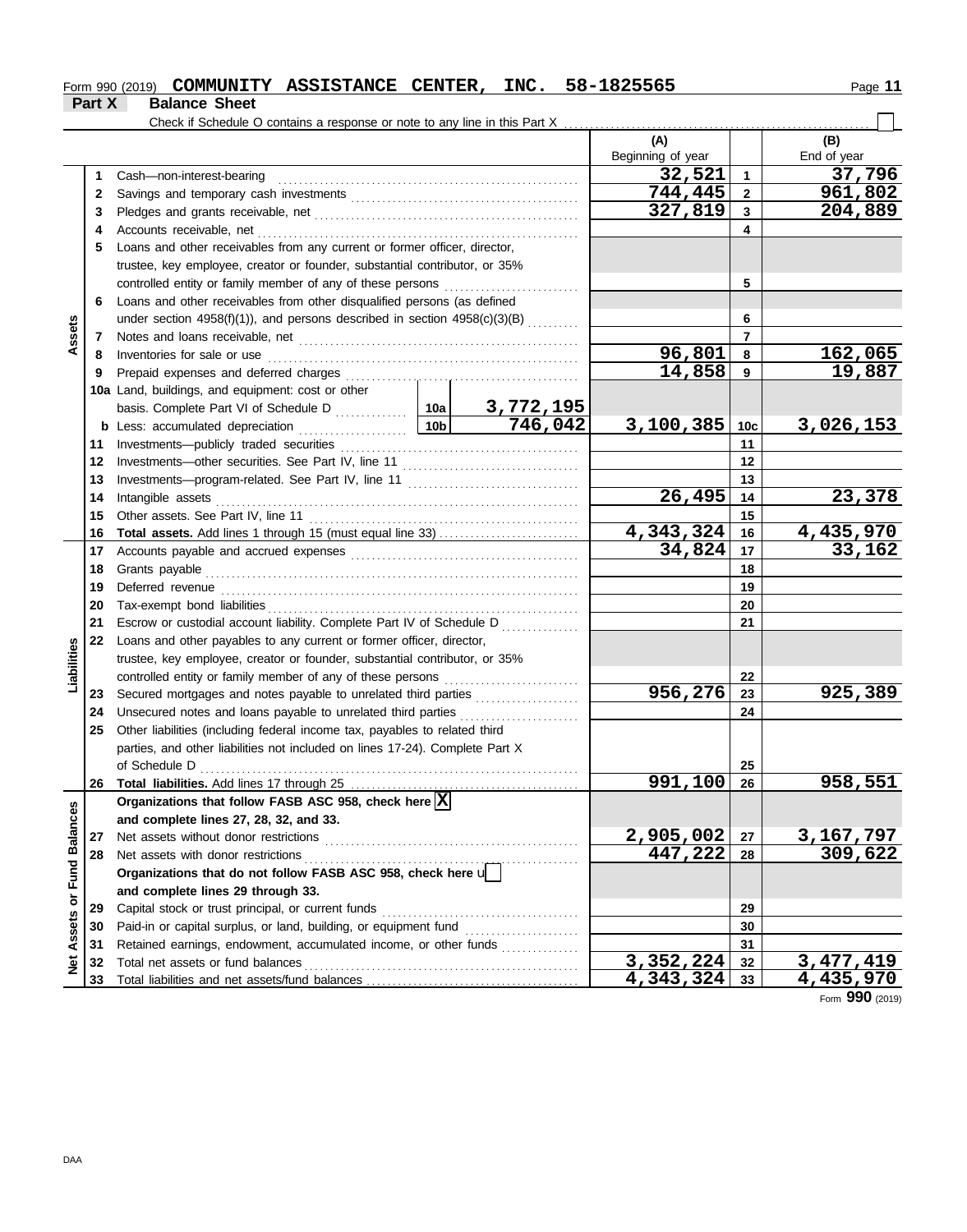|    | Form 990 (2019) COMMUNITY ASSISTANCE CENTER, INC. $58-1825565$                                                                                                                                                                                                                                                                                                                                                                                                                                                         |                |                |          | Page 12 |
|----|------------------------------------------------------------------------------------------------------------------------------------------------------------------------------------------------------------------------------------------------------------------------------------------------------------------------------------------------------------------------------------------------------------------------------------------------------------------------------------------------------------------------|----------------|----------------|----------|---------|
|    | <b>Reconciliation of Net Assets</b><br>Part XI                                                                                                                                                                                                                                                                                                                                                                                                                                                                         |                |                |          |         |
|    | Check if Schedule O contains a response or note to any line in this Part XI                                                                                                                                                                                                                                                                                                                                                                                                                                            |                |                |          |         |
| 1  |                                                                                                                                                                                                                                                                                                                                                                                                                                                                                                                        | $\overline{1}$ | 3,126,343      |          |         |
| 2  |                                                                                                                                                                                                                                                                                                                                                                                                                                                                                                                        | $\overline{2}$ | 3,001,148      |          |         |
| 3  | Revenue less expenses. Subtract line 2 from line 1                                                                                                                                                                                                                                                                                                                                                                                                                                                                     | $\mathbf{3}$   |                | 125,195  |         |
| 4  | Net assets or fund balances at beginning of year (must equal Part X, line 32, column (A)) [[[[[[[[[[[[[[[[[[[                                                                                                                                                                                                                                                                                                                                                                                                          | $\overline{4}$ | 3,352,224      |          |         |
| 5  | Net unrealized gains (losses) on investments [11] matter contracts and the state of the state of the state of the state of the state of the state of the state of the state of the state of the state of the state of the stat                                                                                                                                                                                                                                                                                         | 5              |                |          |         |
| 6  |                                                                                                                                                                                                                                                                                                                                                                                                                                                                                                                        | 6              |                |          |         |
| 7  | $Investment \textit{ expenses} \textit{________} \label{ex:ex:ex:1} \begin{minipage}[c]{0.9\textwidth}{ \begin{minipage}[c]{0.9\textwidth}{ \begin{minipage}[c]{0.9\textwidth}{ \begin{minipage}[c]{0.9\textwidth}{ \begin{minipage}[c]{0.9\textwidth}{ \begin{minipage}[c]{0.9\textwidth}{ \begin{minipage}[c]{0.9\textwidth}{ \begin{minipage}[c]{0.9\textwidth}{ \begin{minipage}[c]{0.9\textwidth}{ \begin{minipage}[c]{0.9\textwidth}{ \begin{minipage}[c]{0.9\textwidth}{ \begin{minipage}[c]{0.9\textwidth}{ \$ | $\overline{7}$ |                |          |         |
| 8  | Prior period adjustments [11, 12] and the contract of the contract of the contract of the contract of the contract of the contract of the contract of the contract of the contract of the contract of the contract of the cont                                                                                                                                                                                                                                                                                         | 8              |                |          |         |
| 9  |                                                                                                                                                                                                                                                                                                                                                                                                                                                                                                                        | 9              |                |          |         |
| 10 | Net assets or fund balances at end of year. Combine lines 3 through 9 (must equal Part X, line                                                                                                                                                                                                                                                                                                                                                                                                                         |                |                |          |         |
|    | $32$ , column $(B)$ )                                                                                                                                                                                                                                                                                                                                                                                                                                                                                                  | 10             | 3,477,419      |          |         |
|    | <b>Financial Statements and Reporting</b><br>Part XII                                                                                                                                                                                                                                                                                                                                                                                                                                                                  |                |                |          |         |
|    |                                                                                                                                                                                                                                                                                                                                                                                                                                                                                                                        |                |                |          |         |
|    |                                                                                                                                                                                                                                                                                                                                                                                                                                                                                                                        |                |                | Yes   No |         |
| 1. | $ \mathbf{X} $ Accrual<br>Accounting method used to prepare the Form 990:     Cash<br>Other                                                                                                                                                                                                                                                                                                                                                                                                                            |                |                |          |         |
|    | If the organization changed its method of accounting from a prior year or checked "Other," explain in                                                                                                                                                                                                                                                                                                                                                                                                                  |                |                |          |         |
|    | Schedule O.                                                                                                                                                                                                                                                                                                                                                                                                                                                                                                            |                |                |          |         |
|    | 2a Were the organization's financial statements compiled or reviewed by an independent accountant?                                                                                                                                                                                                                                                                                                                                                                                                                     |                | 2a             |          | X       |
|    | If "Yes," check a box below to indicate whether the financial statements for the year were compiled or                                                                                                                                                                                                                                                                                                                                                                                                                 |                |                |          |         |
|    | reviewed on a separate basis, consolidated basis, or both:                                                                                                                                                                                                                                                                                                                                                                                                                                                             |                |                |          |         |
|    | Separate basis<br>  Both consolidated and separate basis<br>Consolidated basis                                                                                                                                                                                                                                                                                                                                                                                                                                         |                |                |          |         |
|    | <b>b</b> Were the organization's financial statements audited by an independent accountant?                                                                                                                                                                                                                                                                                                                                                                                                                            |                | 2 <sub>b</sub> | х        |         |
|    | If "Yes," check a box below to indicate whether the financial statements for the year were audited on a                                                                                                                                                                                                                                                                                                                                                                                                                |                |                |          |         |
|    | separate basis, consolidated basis, or both:                                                                                                                                                                                                                                                                                                                                                                                                                                                                           |                |                |          |         |
|    | $ \mathbf{X} $ Separate basis<br>  Consolidated basis<br>  Both consolidated and separate basis                                                                                                                                                                                                                                                                                                                                                                                                                        |                |                |          |         |
|    | c If "Yes" to line 2a or 2b, does the organization have a committee that assumes responsibility for oversight of                                                                                                                                                                                                                                                                                                                                                                                                       |                |                |          |         |
|    | the audit, review, or compilation of its financial statements and selection of an independent accountant?                                                                                                                                                                                                                                                                                                                                                                                                              |                | 2c             | X        |         |
|    | If the organization changed either its oversight process or selection process during the tax year, explain on                                                                                                                                                                                                                                                                                                                                                                                                          |                |                |          |         |
|    | Schedule O.                                                                                                                                                                                                                                                                                                                                                                                                                                                                                                            |                |                |          |         |
|    | 3a As a result of a federal award, was the organization required to undergo an audit or audits as set forth in the                                                                                                                                                                                                                                                                                                                                                                                                     |                |                |          |         |
|    | Single Audit Act and OMB Circular A-133?                                                                                                                                                                                                                                                                                                                                                                                                                                                                               |                | 3a             |          | x       |
|    | <b>b</b> If "Yes," did the organization undergo the required audit or audits? If the organization did not undergo the                                                                                                                                                                                                                                                                                                                                                                                                  |                |                |          |         |
|    | required audit or audits, explain why on Schedule O and describe any steps taken to undergo such audits                                                                                                                                                                                                                                                                                                                                                                                                                |                | 3 <sub>b</sub> |          |         |
|    |                                                                                                                                                                                                                                                                                                                                                                                                                                                                                                                        |                |                | nnn.     |         |

Form **990** (2019)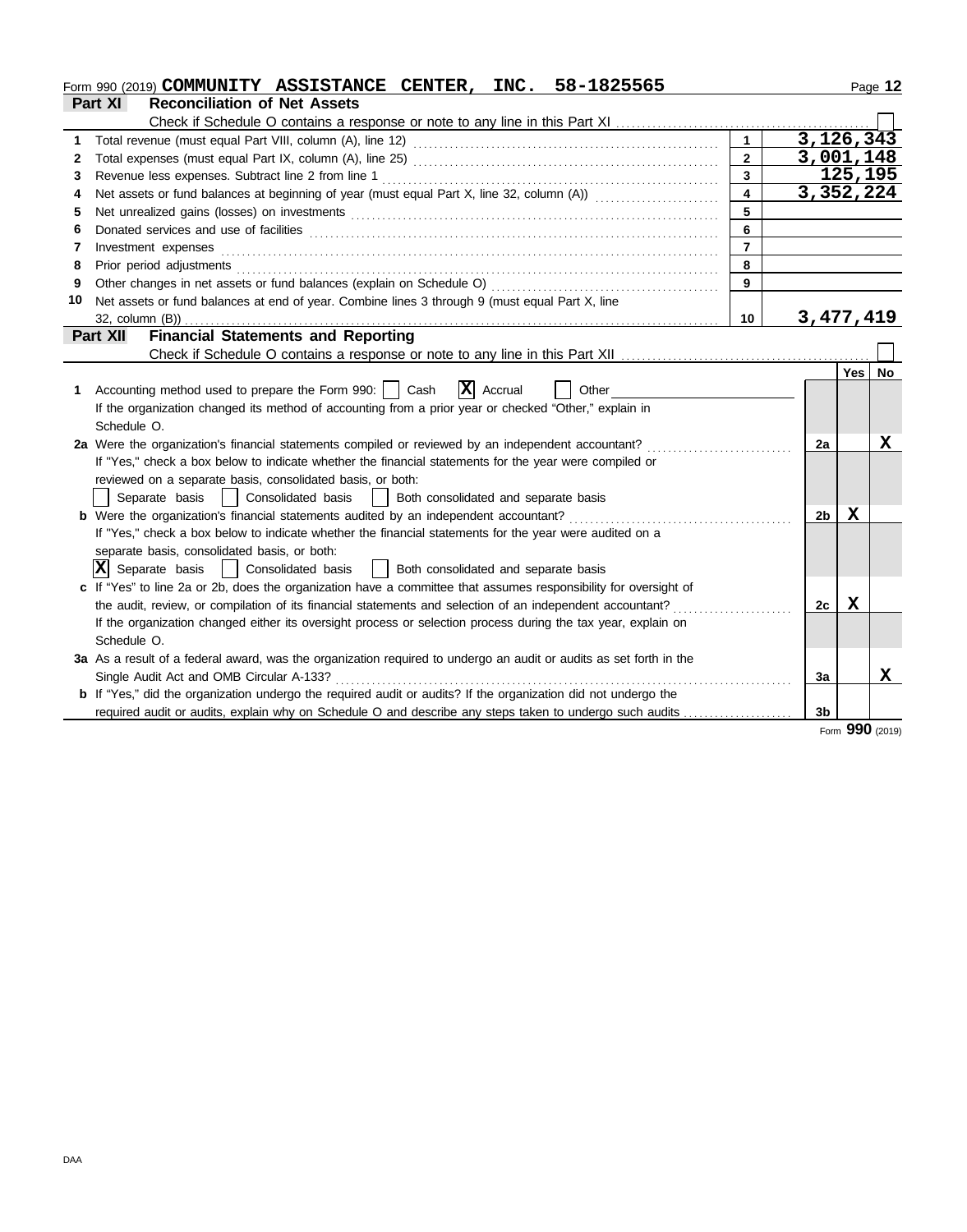|              |          |                                                       |                                                                |                                   |                         |         |                 |                                                                                                 |        | Form 990 (2019) COMMUNITY ASSISTANCE CENTER, INC. 58-1825565                                                                                                                                                         |                                                                                                                                  | Page 8                                                                              |
|--------------|----------|-------------------------------------------------------|----------------------------------------------------------------|-----------------------------------|-------------------------|---------|-----------------|-------------------------------------------------------------------------------------------------|--------|----------------------------------------------------------------------------------------------------------------------------------------------------------------------------------------------------------------------|----------------------------------------------------------------------------------------------------------------------------------|-------------------------------------------------------------------------------------|
|              | Part VII |                                                       |                                                                |                                   |                         |         |                 |                                                                                                 |        |                                                                                                                                                                                                                      | Section A. Officers, Directors, Trustees, Key Employees, and Highest Compensated Employees (continued)                           |                                                                                     |
|              |          | (A)<br>Name and title                                 | (B)<br>Average<br>hours<br>per week<br>(list any               |                                   |                         |         | (C)<br>Position | (do not check more than one<br>box, unless person is both an<br>officer and a director/trustee) |        | (D)<br>Reportable<br>compensation<br>from the<br>organization<br>(W-2/1099-MISC)                                                                                                                                     | (F)<br>Reportable<br>compensation<br>from related<br>organizations<br>(W-2/1099-MISC)                                            | (F)<br>Estimated amount<br>of other<br>compensation<br>from the<br>organization and |
|              |          |                                                       | hours for<br>related<br>organizations<br>below<br>dotted line) | Individual trustee<br>or director | nstitutional<br>trustee | Officer | Key employee    | Highest compensatec<br>employee                                                                 | Former |                                                                                                                                                                                                                      |                                                                                                                                  | related organizations                                                               |
| (20)         |          | <b>CARRERA</b><br><b>TAMARA</b>                       |                                                                |                                   |                         |         |                 |                                                                                                 |        |                                                                                                                                                                                                                      |                                                                                                                                  |                                                                                     |
| <b>CEO</b>   |          |                                                       | 40.00<br>0.00                                                  |                                   |                         | X       |                 |                                                                                                 |        | 0                                                                                                                                                                                                                    | 0                                                                                                                                | 0                                                                                   |
|              |          |                                                       |                                                                |                                   |                         |         |                 |                                                                                                 |        |                                                                                                                                                                                                                      |                                                                                                                                  |                                                                                     |
|              |          |                                                       |                                                                |                                   |                         |         |                 |                                                                                                 |        |                                                                                                                                                                                                                      |                                                                                                                                  |                                                                                     |
|              |          |                                                       |                                                                |                                   |                         |         |                 |                                                                                                 |        |                                                                                                                                                                                                                      |                                                                                                                                  |                                                                                     |
|              |          |                                                       |                                                                |                                   |                         |         |                 |                                                                                                 |        |                                                                                                                                                                                                                      |                                                                                                                                  |                                                                                     |
|              |          |                                                       |                                                                |                                   |                         |         |                 |                                                                                                 |        |                                                                                                                                                                                                                      |                                                                                                                                  |                                                                                     |
|              |          |                                                       |                                                                |                                   |                         |         |                 |                                                                                                 |        |                                                                                                                                                                                                                      |                                                                                                                                  |                                                                                     |
|              |          |                                                       |                                                                |                                   |                         |         |                 |                                                                                                 |        |                                                                                                                                                                                                                      |                                                                                                                                  |                                                                                     |
|              |          |                                                       |                                                                |                                   |                         |         |                 |                                                                                                 | u      |                                                                                                                                                                                                                      |                                                                                                                                  |                                                                                     |
| c            |          | Total from continuation sheets to Part VII, Section A |                                                                |                                   |                         |         |                 |                                                                                                 | u      |                                                                                                                                                                                                                      |                                                                                                                                  |                                                                                     |
|              |          |                                                       |                                                                |                                   |                         |         |                 |                                                                                                 |        |                                                                                                                                                                                                                      |                                                                                                                                  |                                                                                     |
| $\mathbf{2}$ |          | reportable compensation from the organization u       |                                                                |                                   |                         |         |                 |                                                                                                 |        | Total number of individuals (including but not limited to those listed above) who received more than \$100,000 of                                                                                                    |                                                                                                                                  |                                                                                     |
|              |          |                                                       |                                                                |                                   |                         |         |                 |                                                                                                 |        |                                                                                                                                                                                                                      |                                                                                                                                  | Yes<br>  No                                                                         |
| 3            |          |                                                       |                                                                |                                   |                         |         |                 |                                                                                                 |        | Did the organization list any former officer, director, trustee, key employee, or highest compensated                                                                                                                |                                                                                                                                  | 3                                                                                   |
| 4            |          |                                                       |                                                                |                                   |                         |         |                 |                                                                                                 |        | For any individual listed on line 1a, is the sum of reportable compensation and other compensation from the<br>organization and related organizations greater than \$150,000? If "Yes," complete Schedule J for such |                                                                                                                                  |                                                                                     |
| 5            |          |                                                       |                                                                |                                   |                         |         |                 |                                                                                                 |        | Did any person listed on line 1a receive or accrue compensation from any unrelated organization or individual                                                                                                        |                                                                                                                                  | 4                                                                                   |
|              |          |                                                       |                                                                |                                   |                         |         |                 |                                                                                                 |        |                                                                                                                                                                                                                      |                                                                                                                                  | 5                                                                                   |
|              |          | Section B. Independent Contractors                    |                                                                |                                   |                         |         |                 |                                                                                                 |        |                                                                                                                                                                                                                      |                                                                                                                                  |                                                                                     |
| 1            |          |                                                       |                                                                |                                   |                         |         |                 |                                                                                                 |        | Complete this table for your five highest compensated independent contractors that received more than \$100,000 of                                                                                                   | compensation from the organization. Report compensation for the calendar year ending with or within the organization's tax year. |                                                                                     |
|              |          |                                                       | (A)<br>Name and business address                               |                                   |                         |         |                 |                                                                                                 |        |                                                                                                                                                                                                                      | (B)<br>Description of services                                                                                                   | (C)<br>Compensation                                                                 |
|              |          |                                                       |                                                                |                                   |                         |         |                 |                                                                                                 |        |                                                                                                                                                                                                                      |                                                                                                                                  |                                                                                     |
|              |          |                                                       |                                                                |                                   |                         |         |                 |                                                                                                 |        |                                                                                                                                                                                                                      |                                                                                                                                  |                                                                                     |
|              |          |                                                       |                                                                |                                   |                         |         |                 |                                                                                                 |        |                                                                                                                                                                                                                      |                                                                                                                                  |                                                                                     |
|              |          |                                                       |                                                                |                                   |                         |         |                 |                                                                                                 |        |                                                                                                                                                                                                                      |                                                                                                                                  |                                                                                     |
|              |          |                                                       |                                                                |                                   |                         |         |                 |                                                                                                 |        |                                                                                                                                                                                                                      |                                                                                                                                  |                                                                                     |
|              |          |                                                       |                                                                |                                   |                         |         |                 |                                                                                                 |        | contractors (including but not limited to these listed above) wh                                                                                                                                                     |                                                                                                                                  |                                                                                     |

**2** Total number of independent contractors (including but not limited to those listed above) who received more than \$100,000 of compensation from the organization u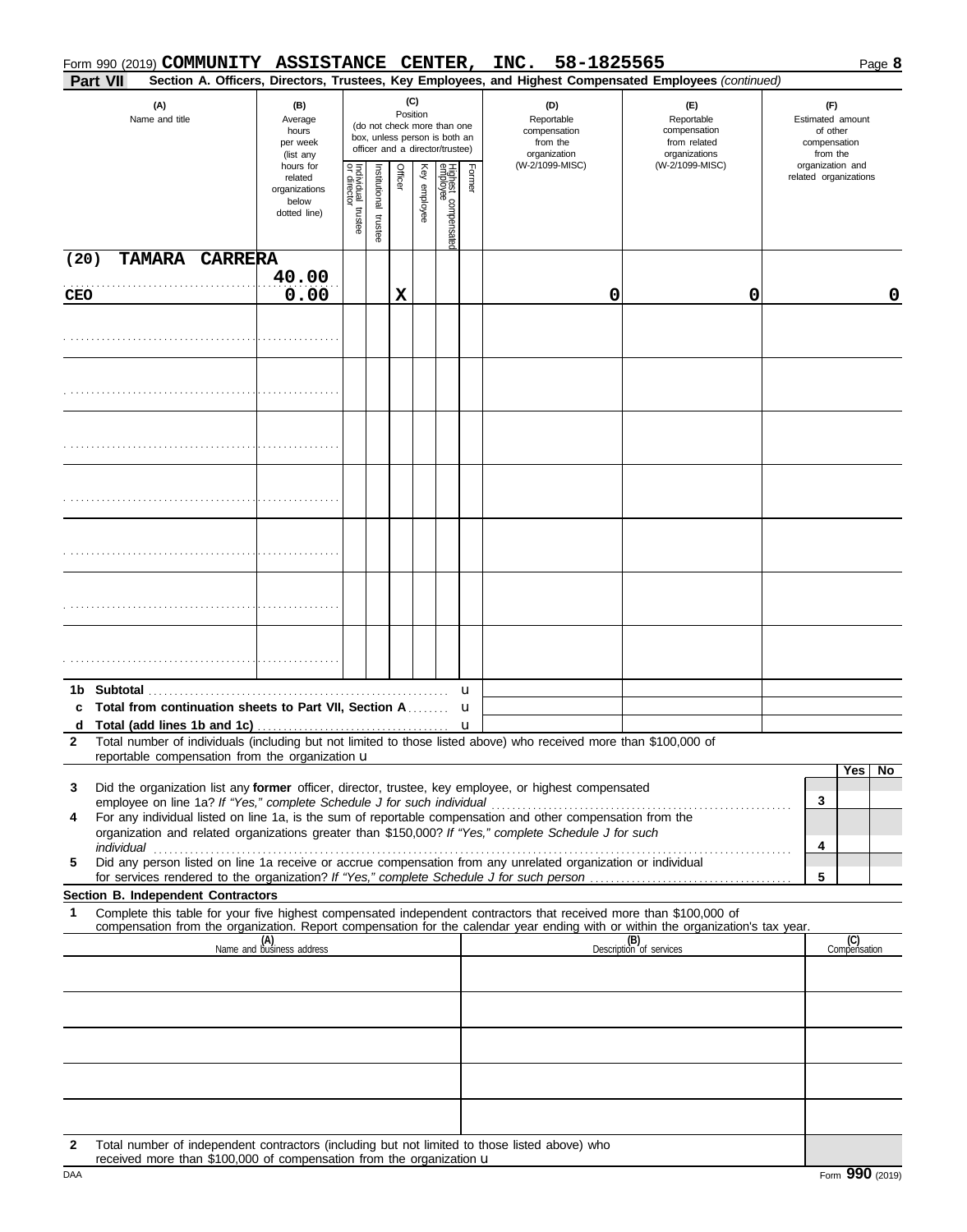| <b>SCHEDULE A</b>          |                                                            | <b>Public Charity Status and Public Support</b>                                                                                                                                                                                                                                                                                                                                 |                          |                        |                                              |                                      |  |  |  |
|----------------------------|------------------------------------------------------------|---------------------------------------------------------------------------------------------------------------------------------------------------------------------------------------------------------------------------------------------------------------------------------------------------------------------------------------------------------------------------------|--------------------------|------------------------|----------------------------------------------|--------------------------------------|--|--|--|
| (Form 990 or 990-EZ)       |                                                            | Complete if the organization is a section 501(c)(3) organization or a section 4947(a)(1) nonexempt charitable trust.                                                                                                                                                                                                                                                            |                          |                        |                                              | 19                                   |  |  |  |
| Department of the Treasury |                                                            | u Attach to Form 990 or Form 990-EZ.                                                                                                                                                                                                                                                                                                                                            |                          |                        |                                              | Open to Public                       |  |  |  |
| Internal Revenue Service   |                                                            | u Go to www.irs.gov/Form990 for instructions and the latest information.                                                                                                                                                                                                                                                                                                        |                          |                        |                                              | Inspection                           |  |  |  |
| Name of the organization   |                                                            | COMMUNITY ASSISTANCE CENTER,                                                                                                                                                                                                                                                                                                                                                    | INC.                     |                        | Employer identification number<br>58-1825565 |                                      |  |  |  |
| Part I                     |                                                            | Reason for Public Charity Status (All organizations must complete this part.) See instructions.                                                                                                                                                                                                                                                                                 |                          |                        |                                              |                                      |  |  |  |
|                            |                                                            | The organization is not a private foundation because it is: (For lines 1 through 12, check only one box.)                                                                                                                                                                                                                                                                       |                          |                        |                                              |                                      |  |  |  |
| 1                          |                                                            | A church, convention of churches, or association of churches described in section 170(b)(1)(A)(i).                                                                                                                                                                                                                                                                              |                          |                        |                                              |                                      |  |  |  |
| 2                          |                                                            | A school described in section 170(b)(1)(A)(ii). (Attach Schedule E (Form 990 or 990-EZ).)                                                                                                                                                                                                                                                                                       |                          |                        |                                              |                                      |  |  |  |
| 3                          |                                                            | A hospital or a cooperative hospital service organization described in section 170(b)(1)(A)(iii).                                                                                                                                                                                                                                                                               |                          |                        |                                              |                                      |  |  |  |
| 4                          |                                                            | A medical research organization operated in conjunction with a hospital described in section 170(b)(1)(A)(iii). Enter the hospital's name,                                                                                                                                                                                                                                      |                          |                        |                                              |                                      |  |  |  |
| city, and state:           |                                                            |                                                                                                                                                                                                                                                                                                                                                                                 |                          |                        |                                              |                                      |  |  |  |
| 5                          |                                                            | An organization operated for the benefit of a college or university owned or operated by a governmental unit described in                                                                                                                                                                                                                                                       |                          |                        |                                              |                                      |  |  |  |
|                            | section 170(b)(1)(A)(iv). (Complete Part II.)              |                                                                                                                                                                                                                                                                                                                                                                                 |                          |                        |                                              |                                      |  |  |  |
| 6<br> x<br>7               |                                                            | A federal, state, or local government or governmental unit described in section 170(b)(1)(A)(v).<br>An organization that normally receives a substantial part of its support from a governmental unit or from the general public                                                                                                                                                |                          |                        |                                              |                                      |  |  |  |
|                            | described in section 170(b)(1)(A)(vi). (Complete Part II.) |                                                                                                                                                                                                                                                                                                                                                                                 |                          |                        |                                              |                                      |  |  |  |
| 8                          |                                                            | A community trust described in section 170(b)(1)(A)(vi). (Complete Part II.)                                                                                                                                                                                                                                                                                                    |                          |                        |                                              |                                      |  |  |  |
| 9<br>university:           |                                                            | An agricultural research organization described in section 170(b)(1)(A)(ix) operated in conjunction with a land-grant college<br>or university or a non-land-grant college of agriculture (see instructions). Enter the name, city, and state of the college or                                                                                                                 |                          |                        |                                              |                                      |  |  |  |
| 10                         |                                                            | An organization that normally receives: (1) more than 33 1/3% of its support from contributions, membership fees, and gross<br>receipts from activities related to its exempt functions—subject to certain exceptions, and (2) no more than 33 1/3% of its<br>support from gross investment income and unrelated business taxable income (less section 511 tax) from businesses |                          |                        |                                              |                                      |  |  |  |
|                            |                                                            | acquired by the organization after June 30, 1975. See section 509(a)(2). (Complete Part III.)                                                                                                                                                                                                                                                                                   |                          |                        |                                              |                                      |  |  |  |
| 11                         |                                                            | An organization organized and operated exclusively to test for public safety. See section 509(a)(4).                                                                                                                                                                                                                                                                            |                          |                        |                                              |                                      |  |  |  |
| 12                         |                                                            | An organization organized and operated exclusively for the benefit of, to perform the functions of, or to carry out the purposes<br>of one or more publicly supported organizations described in section 509(a)(1) or section 509(a)(2). See section 509(a)(3).                                                                                                                 |                          |                        |                                              |                                      |  |  |  |
|                            |                                                            | Check the box in lines 12a through 12d that describes the type of supporting organization and complete lines 12e, 12f, and 12g.                                                                                                                                                                                                                                                 |                          |                        |                                              |                                      |  |  |  |
| a                          |                                                            | Type I. A supporting organization operated, supervised, or controlled by its supported organization(s), typically by giving                                                                                                                                                                                                                                                     |                          |                        |                                              |                                      |  |  |  |
|                            |                                                            | the supported organization(s) the power to regularly appoint or elect a majority of the directors or trustees of the                                                                                                                                                                                                                                                            |                          |                        |                                              |                                      |  |  |  |
|                            |                                                            | supporting organization. You must complete Part IV, Sections A and B.                                                                                                                                                                                                                                                                                                           |                          |                        |                                              |                                      |  |  |  |
| b                          |                                                            | Type II. A supporting organization supervised or controlled in connection with its supported organization(s), by having<br>control or management of the supporting organization vested in the same persons that control or manage the supported<br>organization(s). You must complete Part IV, Sections A and C.                                                                |                          |                        |                                              |                                      |  |  |  |
| c                          |                                                            | Type III functionally integrated. A supporting organization operated in connection with, and functionally integrated with,                                                                                                                                                                                                                                                      |                          |                        |                                              |                                      |  |  |  |
| d                          |                                                            | its supported organization(s) (see instructions). You must complete Part IV, Sections A, D, and E.<br>Type III non-functionally integrated. A supporting organization operated in connection with its supported organization(s)                                                                                                                                                 |                          |                        |                                              |                                      |  |  |  |
|                            |                                                            | that is not functionally integrated. The organization generally must satisfy a distribution requirement and an attentiveness                                                                                                                                                                                                                                                    |                          |                        |                                              |                                      |  |  |  |
|                            |                                                            | requirement (see instructions). You must complete Part IV, Sections A and D, and Part V.                                                                                                                                                                                                                                                                                        |                          |                        |                                              |                                      |  |  |  |
| е                          |                                                            | Check this box if the organization received a written determination from the IRS that it is a Type I, Type II, Type III                                                                                                                                                                                                                                                         |                          |                        |                                              |                                      |  |  |  |
| Ť.                         | Enter the number of supported organizations                | functionally integrated, or Type III non-functionally integrated supporting organization.                                                                                                                                                                                                                                                                                       |                          |                        |                                              |                                      |  |  |  |
| g                          |                                                            | Provide the following information about the supported organization(s).                                                                                                                                                                                                                                                                                                          |                          |                        |                                              |                                      |  |  |  |
| (i) Name of supported      | (ii) EIN                                                   | (iii) Type of organization                                                                                                                                                                                                                                                                                                                                                      | (iv) Is the organization | (v) Amount of monetary |                                              | (vi) Amount of                       |  |  |  |
| organization               |                                                            | (described on lines 1-10                                                                                                                                                                                                                                                                                                                                                        | listed in your governing | support (see           |                                              | other support (see                   |  |  |  |
|                            |                                                            | above (see instructions))                                                                                                                                                                                                                                                                                                                                                       | document?<br>Yes<br>No   | instructions)          |                                              | instructions)                        |  |  |  |
| (A)                        |                                                            |                                                                                                                                                                                                                                                                                                                                                                                 |                          |                        |                                              |                                      |  |  |  |
|                            |                                                            |                                                                                                                                                                                                                                                                                                                                                                                 |                          |                        |                                              |                                      |  |  |  |
| (B)                        |                                                            |                                                                                                                                                                                                                                                                                                                                                                                 |                          |                        |                                              |                                      |  |  |  |
| (C)                        |                                                            |                                                                                                                                                                                                                                                                                                                                                                                 |                          |                        |                                              |                                      |  |  |  |
| (D)                        |                                                            |                                                                                                                                                                                                                                                                                                                                                                                 |                          |                        |                                              |                                      |  |  |  |
| (E)                        |                                                            |                                                                                                                                                                                                                                                                                                                                                                                 |                          |                        |                                              |                                      |  |  |  |
|                            |                                                            |                                                                                                                                                                                                                                                                                                                                                                                 |                          |                        |                                              |                                      |  |  |  |
| Total                      |                                                            |                                                                                                                                                                                                                                                                                                                                                                                 |                          |                        |                                              |                                      |  |  |  |
|                            |                                                            | For Paperwork Reduction Act Notice, see the Instructions for Form 990 or 990-EZ.                                                                                                                                                                                                                                                                                                |                          |                        |                                              | Schedule A (Form 990 or 990-EZ) 2019 |  |  |  |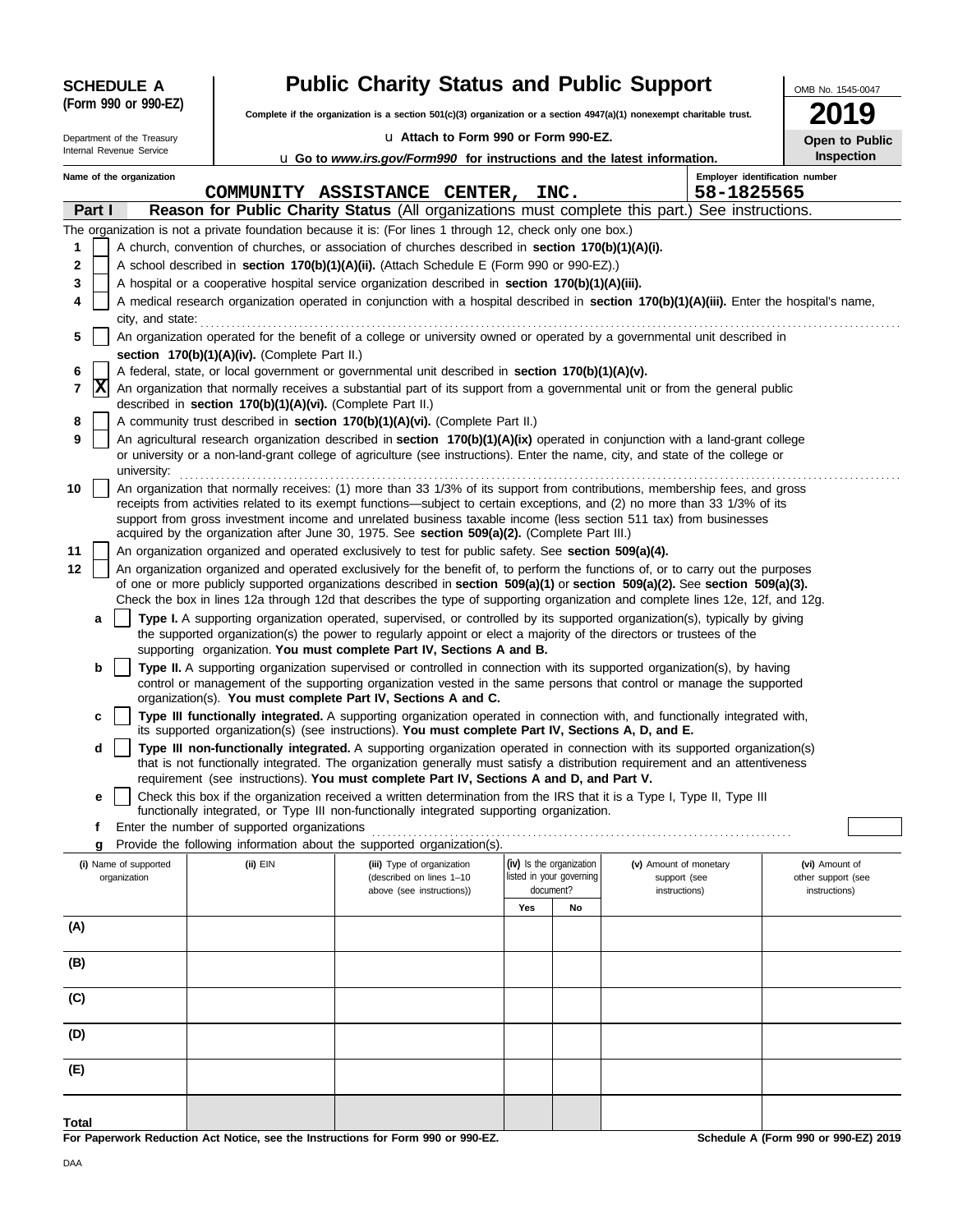(Explain in Part VI.) . . . . . . . . . . . . . . . . . . . governmental unit or publicly **Section A. Public Support Total support.** Add lines 7 through 10 loss from the sale of capital assets Other income. Do not include gain or is regularly carried on . . . . . . . . . . . . . . . activities, whether or not the business Net income from unrelated business rents, royalties, and income from payments received on securities loans, Gross income from interest, dividends, line 1 that exceeds 2% of the amount supported organization) included on each person (other than a The portion of total contributions by **Total.** Add lines 1 through 3 .......... The value of services or facilities to or expended on its behalf ......... organization's benefit and either paid Tax revenues levied for the First five years. If the Form 990 is for the organization's first, second, third, fourth, or fifth tax year as a section 501(c)(3) Gross receipts from related activities, etc. (see instructions) . . . . . . . . . . . . . . . . . . . . . . . . . . . . . . . . . . . . . . . . . . . . . . . . . . . . . . . . . . . . . . . Amounts from line 4 Public support. Subtract line 5 from line 4 include any "unusual grants.") . . . . . . . . membership fees received. (Do not Gifts, grants, contributions, and **13 12 11 9 8 6 4 3 2 1 (a)** 2015 **(b)** 2016 **(c)** 2017 **(d)** 2018 **(e)** 2019 (Complete only if you checked the box on line 5, 7, or 8 of Part I or if the organization failed to qualify under **Part II Support Schedule for Organizations Described in Sections 170(b)(1)(A)(iv) and 170(b)(1)(A)(vi)** Calendar year (or fiscal year beginning in) **\u** | (a) 2015 | (b) 2016 | (c) 2017 | (d) 2018 | (e) 2019 | (f) Total furnished by a governmental unit to the organization without charge **5 Section B. Total Support 7** similar sources **10** organization, check this box and stop here **Section C. Computation of Public Support Percentage 12 14** Public support percentage for 2019 (line 6, column (f) divided by line 11, column (f)) . . . . . . . . . . . . . . . . . . . . . . . . . . . . . . . . . . . . . . Public support percentage from 2018 Schedule A, Part II, line 14 . . . . . . . . . . . . . . . . . . . . . . . . . . . . . . . . . . . . . . . . . . . . . . . . . . . . . . . . . . **15 16a 33 1/3% support test—2019.** If the organization did not check the box on line 13, and line 14 is 33 1/3% or more, check this box and stop here. The organization qualifies as a publicly supported organization ............... **b 33 1/3% support test—2018.** If the organization did not check a box on line 13 or 16a, and line 15 is 33 1/3% or more, check this box and **stop here.** The organization qualifies as a publicly supported organization . . . . . . . . . . . . . . . . . . . . . . . . . . . . . . . . . . . . . . . . . . . . . . . . . . . . . . **17a 10%-facts-and-circumstances test—2019.** If the organization did not check a box on line 13, 16a, or 16b, and line 14 is 10% or more, and if the organization meets the "facts-and-circumstances" test, check this box and **stop here.** Explain in Part VI how the organization meets the "facts-and-circumstances" test. The organization qualifies as a publicly supported **b 10%-facts-and-circumstances test—2018.** If the organization did not check a box on line 13, 16a, 16b, or 17a, and line Explain in Part VI how the organization meets the "facts-and-circumstances" test. The organization qualifies as a publicly 15 is 10% or more, and if the organization meets the "facts-and-circumstances" test, check this box and **stop here. 18 Private foundation.** If the organization did not check a box on line 13, 16a, 16b, 17a, or 17b, check this box and see **14 15 % 99.90 %** Calendar year (or fiscal year beginning in)  $\bf{u}$  (a) 2015 (b) 2016 (c) 2017 (d) 2018 (e) 2019 (f) Total Part III. If the organization fails to qualify under the tests listed below, please complete Part III.) **(a)** 2015 shown on line 11, column (f)  $\ldots$ organization . . . . . . . . . . . . . . . . . . . . . . . . . . . . . . . . . . . . . . . . . . . . . . . . . . . . . . . . . . . . . . . . . . . . . . . . . . . . . . . . . . . . . . . . . . . . . . . . . . . . . . . . . . . . . . . . . . . . . . . . . . . . . . . . . . . . . . supported organization . . . . . . . . . . . . . . . . . . . . . . . . . . . . . . . . . . . . . . . . . . . . . . . . . . . . . . . . . . . . . . . . . . . . . . . . . . . . . . . . . . . . . . . . . . . . . . . . . . . . . . . . . . . . . . . . . . . . . . . . . . u **(b)** 2016 **(c)** 2017 **(d)** 2018 **(e)** 2019 **1,996,553 2,938,477 3,310,053 3,189,664 2,713,665 14,148,412 1,996,553 2,938,477 3,310,053 3,189,664 2,713,665 14,148,412 14,148,412 1,996,553 2,938,477 3,310,053 3,189,664 2,713,665 14,148,412 1,451 1,340 3,448 3,957 4,525 14,721 14,163,133 1,509,156 X**

instructions . . . . . . . . . . . . . . . . . . . . . . . . . . . . . . . . . . . . . . . . . . . . . . . . . . . . . . . . . . . . . . . . . . . . . . . . . . . . . . . . . . . . . . . . . . . . . . . . . . . . . . . . . . . . . . . . . . . . . . . . . . . . . . . . . . . . . . .

Schedule A (Form 990 or 990-EZ) 2019 COMMUNITY ASSISTANCE CENTER, INC. 58-1825565 Page 2

**Schedule A (Form 990 or 990-EZ) 2019**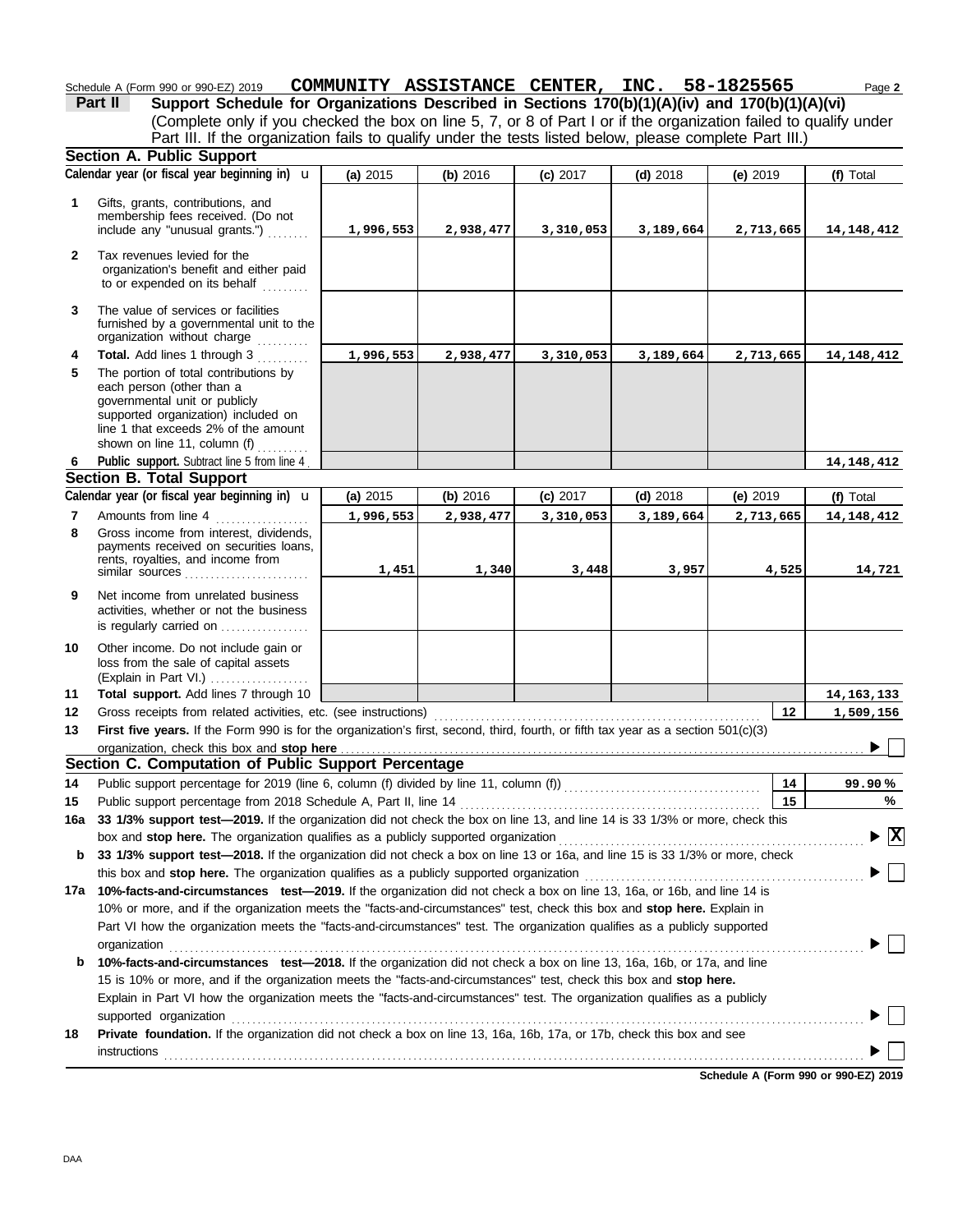### Schedule A (Form 990 or 990-EZ) 2019 COMMUNITY ASSISTANCE CENTER, INC. 58-1825565 Page 3

| Part III | Support Schedule for Organizations Described in Section 509(a)(2)                                                  |
|----------|--------------------------------------------------------------------------------------------------------------------|
|          | (Complete only if you checked the box on line 10 of Part I or if the organization failed to qualify under Part II. |
|          | If the organization fails to qualify under the tests listed below, please complete Part II.)                       |
|          | Section A Dublic Support                                                                                           |

|              | <b>Section A. Public Support</b>                                                                                                                                                                     |            |          |            |            |            |    |           |
|--------------|------------------------------------------------------------------------------------------------------------------------------------------------------------------------------------------------------|------------|----------|------------|------------|------------|----|-----------|
|              | Calendar year (or fiscal year beginning in) $\mathbf u$                                                                                                                                              | (a) $2015$ | (b) 2016 | $(c)$ 2017 | $(d)$ 2018 | (e) $2019$ |    | (f) Total |
| $\mathbf{1}$ | Gifts, grants, contributions, and membership fees<br>received. (Do not include any "unusual grants.")                                                                                                |            |          |            |            |            |    |           |
| $\mathbf{2}$ | Gross receipts from admissions, merchandise<br>sold or services performed, or facilities<br>furnished in any activity that is related to the<br>organization's tax-exempt purpose                    |            |          |            |            |            |    |           |
| 3            | Gross receipts from activities that are not an<br>unrelated trade or business under section 513                                                                                                      |            |          |            |            |            |    |           |
| 4            | Tax revenues levied for the<br>organization's benefit and either paid<br>to or expended on its behalf                                                                                                |            |          |            |            |            |    |           |
| 5<br>6       | The value of services or facilities<br>furnished by a governmental unit to the<br>organization without charge<br>.<br>Total. Add lines 1 through 5<br>.                                              |            |          |            |            |            |    |           |
|              | <b>7a</b> Amounts included on lines 1, 2, and 3<br>received from disqualified persons                                                                                                                |            |          |            |            |            |    |           |
| b            | Amounts included on lines 2 and 3<br>received from other than disqualified<br>persons that exceed the greater of \$5,000<br>or 1% of the amount on line 13 for the year                              |            |          |            |            |            |    |           |
| c            | Add lines 7a and 7b                                                                                                                                                                                  |            |          |            |            |            |    |           |
| 8            | Public support. (Subtract line 7c from                                                                                                                                                               |            |          |            |            |            |    |           |
|              |                                                                                                                                                                                                      |            |          |            |            |            |    |           |
|              | <b>Section B. Total Support</b>                                                                                                                                                                      |            |          |            |            |            |    |           |
|              | Calendar year (or fiscal year beginning in) $\mathbf u$                                                                                                                                              | (a) $2015$ | (b) 2016 | $(c)$ 2017 | $(d)$ 2018 | (e) $2019$ |    | (f) Total |
| 9            | Amounts from line 6                                                                                                                                                                                  |            |          |            |            |            |    |           |
| 10a          | Gross income from interest, dividends,<br>payments received on securities loans, rents,<br>royalties, and income from similar sources.                                                               |            |          |            |            |            |    |           |
|              | Unrelated business taxable income (less<br>section 511 taxes) from businesses<br>acquired after June 30, 1975                                                                                        |            |          |            |            |            |    |           |
| C            | Add lines 10a and 10b                                                                                                                                                                                |            |          |            |            |            |    |           |
| 11           | Net income from unrelated business<br>activities not included in line 10b, whether<br>or not the business is regularly carried on                                                                    |            |          |            |            |            |    |           |
| 12           | Other income. Do not include gain or<br>loss from the sale of capital assets<br>(Explain in Part VI.)                                                                                                |            |          |            |            |            |    |           |
| 13           | Total support. (Add lines 9, 10c, 11,                                                                                                                                                                |            |          |            |            |            |    |           |
|              | and 12.)                                                                                                                                                                                             |            |          |            |            |            |    |           |
| 14           | First five years. If the Form 990 is for the organization's first, second, third, fourth, or fifth tax year as a section 501(c)(3)                                                                   |            |          |            |            |            |    |           |
|              | organization, check this box and stop here                                                                                                                                                           |            |          |            |            |            |    |           |
|              | Section C. Computation of Public Support Percentage                                                                                                                                                  |            |          |            |            |            |    |           |
| 15           |                                                                                                                                                                                                      |            |          |            |            |            | 15 | %         |
| 16           | Section D. Computation of Investment Income Percentage                                                                                                                                               |            |          |            |            |            | 16 | %         |
|              |                                                                                                                                                                                                      |            |          |            |            |            | 17 | %         |
| 17           |                                                                                                                                                                                                      |            |          |            |            |            | 18 | %         |
| 18<br>19a    | Investment income percentage from 2018 Schedule A, Part III, line 17<br>33 1/3% support tests-2019. If the organization did not check the box on line 14, and line 15 is more than 33 1/3%, and line |            |          |            |            |            |    |           |
|              | 17 is not more than 33 1/3%, check this box and stop here. The organization qualifies as a publicly supported organization                                                                           |            |          |            |            |            |    |           |
| b            | 33 1/3% support tests—2018. If the organization did not check a box on line 14 or line 19a, and line 16 is more than 33 1/3%, and                                                                    |            |          |            |            |            |    |           |
|              | line 18 is not more than 33 1/3%, check this box and stop here. The organization qualifies as a publicly supported organization                                                                      |            |          |            |            |            |    |           |
| 20           |                                                                                                                                                                                                      |            |          |            |            |            |    |           |

**Schedule A (Form 990 or 990-EZ) 2019**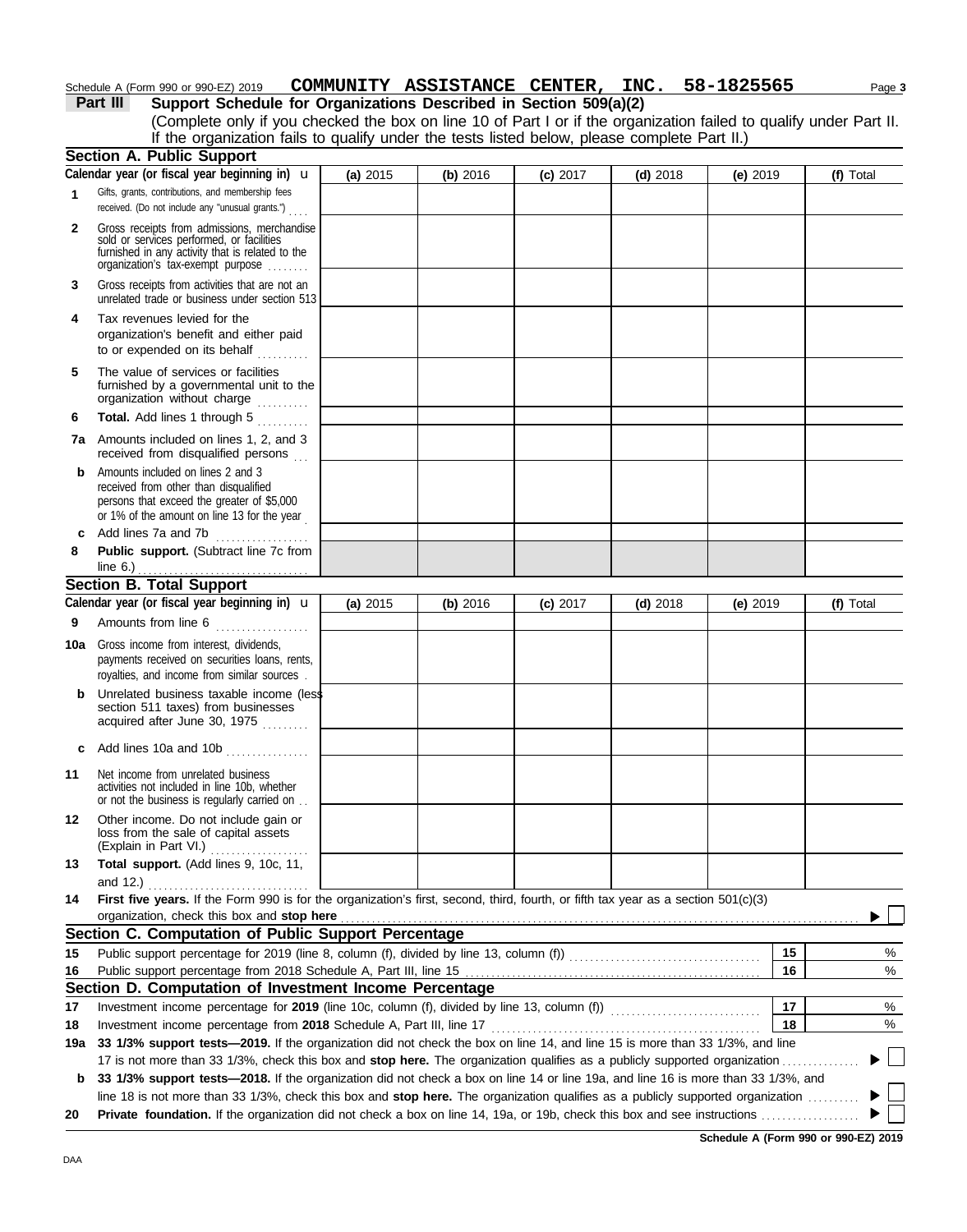### Schedule A (Form 990 or 990-EZ) 2019 COMMUNITY ASSISTANCE CENTER, INC. 58-1825565 Page 4

**Part IV Supporting Organizations** Sections A, D, and E. If you checked 12d of Part I, complete Sections A and D, and complete Part V.) (Complete only if you checked a box in line 12 on Part I. If you checked 12a of Part I, complete Sections A and B. If you checked 12b of Part I, complete Sections A and C. If you checked 12c of Part I, complete

#### **Section A. All Supporting Organizations**

- Are all of the organization's supported organizations listed by name in the organization's governing documents? *If "No," describe in Part VI how the supported organizations are designated. If designated by class or purpose, describe the designation. If historic and continuing relationship, explain.* **1**
- Did the organization have any supported organization that does not have an IRS determination of status under section 509(a)(1) or (2)? *If "Yes," explain in Part VI how the organization determined that the supported organization was described in section 509(a)(1) or (2).* **2**
- **3a** Did the organization have a supported organization described in section 501(c)(4), (5), or (6)? *If "Yes," answer (b) and (c) below.*
- **b** Did the organization confirm that each supported organization qualified under section 501(c)(4), (5), or (6) and satisfied the public support tests under section 509(a)(2)? *If "Yes," describe in Part VI when and how the organization made the determination.*
- **c** Did the organization ensure that all support to such organizations was used exclusively for section 170(c)(2)(B) purposes? *If "Yes," explain in Part VI what controls the organization put in place to ensure such use.*
- **4a** Was any supported organization not organized in the United States ("foreign supported organization")? *If "Yes," and if you checked 12a or 12b in Part I, answer (b) and (c) below.*
- **b** Did the organization have ultimate control and discretion in deciding whether to make grants to the foreign supported organization? *If "Yes," describe in Part VI how the organization had such control and discretion despite being controlled or supervised by or in connection with its supported organizations.*
- **c** Did the organization support any foreign supported organization that does not have an IRS determination under sections 501(c)(3) and 509(a)(1) or (2)? *If "Yes," explain in Part VI what controls the organization used to ensure that all support to the foreign supported organization was used exclusively for section 170(c)(2)(B) purposes.*
- **5a** Did the organization add, substitute, or remove any supported organizations during the tax year? *If "Yes,"* answer (b) and (c) below (if applicable). Also, provide detail in Part VI, including (i) the names and EIN *numbers of the supported organizations added, substituted, or removed; (ii) the reasons for each such action; (iii) the authority under the organization's organizing document authorizing such action; and (iv) how the action was accomplished (such as by amendment to the organizing document).*
- **b** Type I or Type II only. Was any added or substituted supported organization part of a class already designated in the organization's organizing document?
- **c Substitutions only.** Was the substitution the result of an event beyond the organization's control?
- **6** Did the organization provide support (whether in the form of grants or the provision of services or facilities) to anyone other than (i) its supported organizations, (ii) individuals that are part of the charitable class benefited by one or more of its supported organizations, or (iii) other supporting organizations that also support or benefit one or more of the filing organization's supported organizations? *If "Yes," provide detail in Part VI.*
- **7** Did the organization provide a grant, loan, compensation, or other similar payment to a substantial contributor (as defined in section 4958(c)(3)(C)), a family member of a substantial contributor, or a 35% controlled entity with regard to a substantial contributor? *If "Yes," complete Part I of Schedule L (Form 990 or 990-EZ).*
- **8** Did the organization make a loan to a disqualified person (as defined in section 4958) not described in line 7? *If "Yes," complete Part I of Schedule L (Form 990 or 990-EZ).*
- **9a** Was the organization controlled directly or indirectly at any time during the tax year by one or more disqualified persons as defined in section 4946 (other than foundation managers and organizations described in section 509(a)(1) or (2))? *If "Yes," provide detail in Part VI.*
- **b** Did one or more disqualified persons (as defined in line 9a) hold a controlling interest in any entity in which the supporting organization had an interest? *If "Yes," provide detail in Part VI.*
- **c** Did a disqualified person (as defined in line 9a) have an ownership interest in, or derive any personal benefit from, assets in which the supporting organization also had an interest? *If "Yes," provide detail in Part VI.*
- **10a** Was the organization subject to the excess business holdings rules of section 4943 because of section 4943(f) (regarding certain Type II supporting organizations, and all Type III non-functionally integrated supporting organizations)? *If "Yes," answer 10b below.*
	- **b** Did the organization have any excess business holdings in the tax year? *(Use Schedule C, Form 4720, to determine whether the organization had excess business holdings.)*



**Schedule A (Form 990 or 990-EZ) 2019**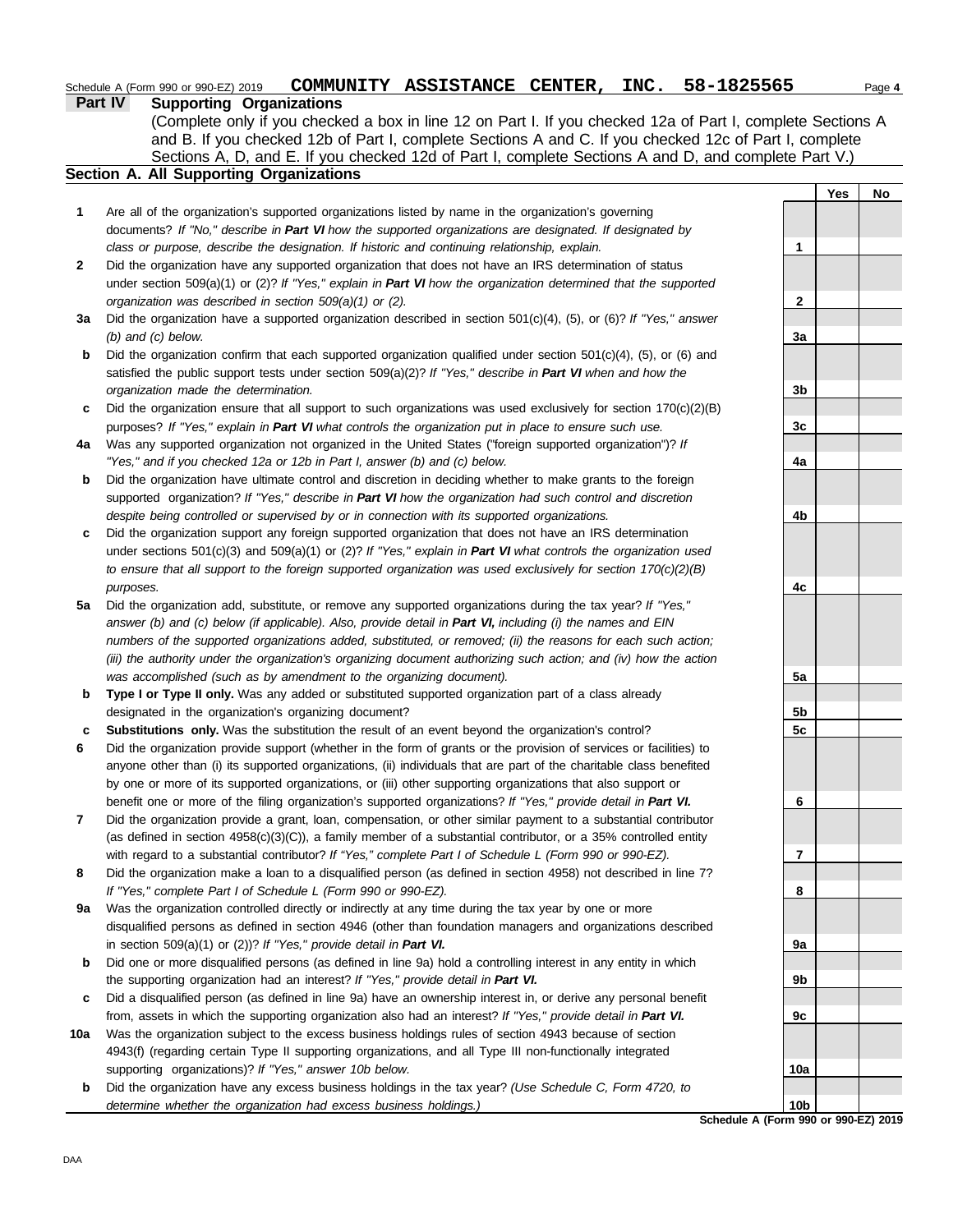|    | 58-1825565<br>INC.<br>COMMUNITY ASSISTANCE CENTER,<br>Schedule A (Form 990 or 990-EZ) 2019                                        |                 |            | Page 5    |
|----|-----------------------------------------------------------------------------------------------------------------------------------|-----------------|------------|-----------|
|    | Part IV<br><b>Supporting Organizations (continued)</b>                                                                            |                 |            |           |
|    |                                                                                                                                   |                 | <b>Yes</b> | No        |
| 11 | Has the organization accepted a gift or contribution from any of the following persons?                                           |                 |            |           |
| a  | A person who directly or indirectly controls, either alone or together with persons described in (b) and (c)                      |                 |            |           |
|    | below, the governing body of a supported organization?                                                                            | 11a             |            |           |
|    | <b>b</b> A family member of a person described in (a) above?                                                                      | 11 <sub>b</sub> |            |           |
|    | c A 35% controlled entity of a person described in (a) or (b) above? If "Yes" to a, b, or c, provide detail in Part VI.           | 11c             |            |           |
|    | <b>Section B. Type I Supporting Organizations</b>                                                                                 |                 |            |           |
|    |                                                                                                                                   |                 | <b>Yes</b> | No        |
| 1  | Did the directors, trustees, or membership of one or more supported organizations have the power to                               |                 |            |           |
|    | regularly appoint or elect at least a majority of the organization's directors or trustees at all times during the                |                 |            |           |
|    | tax year? If "No," describe in Part VI how the supported organization(s) effectively operated, supervised, or                     |                 |            |           |
|    | controlled the organization's activities. If the organization had more than one supported organization,                           |                 |            |           |
|    | describe how the powers to appoint and/or remove directors or trustees were allocated among the supported                         |                 |            |           |
|    | organizations and what conditions or restrictions, if any, applied to such powers during the tax year.                            | 1               |            |           |
| 2  | Did the organization operate for the benefit of any supported organization other than the supported                               |                 |            |           |
|    | organization(s) that operated, supervised, or controlled the supporting organization? If "Yes," explain in Part                   |                 |            |           |
|    | VI how providing such benefit carried out the purposes of the supported organization(s) that operated,                            |                 |            |           |
|    | supervised, or controlled the supporting organization.                                                                            | 2               |            |           |
|    | Section C. Type II Supporting Organizations                                                                                       |                 |            |           |
|    |                                                                                                                                   |                 | Yes        | No        |
| 1  | Were a majority of the organization's directors or trustees during the tax year also a majority of the directors                  |                 |            |           |
|    | or trustees of each of the organization's supported organization(s)? If "No," describe in Part VI how control                     |                 |            |           |
|    | or management of the supporting organization was vested in the same persons that controlled or managed                            |                 |            |           |
|    | the supported organization(s).                                                                                                    | 1               |            |           |
|    | Section D. All Type III Supporting Organizations                                                                                  |                 |            |           |
|    |                                                                                                                                   |                 | Yes        | No        |
| 1  | Did the organization provide to each of its supported organizations, by the last day of the fifth month of the                    |                 |            |           |
|    | organization's tax year, (i) a written notice describing the type and amount of support provided during the prior tax             |                 |            |           |
|    | year, (ii) a copy of the Form 990 that was most recently filed as of the date of notification, and (iii) copies of the            |                 |            |           |
|    | organization's governing documents in effect on the date of notification, to the extent not previously provided?                  | 1               |            |           |
| 2  | Were any of the organization's officers, directors, or trustees either (i) appointed or elected by the supported                  |                 |            |           |
|    | organization(s) or (ii) serving on the governing body of a supported organization? If "No," explain in Part VI how                |                 |            |           |
|    | the organization maintained a close and continuous working relationship with the supported organization(s).                       | $\mathbf{2}$    |            |           |
| 3  | By reason of the relationship described in (2), did the organization's supported organizations have a                             |                 |            |           |
|    | significant voice in the organization's investment policies and in directing the use of the organization's                        |                 |            |           |
|    | income or assets at all times during the tax year? If "Yes," describe in Part VI the role the organization's                      |                 |            |           |
|    | supported organizations played in this regard.                                                                                    | 3               |            |           |
|    | Section E. Type III Functionally-Integrated Supporting Organizations                                                              |                 |            |           |
| 1  | Check the box next to the method that the organization used to satisfy the Integral Part Test during the year (see instructions). |                 |            |           |
| a  | The organization satisfied the Activities Test. Complete line 2 below.                                                            |                 |            |           |
| b  | The organization is the parent of each of its supported organizations. Complete line 3 below.                                     |                 |            |           |
| c  | The organization supported a governmental entity. Describe in Part VI how you supported a government entity (see instructions).   |                 |            |           |
|    |                                                                                                                                   |                 |            |           |
| 2  | Activities Test. Answer (a) and (b) below.                                                                                        |                 | Yes        | <b>No</b> |
| a  | Did substantially all of the organization's activities during the tax year directly further the exempt purposes of                |                 |            |           |
|    | the supported organization(s) to which the organization was responsive? If "Yes," then in Part VI identify                        |                 |            |           |
|    | those supported organizations and explain how these activities directly furthered their exempt purposes,                          |                 |            |           |
|    | how the organization was responsive to those supported organizations, and how the organization determined                         |                 |            |           |
|    | that these activities constituted substantially all of its activities.                                                            | 2a              |            |           |
| b  | Did the activities described in (a) constitute activities that, but for the organization's involvement, one or more               |                 |            |           |
|    | of the ergenization's supported ergenization(s) would have been engaged in? If "Vee " evalgin in Dart 1/4 the                     |                 |            |           |

- of the organization's supported organization(s) would have been engaged in? *If "Yes," explain in Part VI the reasons for the organization's position that its supported organization(s) would have engaged in these activities but for the organization's involvement.*
- **3** Parent of Supported Organizations. *Answer (a) and (b) below.*
	- **a** Did the organization have the power to regularly appoint or elect a majority of the officers, directors, or trustees of each of the supported organizations? *Provide details in Part VI.*
- **b** Did the organization exercise a substantial degree of direction over the policies, programs, and activities of each of its supported organizations? *If "Yes," describe in Part VI the role played by the organization in this regard.*

**3a 3b**

DAA **SChedule A (Form 990 or 990-EZ) 2019** 

**2b**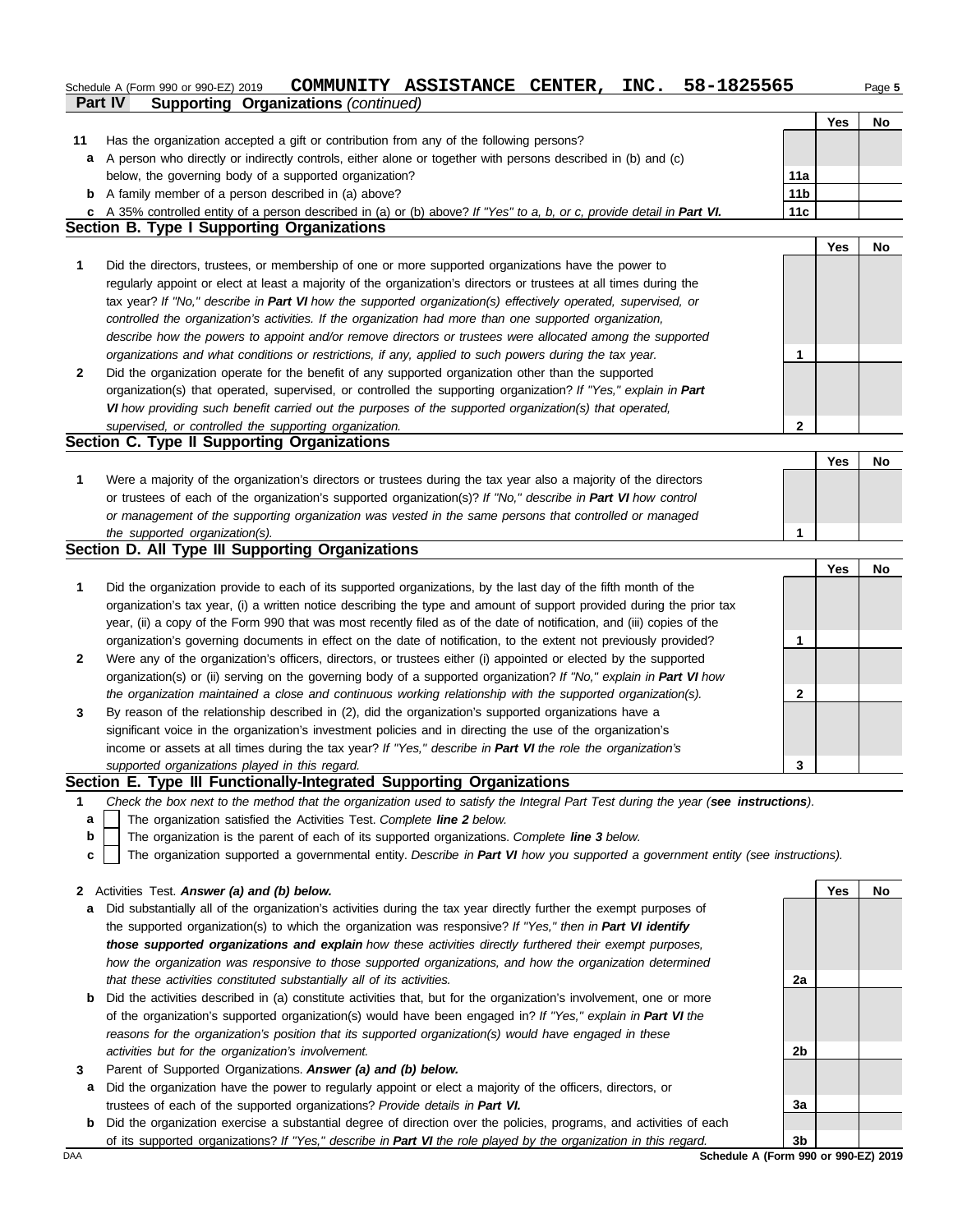#### **Part V Type III Non-Functionally Integrated 509(a)(3) Supporting Organizations** Schedule A (Form 990 or 990-EZ) 2019 **COMMUNITY ASSISTANCE CENTER, INC.** 58-1825565 Page 6

**1** Check here if the organization satisfied the Integral Part Test as a qualifying trust on Nov. 20, 1970 (explain in Part VI). **See instructions.** All other Type III non-functionally integrated supporting organizations must complete Sections A through E.

| Section A - Adjusted Net Income                                                                                                                     |                | (A) Prior Year | (B) Current Year<br>(optional) |
|-----------------------------------------------------------------------------------------------------------------------------------------------------|----------------|----------------|--------------------------------|
| $\mathbf 1$<br>Net short-term capital gain                                                                                                          | 1              |                |                                |
| $\mathbf{2}$<br>Recoveries of prior-year distributions                                                                                              | $\mathbf{2}$   |                |                                |
| 3<br>Other gross income (see instructions)                                                                                                          | 3              |                |                                |
| Add lines 1 through 3.<br>4                                                                                                                         | 4              |                |                                |
| 5<br>Depreciation and depletion                                                                                                                     | 5              |                |                                |
| Portion of operating expenses paid or incurred for production or<br>6                                                                               |                |                |                                |
| collection of gross income or for management, conservation, or                                                                                      |                |                |                                |
| maintenance of property held for production of income (see instructions)                                                                            | 6              |                |                                |
| Other expenses (see instructions)<br>7                                                                                                              | $\overline{7}$ |                |                                |
| Adjusted Net Income (subtract lines 5, 6, and 7 from line 4)<br>8                                                                                   | 8              |                |                                |
| <b>Section B - Minimum Asset Amount</b>                                                                                                             |                | (A) Prior Year | (B) Current Year<br>(optional) |
| Aggregate fair market value of all non-exempt-use assets (see<br>1                                                                                  |                |                |                                |
| instructions for short tax year or assets held for part of year):                                                                                   |                |                |                                |
| <b>a</b> Average monthly value of securities                                                                                                        | 1a             |                |                                |
| <b>b</b> Average monthly cash balances                                                                                                              | 1b             |                |                                |
| <b>c</b> Fair market value of other non-exempt-use assets                                                                                           | 1 <sub>c</sub> |                |                                |
| d Total (add lines 1a, 1b, and 1c)                                                                                                                  | 1d             |                |                                |
| Discount claimed for blockage or other<br>e.                                                                                                        |                |                |                                |
| factors (explain in detail in <b>Part VI</b> ):                                                                                                     |                |                |                                |
| $\mathbf{2}$<br>Acquisition indebtedness applicable to non-exempt-use assets                                                                        | $\mathbf{2}$   |                |                                |
| Subtract line 2 from line 1d.<br>3                                                                                                                  | 3              |                |                                |
| Cash deemed held for exempt use. Enter 1-1/2% of line 3 (for greater amount,<br>4                                                                   |                |                |                                |
| see instructions).                                                                                                                                  | 4              |                |                                |
| Net value of non-exempt-use assets (subtract line 4 from line 3)<br>5.                                                                              | 5              |                |                                |
| Multiply line 5 by .035.<br>6                                                                                                                       | 6              |                |                                |
| 7<br>Recoveries of prior-year distributions                                                                                                         | $\overline{7}$ |                |                                |
| Minimum Asset Amount (add line 7 to line 6)<br>8                                                                                                    | 8              |                |                                |
| Section C - Distributable Amount                                                                                                                    |                |                | <b>Current Year</b>            |
| Adjusted net income for prior year (from Section A, line 8, Column A)<br>1.                                                                         | 1              |                |                                |
| $\mathbf{2}$<br>Enter 85% of line 1.                                                                                                                | $\mathbf{2}$   |                |                                |
| 3<br>Minimum asset amount for prior year (from Section B, line 8, Column A)                                                                         | 3              |                |                                |
| Enter greater of line 2 or line 3.<br>4                                                                                                             | 4              |                |                                |
| 5<br>Income tax imposed in prior year                                                                                                               | 5              |                |                                |
| 6<br><b>Distributable Amount.</b> Subtract line 5 from line 4, unless subject to                                                                    |                |                |                                |
| emergency temporary reduction (see instructions).                                                                                                   | 6              |                |                                |
| $\overline{7}$<br>Check here if the current year is the organization's first as a non-functionally integrated Type III supporting organization (see |                |                |                                |
| instructions).                                                                                                                                      |                |                |                                |

**Schedule A (Form 990 or 990-EZ) 2019**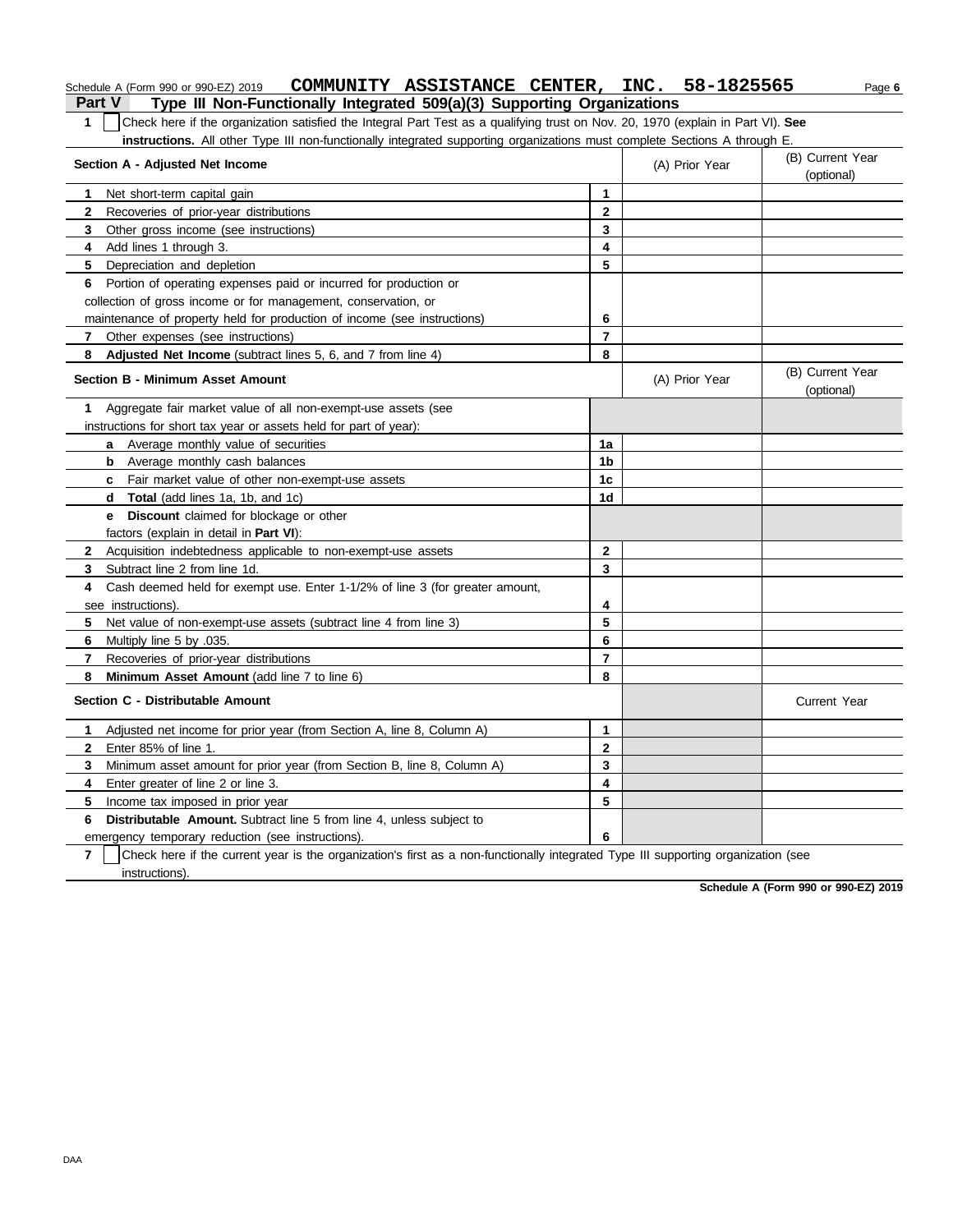### Schedule A (Form 990 or 990-EZ) 2019 **COMMUNITY ASSISTANCE CENTER, INC.** 58-1825565 Page 7

## **Part V Type III Non-Functionally Integrated 509(a)(3) Supporting Organizations** *(continued)*

| <b>Γαιι ν</b> | rype in Non-Functionary integrated $J_{\nu}J_{\nu}J_{\nu}$ supporting Organizations ( <i>continued</i> )                    |                                    |                                              |                                                  |
|---------------|-----------------------------------------------------------------------------------------------------------------------------|------------------------------------|----------------------------------------------|--------------------------------------------------|
|               | <b>Section D - Distributions</b>                                                                                            |                                    |                                              | <b>Current Year</b>                              |
| 1             | Amounts paid to supported organizations to accomplish exempt purposes                                                       |                                    |                                              |                                                  |
| $\mathbf{2}$  | Amounts paid to perform activity that directly furthers exempt purposes of supported                                        |                                    |                                              |                                                  |
|               | organizations, in excess of income from activity                                                                            |                                    |                                              |                                                  |
| 3             | Administrative expenses paid to accomplish exempt purposes of supported organizations                                       |                                    |                                              |                                                  |
| 4             | Amounts paid to acquire exempt-use assets                                                                                   |                                    |                                              |                                                  |
| 5             | Qualified set-aside amounts (prior IRS approval required)                                                                   |                                    |                                              |                                                  |
| 6             | Other distributions (describe in Part VI). See instructions.                                                                |                                    |                                              |                                                  |
| 7             | Total annual distributions. Add lines 1 through 6.                                                                          |                                    |                                              |                                                  |
| 8             | Distributions to attentive supported organizations to which the organization is responsive                                  |                                    |                                              |                                                  |
|               | (provide details in Part VI). See instructions.                                                                             |                                    |                                              |                                                  |
| 9             | Distributable amount for 2019 from Section C, line 6                                                                        |                                    |                                              |                                                  |
| 10            | Line 8 amount divided by line 9 amount                                                                                      |                                    |                                              |                                                  |
|               | <b>Section E - Distribution Allocations (see instructions)</b>                                                              | (i)<br><b>Excess Distributions</b> | (i)<br><b>Underdistributions</b><br>Pre-2019 | (iii)<br><b>Distributable</b><br>Amount for 2019 |
| 1             | Distributable amount for 2019 from Section C, line 6                                                                        |                                    |                                              |                                                  |
| $\mathbf{2}$  | Underdistributions, if any, for years prior to 2019<br>(reasonable cause required-explain in Part VI). See<br>instructions. |                                    |                                              |                                                  |
| 3             | Excess distributions carryover, if any, to 2019                                                                             |                                    |                                              |                                                  |
|               |                                                                                                                             |                                    |                                              |                                                  |
|               |                                                                                                                             |                                    |                                              |                                                  |
|               |                                                                                                                             |                                    |                                              |                                                  |
|               |                                                                                                                             |                                    |                                              |                                                  |
|               | e From 2018                                                                                                                 |                                    |                                              |                                                  |
|               | f Total of lines 3a through e                                                                                               |                                    |                                              |                                                  |
|               | g Applied to underdistributions of prior years                                                                              |                                    |                                              |                                                  |
|               | h Applied to 2019 distributable amount                                                                                      |                                    |                                              |                                                  |
|               | Carryover from 2014 not applied (see instructions)                                                                          |                                    |                                              |                                                  |
|               | Remainder. Subtract lines 3g, 3h, and 3i from 3f.                                                                           |                                    |                                              |                                                  |
| 4             | Distributions for 2019 from                                                                                                 |                                    |                                              |                                                  |
|               | \$<br>Section D, line 7:                                                                                                    |                                    |                                              |                                                  |
|               | a Applied to underdistributions of prior years                                                                              |                                    |                                              |                                                  |
|               | <b>b</b> Applied to 2019 distributable amount                                                                               |                                    |                                              |                                                  |
|               | c Remainder. Subtract lines 4a and 4b from 4.                                                                               |                                    |                                              |                                                  |
| 5             | Remaining underdistributions for years prior to 2019, if                                                                    |                                    |                                              |                                                  |
|               | any. Subtract lines 3g and 4a from line 2. For result                                                                       |                                    |                                              |                                                  |
|               | greater than zero, explain in <b>Part VI</b> . See instructions.                                                            |                                    |                                              |                                                  |
| 6             | Remaining underdistributions for 2019. Subtract lines 3h                                                                    |                                    |                                              |                                                  |
|               | and 4b from line 1. For result greater than zero, explain in                                                                |                                    |                                              |                                                  |
|               | <b>Part VI.</b> See instructions.                                                                                           |                                    |                                              |                                                  |
| 7             | Excess distributions carryover to 2020. Add lines 3j<br>and 4c.                                                             |                                    |                                              |                                                  |
| 8             | Breakdown of line 7:                                                                                                        |                                    |                                              |                                                  |
|               |                                                                                                                             |                                    |                                              |                                                  |
|               | <b>b</b> Excess from 2016                                                                                                   |                                    |                                              |                                                  |
|               |                                                                                                                             |                                    |                                              |                                                  |
|               |                                                                                                                             |                                    |                                              |                                                  |
|               | e Excess from 2019                                                                                                          |                                    |                                              |                                                  |

**Schedule A (Form 990 or 990-EZ) 2019**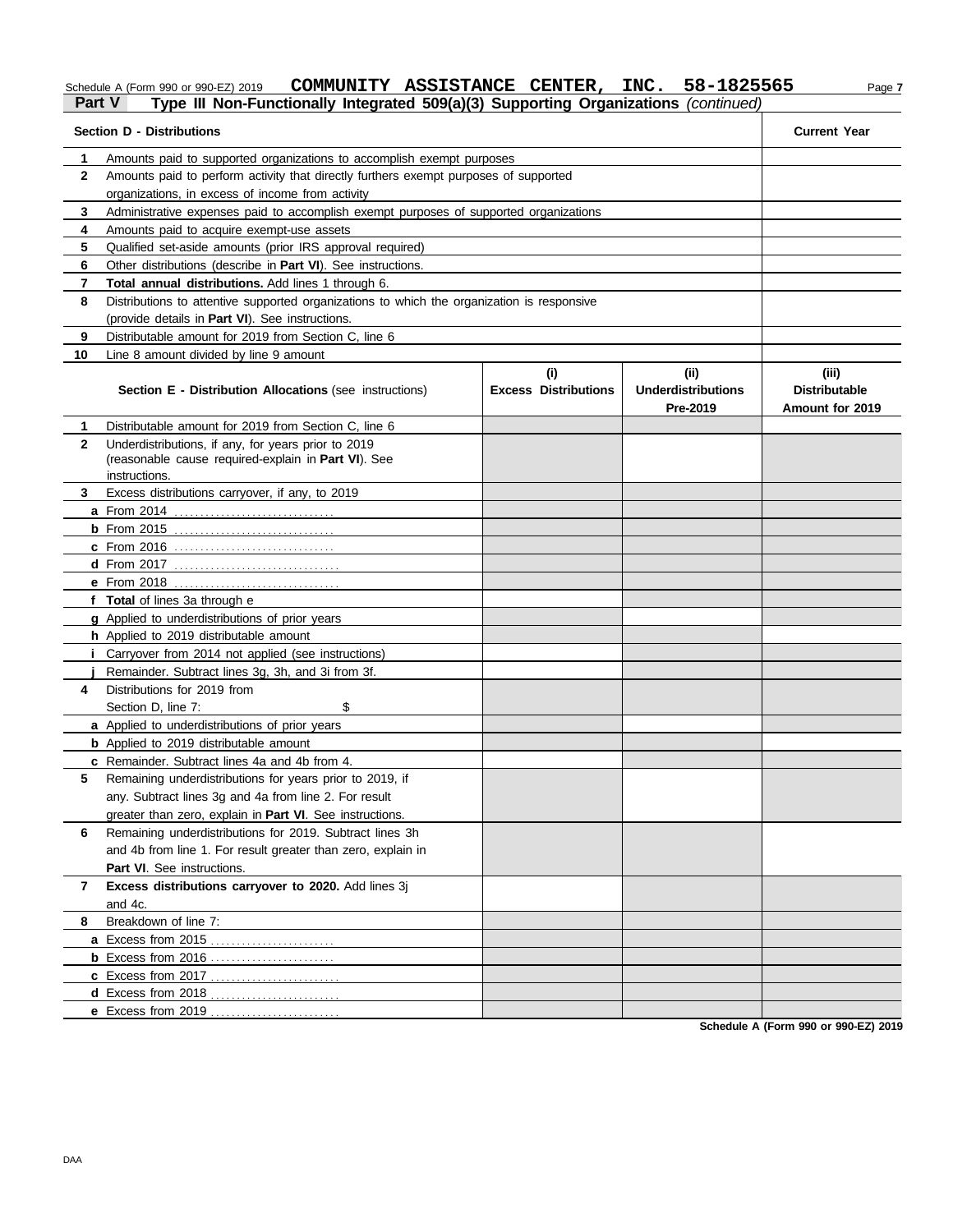| III, line 12; Part IV, Section A, lines 1, 2, 3b, 3c, 4b, 4c, 5a, 6, 9a, 9b, 9c, 11a, 11b, and 11c; Part IV, Section<br>3a, and 3b; Part V, line 1; Part V, Section B, line 1e; Part V, Section D, lines 5, 6, and 8; and Part V, Section E,<br>lines 2, 5, and 6. Also complete this part for any additional information. (See instructions.) |         | m 990 or 990-EZ) 2019 COMMUNITY ASSISTANCE CENTER, INC. 58-1825565 Page 8<br>Supplemental Information. Provide the explanations required by Part II, line 10; Part II, line 17a or 17b; Part<br>Schedule A (Form 990 or 990-EZ) 2019 |  |
|------------------------------------------------------------------------------------------------------------------------------------------------------------------------------------------------------------------------------------------------------------------------------------------------------------------------------------------------|---------|--------------------------------------------------------------------------------------------------------------------------------------------------------------------------------------------------------------------------------------|--|
| B, lines 1 and 2; Part IV, Section C, line 1; Part IV, Section D, lines 2 and 3; Part IV, Section E, lines 1c, 2a, 2b,                                                                                                                                                                                                                         | Part VI |                                                                                                                                                                                                                                      |  |
|                                                                                                                                                                                                                                                                                                                                                |         |                                                                                                                                                                                                                                      |  |
|                                                                                                                                                                                                                                                                                                                                                |         |                                                                                                                                                                                                                                      |  |
|                                                                                                                                                                                                                                                                                                                                                |         |                                                                                                                                                                                                                                      |  |
|                                                                                                                                                                                                                                                                                                                                                |         |                                                                                                                                                                                                                                      |  |
|                                                                                                                                                                                                                                                                                                                                                |         |                                                                                                                                                                                                                                      |  |
|                                                                                                                                                                                                                                                                                                                                                |         |                                                                                                                                                                                                                                      |  |
|                                                                                                                                                                                                                                                                                                                                                |         |                                                                                                                                                                                                                                      |  |
|                                                                                                                                                                                                                                                                                                                                                |         |                                                                                                                                                                                                                                      |  |
|                                                                                                                                                                                                                                                                                                                                                |         |                                                                                                                                                                                                                                      |  |
|                                                                                                                                                                                                                                                                                                                                                |         |                                                                                                                                                                                                                                      |  |
|                                                                                                                                                                                                                                                                                                                                                |         |                                                                                                                                                                                                                                      |  |
|                                                                                                                                                                                                                                                                                                                                                |         |                                                                                                                                                                                                                                      |  |
|                                                                                                                                                                                                                                                                                                                                                |         |                                                                                                                                                                                                                                      |  |
|                                                                                                                                                                                                                                                                                                                                                |         |                                                                                                                                                                                                                                      |  |
|                                                                                                                                                                                                                                                                                                                                                |         |                                                                                                                                                                                                                                      |  |
|                                                                                                                                                                                                                                                                                                                                                |         |                                                                                                                                                                                                                                      |  |
|                                                                                                                                                                                                                                                                                                                                                |         |                                                                                                                                                                                                                                      |  |
|                                                                                                                                                                                                                                                                                                                                                |         |                                                                                                                                                                                                                                      |  |
|                                                                                                                                                                                                                                                                                                                                                |         |                                                                                                                                                                                                                                      |  |
|                                                                                                                                                                                                                                                                                                                                                |         |                                                                                                                                                                                                                                      |  |
|                                                                                                                                                                                                                                                                                                                                                |         |                                                                                                                                                                                                                                      |  |
|                                                                                                                                                                                                                                                                                                                                                |         |                                                                                                                                                                                                                                      |  |
|                                                                                                                                                                                                                                                                                                                                                |         |                                                                                                                                                                                                                                      |  |
|                                                                                                                                                                                                                                                                                                                                                |         |                                                                                                                                                                                                                                      |  |
|                                                                                                                                                                                                                                                                                                                                                |         |                                                                                                                                                                                                                                      |  |
|                                                                                                                                                                                                                                                                                                                                                |         |                                                                                                                                                                                                                                      |  |
|                                                                                                                                                                                                                                                                                                                                                |         |                                                                                                                                                                                                                                      |  |
|                                                                                                                                                                                                                                                                                                                                                |         |                                                                                                                                                                                                                                      |  |
|                                                                                                                                                                                                                                                                                                                                                |         |                                                                                                                                                                                                                                      |  |
|                                                                                                                                                                                                                                                                                                                                                |         |                                                                                                                                                                                                                                      |  |
|                                                                                                                                                                                                                                                                                                                                                |         |                                                                                                                                                                                                                                      |  |
|                                                                                                                                                                                                                                                                                                                                                |         |                                                                                                                                                                                                                                      |  |
|                                                                                                                                                                                                                                                                                                                                                |         |                                                                                                                                                                                                                                      |  |
|                                                                                                                                                                                                                                                                                                                                                |         |                                                                                                                                                                                                                                      |  |
|                                                                                                                                                                                                                                                                                                                                                |         |                                                                                                                                                                                                                                      |  |
|                                                                                                                                                                                                                                                                                                                                                |         |                                                                                                                                                                                                                                      |  |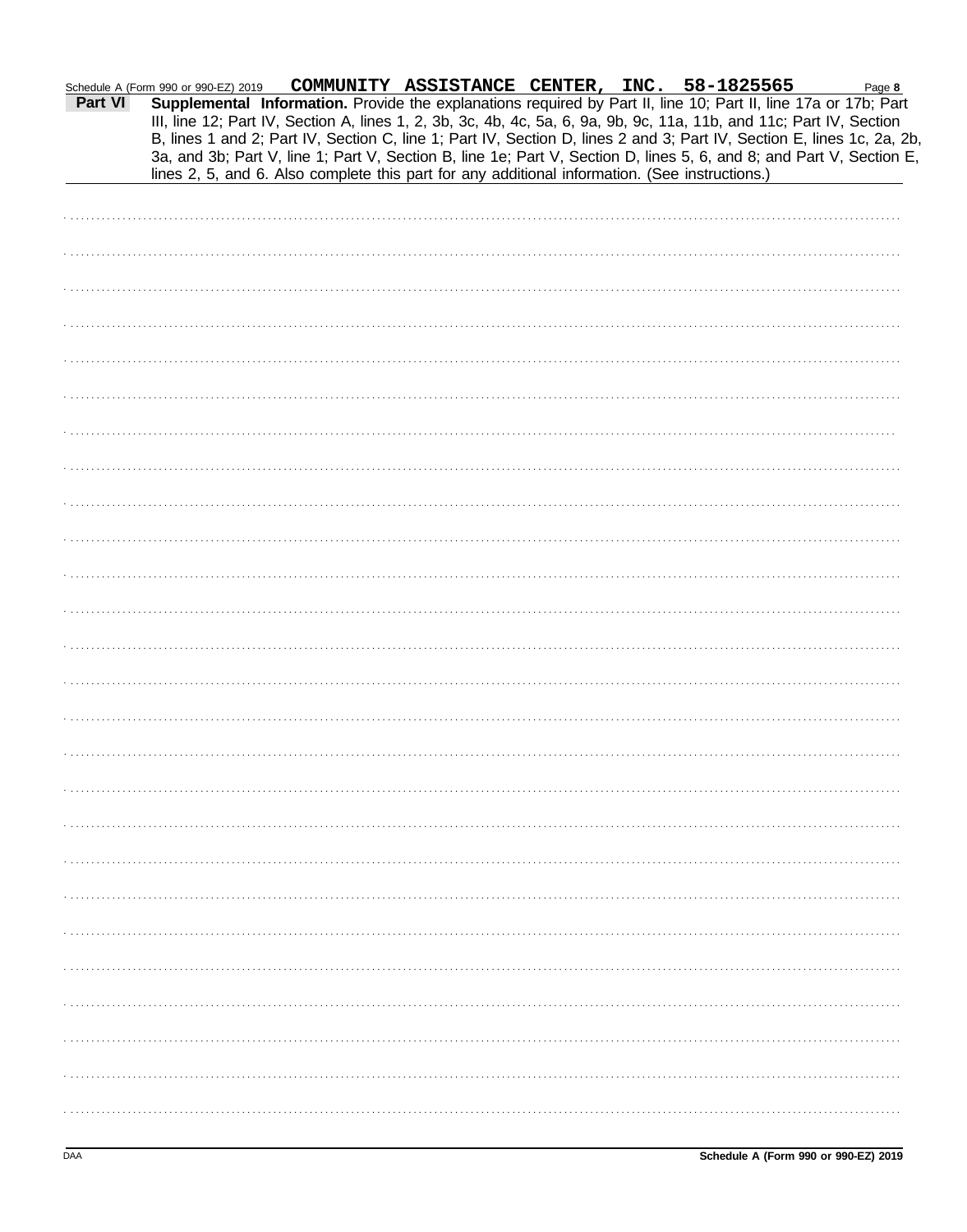# **(Form 990, 990-EZ,**

| $OL$ 990-PF)               |  |
|----------------------------|--|
| Department of the Treasury |  |
| Internal Revenue Service   |  |

## **Schedule of Contributors Schedule B**

OMB No. 1545-0047

**2019**

**or 990-PF)** u **Attach to Form 990, Form 990-EZ, or Form 990-PF.** u **Go to** *www.irs.gov/Form990* **for the latest information.**

Name of the organization

| COMMUNITY ASSISTANCE CENTER,  | INC. | 58-1825565 |
|-------------------------------|------|------------|
| rganization type (check one): |      |            |

**Employer identification number**

|                                       | COTALIILILI HDUIILI HUII HUII HUII<br>-----                               |  | JU LULJJUJ |  |  |  |  |  |
|---------------------------------------|---------------------------------------------------------------------------|--|------------|--|--|--|--|--|
| <b>Organization type (check one):</b> |                                                                           |  |            |  |  |  |  |  |
| Filers of:                            | Section:                                                                  |  |            |  |  |  |  |  |
| Form 990 or 990-EZ                    | $ \mathbf{X} $ 501(c)(<br>3 ) (enter number) organization                 |  |            |  |  |  |  |  |
|                                       | 4947(a)(1) nonexempt charitable trust not treated as a private foundation |  |            |  |  |  |  |  |
|                                       | 527 political organization                                                |  |            |  |  |  |  |  |
| Form 990-PF                           | 501(c)(3) exempt private foundation                                       |  |            |  |  |  |  |  |
|                                       | 4947(a)(1) nonexempt charitable trust treated as a private foundation     |  |            |  |  |  |  |  |
|                                       | $501(c)(3)$ taxable private foundation                                    |  |            |  |  |  |  |  |

Check if your organization is covered by the **General Rule** or a **Special Rule. Note:** Only a section 501(c)(7), (8), or (10) organization can check boxes for both the General Rule and a Special Rule. See instructions.

#### **General Rule**

For an organization filing Form 990, 990-EZ, or 990-PF that received, during the year, contributions totaling \$5,000 or more (in money or property) from any one contributor. Complete Parts I and II. See instructions for determining a contributor's total contributions.

#### **Special Rules**

 $\overline{X}$  For an organization described in section 501(c)(3) filing Form 990 or 990-EZ that met the 33<sup>1</sup>/3% support test of the regulations under sections 509(a)(1) and 170(b)(1)(A)(vi), that checked Schedule A (Form 990 or 990-EZ), Part II, line 13, 16a, or 16b, and that received from any one contributor, during the year, total contributions of the greater of **(1)** \$5,000; or **(2)** 2% of the amount on (i) Form 990, Part VIII, line 1h; or (ii) Form 990-EZ, line 1. Complete Parts I and II.

literary, or educational purposes, or for the prevention of cruelty to children or animals. Complete Parts I (entering For an organization described in section 501(c)(7), (8), or (10) filing Form 990 or 990-EZ that received from any one contributor, during the year, total contributions of more than \$1,000 *exclusively* for religious, charitable, scientific, "N/A" in column (b) instead of the contributor name and address), II, and III.

For an organization described in section 501(c)(7), (8), or (10) filing Form 990 or 990-EZ that received from any one contributor, during the year, contributions *exclusively* for religious, charitable, etc., purposes, but no such contributions totaled more than \$1,000. If this box is checked, enter here the total contributions that were received during the year for an *exclusively* religious, charitable, etc., purpose. Don't complete any of the parts unless the **General Rule** applies to this organization because it received *nonexclusively* religious, charitable, etc., contributions totaling \$5,000 or more during the year . . . . . . . . . . . . . . . . . . . . . . . . . . . . . . . . . . . . . . . . . . . . . . . . . . . . . . . . . . . . . . . . . . . . . . . . . . . . \$ . . . . . . . . . . . . . . . . . . . . . . . . . . .

990-EZ, or 990-PF), but it **must** answer "No" on Part IV, line 2, of its Form 990; or check the box on line H of its Form 990-EZ or on its Form 990-PF, Part I, line 2, to certify that it doesn't meet the filing requirements of Schedule B (Form 990, 990-EZ, or 990-PF). **Caution:** An organization that isn't covered by the General Rule and/or the Special Rules doesn't file Schedule B (Form 990,

**For Paperwork Reduction Act Notice, see the instructions for Form 990, 990-EZ, or 990-PF.**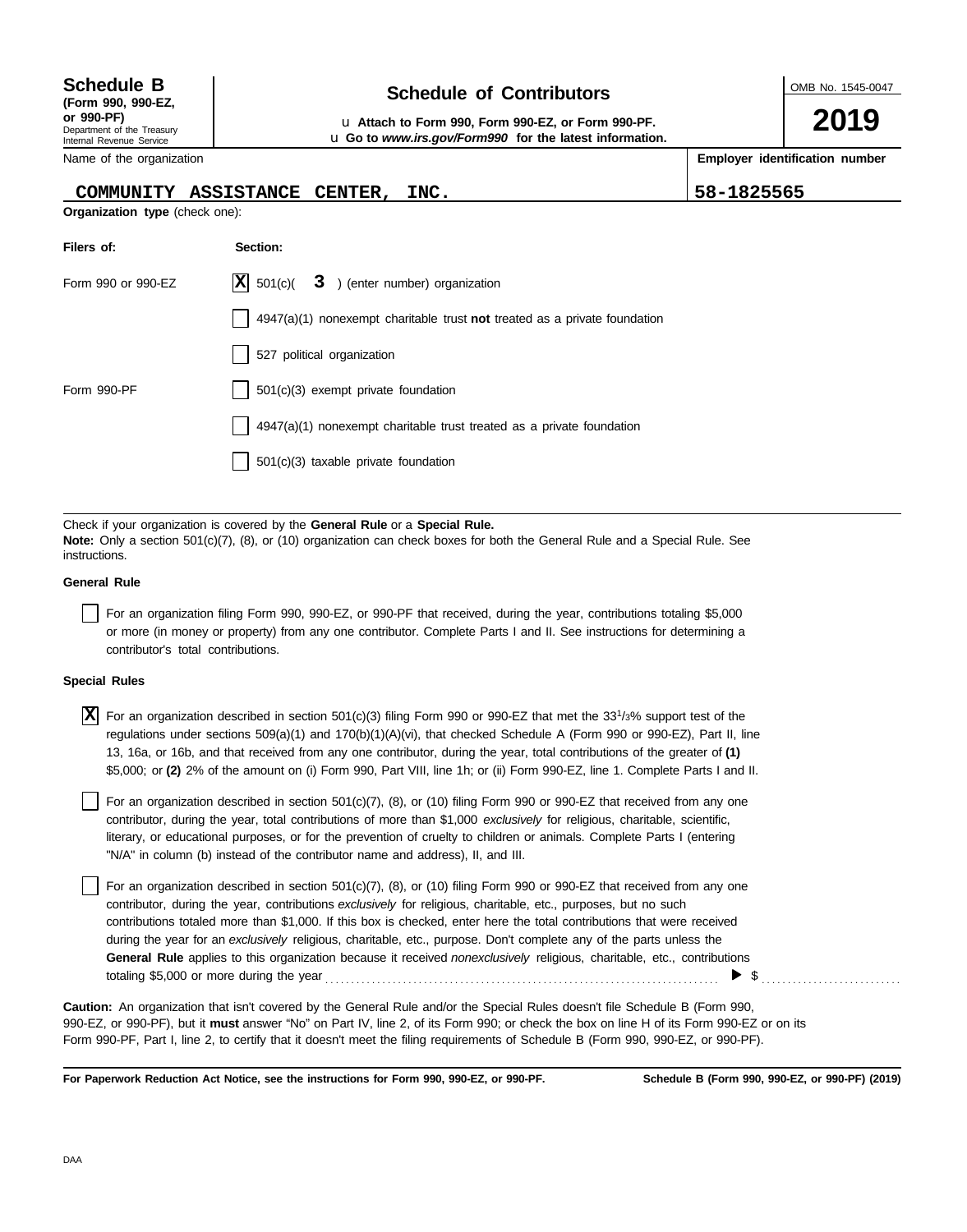|               | Schedule B (Form 990, 990-EZ, or 990-PF) (2019)                                                       |                                             | PAGE 1 OF 1<br>Page 2                                                                                         |
|---------------|-------------------------------------------------------------------------------------------------------|---------------------------------------------|---------------------------------------------------------------------------------------------------------------|
|               | Name of organization<br>COMMUNITY ASSISTANCE CENTER,<br>INC.                                          |                                             | Employer identification number<br>58-1825565                                                                  |
| Part I        | <b>Contributors</b> (see instructions). Use duplicate copies of Part I if additional space is needed. |                                             |                                                                                                               |
| (a)<br>No.    | (b)<br>Name, address, and ZIP + 4                                                                     | (c)<br><b>Total contributions</b>           | (d)<br>Type of contribution                                                                                   |
| $1$ .         | <b>ANONYMOUS</b><br>1130 HIGHTOWER TRAIL<br>GA 30350<br>SANDY SPRINGS                                 | 101,114<br>$\frac{1}{2}$                    | $\overline{\mathbf{x}}$<br>Person<br>Payroll<br>Noncash<br>(Complete Part II for<br>noncash contributions.)   |
| (a)           | (b)                                                                                                   | (c)                                         | (d)                                                                                                           |
| No.<br>$2_{}$ | Name, address, and ZIP + 4<br>CITY OF SANDY SPRINGS<br>1 GALAMBOS WAY<br>SANDY SPRINGS<br>GA 30328    | <b>Total contributions</b><br>100,000<br>\$ | Type of contribution<br>Χ<br>Person<br>Payroll<br>Noncash<br>(Complete Part II for<br>noncash contributions.) |
| (a)<br>No.    | (b)<br>Name, address, and ZIP + 4                                                                     | (c)<br><b>Total contributions</b>           | (d)<br>Type of contribution                                                                                   |
| $\frac{3}{2}$ | FULTON COUNTY HOUSING & COMMUNITY DE<br>137 PEACHTREE<br><b>STREET</b><br>GA 30303<br><b>ATLANTA</b>  | 81,733<br>\$                                | X<br>Person<br>Payroll<br>Noncash<br>(Complete Part II for<br>noncash contributions.)                         |
| (a)<br>No.    | (b)<br>Name, address, and ZIP + 4                                                                     | (c)<br><b>Total contributions</b>           | (d)<br>Type of contribution                                                                                   |
|               |                                                                                                       | \$                                          | Person<br>Payroll<br>Noncash<br>(Complete Part II for<br>noncash contributions.)                              |
| (a)           | (b)                                                                                                   | (c)                                         | (d)                                                                                                           |
| No.           | Name, address, and ZIP + 4                                                                            | <b>Total contributions</b>                  | Type of contribution                                                                                          |
|               |                                                                                                       | \$                                          | Person<br>Payroll<br><b>Noncash</b><br>(Complete Part II for<br>noncash contributions.)                       |
| (a)<br>No.    | (b)<br>Name, address, and ZIP + 4                                                                     | (c)<br><b>Total contributions</b>           | (d)<br>Type of contribution                                                                                   |
|               |                                                                                                       | \$                                          | Person<br>Payroll<br><b>Noncash</b><br>(Complete Part II for<br>noncash contributions.)                       |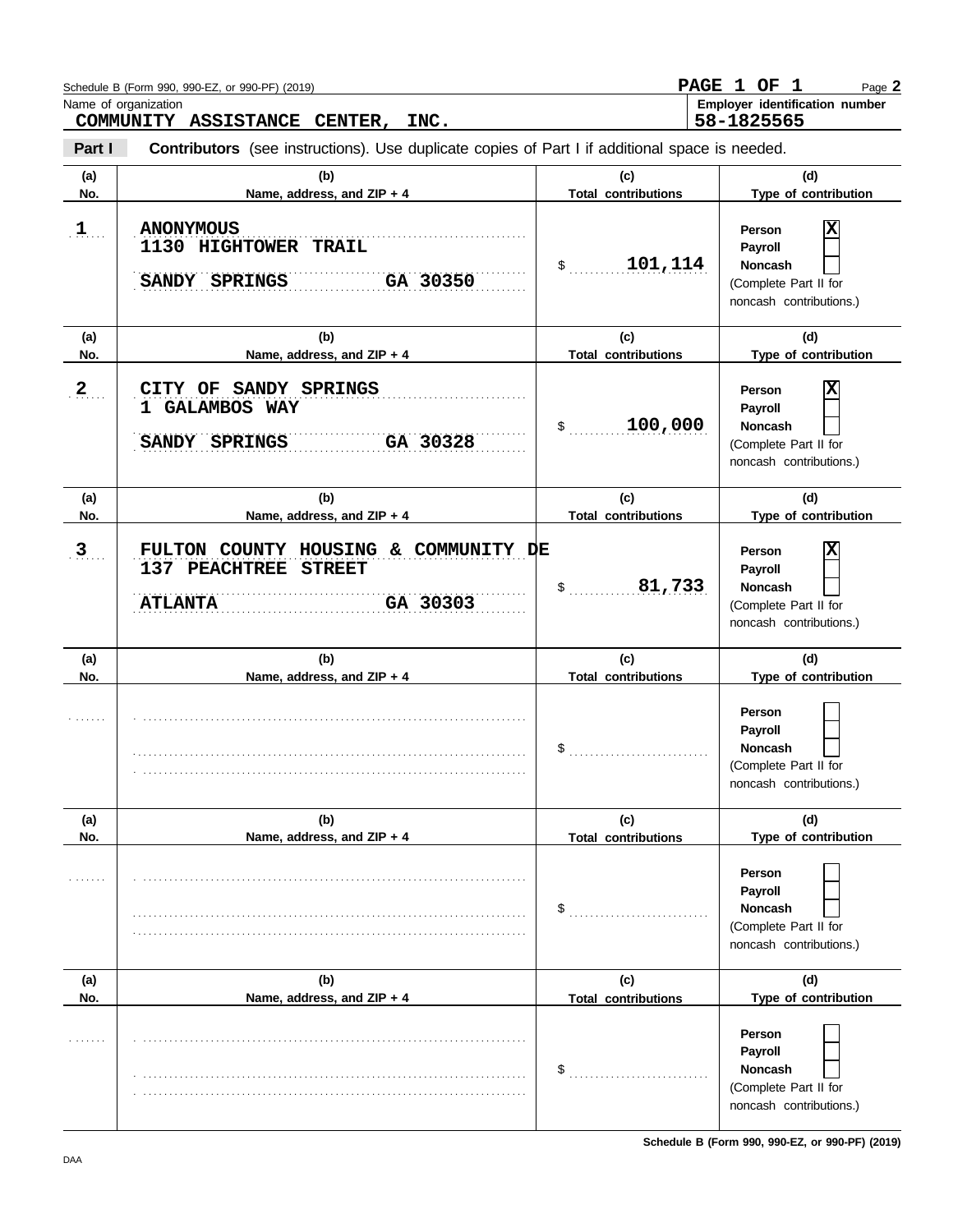| <b>SCHEDULE D</b><br>(Form 990)                                                                                                 |                                           | <b>Supplemental Financial Statements</b><br>u Complete if the organization answered "Yes" on Form 990,                                                                                                                       |            | OMB No. 1545-0047               |
|---------------------------------------------------------------------------------------------------------------------------------|-------------------------------------------|------------------------------------------------------------------------------------------------------------------------------------------------------------------------------------------------------------------------------|------------|---------------------------------|
| Part IV, line 6, 7, 8, 9, 10, 11a, 11b, 11c, 11d, 11e, 11f, 12a, or 12b.<br>Department of the Treasury<br>u Attach to Form 990. |                                           |                                                                                                                                                                                                                              |            | Open to Public                  |
|                                                                                                                                 | Internal Revenue Service                  | u Go to www.irs.gov/Form990 for instructions and the latest information.                                                                                                                                                     |            | <b>Inspection</b>               |
|                                                                                                                                 | Name of the organization                  |                                                                                                                                                                                                                              |            | Employer identification number  |
|                                                                                                                                 |                                           |                                                                                                                                                                                                                              | 58-1825565 |                                 |
|                                                                                                                                 | Part I                                    | COMMUNITY ASSISTANCE CENTER, INC.<br>Organizations Maintaining Donor Advised Funds or Other Similar Funds or Accounts.                                                                                                       |            |                                 |
|                                                                                                                                 |                                           | Complete if the organization answered "Yes" on Form 990, Part IV, line 6.                                                                                                                                                    |            |                                 |
|                                                                                                                                 |                                           | (a) Donor advised funds                                                                                                                                                                                                      |            | (b) Funds and other accounts    |
| 1.                                                                                                                              |                                           |                                                                                                                                                                                                                              |            |                                 |
| 2                                                                                                                               |                                           | Aggregate value of contributions to (during year)<br>the control of the control of the control of the control of the control of                                                                                              |            |                                 |
| 3                                                                                                                               |                                           | Aggregate value of grants from (during year)                                                                                                                                                                                 |            |                                 |
| 4                                                                                                                               |                                           |                                                                                                                                                                                                                              |            |                                 |
| 5                                                                                                                               |                                           | Did the organization inform all donors and donor advisors in writing that the assets held in donor advised                                                                                                                   |            |                                 |
|                                                                                                                                 |                                           |                                                                                                                                                                                                                              |            | Yes<br>No                       |
| 6                                                                                                                               |                                           | Did the organization inform all grantees, donors, and donor advisors in writing that grant funds can be used<br>only for charitable purposes and not for the benefit of the donor or donor advisor, or for any other purpose |            |                                 |
|                                                                                                                                 |                                           |                                                                                                                                                                                                                              |            | Yes<br>No.                      |
|                                                                                                                                 | Part II                                   | <b>Conservation Easements.</b>                                                                                                                                                                                               |            |                                 |
|                                                                                                                                 |                                           | Complete if the organization answered "Yes" on Form 990, Part IV, line 7.                                                                                                                                                    |            |                                 |
|                                                                                                                                 |                                           | 1 Purpose(s) of conservation easements held by the organization (check all that apply).                                                                                                                                      |            |                                 |
|                                                                                                                                 |                                           | Preservation of land for public use (for example, recreation or education<br>Preservation of a historically important land area                                                                                              |            |                                 |
|                                                                                                                                 | Protection of natural habitat             | Preservation of a certified historic structure                                                                                                                                                                               |            |                                 |
|                                                                                                                                 | Preservation of open space                |                                                                                                                                                                                                                              |            |                                 |
|                                                                                                                                 | easement on the last day of the tax year. | 2 Complete lines 2a through 2d if the organization held a qualified conservation contribution in the form of a conservation                                                                                                  |            |                                 |
| а                                                                                                                               |                                           |                                                                                                                                                                                                                              | 2a         | Held at the End of the Tax Year |
| b                                                                                                                               |                                           |                                                                                                                                                                                                                              | 2b         |                                 |
|                                                                                                                                 |                                           | Number of conservation easements on a certified historic structure included in (a)                                                                                                                                           | 2c         |                                 |
|                                                                                                                                 |                                           | d Number of conservation easements included in (c) acquired after 7/25/06, and not on a                                                                                                                                      |            |                                 |
|                                                                                                                                 |                                           |                                                                                                                                                                                                                              | 2d         |                                 |
| 3                                                                                                                               |                                           | Number of conservation easements modified, transferred, released, extinguished, or terminated by the organization during the                                                                                                 |            |                                 |
|                                                                                                                                 | tax year $\mathbf{u}$                     |                                                                                                                                                                                                                              |            |                                 |
|                                                                                                                                 |                                           | Number of states where property subject to conservation easement is located <b>u</b>                                                                                                                                         |            |                                 |
| 5                                                                                                                               |                                           | Does the organization have a written policy regarding the periodic monitoring, inspection, handling of                                                                                                                       |            |                                 |
|                                                                                                                                 |                                           | Staff and volunteer hours devoted to monitoring, inspecting, handling of violations, and enforcing conservation easements during the year                                                                                    |            | Yes<br>No                       |
| 6                                                                                                                               | u                                         |                                                                                                                                                                                                                              |            |                                 |
| 7                                                                                                                               |                                           | Amount of expenses incurred in monitoring, inspecting, handling of violations, and enforcing conservation easements during the year                                                                                          |            |                                 |
|                                                                                                                                 | $\mathbf{u}$ \$                           |                                                                                                                                                                                                                              |            |                                 |
| 8                                                                                                                               |                                           | Does each conservation easement reported on line 2(d) above satisfy the requirements of section 170(h)(4)(B)(i)                                                                                                              |            |                                 |
|                                                                                                                                 |                                           |                                                                                                                                                                                                                              |            | Yes $ $<br>No                   |
| 9                                                                                                                               |                                           | In Part XIII, describe how the organization reports conservation easements in its revenue and expense statement and                                                                                                          |            |                                 |
|                                                                                                                                 |                                           | balance sheet, and include, if applicable, the text of the footnote to the organization's financial statements that describes the<br>organization's accounting for conservation easements.                                   |            |                                 |
|                                                                                                                                 | Part III                                  | Organizations Maintaining Collections of Art, Historical Treasures, or Other Similar Assets.                                                                                                                                 |            |                                 |
|                                                                                                                                 |                                           | Complete if the organization answered "Yes" on Form 990, Part IV, line 8.                                                                                                                                                    |            |                                 |
|                                                                                                                                 |                                           | 1a If the organization elected, as permitted under FASB ASC 958, not to report in its revenue statement and balance sheet works                                                                                              |            |                                 |
|                                                                                                                                 |                                           | of art, historical treasures, or other similar assets held for public exhibition, education, or research in furtherance of public                                                                                            |            |                                 |
|                                                                                                                                 |                                           | service, provide in Part XIII the text of the footnote to its financial statements that describes these items.                                                                                                               |            |                                 |
|                                                                                                                                 |                                           | <b>b</b> If the organization elected, as permitted under FASB ASC 958, to report in its revenue statement and balance sheet works of                                                                                         |            |                                 |
|                                                                                                                                 |                                           | art, historical treasures, or other similar assets held for public exhibition, education, or research in furtherance of public service,                                                                                      |            |                                 |
|                                                                                                                                 |                                           | provide the following amounts relating to these items:                                                                                                                                                                       |            |                                 |
|                                                                                                                                 |                                           | (i) Revenue included on Form 990, Part VIII, line 1 $\ldots$ $\ldots$ $\ldots$ $\ldots$ $\ldots$ $\ldots$ $\ldots$ $\ldots$ $\ldots$ $\ldots$                                                                                |            |                                 |
| $\mathbf{2}$                                                                                                                    |                                           | If the organization received or held works of art, historical treasures, or other similar assets for financial gain, provide the                                                                                             |            |                                 |
|                                                                                                                                 |                                           | following amounts required to be reported under FASB ASC 958 relating to these items:                                                                                                                                        |            |                                 |
|                                                                                                                                 |                                           |                                                                                                                                                                                                                              |            |                                 |
|                                                                                                                                 |                                           |                                                                                                                                                                                                                              |            |                                 |

**For Paperwork Reduction Act Notice, see the Instructions for Form 990.**<br><sub>DAA</sub>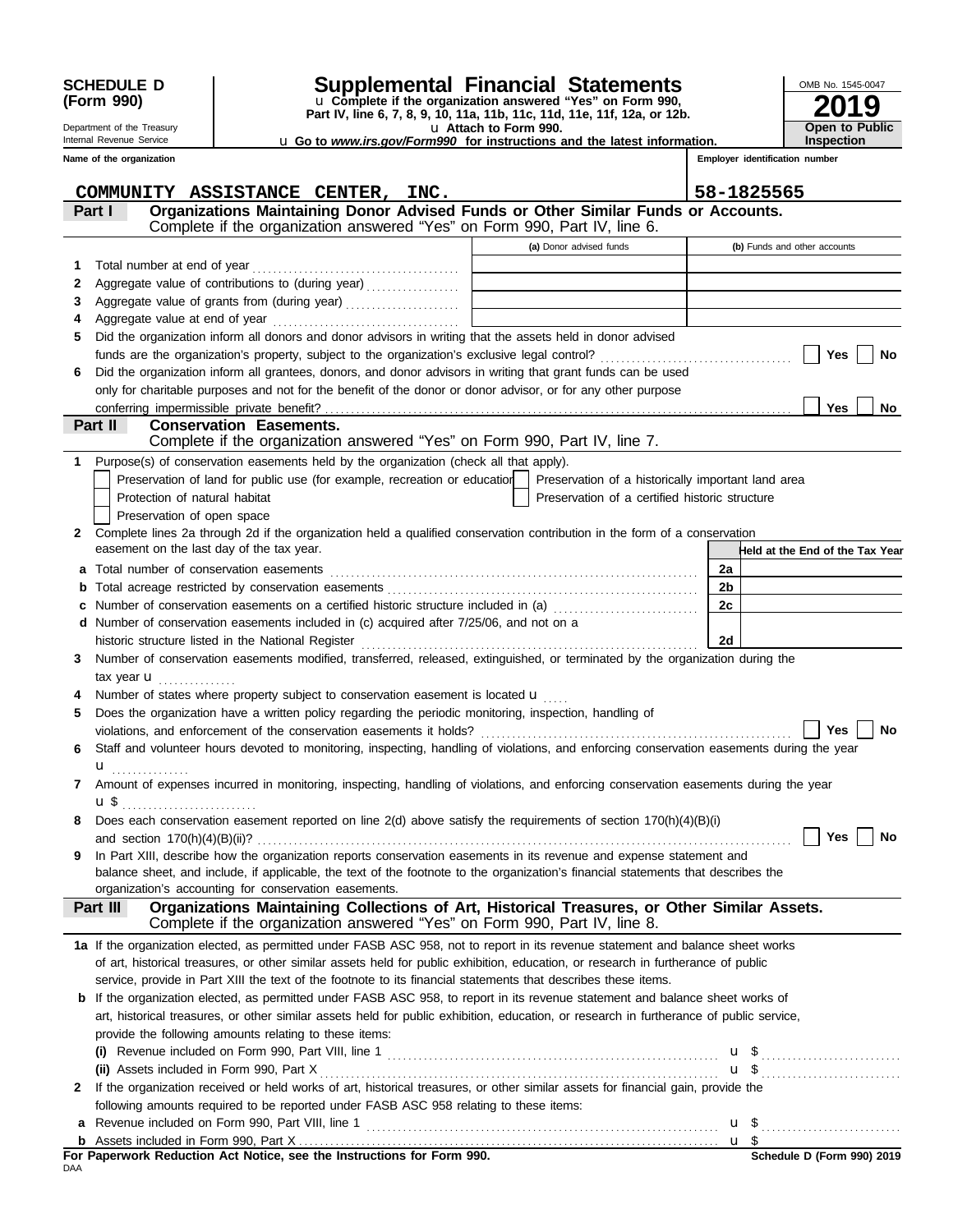|    | Schedule D (Form 990) 2019 COMMUNITY ASSISTANCE CENTER, INC. $58-1825565$<br>Organizations Maintaining Collections of Art, Historical Treasures, or Other Similar Assets (continued)<br>Part III                                    |                         |                          |                    |                 |                      | Page 2              |           |
|----|-------------------------------------------------------------------------------------------------------------------------------------------------------------------------------------------------------------------------------------|-------------------------|--------------------------|--------------------|-----------------|----------------------|---------------------|-----------|
| 3. | Using the organization's acquisition, accession, and other records, check any of the following that make significant use of its<br>collection items (check all that apply):                                                         |                         |                          |                    |                 |                      |                     |           |
|    |                                                                                                                                                                                                                                     |                         |                          |                    |                 |                      |                     |           |
| a  | Public exhibition                                                                                                                                                                                                                   | d                       | Loan or exchange program |                    |                 |                      |                     |           |
| b  | Scholarly research                                                                                                                                                                                                                  | e                       |                          |                    |                 |                      |                     |           |
| c  | Preservation for future generations                                                                                                                                                                                                 |                         |                          |                    |                 |                      |                     |           |
|    | Provide a description of the organization's collections and explain how they further the organization's exempt purpose in Part                                                                                                      |                         |                          |                    |                 |                      |                     |           |
|    | XIII.<br>During the year, did the organization solicit or receive donations of art, historical treasures, or other similar                                                                                                          |                         |                          |                    |                 |                      |                     |           |
| 5. |                                                                                                                                                                                                                                     |                         |                          |                    |                 |                      | Yes                 | <b>No</b> |
|    | <b>Escrow and Custodial Arrangements.</b><br><b>Part IV</b>                                                                                                                                                                         |                         |                          |                    |                 |                      |                     |           |
|    | Complete if the organization answered "Yes" on Form 990, Part IV, line 9, or reported an amount on Form                                                                                                                             |                         |                          |                    |                 |                      |                     |           |
|    | 990, Part X, line 21.                                                                                                                                                                                                               |                         |                          |                    |                 |                      |                     |           |
|    | 1a Is the organization an agent, trustee, custodian or other intermediary for contributions or other assets not                                                                                                                     |                         |                          |                    |                 |                      |                     |           |
|    | included on Form 990, Part X?                                                                                                                                                                                                       |                         |                          |                    |                 |                      | <b>Yes</b>          | No        |
|    | <b>b</b> If "Yes," explain the arrangement in Part XIII and complete the following table:                                                                                                                                           |                         |                          |                    |                 |                      | Amount              |           |
|    |                                                                                                                                                                                                                                     |                         |                          |                    |                 |                      |                     |           |
|    | c Beginning balance                                                                                                                                                                                                                 |                         |                          |                    |                 | 1c                   |                     |           |
|    |                                                                                                                                                                                                                                     |                         |                          |                    |                 | 1d                   |                     |           |
|    |                                                                                                                                                                                                                                     |                         |                          |                    |                 | 1е                   |                     |           |
|    |                                                                                                                                                                                                                                     |                         |                          |                    |                 | 1f                   |                     |           |
|    | 2a Did the organization include an amount on Form 990, Part X, line 21, for escrow or custodial account liability?                                                                                                                  |                         |                          |                    |                 |                      | <b>Yes</b>          | No        |
|    | <b>Endowment Funds.</b>                                                                                                                                                                                                             |                         |                          |                    |                 |                      |                     |           |
|    | <b>Part V</b><br>Complete if the organization answered "Yes" on Form 990, Part IV, line 10.                                                                                                                                         |                         |                          |                    |                 |                      |                     |           |
|    |                                                                                                                                                                                                                                     | (a) Current year        | (b) Prior year           | (c) Two years back |                 | (d) Three years back | (e) Four years back |           |
|    |                                                                                                                                                                                                                                     |                         |                          |                    |                 |                      |                     |           |
|    | 1a Beginning of year balance                                                                                                                                                                                                        |                         |                          |                    |                 |                      |                     |           |
|    | <b>b</b> Contributions                                                                                                                                                                                                              |                         |                          |                    |                 |                      |                     |           |
|    | c Net investment earnings, gains, and                                                                                                                                                                                               |                         |                          |                    |                 |                      |                     |           |
|    |                                                                                                                                                                                                                                     |                         |                          |                    |                 |                      |                     |           |
|    | d Grants or scholarships                                                                                                                                                                                                            |                         |                          |                    |                 |                      |                     |           |
|    | e Other expenditures for facilities and                                                                                                                                                                                             |                         |                          |                    |                 |                      |                     |           |
|    | programs                                                                                                                                                                                                                            |                         |                          |                    |                 |                      |                     |           |
|    | f Administrative expenses                                                                                                                                                                                                           |                         |                          |                    |                 |                      |                     |           |
| g  | End of year balance<br>2 Provide the estimated percentage of the current year end balance (line 1g, column (a)) held as:                                                                                                            |                         |                          |                    |                 |                      |                     |           |
|    | a Board designated or quasi-endowment u                                                                                                                                                                                             |                         |                          |                    |                 |                      |                     |           |
|    | <b>b</b> Permanent endowment <b>u</b> %                                                                                                                                                                                             |                         |                          |                    |                 |                      |                     |           |
|    | c Term endowment <b>u</b> %                                                                                                                                                                                                         |                         |                          |                    |                 |                      |                     |           |
|    | The percentages on lines 2a, 2b, and 2c should equal 100%.                                                                                                                                                                          |                         |                          |                    |                 |                      |                     |           |
|    | 3a Are there endowment funds not in the possession of the organization that are held and administered for the                                                                                                                       |                         |                          |                    |                 |                      |                     |           |
|    | organization by:                                                                                                                                                                                                                    |                         |                          |                    |                 |                      | Yes                 | No        |
|    |                                                                                                                                                                                                                                     |                         |                          |                    |                 |                      | 3a(i)               |           |
|    | (ii) Related organizations <b>constants</b> and constant of the constant of the constant of the constant of the constant of the constant of the constant of the constant of the constant of the constant of the constant of the con |                         |                          |                    |                 |                      | 3a(ii)              |           |
|    |                                                                                                                                                                                                                                     |                         |                          |                    |                 |                      | 3b                  |           |
|    | Describe in Part XIII the intended uses of the organization's endowment funds.                                                                                                                                                      |                         |                          |                    |                 |                      |                     |           |
|    | Land, Buildings, and Equipment.<br>Part VI                                                                                                                                                                                          |                         |                          |                    |                 |                      |                     |           |
|    | Complete if the organization answered "Yes" on Form 990, Part IV, line 11a. See Form 990, Part X, line 10.                                                                                                                          |                         |                          |                    |                 |                      |                     |           |
|    | Description of property                                                                                                                                                                                                             | (a) Cost or other basis | (b) Cost or other basis  |                    | (c) Accumulated |                      | (d) Book value      |           |
|    |                                                                                                                                                                                                                                     | (investment)            | (other)                  |                    | depreciation    |                      |                     |           |
|    |                                                                                                                                                                                                                                     |                         |                          |                    |                 |                      |                     |           |
|    |                                                                                                                                                                                                                                     |                         |                          | 3,489,563          |                 | 676,364              | 2,813,199           |           |
|    | c Leasehold improvements                                                                                                                                                                                                            |                         |                          |                    |                 |                      |                     |           |
|    |                                                                                                                                                                                                                                     |                         |                          |                    |                 |                      |                     |           |
|    | <b>e</b> Other                                                                                                                                                                                                                      |                         |                          | 282,632            |                 | 69,678               | 212,954             |           |
|    | Total. Add lines 1a through 1e. (Column (d) must equal Form 990, Part X, column (B), line 10c.)                                                                                                                                     |                         |                          |                    |                 | u                    | 3,026,153           |           |

**Schedule D (Form 990) 2019**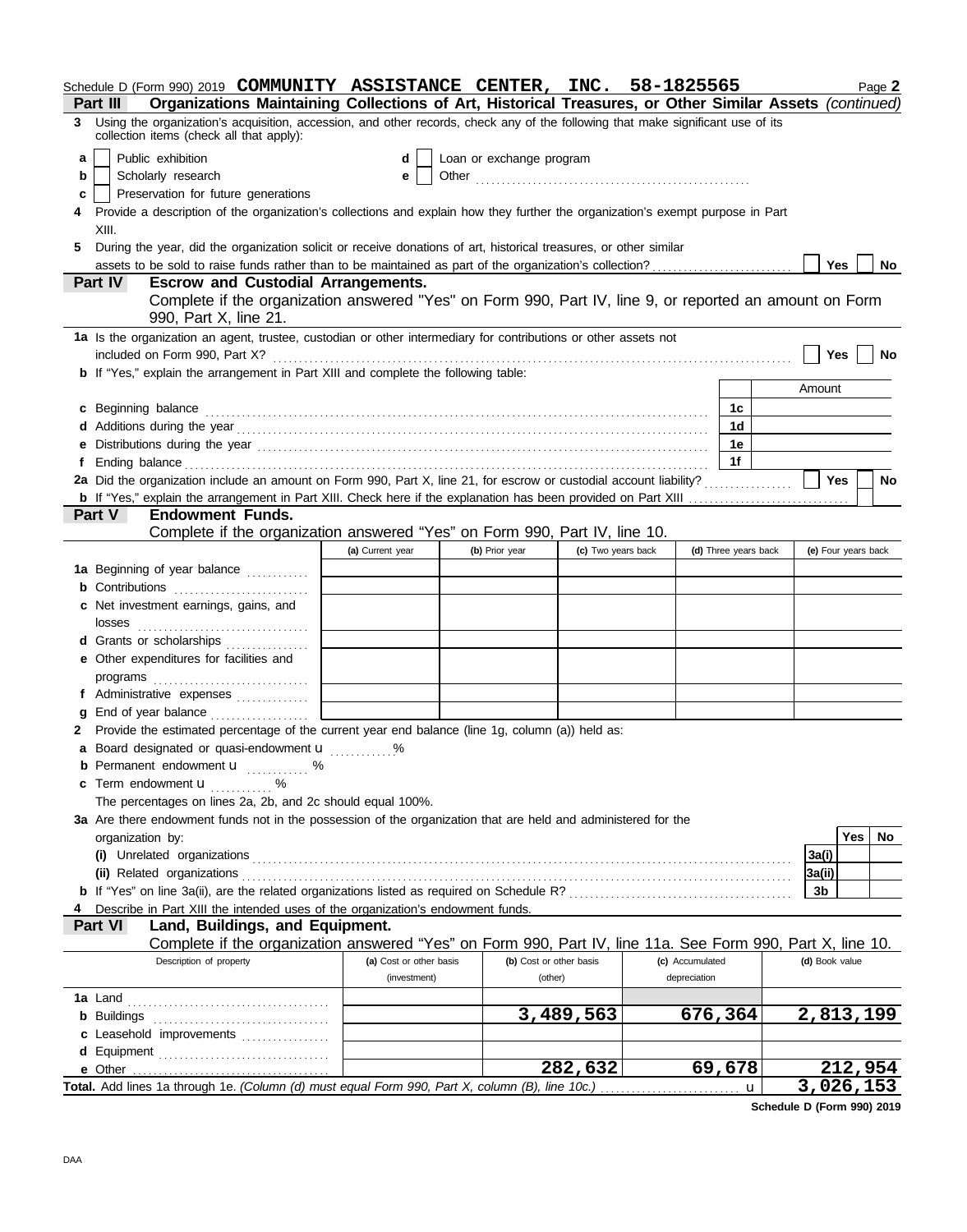#### Page **3 Part VII Investments – Other Securities.** Schedule D (Form 990) 2019 **COMMUNITY ASSISTANCE CENTER, INC. 58-1825565**Complete if the organization answered "Yes" on Form 990, Part IV, line 11b. See Form 990, Part X, line 12.

| (a) Description of security or category |                                                                                                                                                                                                                                                                                                                                    | (b) Book value | (c) Method of valuation:         |                |  |
|-----------------------------------------|------------------------------------------------------------------------------------------------------------------------------------------------------------------------------------------------------------------------------------------------------------------------------------------------------------------------------------|----------------|----------------------------------|----------------|--|
|                                         | (including name of security)                                                                                                                                                                                                                                                                                                       |                | Cost or end-of-year market value |                |  |
| (1) Financial derivatives               |                                                                                                                                                                                                                                                                                                                                    |                |                                  |                |  |
|                                         |                                                                                                                                                                                                                                                                                                                                    |                |                                  |                |  |
| (3) Other                               |                                                                                                                                                                                                                                                                                                                                    |                |                                  |                |  |
|                                         |                                                                                                                                                                                                                                                                                                                                    |                |                                  |                |  |
| $\ldots$ (B)                            |                                                                                                                                                                                                                                                                                                                                    |                |                                  |                |  |
|                                         | $\overline{C}$ (C) $\overline{C}$ (C) $\overline{C}$ (C) $\overline{C}$ (C) $\overline{C}$ (C) $\overline{C}$ (C) $\overline{C}$ (C) $\overline{C}$ (C) $\overline{C}$ (C) $\overline{C}$ (C) $\overline{C}$ (C) $\overline{C}$ (C) $\overline{C}$ (C) $\overline{C}$ (C) $\overline{C}$ (C) $\overline{C}$ (C) $\overline{C}$ (C) |                |                                  |                |  |
|                                         |                                                                                                                                                                                                                                                                                                                                    |                |                                  |                |  |
|                                         |                                                                                                                                                                                                                                                                                                                                    |                |                                  |                |  |
| $\ldots$ (F)                            |                                                                                                                                                                                                                                                                                                                                    |                |                                  |                |  |
| (G)                                     |                                                                                                                                                                                                                                                                                                                                    |                |                                  |                |  |
| (H)                                     |                                                                                                                                                                                                                                                                                                                                    |                |                                  |                |  |
|                                         | Total. (Column (b) must equal Form 990, Part X, col. (B) line 12.)<br>u                                                                                                                                                                                                                                                            |                |                                  |                |  |
| <b>Part VIII</b>                        | <b>Investments - Program Related.</b>                                                                                                                                                                                                                                                                                              |                |                                  |                |  |
|                                         | Complete if the organization answered "Yes" on Form 990, Part IV, line 11c. See Form 990, Part X, line 13.                                                                                                                                                                                                                         |                |                                  |                |  |
|                                         | (a) Description of investment                                                                                                                                                                                                                                                                                                      | (b) Book value | (c) Method of valuation:         |                |  |
|                                         |                                                                                                                                                                                                                                                                                                                                    |                | Cost or end-of-year market value |                |  |
| (1)                                     |                                                                                                                                                                                                                                                                                                                                    |                |                                  |                |  |
| (2)                                     |                                                                                                                                                                                                                                                                                                                                    |                |                                  |                |  |
| (3)                                     |                                                                                                                                                                                                                                                                                                                                    |                |                                  |                |  |
| (4)                                     |                                                                                                                                                                                                                                                                                                                                    |                |                                  |                |  |
| (5)                                     |                                                                                                                                                                                                                                                                                                                                    |                |                                  |                |  |
| (6)                                     |                                                                                                                                                                                                                                                                                                                                    |                |                                  |                |  |
| (7)                                     |                                                                                                                                                                                                                                                                                                                                    |                |                                  |                |  |
| (8)                                     |                                                                                                                                                                                                                                                                                                                                    |                |                                  |                |  |
| (9)                                     |                                                                                                                                                                                                                                                                                                                                    |                |                                  |                |  |
|                                         | Total. (Column (b) must equal Form 990, Part X, col. (B) line 13.)<br>. <b>u</b>                                                                                                                                                                                                                                                   |                |                                  |                |  |
| Part IX                                 | <b>Other Assets.</b>                                                                                                                                                                                                                                                                                                               |                |                                  |                |  |
|                                         | Complete if the organization answered "Yes" on Form 990, Part IV, line 11d. See Form 990, Part X, line 15.                                                                                                                                                                                                                         |                |                                  |                |  |
|                                         | (a) Description                                                                                                                                                                                                                                                                                                                    |                |                                  | (b) Book value |  |
| (1)                                     |                                                                                                                                                                                                                                                                                                                                    |                |                                  |                |  |
| (2)                                     |                                                                                                                                                                                                                                                                                                                                    |                |                                  |                |  |
| (3)                                     |                                                                                                                                                                                                                                                                                                                                    |                |                                  |                |  |
| (4)                                     |                                                                                                                                                                                                                                                                                                                                    |                |                                  |                |  |
| (5)                                     |                                                                                                                                                                                                                                                                                                                                    |                |                                  |                |  |
| (6)                                     |                                                                                                                                                                                                                                                                                                                                    |                |                                  |                |  |
| (7)                                     |                                                                                                                                                                                                                                                                                                                                    |                |                                  |                |  |
| (8)                                     |                                                                                                                                                                                                                                                                                                                                    |                |                                  |                |  |
| (9)                                     |                                                                                                                                                                                                                                                                                                                                    |                |                                  |                |  |
|                                         | Total. (Column (b) must equal Form 990, Part X, col. (B) line 15.)                                                                                                                                                                                                                                                                 |                | u                                |                |  |
| Part X                                  | Other Liabilities.                                                                                                                                                                                                                                                                                                                 |                |                                  |                |  |
|                                         | Complete if the organization answered "Yes" on Form 990, Part IV, line 11e or 11f. See Form 990, Part X,                                                                                                                                                                                                                           |                |                                  |                |  |
|                                         | line 25.                                                                                                                                                                                                                                                                                                                           |                |                                  |                |  |
| 1.                                      | (a) Description of liability                                                                                                                                                                                                                                                                                                       |                |                                  | (b) Book value |  |
| (1)                                     | Federal income taxes                                                                                                                                                                                                                                                                                                               |                |                                  |                |  |
| (2)                                     |                                                                                                                                                                                                                                                                                                                                    |                |                                  |                |  |
| (3)                                     |                                                                                                                                                                                                                                                                                                                                    |                |                                  |                |  |
| (4)                                     |                                                                                                                                                                                                                                                                                                                                    |                |                                  |                |  |
| (5)                                     |                                                                                                                                                                                                                                                                                                                                    |                |                                  |                |  |
| (6)                                     |                                                                                                                                                                                                                                                                                                                                    |                |                                  |                |  |
| (7)                                     |                                                                                                                                                                                                                                                                                                                                    |                |                                  |                |  |
| (8)                                     |                                                                                                                                                                                                                                                                                                                                    |                |                                  |                |  |
| (9)                                     |                                                                                                                                                                                                                                                                                                                                    |                |                                  |                |  |
|                                         | Total. (Column (b) must equal Form 990, Part X, col. (B) line 25.)                                                                                                                                                                                                                                                                 |                | u                                |                |  |
|                                         | 2. Liability for uncertain tax positions. In Part XIII, provide the text of the footnote to the organization's financial statements that reports the                                                                                                                                                                               |                |                                  |                |  |
|                                         | organization's liability for uncertain tax positions under FASB ASC 740. Check here if the text of the footnote has been provided in Part XIII.                                                                                                                                                                                    |                |                                  |                |  |

organization's liability for uncertain tax positions under FASB ASC 740. Check here if the text of the footnote has been provided in Part XIII . . . .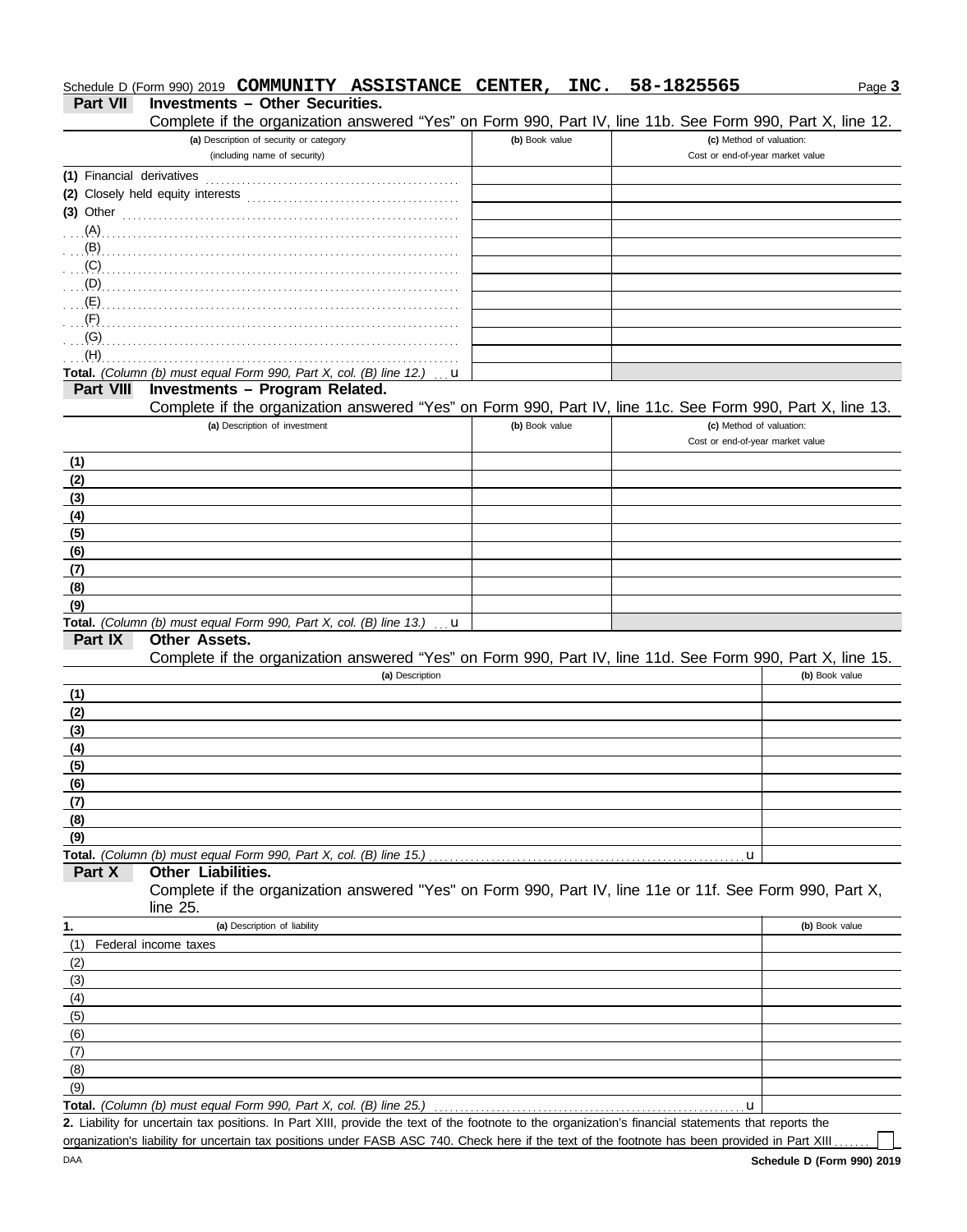|   | Schedule D (Form 990) 2019 COMMUNITY ASSISTANCE CENTER, INC. 58-1825565                                                                                                                                                        |                      |             | Page 4    |
|---|--------------------------------------------------------------------------------------------------------------------------------------------------------------------------------------------------------------------------------|----------------------|-------------|-----------|
|   | Reconciliation of Revenue per Audited Financial Statements With Revenue per Return.<br>Part XI                                                                                                                                 |                      |             |           |
|   | Complete if the organization answered "Yes" on Form 990, Part IV, line 12a.                                                                                                                                                    |                      |             |           |
| 1 |                                                                                                                                                                                                                                |                      | $\mathbf 1$ | 3,126,343 |
| 2 | Amounts included on line 1 but not on Form 990, Part VIII, line 12:                                                                                                                                                            |                      |             |           |
| a |                                                                                                                                                                                                                                | 2a                   |             |           |
| b |                                                                                                                                                                                                                                | 2 <sub>b</sub>       |             |           |
| c | Recoveries of prior year grants [11] Recoveries of prior year grants [11] All and the context of the context of the context of the context of the context of the context of the context of the context of the context of the c | 2c                   |             |           |
| d |                                                                                                                                                                                                                                | 2d                   |             |           |
| е |                                                                                                                                                                                                                                |                      | 2e          | 3,126,343 |
| 3 |                                                                                                                                                                                                                                |                      | 3           |           |
|   | Amounts included on Form 990, Part VIII, line 12, but not on line 1:                                                                                                                                                           |                      |             |           |
|   | Investment expenses not included on Form 990, Part VIII, line 7b [[[[[[[[[[[[[[[[[[[[[[[[]]]]]]]]]                                                                                                                             | 4a<br>4 <sub>b</sub> |             |           |
| b | Add lines 4a and 4b                                                                                                                                                                                                            |                      | 4с          |           |
| 5 | Total revenue. Add lines 3 and 4c. (This must equal Form 990, Part I, line 12.)                                                                                                                                                |                      | 5           | 3,126,343 |
|   | Reconciliation of Expenses per Audited Financial Statements With Expenses per Return.<br><b>Part XII</b>                                                                                                                       |                      |             |           |
|   | Complete if the organization answered "Yes" on Form 990, Part IV, line 12a.                                                                                                                                                    |                      |             |           |
| 1 | Total expenses and losses per audited financial statements                                                                                                                                                                     |                      | 1           | 3,001,148 |
| 2 | Amounts included on line 1 but not on Form 990, Part IX, line 25:                                                                                                                                                              |                      |             |           |
|   |                                                                                                                                                                                                                                | 2a                   |             |           |
| b |                                                                                                                                                                                                                                | 2 <sub>b</sub>       |             |           |
| с | Other losses                                                                                                                                                                                                                   | 2c                   |             |           |
| d |                                                                                                                                                                                                                                | 2d                   |             |           |
| е |                                                                                                                                                                                                                                |                      | 2e          |           |
| 3 |                                                                                                                                                                                                                                |                      | 3           | 3,001,148 |
|   | Amounts included on Form 990, Part IX, line 25, but not on line 1:                                                                                                                                                             |                      |             |           |
|   | Investment expenses not included on Form 990, Part VIII, line 7b                                                                                                                                                               | 4a                   |             |           |
| b |                                                                                                                                                                                                                                | 4 <sub>b</sub>       |             |           |
|   |                                                                                                                                                                                                                                |                      |             |           |
|   | Add lines 4a and 4b                                                                                                                                                                                                            |                      | 4c          |           |
|   |                                                                                                                                                                                                                                |                      | 5           | 3,001,148 |
|   | Part XIII Supplemental Information.                                                                                                                                                                                            |                      |             |           |
|   | Provide the descriptions required for Part II, lines 3, 5, and 9; Part III, lines 1a and 4; Part IV, lines 1b and 2b; Part V, line 4; Part X, line                                                                             |                      |             |           |
|   | 2; Part XI, lines 2d and 4b; and Part XII, lines 2d and 4b. Also complete this part to provide any additional information.                                                                                                     |                      |             |           |
|   |                                                                                                                                                                                                                                |                      |             |           |
|   |                                                                                                                                                                                                                                |                      |             |           |
|   |                                                                                                                                                                                                                                |                      |             |           |
|   |                                                                                                                                                                                                                                |                      |             |           |
|   |                                                                                                                                                                                                                                |                      |             |           |
|   |                                                                                                                                                                                                                                |                      |             |           |
|   |                                                                                                                                                                                                                                |                      |             |           |
|   |                                                                                                                                                                                                                                |                      |             |           |
|   |                                                                                                                                                                                                                                |                      |             |           |
|   |                                                                                                                                                                                                                                |                      |             |           |
|   |                                                                                                                                                                                                                                |                      |             |           |
|   |                                                                                                                                                                                                                                |                      |             |           |
|   |                                                                                                                                                                                                                                |                      |             |           |
|   |                                                                                                                                                                                                                                |                      |             |           |
|   |                                                                                                                                                                                                                                |                      |             |           |
|   |                                                                                                                                                                                                                                |                      |             |           |
|   |                                                                                                                                                                                                                                |                      |             |           |
|   |                                                                                                                                                                                                                                |                      |             |           |
|   |                                                                                                                                                                                                                                |                      |             |           |
|   |                                                                                                                                                                                                                                |                      |             |           |
|   |                                                                                                                                                                                                                                |                      |             |           |
|   |                                                                                                                                                                                                                                |                      |             |           |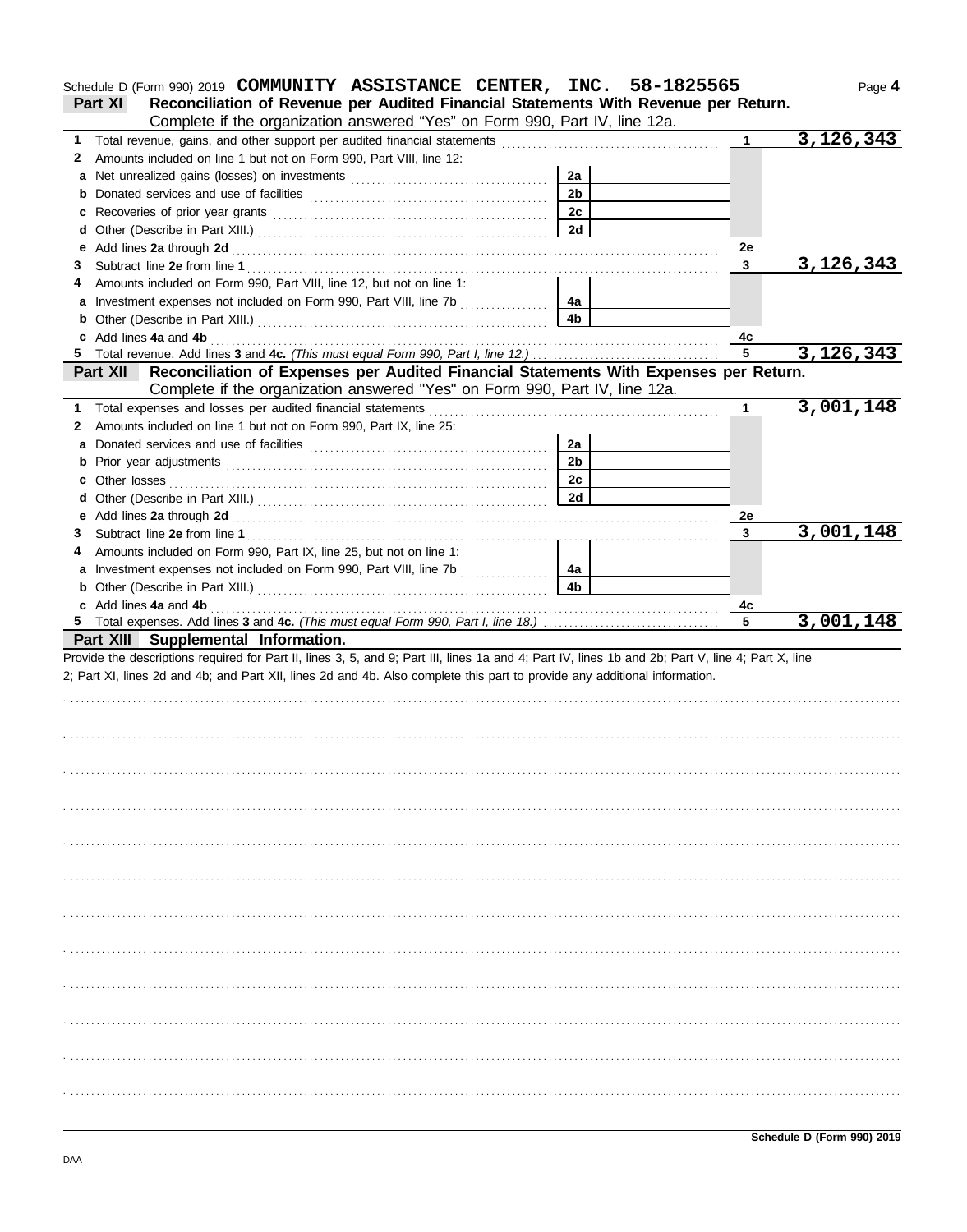|  |  |  |                                                                                                                           | Page 5 |
|--|--|--|---------------------------------------------------------------------------------------------------------------------------|--------|
|  |  |  | Schedule D (Form 990) 2019 COMMUNITY ASSISTANCE CENTER, INC. 58-1825565<br>Part XIII Supplemental Information (continued) |        |
|  |  |  |                                                                                                                           |        |
|  |  |  |                                                                                                                           |        |
|  |  |  |                                                                                                                           |        |
|  |  |  |                                                                                                                           |        |
|  |  |  |                                                                                                                           |        |
|  |  |  |                                                                                                                           |        |
|  |  |  |                                                                                                                           |        |
|  |  |  |                                                                                                                           |        |
|  |  |  |                                                                                                                           |        |
|  |  |  |                                                                                                                           |        |
|  |  |  |                                                                                                                           |        |
|  |  |  |                                                                                                                           |        |
|  |  |  |                                                                                                                           |        |
|  |  |  |                                                                                                                           |        |
|  |  |  |                                                                                                                           |        |
|  |  |  |                                                                                                                           |        |
|  |  |  |                                                                                                                           |        |
|  |  |  |                                                                                                                           |        |
|  |  |  |                                                                                                                           |        |
|  |  |  |                                                                                                                           |        |
|  |  |  |                                                                                                                           |        |
|  |  |  |                                                                                                                           |        |
|  |  |  |                                                                                                                           |        |
|  |  |  |                                                                                                                           |        |
|  |  |  |                                                                                                                           |        |
|  |  |  |                                                                                                                           |        |
|  |  |  |                                                                                                                           |        |
|  |  |  |                                                                                                                           |        |
|  |  |  |                                                                                                                           |        |
|  |  |  |                                                                                                                           |        |
|  |  |  |                                                                                                                           |        |
|  |  |  |                                                                                                                           |        |
|  |  |  |                                                                                                                           |        |
|  |  |  |                                                                                                                           |        |
|  |  |  |                                                                                                                           |        |
|  |  |  |                                                                                                                           |        |
|  |  |  |                                                                                                                           |        |
|  |  |  |                                                                                                                           |        |
|  |  |  |                                                                                                                           |        |
|  |  |  |                                                                                                                           |        |
|  |  |  |                                                                                                                           |        |
|  |  |  |                                                                                                                           |        |
|  |  |  |                                                                                                                           |        |
|  |  |  |                                                                                                                           |        |
|  |  |  |                                                                                                                           |        |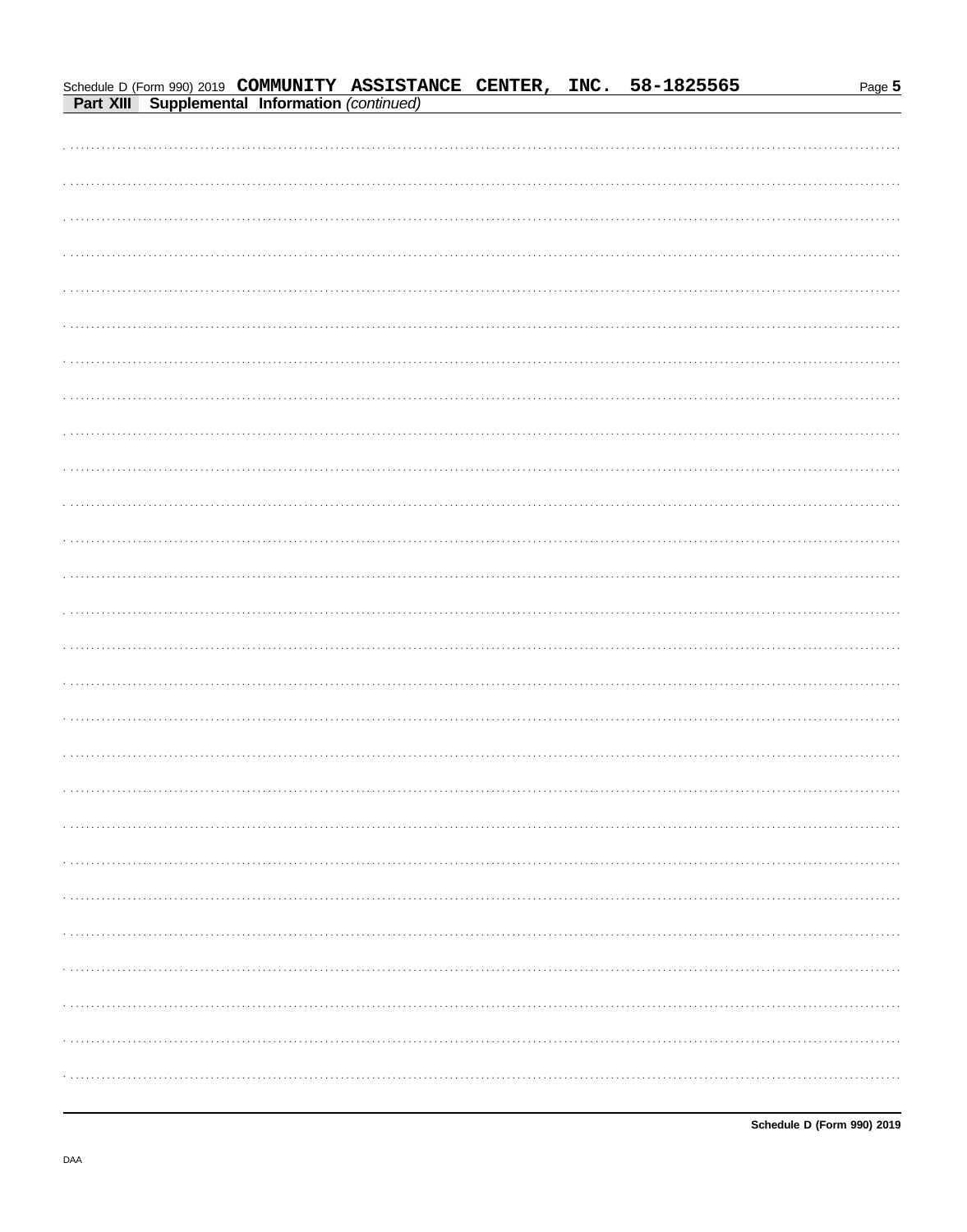| <b>SCHEDULE G</b>                                      | Supplemental Information Regarding Fundraising or Gaming Activities<br>Complete if the organization answered "Yes" on Form 990, Part IV, line 17, 18, or 19, or if the                                                                   |               |                            |            |                                |                                                                                                                          |                                          | OMB No. 1545-0047                |
|--------------------------------------------------------|------------------------------------------------------------------------------------------------------------------------------------------------------------------------------------------------------------------------------------------|---------------|----------------------------|------------|--------------------------------|--------------------------------------------------------------------------------------------------------------------------|------------------------------------------|----------------------------------|
| (Form 990 or 990-EZ)                                   |                                                                                                                                                                                                                                          |               |                            |            |                                | organization entered more than \$15,000 on Form 990-EZ, line 6a.                                                         |                                          |                                  |
| Department of the Treasury<br>Internal Revenue Service |                                                                                                                                                                                                                                          |               |                            |            |                                | La Attach to Form 990 or Form 990-EZ.<br><b>u</b> Go to www.irs.gov/Form990 for instructions and the latest information. |                                          | Open to Public<br>Inspection     |
| Name of the organization                               |                                                                                                                                                                                                                                          |               |                            |            |                                |                                                                                                                          | Employer identification number           |                                  |
| Part I                                                 | COMMUNITY ASSISTANCE CENTER,<br>Fundraising Activities. Complete if the organization answered "Yes" on Form 990, Part IV, line 17.                                                                                                       |               |                            |            | INC.                           |                                                                                                                          | 58-1825565                               |                                  |
|                                                        | Form 990-EZ filers are not required to complete this part.                                                                                                                                                                               |               |                            |            |                                |                                                                                                                          |                                          |                                  |
| 1.                                                     | Indicate whether the organization raised funds through any of the following activities. Check all that apply.                                                                                                                            |               |                            |            |                                |                                                                                                                          |                                          |                                  |
| Mail solicitations<br>a                                |                                                                                                                                                                                                                                          | e             |                            |            |                                | Solicitation of non-government grants                                                                                    |                                          |                                  |
| Internet and email solicitations<br>b                  |                                                                                                                                                                                                                                          | f             |                            |            |                                | Solicitation of government grants                                                                                        |                                          |                                  |
| Phone solicitations<br>c                               |                                                                                                                                                                                                                                          | g             | Special fundraising events |            |                                |                                                                                                                          |                                          |                                  |
| In-person solicitations<br>d                           |                                                                                                                                                                                                                                          |               |                            |            |                                |                                                                                                                          |                                          |                                  |
|                                                        | 2a Did the organization have a written or oral agreement with any individual (including officers, directors, trustees,<br>or key employees listed in Form 990, Part VII) or entity in connection with professional fundraising services? |               |                            |            |                                |                                                                                                                          |                                          | Yes<br>No                        |
|                                                        | b If "Yes," list the 10 highest paid individuals or entities (fundraisers) pursuant to agreements under which the fundraiser is to be<br>compensated at least \$5,000 by the organization.                                               |               |                            |            |                                |                                                                                                                          |                                          |                                  |
|                                                        |                                                                                                                                                                                                                                          |               |                            |            | (iii) Did fund-<br>raiser have |                                                                                                                          | (v) Amount paid to                       | (vi) Amount paid to              |
|                                                        | (i) Name and address of individual<br>or entity (fundraiser)                                                                                                                                                                             | (ii) Activity |                            | custody or | control of                     | (iv) Gross receipts<br>from activity                                                                                     | (or retained by)<br>fundraiser listed in | (or retained by)<br>organization |
|                                                        |                                                                                                                                                                                                                                          |               |                            |            | :ontributions?                 |                                                                                                                          | col. (i)                                 |                                  |
| 1                                                      |                                                                                                                                                                                                                                          |               |                            | Yes No     |                                |                                                                                                                          |                                          |                                  |
|                                                        |                                                                                                                                                                                                                                          |               |                            |            |                                |                                                                                                                          |                                          |                                  |
| $\mathbf{2}$                                           |                                                                                                                                                                                                                                          |               |                            |            |                                |                                                                                                                          |                                          |                                  |
|                                                        |                                                                                                                                                                                                                                          |               |                            |            |                                |                                                                                                                          |                                          |                                  |
| 3                                                      |                                                                                                                                                                                                                                          |               |                            |            |                                |                                                                                                                          |                                          |                                  |
|                                                        |                                                                                                                                                                                                                                          |               |                            |            |                                |                                                                                                                          |                                          |                                  |
|                                                        |                                                                                                                                                                                                                                          |               |                            |            |                                |                                                                                                                          |                                          |                                  |
| 4                                                      |                                                                                                                                                                                                                                          |               |                            |            |                                |                                                                                                                          |                                          |                                  |
|                                                        |                                                                                                                                                                                                                                          |               |                            |            |                                |                                                                                                                          |                                          |                                  |
| 5                                                      |                                                                                                                                                                                                                                          |               |                            |            |                                |                                                                                                                          |                                          |                                  |
|                                                        |                                                                                                                                                                                                                                          |               |                            |            |                                |                                                                                                                          |                                          |                                  |
|                                                        |                                                                                                                                                                                                                                          |               |                            |            |                                |                                                                                                                          |                                          |                                  |
|                                                        |                                                                                                                                                                                                                                          |               |                            |            |                                |                                                                                                                          |                                          |                                  |
|                                                        |                                                                                                                                                                                                                                          |               |                            |            |                                |                                                                                                                          |                                          |                                  |
| 7                                                      |                                                                                                                                                                                                                                          |               |                            |            |                                |                                                                                                                          |                                          |                                  |
|                                                        |                                                                                                                                                                                                                                          |               |                            |            |                                |                                                                                                                          |                                          |                                  |
| 8                                                      |                                                                                                                                                                                                                                          |               |                            |            |                                |                                                                                                                          |                                          |                                  |
|                                                        |                                                                                                                                                                                                                                          |               |                            |            |                                |                                                                                                                          |                                          |                                  |
| 9                                                      |                                                                                                                                                                                                                                          |               |                            |            |                                |                                                                                                                          |                                          |                                  |
|                                                        |                                                                                                                                                                                                                                          |               |                            |            |                                |                                                                                                                          |                                          |                                  |
|                                                        |                                                                                                                                                                                                                                          |               |                            |            |                                |                                                                                                                          |                                          |                                  |
| 10                                                     |                                                                                                                                                                                                                                          |               |                            |            |                                |                                                                                                                          |                                          |                                  |
|                                                        |                                                                                                                                                                                                                                          |               |                            |            |                                |                                                                                                                          |                                          |                                  |
| Total                                                  |                                                                                                                                                                                                                                          |               |                            |            |                                |                                                                                                                          |                                          |                                  |
| 3<br>registration or licensing.                        | List all states in which the organization is registered or licensed to solicit contributions or has been notified it is exempt from                                                                                                      |               |                            |            |                                |                                                                                                                          |                                          |                                  |
|                                                        |                                                                                                                                                                                                                                          |               |                            |            |                                |                                                                                                                          |                                          |                                  |
|                                                        |                                                                                                                                                                                                                                          |               |                            |            |                                |                                                                                                                          |                                          |                                  |
|                                                        |                                                                                                                                                                                                                                          |               |                            |            |                                |                                                                                                                          |                                          |                                  |
|                                                        |                                                                                                                                                                                                                                          |               |                            |            |                                |                                                                                                                          |                                          |                                  |
|                                                        |                                                                                                                                                                                                                                          |               |                            |            |                                |                                                                                                                          |                                          |                                  |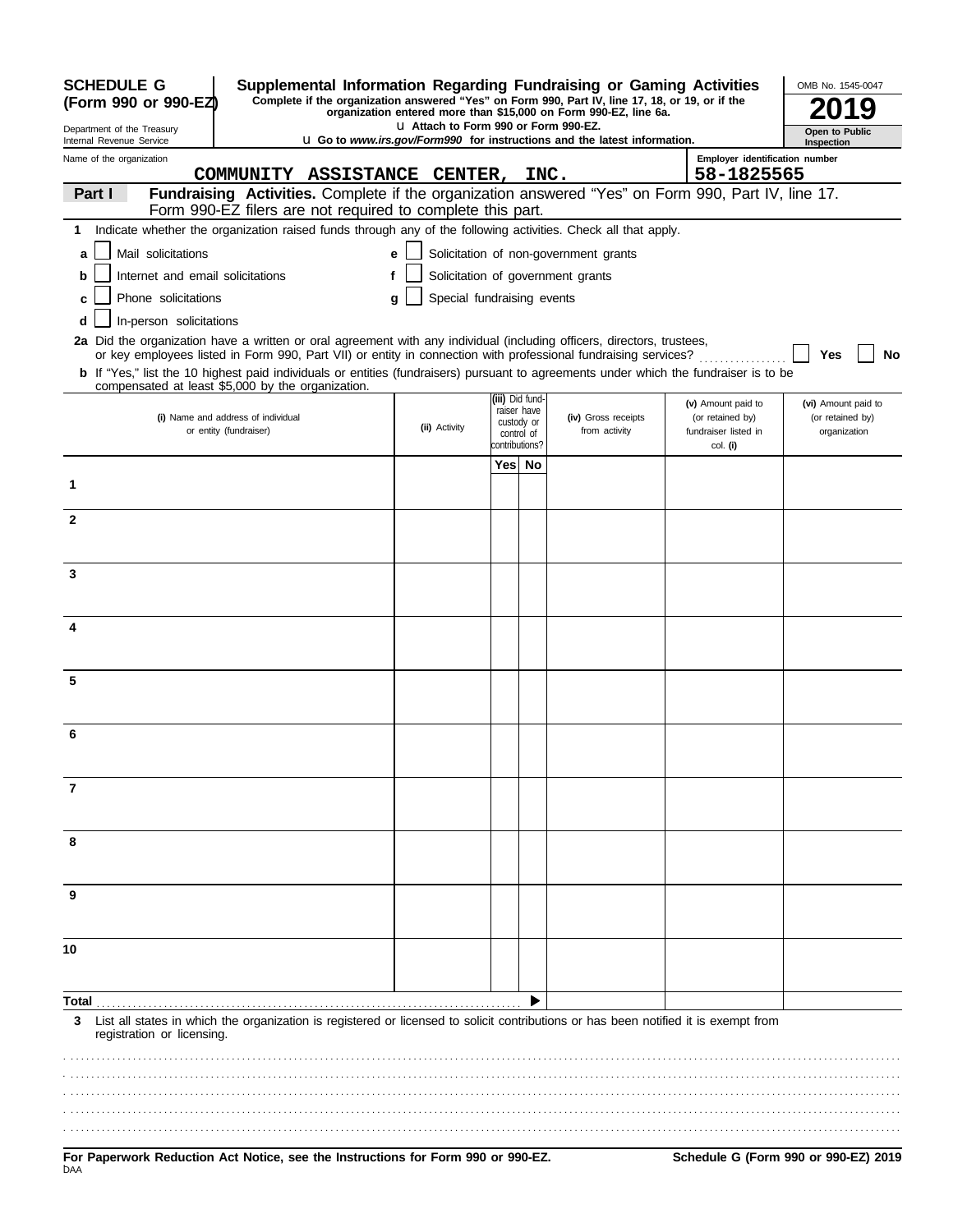Schedule G (Form 990 or 990-EZ) 2019 **COMMUNITY ASSISTANCE CENTER, INC.** 58-1825565 Page 2

**Part II Fundraising Events.** Complete if the organization answered "Yes" on Form 990, Part IV, line 18, or reported more gross receipts greater than \$5,000. than \$15,000 of fundraising event contributions and gross income on Form 990-EZ, lines 1 and 6b. List events with

|                 |          |                                                       | (a) Event $#1$<br><b>VINTAGE AFFAIR</b><br>(event type)                                                  | (b) Event $#2$<br>(event type) | (c) Other events<br><b>NONE</b><br>(total number) | (d) Total events<br>(add col. (a) through<br>$col.$ (c)) |
|-----------------|----------|-------------------------------------------------------|----------------------------------------------------------------------------------------------------------|--------------------------------|---------------------------------------------------|----------------------------------------------------------|
| Revenue         |          | 1 Gross receipts                                      | 267,070                                                                                                  |                                |                                                   | <u>267,070</u>                                           |
|                 |          | 2 Less: Contributions<br>3 Gross income (line 1 minus |                                                                                                          |                                |                                                   |                                                          |
|                 |          | 4 Cash prizes                                         | 267,070                                                                                                  |                                |                                                   | 267,070                                                  |
|                 |          | 5 Noncash prizes                                      |                                                                                                          |                                |                                                   |                                                          |
| Expenses        |          | 6 Rent/facility costs                                 |                                                                                                          |                                |                                                   |                                                          |
|                 |          | 7 Food and beverages                                  |                                                                                                          |                                |                                                   |                                                          |
| Direct          |          | 8 Entertainment                                       |                                                                                                          |                                |                                                   |                                                          |
|                 |          | 9 Other direct expenses                               | 23,719                                                                                                   |                                |                                                   | 23,719                                                   |
|                 |          |                                                       |                                                                                                          |                                |                                                   | $\frac{23,719}{243,351}$                                 |
|                 | Part III |                                                       | Gaming. Complete if the organization answered "Yes" on Form 990, Part IV, line 19, or reported more than |                                |                                                   |                                                          |
|                 |          |                                                       | \$15,000 on Form 990-EZ, line 6a.                                                                        | (b) Pull tabs/instant          |                                                   | (d) Total gaming (add                                    |
| Revenue         |          |                                                       | (a) Bingo                                                                                                | bingo/progressive bingo        | (c) Other gaming                                  | col. (a) through col. (c))                               |
|                 |          | 1 Gross revenue                                       |                                                                                                          |                                |                                                   |                                                          |
|                 |          | 2 Cash prizes                                         |                                                                                                          |                                |                                                   |                                                          |
| Direct Expenses |          | 3 Noncash prizes                                      | the control of the control of the control of the control of                                              |                                |                                                   |                                                          |
|                 |          | 4 Rent/facility costs                                 |                                                                                                          |                                |                                                   |                                                          |
|                 |          | 5 Other direct expenses                               |                                                                                                          |                                |                                                   |                                                          |
|                 |          | 6 Volunteer labor                                     | Yes 2000<br><b>No</b>                                                                                    | Yes $%$<br>No.                 | <b>No</b>                                         |                                                          |
|                 |          |                                                       |                                                                                                          |                                | ▶                                                 |                                                          |
|                 |          |                                                       |                                                                                                          |                                |                                                   |                                                          |
| 9               |          | b If "No," explain:                                   |                                                                                                          |                                |                                                   | Yes<br>No                                                |
|                 |          | <b>b</b> If "Yes," explain:                           |                                                                                                          |                                |                                                   | Yes<br>No                                                |
|                 |          |                                                       |                                                                                                          |                                |                                                   |                                                          |
| DAA             |          |                                                       |                                                                                                          |                                |                                                   | Schedule G (Form 990 or 990-EZ) 2019                     |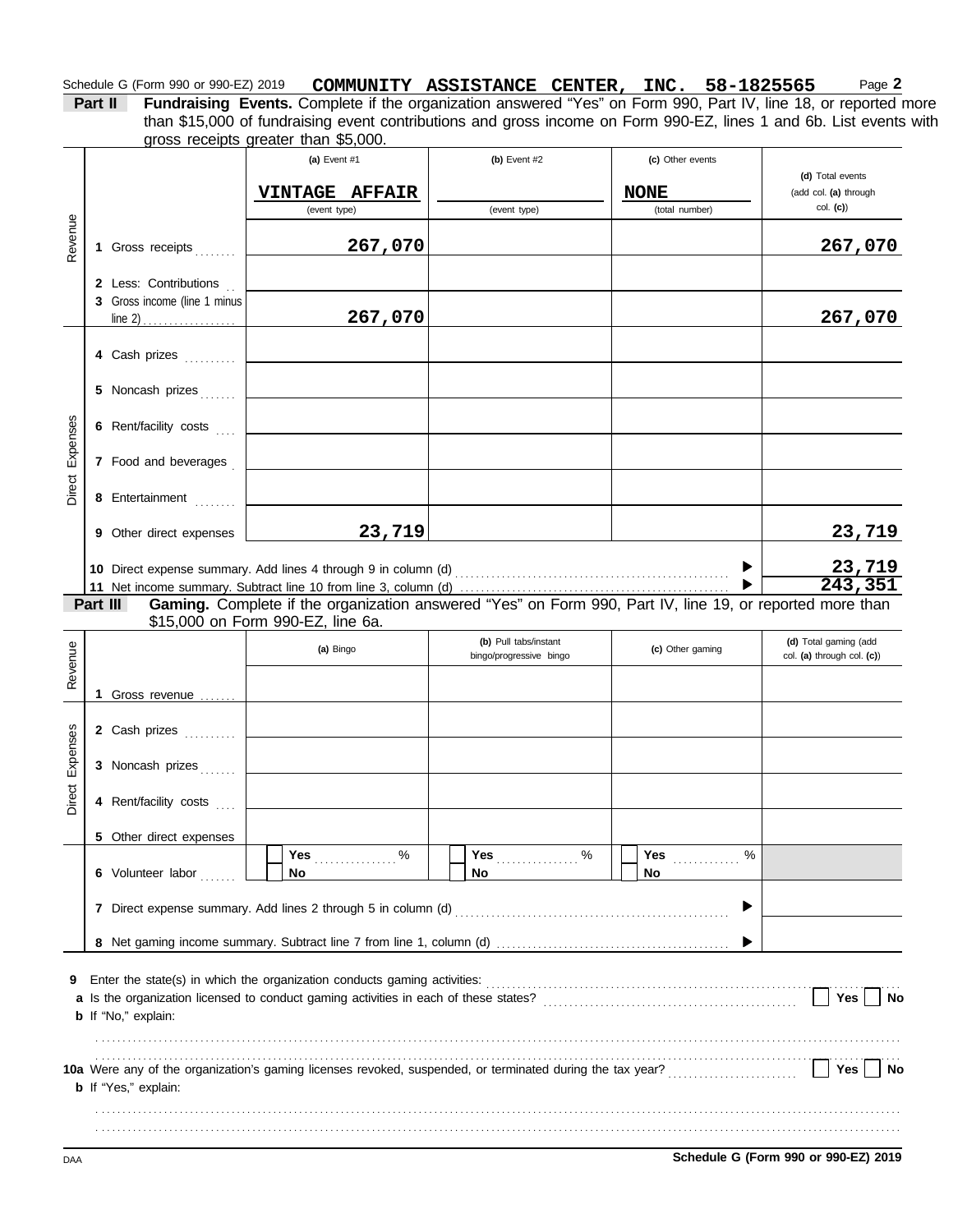|         | Schedule G (Form 990 or 990-EZ) 2019 COMMUNITY ASSISTANCE CENTER, INC. 58-1825565                                                                                                                                                         |          |                        |  |                                      |                 |     | Page 3 |
|---------|-------------------------------------------------------------------------------------------------------------------------------------------------------------------------------------------------------------------------------------------|----------|------------------------|--|--------------------------------------|-----------------|-----|--------|
| 11      |                                                                                                                                                                                                                                           |          |                        |  |                                      |                 | Yes | No     |
| 12      | Is the organization a grantor, beneficiary or trustee of a trust, or a member of a partnership or other entity                                                                                                                            |          |                        |  |                                      |                 | Yes |        |
| 13      | Indicate the percentage of gaming activity conducted in:                                                                                                                                                                                  |          |                        |  |                                      |                 |     | No     |
| a       |                                                                                                                                                                                                                                           |          |                        |  |                                      | 13a             |     | %      |
| b       | An outside facility <b>contract and the contract of a contract and a</b> contract of a contract of a contract of a contract of a contract of a contract of a contract of a contract of a contract of a contract of a contract of a        |          |                        |  |                                      | 13 <sub>b</sub> |     | %      |
| 14      | Enter the name and address of the person who prepares the organization's gaming/special events books and                                                                                                                                  |          |                        |  |                                      |                 |     |        |
|         | records:                                                                                                                                                                                                                                  |          |                        |  |                                      |                 |     |        |
|         |                                                                                                                                                                                                                                           |          |                        |  |                                      |                 |     |        |
|         | Address <b>u</b> <u>contractive and the contractive and the contractive and the contractive and the contractive and the contractive and the contractive and contract and contract and contract and contract and contract and contract</u> |          |                        |  |                                      |                 |     |        |
|         | 15a Does the organization have a contract with a third party from whom the organization receives gaming                                                                                                                                   |          |                        |  |                                      |                 |     |        |
|         | revenue?                                                                                                                                                                                                                                  |          |                        |  |                                      |                 | Yes | No     |
|         |                                                                                                                                                                                                                                           |          |                        |  |                                      |                 |     |        |
|         | If "Yes," enter name and address of the third party:                                                                                                                                                                                      |          |                        |  |                                      |                 |     |        |
|         |                                                                                                                                                                                                                                           |          |                        |  |                                      |                 |     |        |
|         |                                                                                                                                                                                                                                           |          |                        |  |                                      |                 |     |        |
|         | Address <b>u</b> electron and the contract of the contract of the contract of the contract of the contract of the contract of the contract of the contract of the contract of the contract of the contract of the contract of the c       |          |                        |  |                                      |                 |     |        |
| 16      | Gaming manager information:                                                                                                                                                                                                               |          |                        |  |                                      |                 |     |        |
|         |                                                                                                                                                                                                                                           |          |                        |  |                                      |                 |     |        |
|         |                                                                                                                                                                                                                                           |          |                        |  |                                      |                 |     |        |
|         |                                                                                                                                                                                                                                           |          |                        |  |                                      |                 |     |        |
|         | Director/officer                                                                                                                                                                                                                          | Employee | Independent contractor |  |                                      |                 |     |        |
|         |                                                                                                                                                                                                                                           |          |                        |  |                                      |                 |     |        |
| 17<br>a | Mandatory distributions:<br>Is the organization required under state law to make charitable distributions from the gaming proceeds to                                                                                                     |          |                        |  |                                      |                 |     |        |
|         |                                                                                                                                                                                                                                           |          |                        |  |                                      |                 | Yes | No     |
|         | <b>b</b> Enter the amount of distributions required under state law to be distributed to other exempt organizations or                                                                                                                    |          |                        |  |                                      |                 |     |        |
|         | spent in the organization's own exempt activities during the tax year $\mathbf{u}$                                                                                                                                                        |          |                        |  |                                      |                 |     |        |
|         | Supplemental Information. Provide the explanations required by Part I, line 2b, columns (iii) and (v); and<br>Part IV<br>Part III, lines 9, 9b, 10b, 15b, 15c, 16, and 17b, as applicable. Also provide any additional information.       |          |                        |  |                                      |                 |     |        |
|         | See instructions.                                                                                                                                                                                                                         |          |                        |  |                                      |                 |     |        |
|         |                                                                                                                                                                                                                                           |          |                        |  |                                      |                 |     |        |
|         |                                                                                                                                                                                                                                           |          |                        |  |                                      |                 |     |        |
|         |                                                                                                                                                                                                                                           |          |                        |  |                                      |                 |     |        |
|         |                                                                                                                                                                                                                                           |          |                        |  |                                      |                 |     |        |
|         |                                                                                                                                                                                                                                           |          |                        |  |                                      |                 |     |        |
|         |                                                                                                                                                                                                                                           |          |                        |  |                                      |                 |     |        |
|         |                                                                                                                                                                                                                                           |          |                        |  |                                      |                 |     |        |
|         |                                                                                                                                                                                                                                           |          |                        |  |                                      |                 |     |        |
|         |                                                                                                                                                                                                                                           |          |                        |  |                                      |                 |     |        |
|         |                                                                                                                                                                                                                                           |          |                        |  |                                      |                 |     |        |
|         |                                                                                                                                                                                                                                           |          |                        |  |                                      |                 |     |        |
|         |                                                                                                                                                                                                                                           |          |                        |  | Cabadule C (Farm 000 as 000 F7) 2040 |                 |     |        |

Schedule G (Form 990 or 990-EZ) 2019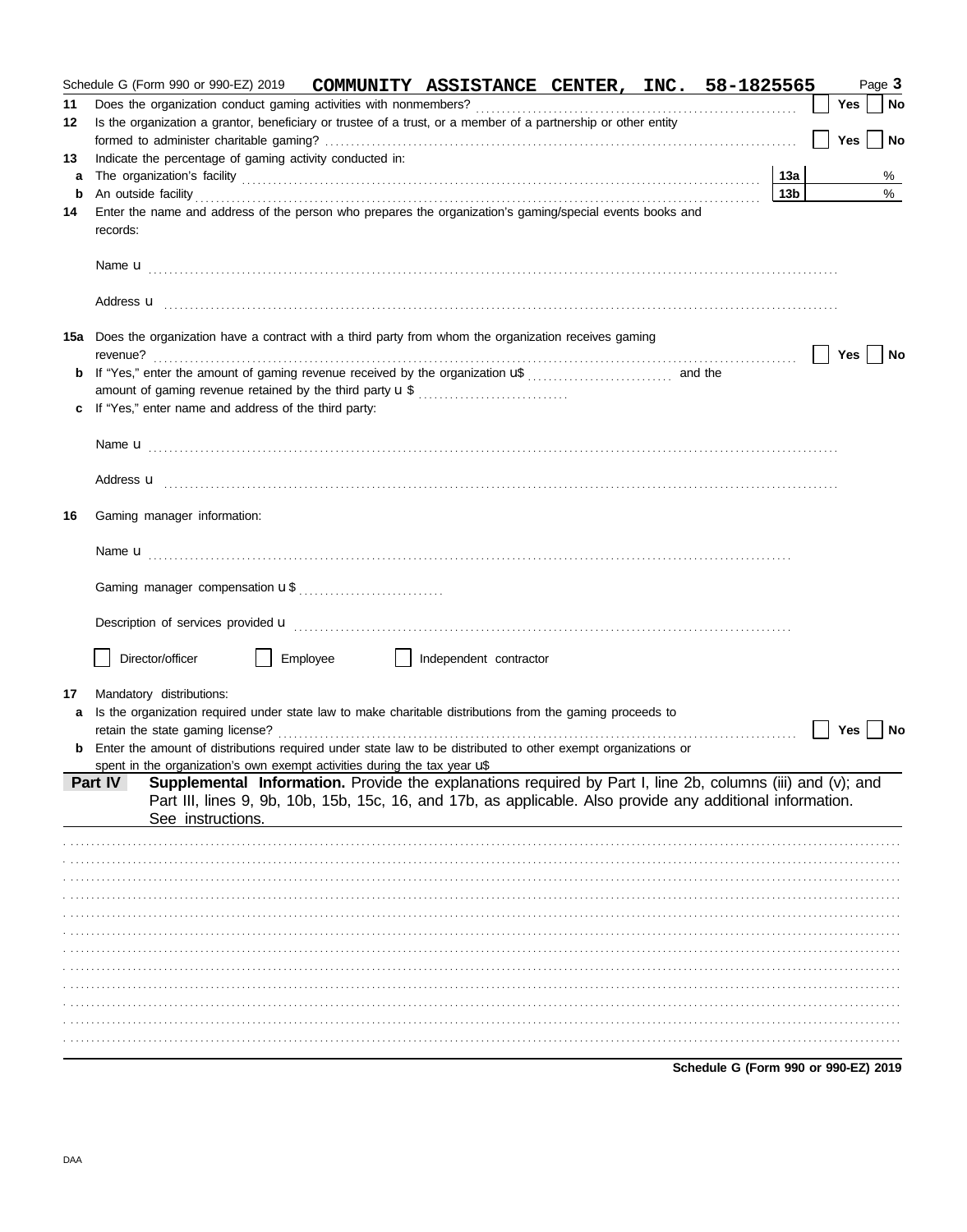| <b>SCHEDULE I</b><br>(Form 990)<br>Department of the Treasury<br>Internal Revenue Service                                                                                                                                                                                                                                                                                    |           |                                         | <b>Grants and Other Assistance to Organizations,</b><br>Governments, and Individuals in the United States<br>Complete if the organization answered "Yes" on Form 990, Part IV, line 21 or 22.<br>u Attach to Form 990.<br>u Go to www.irs.gov/Form990 for the latest information. |                                       |                                                             |                                          | OMB No. 1545-0047<br>2019<br><b>Open to Public</b><br>Inspection                                                                         |
|------------------------------------------------------------------------------------------------------------------------------------------------------------------------------------------------------------------------------------------------------------------------------------------------------------------------------------------------------------------------------|-----------|-----------------------------------------|-----------------------------------------------------------------------------------------------------------------------------------------------------------------------------------------------------------------------------------------------------------------------------------|---------------------------------------|-------------------------------------------------------------|------------------------------------------|------------------------------------------------------------------------------------------------------------------------------------------|
| Name of the organization                                                                                                                                                                                                                                                                                                                                                     |           |                                         |                                                                                                                                                                                                                                                                                   |                                       |                                                             |                                          | Employer identification number                                                                                                           |
| COMMUNITY ASSISTANCE CENTER, INC.<br><b>General Information on Grants and Assistance</b><br>Part I                                                                                                                                                                                                                                                                           |           |                                         |                                                                                                                                                                                                                                                                                   |                                       |                                                             |                                          | 58-1825565                                                                                                                               |
| Does the organization maintain records to substantiate the amount of the grants or assistance, the grantees' eligibility for the grants or assistance, and<br>$\mathbf 1$<br>the selection criteria used to award the grants or assistance?<br>Describe in Part IV the organization's procedures for monitoring the use of grant funds in the United States.<br>$\mathbf{2}$ |           |                                         |                                                                                                                                                                                                                                                                                   |                                       |                                                             |                                          | $ \overline{X} $ No<br>Yes                                                                                                               |
| Part II<br>Part IV, line 21, for any recipient that received more than \$5,000. Part II can be duplicated if additional space is needed.                                                                                                                                                                                                                                     |           |                                         |                                                                                                                                                                                                                                                                                   |                                       |                                                             |                                          | Grants and Other Assistance to Domestic Organizations and Domestic Governments. Complete if the organization answered "Yes" on Form 990, |
| (a) Name and address of organization<br>$\mathbf 1$<br>or government                                                                                                                                                                                                                                                                                                         | $(b)$ EIN | $(c)$ IRC<br>section<br>(if applicable) | (d) Amount of cash<br>grant                                                                                                                                                                                                                                                       | (e) Amount of non-<br>cash assistance | (f) Method of valuation<br>(book, FMV, appraisal,<br>other) | (q) Description of<br>noncash assistance | (h) Purpose of grant<br>or assistance                                                                                                    |
| (1)                                                                                                                                                                                                                                                                                                                                                                          |           |                                         |                                                                                                                                                                                                                                                                                   |                                       |                                                             |                                          |                                                                                                                                          |
| (2)                                                                                                                                                                                                                                                                                                                                                                          |           |                                         |                                                                                                                                                                                                                                                                                   |                                       |                                                             |                                          |                                                                                                                                          |
| (3)                                                                                                                                                                                                                                                                                                                                                                          |           |                                         |                                                                                                                                                                                                                                                                                   |                                       |                                                             |                                          |                                                                                                                                          |
| (4)                                                                                                                                                                                                                                                                                                                                                                          |           |                                         |                                                                                                                                                                                                                                                                                   |                                       |                                                             |                                          |                                                                                                                                          |
| (5)                                                                                                                                                                                                                                                                                                                                                                          |           |                                         |                                                                                                                                                                                                                                                                                   |                                       |                                                             |                                          |                                                                                                                                          |
| (6)                                                                                                                                                                                                                                                                                                                                                                          |           |                                         |                                                                                                                                                                                                                                                                                   |                                       |                                                             |                                          |                                                                                                                                          |
| (7)                                                                                                                                                                                                                                                                                                                                                                          |           |                                         |                                                                                                                                                                                                                                                                                   |                                       |                                                             |                                          |                                                                                                                                          |
| (8)                                                                                                                                                                                                                                                                                                                                                                          |           |                                         |                                                                                                                                                                                                                                                                                   |                                       |                                                             |                                          |                                                                                                                                          |
| (9)                                                                                                                                                                                                                                                                                                                                                                          |           |                                         |                                                                                                                                                                                                                                                                                   |                                       |                                                             |                                          |                                                                                                                                          |
| Enter total number of section 501(c)(3) and government organizations listed in the line 1 table <i>manuaroration</i> consumpances are not to the line of the line of table<br>$\mathbf{2}$<br>Enter total number of other organizations listed in the line 1 table<br>3<br>For Paperwork Reduction Act Notice, see the Instructions for Form 990.                            |           |                                         |                                                                                                                                                                                                                                                                                   |                                       |                                                             |                                          | u<br>. <b>u</b><br>Schedule I (Form 990) (2019)                                                                                          |

DAA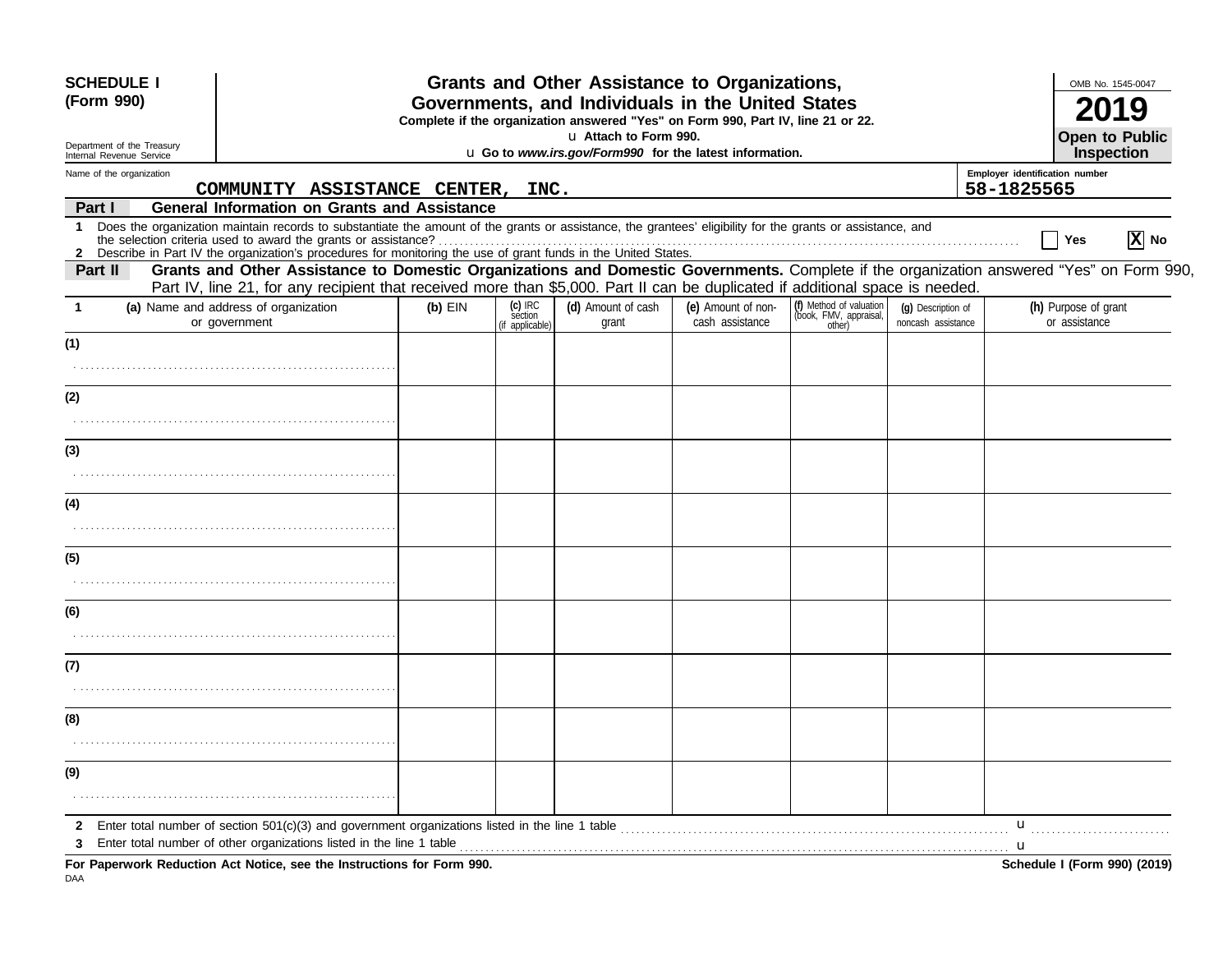### Schedule I (Form 990) (2019) COMMUNITY ASSISTANCE CENTER, INC. 58-1825565

Part III Grants and Other Assistance to Domestic Individuals. Complete if the organization answered "Yes" on Form 990, Part IV, line 22. Part III can be duplicated if additional space is needed

| r art in carr be duplicated in additional space is riceded.<br>(a) Type of grant or assistance                                                       | (b) Number of | (c) Amount of | (d) Amount of      |                        | (e) Method of valuation (book, $(f)$ Description of noncash assistance |
|------------------------------------------------------------------------------------------------------------------------------------------------------|---------------|---------------|--------------------|------------------------|------------------------------------------------------------------------|
|                                                                                                                                                      | recipients    | cash grant    | noncash assistance | FMV, appraisal, other) |                                                                        |
| UTILITIES<br>1 RENT,                                                                                                                                 |               | 295,273       |                    |                        |                                                                        |
| 2 YOUTH ASSIST, ADULT ED,                                                                                                                            |               | 36,951        |                    |                        |                                                                        |
| 3 FOOD PANTRY                                                                                                                                        |               |               | 1,541,531          | <b>THRIFT</b>          | FOOD,<br><b>SUPPLIES</b>                                               |
| 4                                                                                                                                                    |               |               |                    |                        |                                                                        |
| $\overline{\mathbf{5}}$                                                                                                                              |               |               |                    |                        |                                                                        |
| 6                                                                                                                                                    |               |               |                    |                        |                                                                        |
| $\mathbf{7}$                                                                                                                                         |               |               |                    |                        |                                                                        |
| Supplemental Information. Provide the information required in Part I, line 2; Part III, column (b); and any other additional information.<br>Part IV |               |               |                    |                        |                                                                        |
|                                                                                                                                                      |               |               |                    |                        |                                                                        |
|                                                                                                                                                      |               |               |                    |                        |                                                                        |
|                                                                                                                                                      |               |               |                    |                        |                                                                        |
|                                                                                                                                                      |               |               |                    |                        |                                                                        |
|                                                                                                                                                      |               |               |                    |                        |                                                                        |
|                                                                                                                                                      |               |               |                    |                        |                                                                        |
|                                                                                                                                                      |               |               |                    |                        |                                                                        |
|                                                                                                                                                      |               |               |                    |                        |                                                                        |
|                                                                                                                                                      |               |               |                    |                        |                                                                        |
|                                                                                                                                                      |               |               |                    |                        |                                                                        |
|                                                                                                                                                      |               |               |                    |                        |                                                                        |
|                                                                                                                                                      |               |               |                    |                        |                                                                        |
|                                                                                                                                                      |               |               |                    |                        |                                                                        |
|                                                                                                                                                      |               |               |                    |                        |                                                                        |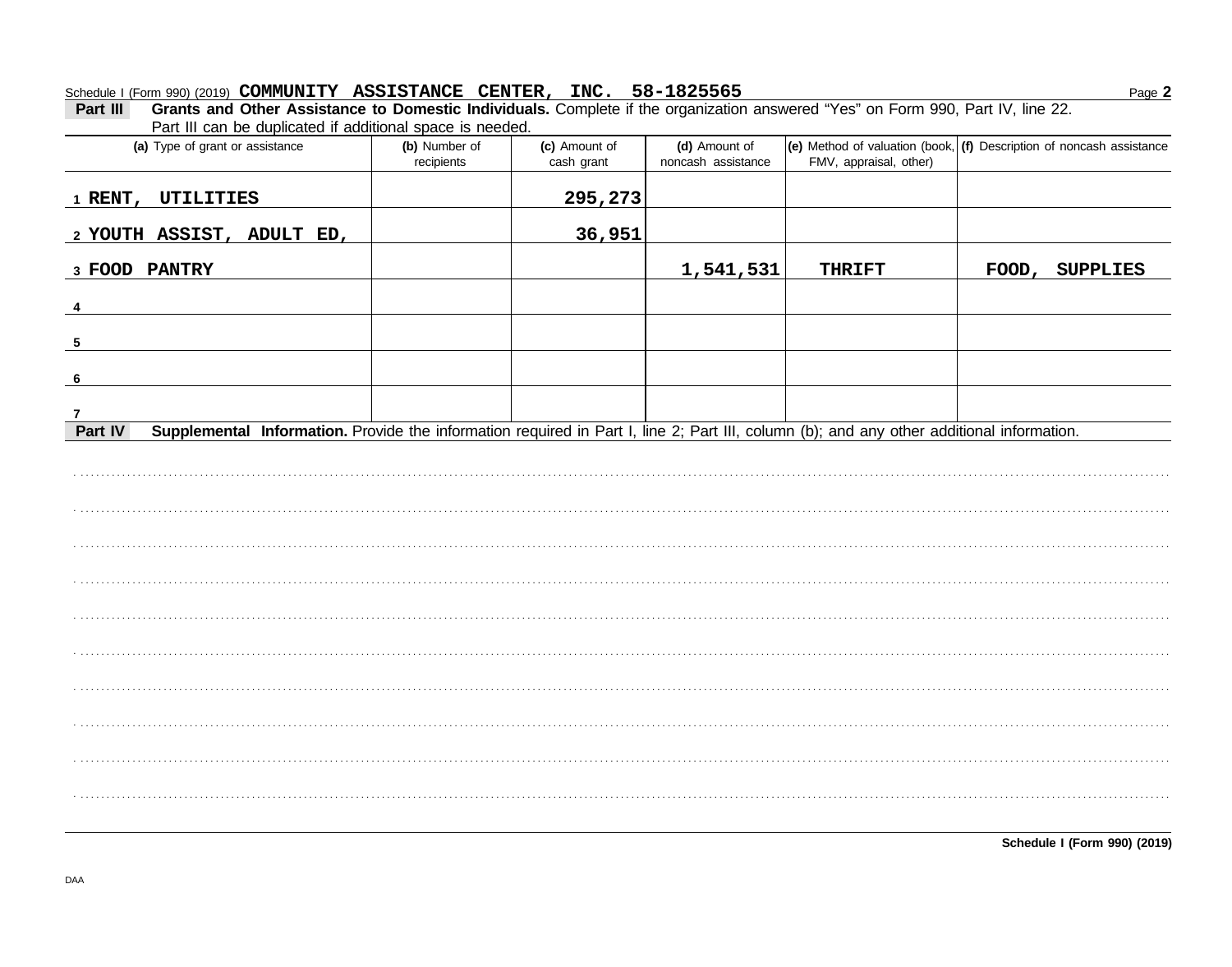## **SCHEDULE L Transactions With Interested Persons**

| (Form 990 or 990-EZ)                                   | <b>u</b> Complete if the organization answered "Yes" on Form 990, Part IV, line 25a, 25b, 26, 27, 28a,                |                   |                                                  |            |         | 28b, or 28c, or Form 990-EZ, Part V, line 38a or 40b.                           |                                |                                |           |                           |            | 2019           |    |
|--------------------------------------------------------|-----------------------------------------------------------------------------------------------------------------------|-------------------|--------------------------------------------------|------------|---------|---------------------------------------------------------------------------------|--------------------------------|--------------------------------|-----------|---------------------------|------------|----------------|----|
| Department of the Treasury<br>Internal Revenue Service |                                                                                                                       |                   | LI Attach to Form 990 or Form 990-EZ.            |            |         | <b>u</b> Go to www.irs.gov/Form990 for instructions and the latest information. |                                |                                |           |                           | Inspection | Open To Public |    |
| Name of the organization                               |                                                                                                                       |                   |                                                  |            |         |                                                                                 |                                | Employer identification number |           |                           |            |                |    |
|                                                        | COMMUNITY ASSISTANCE CENTER, INC.                                                                                     |                   |                                                  |            |         |                                                                                 |                                | 58-1825565                     |           |                           |            |                |    |
| Part I                                                 | <b>Excess Benefit Transactions</b> (section $501(c)(3)$ , section $501(c)(4)$ , and $501(c)(29)$ organizations only). |                   |                                                  |            |         |                                                                                 |                                |                                |           |                           |            |                |    |
|                                                        | Complete if the organization answered "Yes" on Form 990, Part IV, line 25a or 25b, or Form 990-EZ, Part V, line 40b.  |                   |                                                  |            |         |                                                                                 |                                |                                |           |                           |            |                |    |
|                                                        |                                                                                                                       |                   | (b) Relationship between disqualified person and |            |         |                                                                                 |                                |                                |           |                           |            | (d) Corrected? |    |
| $\overline{1}$                                         | (a) Name of disqualified person                                                                                       |                   | organization                                     |            |         |                                                                                 | (c) Description of transaction |                                |           |                           | Yes        |                | No |
| (1)                                                    |                                                                                                                       |                   |                                                  |            |         |                                                                                 |                                |                                |           |                           |            |                |    |
| (2)                                                    |                                                                                                                       |                   |                                                  |            |         |                                                                                 |                                |                                |           |                           |            |                |    |
| (3)                                                    |                                                                                                                       |                   |                                                  |            |         |                                                                                 |                                |                                |           |                           |            |                |    |
| (4)                                                    |                                                                                                                       |                   |                                                  |            |         |                                                                                 |                                |                                |           |                           |            |                |    |
| (5)                                                    |                                                                                                                       |                   |                                                  |            |         |                                                                                 |                                |                                |           |                           |            |                |    |
| (6)                                                    |                                                                                                                       |                   |                                                  |            |         |                                                                                 |                                |                                |           |                           |            |                |    |
| 2                                                      | Enter the amount of tax incurred by the organization managers or disqualified persons during the year                 |                   |                                                  |            |         |                                                                                 |                                |                                |           |                           |            |                |    |
|                                                        |                                                                                                                       |                   |                                                  |            |         |                                                                                 |                                |                                |           | $\frac{u \frac{1}{2}}{2}$ |            |                |    |
| 3                                                      |                                                                                                                       |                   |                                                  |            |         |                                                                                 |                                |                                |           | $\mathbf{u}$ \$           |            |                |    |
|                                                        |                                                                                                                       |                   |                                                  |            |         |                                                                                 |                                |                                |           |                           |            |                |    |
| Part II                                                | Loans to and/or From Interested Persons.                                                                              |                   |                                                  |            |         |                                                                                 |                                |                                |           |                           |            |                |    |
|                                                        | Complete if the organization answered "Yes" on Form 990-EZ, Part V, line 38a or Form 990, Part IV, line 26; or if the |                   |                                                  |            |         |                                                                                 |                                |                                |           |                           |            |                |    |
|                                                        | organization reported an amount on Form 990, Part X, line 5, 6, or 22.                                                |                   |                                                  |            |         |                                                                                 |                                |                                |           |                           |            |                |    |
| (a) Name of interested person                          |                                                                                                                       | (b) Relationship  | (c) Purpose of                                   | $(d)$ Loan |         | (e) Original                                                                    | (f) Balance due                | (g) In default? (h) Approved   |           |                           |            | (i) Written    |    |
|                                                        |                                                                                                                       | with organization | loan                                             | to or from |         | principal amount                                                                |                                |                                |           | by board or<br>committee? |            | agreement?     |    |
|                                                        |                                                                                                                       |                   |                                                  | the org.?  | To From |                                                                                 |                                | Yes                            | <b>No</b> | Yes                       | No.        | Yes            | No |
|                                                        |                                                                                                                       |                   |                                                  |            |         |                                                                                 |                                |                                |           |                           |            |                |    |
|                                                        |                                                                                                                       |                   |                                                  |            |         |                                                                                 |                                |                                |           |                           |            |                |    |
| (1)                                                    |                                                                                                                       |                   |                                                  |            |         |                                                                                 |                                |                                |           |                           |            |                |    |
|                                                        |                                                                                                                       |                   |                                                  |            |         |                                                                                 |                                |                                |           |                           |            |                |    |
| (2)                                                    |                                                                                                                       |                   |                                                  |            |         |                                                                                 |                                |                                |           |                           |            |                |    |
|                                                        |                                                                                                                       |                   |                                                  |            |         |                                                                                 |                                |                                |           |                           |            |                |    |

| Part II | Loans to and/or From Interested Persons.                  |
|---------|-----------------------------------------------------------|
|         | Complete if the organization answered "Yes" on Form 990-F |

|      |  | To From |        | Yes | No | Yes | No Yes   No |  |
|------|--|---------|--------|-----|----|-----|-------------|--|
|      |  |         |        |     |    |     |             |  |
| (1)  |  |         |        |     |    |     |             |  |
|      |  |         |        |     |    |     |             |  |
| (2)  |  |         |        |     |    |     |             |  |
|      |  |         |        |     |    |     |             |  |
| (3)  |  |         |        |     |    |     |             |  |
|      |  |         |        |     |    |     |             |  |
| (4)  |  |         |        |     |    |     |             |  |
|      |  |         |        |     |    |     |             |  |
| (5)  |  |         |        |     |    |     |             |  |
|      |  |         |        |     |    |     |             |  |
| (6)  |  |         |        |     |    |     |             |  |
|      |  |         |        |     |    |     |             |  |
| (7)  |  |         |        |     |    |     |             |  |
|      |  |         |        |     |    |     |             |  |
| (8)  |  |         |        |     |    |     |             |  |
|      |  |         |        |     |    |     |             |  |
| (9)  |  |         |        |     |    |     |             |  |
|      |  |         |        |     |    |     |             |  |
| (10) |  |         |        |     |    |     |             |  |
|      |  |         | $u$ \$ |     |    |     |             |  |

**Part III Grants or Assistance Benefiting Interested Persons.**

| Complete if the organization answered "Yes" on Form 990, Part IV, line 27. |  |  |  |  |  |
|----------------------------------------------------------------------------|--|--|--|--|--|
|                                                                            |  |  |  |  |  |

| (a) Name of interested person | (b) Relationship between interested (c) Amount of assistance<br>person and the organization | (d) Type of assistance | (e) Purpose of assistance |
|-------------------------------|---------------------------------------------------------------------------------------------|------------------------|---------------------------|
| (1)                           |                                                                                             |                        |                           |
| (2)                           |                                                                                             |                        |                           |
| (3)                           |                                                                                             |                        |                           |
| (4)                           |                                                                                             |                        |                           |
| (5)                           |                                                                                             |                        |                           |
| (6)                           |                                                                                             |                        |                           |
| (7)                           |                                                                                             |                        |                           |
| (8)                           |                                                                                             |                        |                           |
| (9)                           |                                                                                             |                        |                           |
| (10)                          |                                                                                             |                        |                           |

OMB No. 1545-0047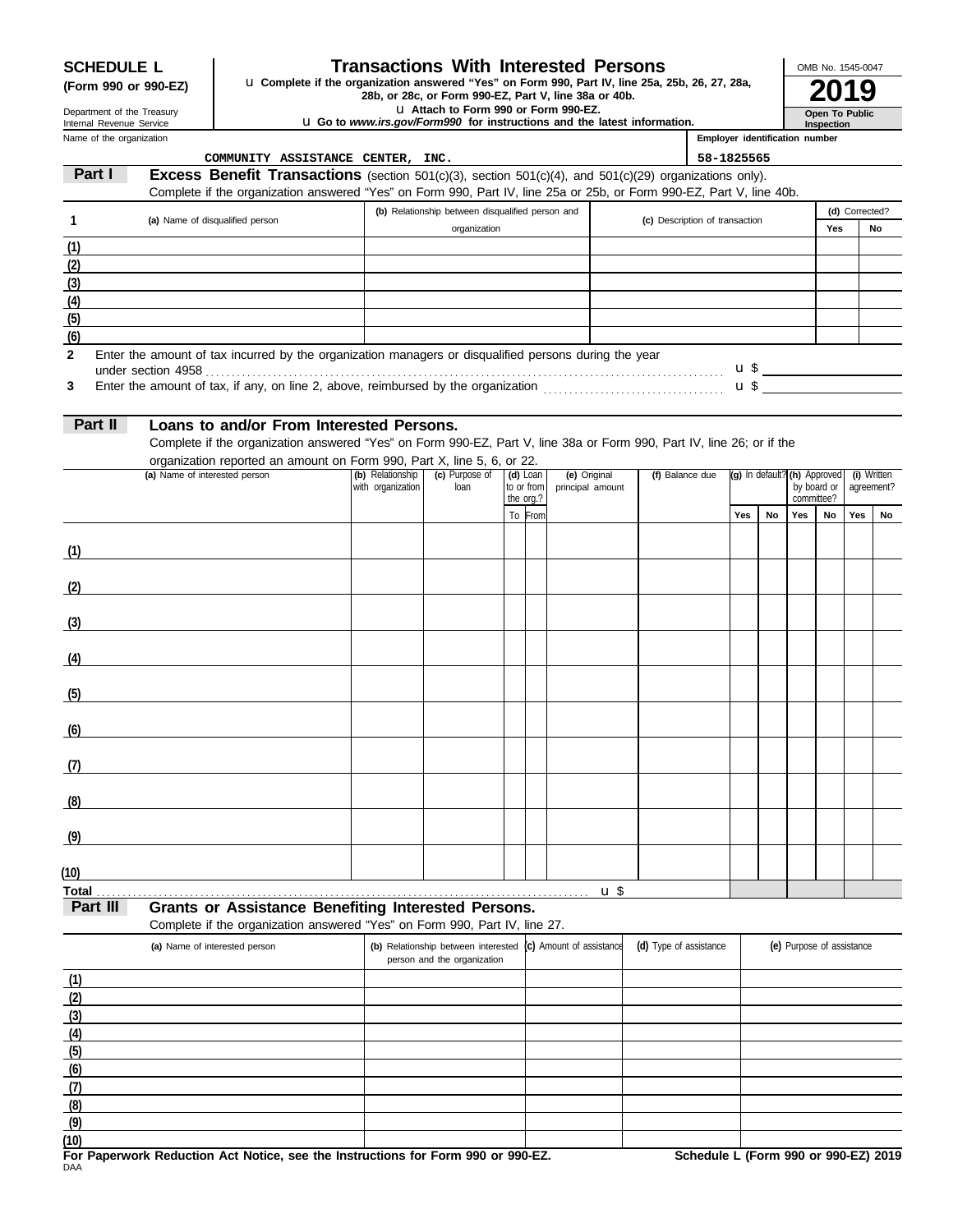#### Part IV Business Transactions Involving Interested Persons. Schedule L (Form 990 or 990-EZ) 2019 **COMMUNITY ASSISTANCE CENTER, INC. 58-1825565** Page 2

Complete if the organization answered "Yes" on Form 990, Part IV, line 28a, 28b, or 28c.

|                 | (a) Name of interested person | (b) Relationship between<br>interested person and the | (c) Amount of<br>transaction | (d) Description of transaction |     | (e) Sharing<br>of org.<br>revenues? |
|-----------------|-------------------------------|-------------------------------------------------------|------------------------------|--------------------------------|-----|-------------------------------------|
|                 |                               | organization                                          |                              |                                | Yes | No                                  |
| (1) CARLOS DIAZ |                               | <b>SPOUSE</b>                                         | 5,000                        | <b>VITA</b><br>PROGRAM         |     | х                                   |
| (2)             |                               |                                                       |                              |                                |     |                                     |
| (3)             |                               |                                                       |                              |                                |     |                                     |
| (4)             |                               |                                                       |                              |                                |     |                                     |
| (5)             |                               |                                                       |                              |                                |     |                                     |
| (6)             |                               |                                                       |                              |                                |     |                                     |
| (7)             |                               |                                                       |                              |                                |     |                                     |
| (8)             |                               |                                                       |                              |                                |     |                                     |
| (9)             |                               |                                                       |                              |                                |     |                                     |
| (10)            |                               |                                                       |                              |                                |     |                                     |
| Dart V          | Sunnlamantal Information      |                                                       |                              |                                |     |                                     |

**Part V** Supplemental Information.

Provide additional information for responses to questions on Schedule L (see instructions).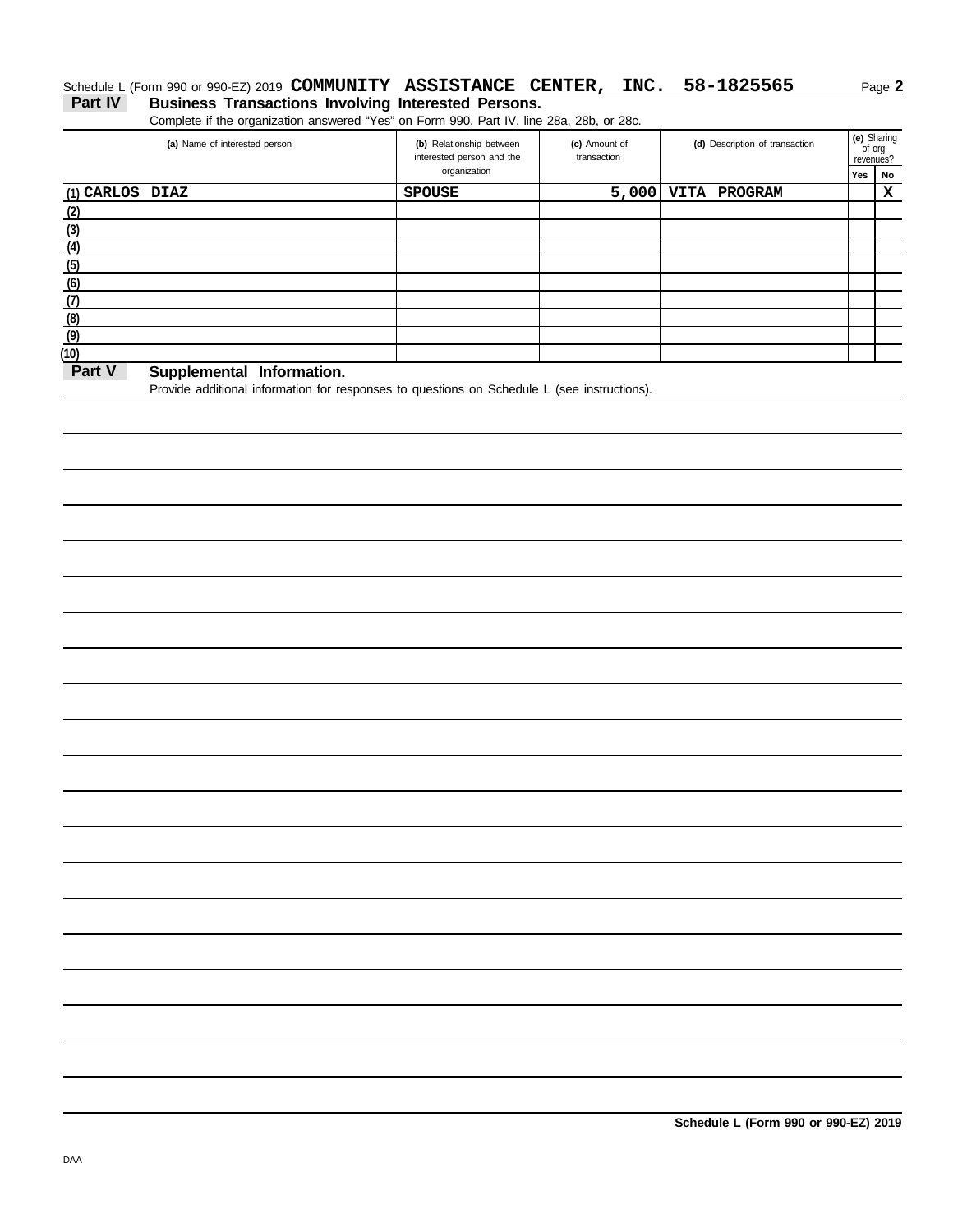# **(Form 990)**

## **SCHEDULE M Noncash Contributions**

OMB No. 1545-0047

u **Complete if the organizations answered "Yes" on Form 990, Part IV, lines 29 or 30.** u **Attach to Form 990.**

Name of the organization **Employer identification number Employer identification number** Internal Revenue Service Department of the Treasury

u **Go to** *www.irs.gov/Form990* **for instructions and the latest information.**

**Inspection Open To Public 2019**

**COMMUNITY ASSISTANCE CENTER, INC. 58-1825565**

|              | Part I                                                  | <b>Types of Property</b> |             |                                                                            |                                                                                                                    |                              |     |     |     |
|--------------|---------------------------------------------------------|--------------------------|-------------|----------------------------------------------------------------------------|--------------------------------------------------------------------------------------------------------------------|------------------------------|-----|-----|-----|
|              |                                                         |                          | (a)         | (b)                                                                        | (c)                                                                                                                | (d)                          |     |     |     |
|              |                                                         |                          | Check if    | Number of contributions or                                                 | Noncash contribution<br>amounts reported on                                                                        | Method of determining        |     |     |     |
|              |                                                         |                          | applicable  | items contributed                                                          | Form 990, Part VIII, line 1g                                                                                       | noncash contribution amounts |     |     |     |
| 1            | Art - Works of art                                      |                          |             |                                                                            |                                                                                                                    |                              |     |     |     |
| $\mathbf{2}$ | Art - Historical treasures                              |                          |             |                                                                            |                                                                                                                    |                              |     |     |     |
| 3            | Art - Fractional interests                              |                          |             |                                                                            |                                                                                                                    |                              |     |     |     |
| 4            | Books and publications                                  |                          |             |                                                                            |                                                                                                                    |                              |     |     |     |
| 5            | Clothing and household                                  |                          |             |                                                                            |                                                                                                                    |                              |     |     |     |
|              |                                                         |                          |             |                                                                            |                                                                                                                    |                              |     |     |     |
| 6            | Cars and other vehicles                                 |                          |             |                                                                            |                                                                                                                    |                              |     |     |     |
| 7            | Boats and planes                                        |                          |             |                                                                            |                                                                                                                    |                              |     |     |     |
| 8            | Intellectual property                                   |                          |             |                                                                            |                                                                                                                    |                              |     |     |     |
| 9            | Securities - Publicly traded                            |                          |             |                                                                            |                                                                                                                    |                              |     |     |     |
| 10           | Securities - Closely held stock                         |                          |             |                                                                            |                                                                                                                    |                              |     |     |     |
| 11           | Securities - Partnership, LLC,                          |                          |             |                                                                            |                                                                                                                    |                              |     |     |     |
|              | or trust interests                                      |                          |             |                                                                            |                                                                                                                    |                              |     |     |     |
| 12           | Securities - Miscellaneous                              |                          |             |                                                                            |                                                                                                                    |                              |     |     |     |
| 13           | Qualified conservation                                  |                          |             |                                                                            |                                                                                                                    |                              |     |     |     |
|              | contribution - Historic                                 |                          |             |                                                                            |                                                                                                                    |                              |     |     |     |
|              |                                                         |                          |             |                                                                            |                                                                                                                    |                              |     |     |     |
| 14           | Qualified conservation                                  |                          |             |                                                                            |                                                                                                                    |                              |     |     |     |
|              | contribution - Other                                    |                          |             |                                                                            |                                                                                                                    |                              |     |     |     |
| 15           | Real estate - Residential                               |                          |             |                                                                            |                                                                                                                    |                              |     |     |     |
| 16           | Real estate - Commercial                                |                          |             |                                                                            |                                                                                                                    |                              |     |     |     |
| 17           | Real estate - Other                                     |                          |             |                                                                            |                                                                                                                    |                              |     |     |     |
| 18           | Collectibles                                            |                          |             |                                                                            |                                                                                                                    |                              |     |     |     |
| 19           | Food inventory                                          |                          |             |                                                                            |                                                                                                                    |                              |     |     |     |
| 20           | Drugs and medical supplies                              |                          |             |                                                                            |                                                                                                                    |                              |     |     |     |
| 21           | Taxidermy                                               |                          |             |                                                                            |                                                                                                                    |                              |     |     |     |
| 22           | Historical artifacts                                    |                          |             |                                                                            |                                                                                                                    |                              |     |     |     |
| 23           | Scientific specimens                                    |                          |             |                                                                            |                                                                                                                    |                              |     |     |     |
| 24           | Archeological artifacts                                 |                          |             |                                                                            |                                                                                                                    |                              |     |     |     |
| 25           |                                                         |                          | $\mathbf x$ | $\mathbf{1}$                                                               | 1,553,921                                                                                                          |                              |     |     |     |
| 26           |                                                         |                          |             |                                                                            |                                                                                                                    |                              |     |     |     |
| 27           |                                                         |                          |             |                                                                            |                                                                                                                    |                              |     |     |     |
| 28           | Other $\mathbf{u}$ (                                    |                          |             |                                                                            |                                                                                                                    |                              |     |     |     |
| 29           |                                                         |                          |             |                                                                            | Number of Forms 8283 received by the organization during the tax year for contributions for                        |                              |     |     |     |
|              |                                                         |                          |             | which the organization completed Form 8283, Part IV, Donee Acknowledgement |                                                                                                                    | 29                           |     |     |     |
|              |                                                         |                          |             |                                                                            |                                                                                                                    |                              |     | Yes | No. |
| 30a          |                                                         |                          |             |                                                                            | During the year, did the organization receive by contribution any property reported in Part I, lines 1 through     |                              |     |     |     |
|              |                                                         |                          |             |                                                                            | 28, that it must hold for at least three years from the date of the initial contribution, and which isn't required |                              |     |     |     |
|              |                                                         |                          |             |                                                                            |                                                                                                                    |                              | 30a |     | X   |
|              | <b>b</b> If "Yes," describe the arrangement in Part II. |                          |             |                                                                            |                                                                                                                    |                              |     |     |     |
| 31           |                                                         |                          |             |                                                                            | Does the organization have a gift acceptance policy that requires the review of any nonstandard                    |                              |     |     |     |
|              | contributions?                                          |                          |             |                                                                            |                                                                                                                    |                              | 31  |     | X   |
| 32a          |                                                         |                          |             |                                                                            | Does the organization hire or use third parties or related organizations to solicit, process, or sell noncash      |                              |     |     |     |
|              | contributions?                                          |                          |             |                                                                            |                                                                                                                    |                              | 32a |     | X   |
|              | <b>b</b> If "Yes," describe in Part II.                 |                          |             |                                                                            |                                                                                                                    |                              |     |     |     |
| 33           |                                                         |                          |             |                                                                            | If the organization didn't report an amount in column (c) for a type of property for which column (a) is checked,  |                              |     |     |     |
|              | describe in Part II.                                    |                          |             |                                                                            |                                                                                                                    |                              |     |     |     |

**For Paperwork Reduction Act Notice, see the Instructions for Form 990. Schedule M (Form 990) 2019**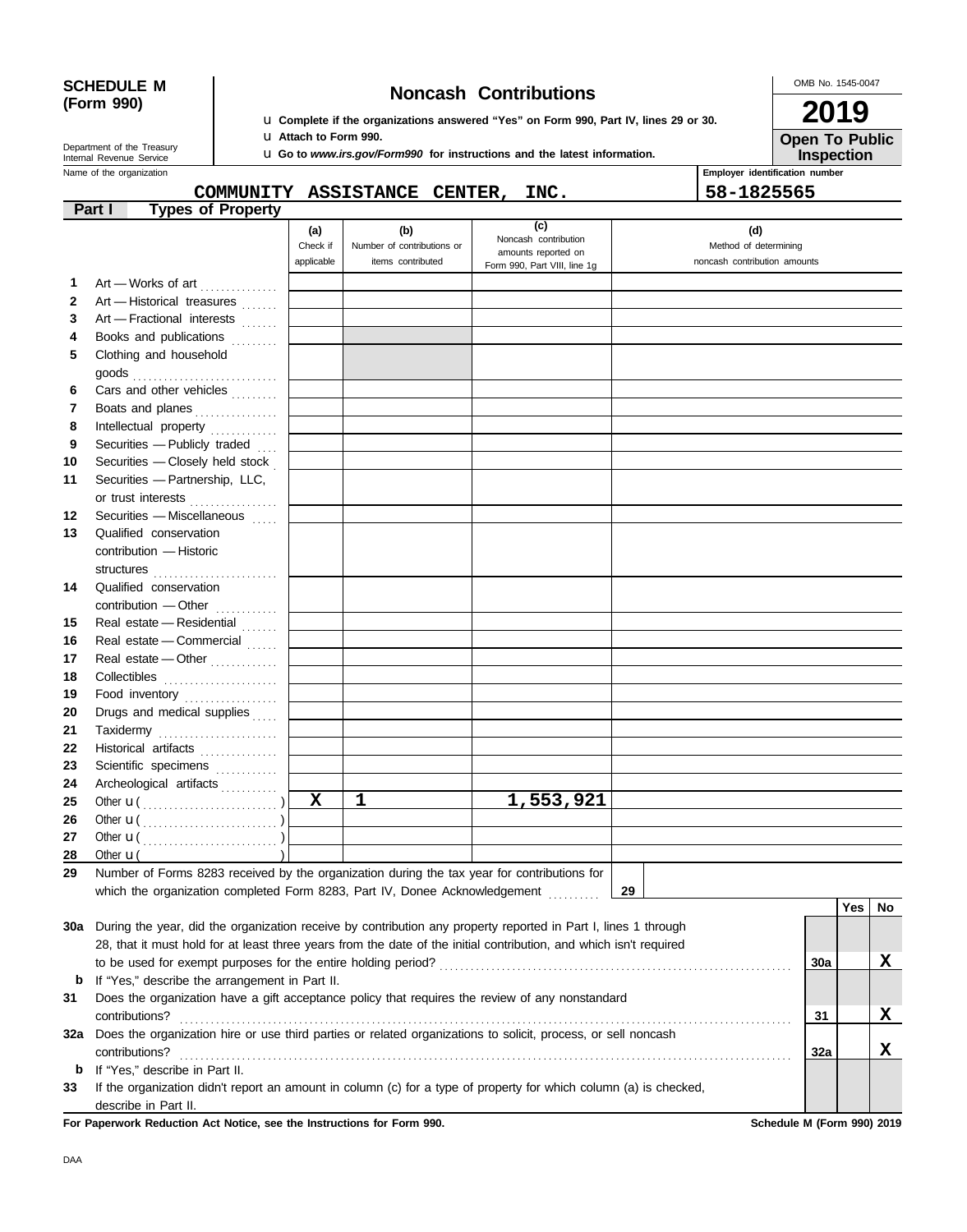|  |  |  | Schedule M (Form 990) 2019 COMMUNITY ASSISTANCE CENTER, INC. 58-1825565 Page 2<br>Part II Supplemental Information. Provide the information required by Part I, lines 30b, 32b, and 33, and whether | Page 2 |
|--|--|--|-----------------------------------------------------------------------------------------------------------------------------------------------------------------------------------------------------|--------|
|  |  |  | the organization is reporting in Part I, column (b), the number of contributions, the number of items received, or a combination of both. Also complete this part for any additional information.   |        |
|  |  |  |                                                                                                                                                                                                     |        |
|  |  |  |                                                                                                                                                                                                     |        |
|  |  |  |                                                                                                                                                                                                     |        |
|  |  |  |                                                                                                                                                                                                     |        |
|  |  |  |                                                                                                                                                                                                     |        |
|  |  |  |                                                                                                                                                                                                     |        |
|  |  |  |                                                                                                                                                                                                     |        |
|  |  |  |                                                                                                                                                                                                     |        |
|  |  |  |                                                                                                                                                                                                     |        |
|  |  |  |                                                                                                                                                                                                     |        |
|  |  |  |                                                                                                                                                                                                     |        |
|  |  |  |                                                                                                                                                                                                     |        |
|  |  |  |                                                                                                                                                                                                     |        |
|  |  |  |                                                                                                                                                                                                     |        |
|  |  |  |                                                                                                                                                                                                     |        |
|  |  |  |                                                                                                                                                                                                     |        |
|  |  |  |                                                                                                                                                                                                     |        |
|  |  |  |                                                                                                                                                                                                     |        |
|  |  |  |                                                                                                                                                                                                     |        |
|  |  |  |                                                                                                                                                                                                     |        |
|  |  |  |                                                                                                                                                                                                     |        |
|  |  |  |                                                                                                                                                                                                     |        |
|  |  |  |                                                                                                                                                                                                     |        |
|  |  |  |                                                                                                                                                                                                     |        |
|  |  |  |                                                                                                                                                                                                     |        |
|  |  |  |                                                                                                                                                                                                     |        |
|  |  |  |                                                                                                                                                                                                     |        |
|  |  |  |                                                                                                                                                                                                     |        |
|  |  |  |                                                                                                                                                                                                     |        |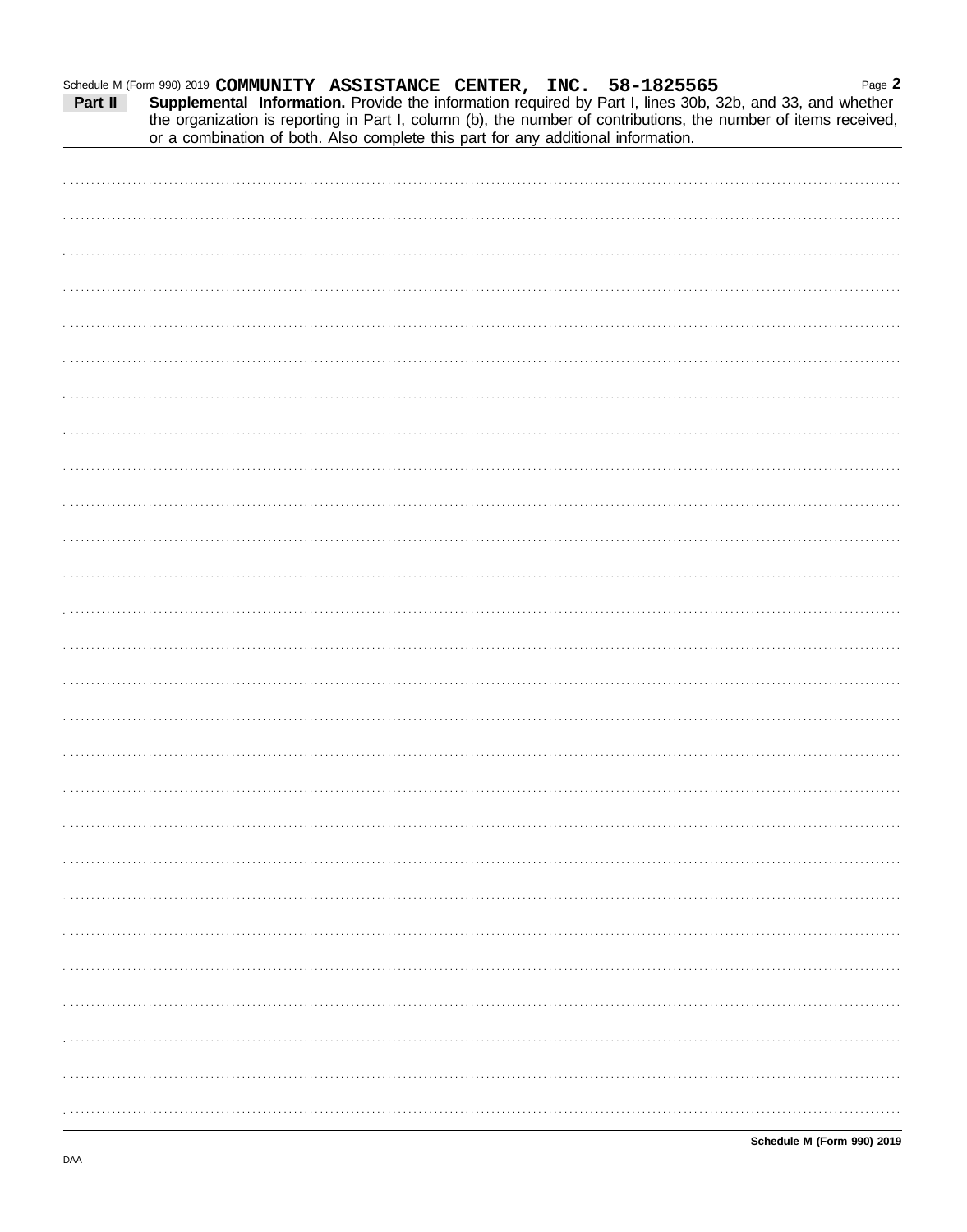| <b>SCHEDULE O</b>                                    | Supplemental Information to Form 990 or 990-EZ                                                                                         |            | OMB No. 1545-0047                            |
|------------------------------------------------------|----------------------------------------------------------------------------------------------------------------------------------------|------------|----------------------------------------------|
| (Form 990 or 990-EZ)                                 | Complete to provide information for responses to specific questions on<br>Form 990 or 990-EZ or to provide any additional information. |            | 2019                                         |
| Department of the Treasury                           | u Attach to Form 990 or 990-EZ.                                                                                                        |            | Open to Public                               |
| Internal Revenue Service<br>Name of the organization | u Go to www.irs.gov/Form990 for the latest information.                                                                                |            | Inspection<br>Employer identification number |
|                                                      | COMMUNITY ASSISTANCE<br>INC.<br>CENTER,                                                                                                | 58-1825565 |                                              |
|                                                      |                                                                                                                                        |            |                                              |
|                                                      | FORM 990, PART VI, LINE 11B - ORGANIZATION'S PROCESS TO REVIEW FORM 990                                                                |            |                                              |
|                                                      | THE BOARD IS PROVIDED A COPY OF THE 990 FOR APPROVAL PRIOR TO FILING THE                                                               |            |                                              |
| RETURN.                                              |                                                                                                                                        |            |                                              |
|                                                      |                                                                                                                                        |            |                                              |
|                                                      | FORM 990, PART VI, LINE 19 - GOVERNING DOCUMENTS DISCLOSURE EXPLANATION                                                                |            |                                              |
|                                                      |                                                                                                                                        |            |                                              |
|                                                      | ALL INFORMATION IS AVAILABLE TO THE PUBLIC BY MAKING A REQUEST TO THE BOARD                                                            |            |                                              |
| DIRECTORS.<br>OF                                     |                                                                                                                                        |            |                                              |
|                                                      |                                                                                                                                        |            |                                              |
|                                                      |                                                                                                                                        |            |                                              |
|                                                      |                                                                                                                                        |            |                                              |
|                                                      |                                                                                                                                        |            |                                              |
|                                                      |                                                                                                                                        |            |                                              |
|                                                      |                                                                                                                                        |            |                                              |
|                                                      |                                                                                                                                        |            |                                              |
|                                                      |                                                                                                                                        |            |                                              |
|                                                      |                                                                                                                                        |            |                                              |
|                                                      |                                                                                                                                        |            |                                              |
|                                                      |                                                                                                                                        |            |                                              |
|                                                      |                                                                                                                                        |            |                                              |
|                                                      |                                                                                                                                        |            |                                              |
|                                                      |                                                                                                                                        |            |                                              |
|                                                      |                                                                                                                                        |            |                                              |
|                                                      |                                                                                                                                        |            |                                              |
|                                                      |                                                                                                                                        |            |                                              |
|                                                      |                                                                                                                                        |            |                                              |
|                                                      |                                                                                                                                        |            |                                              |
|                                                      |                                                                                                                                        |            |                                              |
|                                                      |                                                                                                                                        |            |                                              |
|                                                      |                                                                                                                                        |            |                                              |
|                                                      |                                                                                                                                        |            |                                              |
|                                                      |                                                                                                                                        |            |                                              |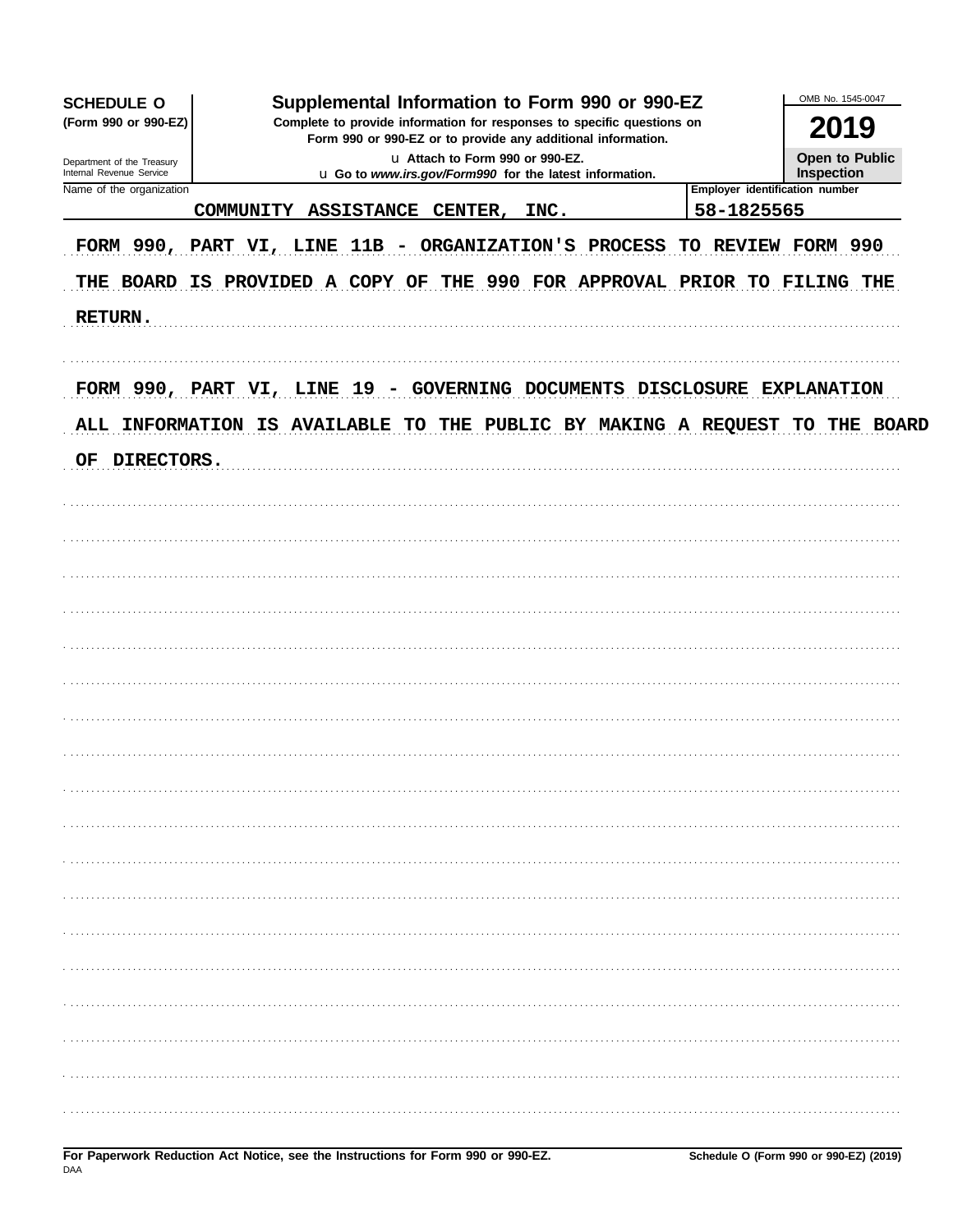$F<sub>form</sub>$  4562

OMB No. 1545-0172

|     | Form 4562                                                                                                                                                          |                                    |                                            | <b>Depreciation and Amortization</b>                                                              |                              |                |                 |                  |                         | OMB No. 1545-0172                                                                                        |
|-----|--------------------------------------------------------------------------------------------------------------------------------------------------------------------|------------------------------------|--------------------------------------------|---------------------------------------------------------------------------------------------------|------------------------------|----------------|-----------------|------------------|-------------------------|----------------------------------------------------------------------------------------------------------|
|     |                                                                                                                                                                    |                                    |                                            | (Including Information on Listed Property)                                                        |                              |                |                 |                  |                         | 2019                                                                                                     |
|     | Department of the Treasury                                                                                                                                         |                                    |                                            |                                                                                                   | u Attach to your tax return. |                |                 |                  |                         | Attachment                                                                                               |
|     | (99)<br>Internal Revenue Service                                                                                                                                   |                                    |                                            | u Go to www.irs.gov/Form4562 for instructions and the latest information.                         |                              |                |                 |                  |                         | 179<br>Sequence No.                                                                                      |
|     | Name(s) shown on return                                                                                                                                            |                                    |                                            |                                                                                                   |                              |                |                 |                  |                         | Identifying number                                                                                       |
|     | Business or activity to which this form relates                                                                                                                    |                                    |                                            | COMMUNITY ASSISTANCE CENTER, INC.                                                                 |                              |                |                 |                  |                         | 58-1825565                                                                                               |
|     | INDIRECT DEPRECIATION                                                                                                                                              |                                    |                                            |                                                                                                   |                              |                |                 |                  |                         |                                                                                                          |
|     | Part I                                                                                                                                                             |                                    |                                            | Election To Expense Certain Property Under Section 179                                            |                              |                |                 |                  |                         |                                                                                                          |
|     |                                                                                                                                                                    |                                    |                                            | <b>Note:</b> If you have any listed property, complete Part V before you complete Part I.         |                              |                |                 |                  |                         |                                                                                                          |
| 1   | Maximum amount (see instructions)                                                                                                                                  |                                    |                                            |                                                                                                   |                              |                |                 |                  | 1                       | 1,020,000                                                                                                |
| 2   |                                                                                                                                                                    |                                    |                                            |                                                                                                   |                              |                |                 |                  | $\overline{2}$          |                                                                                                          |
| 3   | Threshold cost of section 179 property before reduction in limitation (see instructions)                                                                           |                                    |                                            |                                                                                                   |                              |                |                 |                  | $\overline{\mathbf{3}}$ | 2,550,000                                                                                                |
| 4   | Reduction in limitation. Subtract line 3 from line 2. If zero or less, enter -0-                                                                                   |                                    |                                            |                                                                                                   |                              |                |                 |                  | 4                       |                                                                                                          |
| 5   | Dollar limitation for tax year. Subtract line 4 from line 1. If zero or less, enter -0-. If married filing separately, see instructions                            |                                    |                                            |                                                                                                   |                              |                |                 |                  | 5                       |                                                                                                          |
| 6   |                                                                                                                                                                    | (a) Description of property        |                                            |                                                                                                   | (b) Cost (business use only) |                |                 | (c) Elected cost |                         |                                                                                                          |
|     |                                                                                                                                                                    |                                    |                                            |                                                                                                   |                              |                |                 |                  |                         |                                                                                                          |
|     |                                                                                                                                                                    |                                    |                                            |                                                                                                   |                              |                |                 |                  |                         |                                                                                                          |
| 7   | Listed property. Enter the amount from line 29                                                                                                                     |                                    |                                            |                                                                                                   |                              | $\overline{7}$ |                 |                  |                         |                                                                                                          |
| 8   | Total elected cost of section 179 property. Add amounts in column (c), lines 6 and 7                                                                               |                                    |                                            |                                                                                                   |                              |                |                 |                  | 8                       |                                                                                                          |
| 9   | Tentative deduction. Enter the smaller of line 5 or line 8                                                                                                         |                                    |                                            |                                                                                                   |                              |                |                 |                  | 9                       |                                                                                                          |
| 10  | Carryover of disallowed deduction from line 13 of your 2018 Form 4562                                                                                              |                                    |                                            |                                                                                                   |                              |                |                 |                  | 10                      |                                                                                                          |
| 11  | Business income limitation. Enter the smaller of business income (not less than zero) or line 5. See instructions                                                  |                                    |                                            |                                                                                                   |                              |                |                 |                  | 11                      |                                                                                                          |
| 12  | Section 179 expense deduction. Add lines 9 and 10, but don't enter more than line 11                                                                               |                                    |                                            |                                                                                                   |                              |                |                 |                  | 12                      |                                                                                                          |
| 13  | Carryover of disallowed deduction to 2020. Add lines 9 and 10, less line 12<br>Note: Don't use Part II or Part III below for listed property. Instead, use Part V. |                                    |                                            |                                                                                                   |                              | 13             |                 |                  |                         |                                                                                                          |
|     | Part II                                                                                                                                                            |                                    |                                            |                                                                                                   |                              |                |                 |                  |                         | Special Depreciation Allowance and Other Depreciation (Don't include listed property. See instructions.) |
| 14  | Special depreciation allowance for qualified property (other than listed property) placed in service                                                               |                                    |                                            |                                                                                                   |                              |                |                 |                  |                         |                                                                                                          |
|     | during the tax year. See instructions                                                                                                                              |                                    |                                            |                                                                                                   |                              |                |                 |                  | 14                      |                                                                                                          |
| 15  |                                                                                                                                                                    |                                    |                                            |                                                                                                   |                              |                |                 |                  | 15                      |                                                                                                          |
| 16  |                                                                                                                                                                    |                                    |                                            |                                                                                                   |                              |                |                 |                  | 16                      | 126,358                                                                                                  |
|     | Part III                                                                                                                                                           |                                    |                                            | <b>MACRS Depreciation (Don't include listed property. See instructions.)</b>                      |                              |                |                 |                  |                         |                                                                                                          |
|     |                                                                                                                                                                    |                                    |                                            | <b>Section A</b>                                                                                  |                              |                |                 |                  |                         |                                                                                                          |
| 17  | MACRS deductions for assets placed in service in tax years beginning before 2019                                                                                   |                                    |                                            |                                                                                                   |                              |                |                 |                  | 17                      | 0                                                                                                        |
| 18  | If you are electing to group any assets placed in service during the tax year into one or more general asset accounts, check here                                  |                                    |                                            |                                                                                                   |                              |                |                 | $\mathbf{u}$     |                         |                                                                                                          |
|     |                                                                                                                                                                    |                                    |                                            | Section B—Assets Placed in Service During 2019 Tax Year Using the General Depreciation System     |                              |                |                 |                  |                         |                                                                                                          |
|     | (a) Classification of property                                                                                                                                     |                                    | (b) Month and year<br>placed in<br>service | (c) Basis for depreciation<br>(business/investment use<br>only-see instructions)                  | (d) Recovery<br>period       |                | (e) Convention  | (f) Method       |                         | (g) Depreciation deduction                                                                               |
| 19a | 3-year property                                                                                                                                                    |                                    |                                            |                                                                                                   |                              |                |                 |                  |                         |                                                                                                          |
| b   | 5-year property                                                                                                                                                    |                                    |                                            |                                                                                                   |                              |                |                 |                  |                         |                                                                                                          |
| c   | 7-year property                                                                                                                                                    |                                    |                                            |                                                                                                   |                              |                |                 |                  |                         |                                                                                                          |
|     | d 10-year property                                                                                                                                                 |                                    |                                            |                                                                                                   |                              |                |                 |                  |                         |                                                                                                          |
|     | e 15-year property                                                                                                                                                 |                                    |                                            |                                                                                                   |                              |                |                 |                  |                         |                                                                                                          |
| f.  | 20-year property                                                                                                                                                   |                                    |                                            |                                                                                                   |                              |                |                 |                  |                         |                                                                                                          |
|     | g 25-year property                                                                                                                                                 |                                    |                                            |                                                                                                   | 25 yrs.                      |                |                 | S/L              |                         |                                                                                                          |
|     | h Residential rental<br>property                                                                                                                                   |                                    |                                            |                                                                                                   | 27.5 yrs.                    |                | <b>MM</b>       | S/L              |                         |                                                                                                          |
|     |                                                                                                                                                                    |                                    |                                            |                                                                                                   | 27.5 yrs.                    |                | МM              | S/L              |                         |                                                                                                          |
|     | <i>i</i> Nonresidential real<br>property                                                                                                                           |                                    |                                            |                                                                                                   | 39 yrs.                      |                | ΜМ<br><b>MM</b> | S/L<br>S/L       |                         |                                                                                                          |
|     |                                                                                                                                                                    |                                    |                                            | Section C-Assets Placed in Service During 2019 Tax Year Using the Alternative Depreciation System |                              |                |                 |                  |                         |                                                                                                          |
|     | 20a Class life                                                                                                                                                     |                                    |                                            |                                                                                                   |                              |                |                 | S/L              |                         |                                                                                                          |
|     | <b>b</b> 12-year                                                                                                                                                   |                                    |                                            |                                                                                                   | 12 yrs.                      |                |                 | S/L              |                         |                                                                                                          |
|     | c 30-year                                                                                                                                                          |                                    |                                            |                                                                                                   | 30 yrs.                      |                | MM              | S/L              |                         |                                                                                                          |
|     | $d$ 40-year                                                                                                                                                        |                                    |                                            |                                                                                                   | 40 yrs.                      |                | MM              | S/L              |                         |                                                                                                          |
|     | Part IV                                                                                                                                                            | <b>Summary</b> (See instructions.) |                                            |                                                                                                   |                              |                |                 |                  |                         |                                                                                                          |
| 21  | Listed property. Enter amount from line 28                                                                                                                         |                                    |                                            |                                                                                                   |                              |                |                 |                  | 21                      |                                                                                                          |
| 22  | Total. Add amounts from line 12, lines 14 through 17, lines 19 and 20 in column (g), and line 21. Enter                                                            |                                    |                                            |                                                                                                   |                              |                |                 |                  |                         |                                                                                                          |
|     | here and on the appropriate lines of your return. Partnerships and S corporations—see instructions                                                                 |                                    |                                            |                                                                                                   |                              |                |                 |                  | 22                      | 126,358                                                                                                  |
| 23  | For assets shown above and placed in service during the current year, enter the                                                                                    |                                    |                                            |                                                                                                   |                              |                |                 |                  |                         |                                                                                                          |
|     | For Paperwork Reduction Act Notice, see separate instructions.                                                                                                     |                                    |                                            |                                                                                                   |                              | 23             |                 |                  |                         | Form 4562 (2019)                                                                                         |
| DAA |                                                                                                                                                                    |                                    |                                            |                                                                                                   |                              |                |                 |                  |                         |                                                                                                          |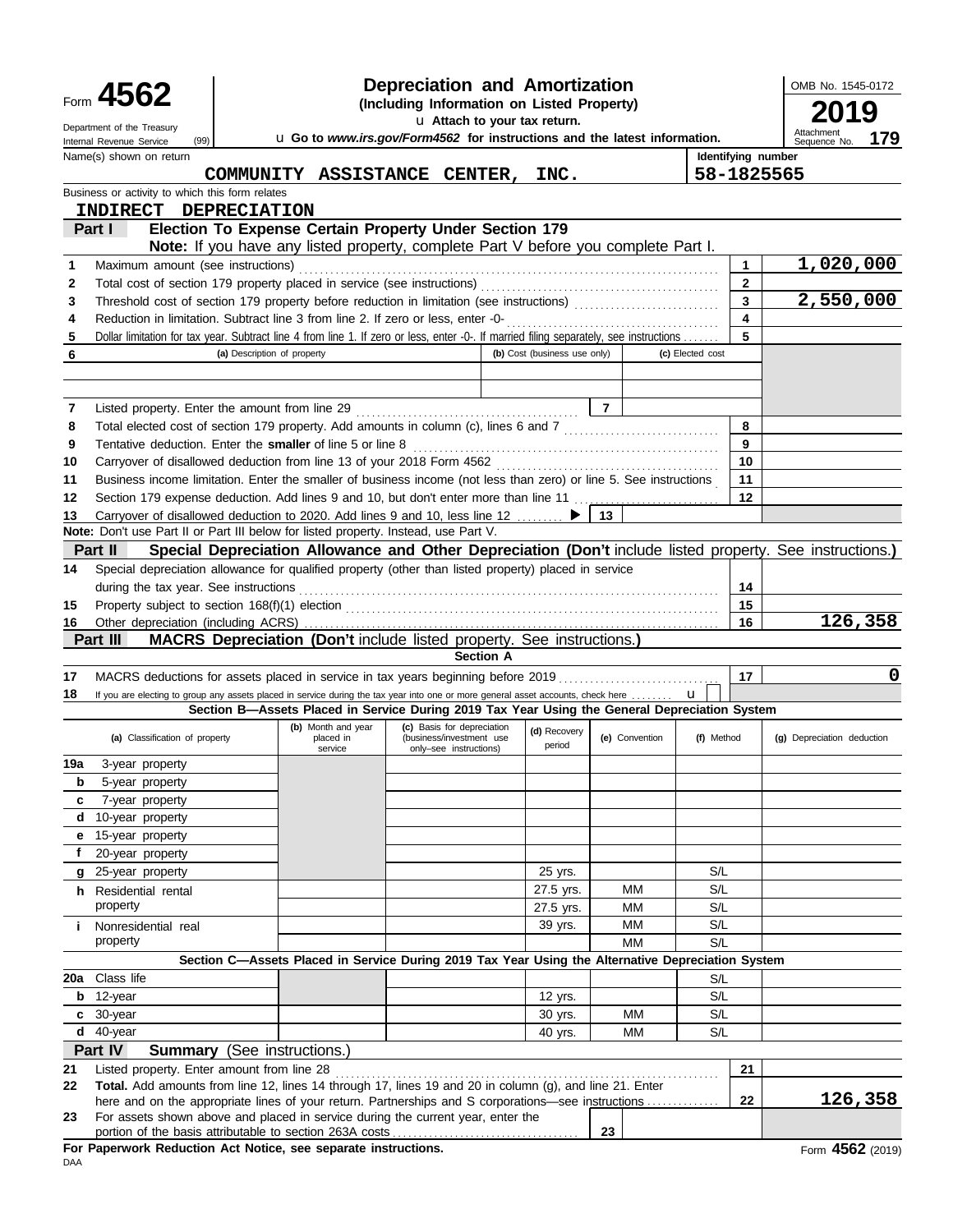## **COMMUNITY ASSISTANCE CENTER, INC. 58-1825565**

|     | Form 4562 (2019)      |                                                                                                                                                   |                                                                                                                                                                                                                  |                             |     |           |                                   |                                          |          |              |            |                     |                                               |           |                            | Page 2              |
|-----|-----------------------|---------------------------------------------------------------------------------------------------------------------------------------------------|------------------------------------------------------------------------------------------------------------------------------------------------------------------------------------------------------------------|-----------------------------|-----|-----------|-----------------------------------|------------------------------------------|----------|--------------|------------|---------------------|-----------------------------------------------|-----------|----------------------------|---------------------|
|     | Part V                |                                                                                                                                                   | Listed Property (Include automobiles, certain other vehicles, certain aircraft, and property used for                                                                                                            |                             |     |           |                                   |                                          |          |              |            |                     |                                               |           |                            |                     |
|     |                       |                                                                                                                                                   | entertainment, recreation, or amusement.)                                                                                                                                                                        |                             |     |           |                                   |                                          |          |              |            |                     |                                               |           |                            |                     |
|     |                       |                                                                                                                                                   | Note: For any vehicle for which you are using the standard mileage rate or deducting lease expense, complete only 24a, 24b, columns (a) through (c) of Section A, all of Section B, and Section C if applicable. |                             |     |           |                                   |                                          |          |              |            |                     |                                               |           |                            |                     |
|     |                       |                                                                                                                                                   | Section A-Depreciation and Other Information (Caution: See the instructions for limits for passenger automobiles.)                                                                                               |                             |     |           |                                   |                                          |          |              |            |                     |                                               |           |                            |                     |
|     |                       | 24a Do you have evidence to support the business/investment use claimed?                                                                          |                                                                                                                                                                                                                  |                             |     |           | Yes                               | <b>No</b>                                |          |              |            |                     | <b>24b</b> If "Yes," is the evidence written? |           | Yes                        | <b>No</b>           |
|     | (a)                   | (b)                                                                                                                                               | (c)                                                                                                                                                                                                              | (d)                         |     |           | (e)                               |                                          | (f)      |              | (g)        |                     | (h)                                           |           | (i)                        |                     |
|     | Type of property      | Date placed                                                                                                                                       | Business/<br>investment use                                                                                                                                                                                      | Cost or other basis         |     |           | Basis for depreciation            |                                          | Recovery |              | Method/    |                     | Depreciation                                  |           |                            | Elected section 179 |
|     | (list vehicles first) | in service                                                                                                                                        | percentage                                                                                                                                                                                                       |                             |     |           | (business/investment<br>use only) |                                          | period   |              | Convention |                     | deduction                                     |           |                            | cost                |
| 25  |                       | Special depreciation allowance for qualified listed property placed in service during                                                             |                                                                                                                                                                                                                  |                             |     |           |                                   |                                          |          |              |            |                     |                                               |           |                            |                     |
|     |                       | the tax year and used more than 50% in a qualified business use. See instructions                                                                 |                                                                                                                                                                                                                  |                             |     |           |                                   |                                          |          |              |            | 25                  |                                               |           |                            |                     |
| 26  |                       | Property used more than 50% in a qualified business use:                                                                                          |                                                                                                                                                                                                                  |                             |     |           |                                   |                                          |          |              |            |                     |                                               |           |                            |                     |
|     |                       |                                                                                                                                                   |                                                                                                                                                                                                                  |                             |     |           |                                   |                                          |          |              |            |                     |                                               |           |                            |                     |
|     |                       |                                                                                                                                                   | %                                                                                                                                                                                                                |                             |     |           |                                   |                                          |          |              |            |                     |                                               |           |                            |                     |
|     |                       |                                                                                                                                                   |                                                                                                                                                                                                                  |                             |     |           |                                   |                                          |          |              |            |                     |                                               |           |                            |                     |
|     |                       |                                                                                                                                                   |                                                                                                                                                                                                                  |                             |     |           |                                   |                                          |          |              |            |                     |                                               |           |                            |                     |
| 27  |                       | Property used 50% or less in a qualified business use:                                                                                            |                                                                                                                                                                                                                  |                             |     |           |                                   |                                          |          |              |            |                     |                                               |           |                            |                     |
|     |                       |                                                                                                                                                   |                                                                                                                                                                                                                  |                             |     |           |                                   |                                          |          |              |            |                     |                                               |           |                            |                     |
|     |                       |                                                                                                                                                   | %                                                                                                                                                                                                                |                             |     |           |                                   |                                          |          | $S/L$ -      |            |                     |                                               |           |                            |                     |
|     |                       |                                                                                                                                                   |                                                                                                                                                                                                                  |                             |     |           |                                   |                                          |          |              |            |                     |                                               |           |                            |                     |
|     |                       |                                                                                                                                                   | $\frac{0}{0}$                                                                                                                                                                                                    |                             |     |           |                                   |                                          |          | S/L-         |            |                     |                                               |           |                            |                     |
| 28  |                       | Add amounts in column (h), lines 25 through 27. Enter here and on line 21, page 1                                                                 |                                                                                                                                                                                                                  |                             |     |           |                                   |                                          |          | .            |            | 28                  |                                               |           |                            |                     |
| 29  |                       | Add amounts in column (i), line 26. Enter here and on line 7, page 1                                                                              |                                                                                                                                                                                                                  |                             |     |           |                                   |                                          |          |              |            |                     |                                               | 29        |                            |                     |
|     |                       |                                                                                                                                                   |                                                                                                                                                                                                                  |                             |     |           |                                   | Section B-Information on Use of Vehicles |          |              |            |                     |                                               |           |                            |                     |
|     |                       | Complete this section for vehicles used by a sole proprietor, partner, or other "more than 5% owner," or related person. If you provided vehicles |                                                                                                                                                                                                                  |                             |     |           |                                   |                                          |          |              |            |                     |                                               |           |                            |                     |
|     |                       | to your employees, first answer the questions in Section C to see if you meet an exception to completing this section for those vehicles.         |                                                                                                                                                                                                                  |                             |     |           |                                   |                                          |          |              |            |                     |                                               |           |                            |                     |
|     |                       |                                                                                                                                                   |                                                                                                                                                                                                                  |                             |     | (a)       |                                   | (b)                                      |          | (c)          |            | (d)                 |                                               | (e)       |                            | (f)                 |
| 30  |                       | Total business/investment miles driven during                                                                                                     |                                                                                                                                                                                                                  |                             |     | Vehicle 1 |                                   | Vehicle 2                                |          | Vehicle 3    |            | Vehicle 4           |                                               | Vehicle 5 |                            | Vehicle 6           |
|     |                       | the year (don't include commuting miles)                                                                                                          |                                                                                                                                                                                                                  |                             |     |           |                                   |                                          |          |              |            |                     |                                               |           |                            |                     |
| 31  |                       | Total commuting miles driven during the year                                                                                                      |                                                                                                                                                                                                                  |                             |     |           |                                   |                                          |          |              |            |                     |                                               |           |                            |                     |
| 32  |                       | Total other personal (noncommuting)                                                                                                               |                                                                                                                                                                                                                  |                             |     |           |                                   |                                          |          |              |            |                     |                                               |           |                            |                     |
|     | miles driven          |                                                                                                                                                   |                                                                                                                                                                                                                  |                             |     |           |                                   |                                          |          |              |            |                     |                                               |           |                            |                     |
| 33  |                       | Total miles driven during the year. Add                                                                                                           |                                                                                                                                                                                                                  |                             |     |           |                                   |                                          |          |              |            |                     |                                               |           |                            |                     |
|     |                       | lines 30 through 32                                                                                                                               |                                                                                                                                                                                                                  |                             |     |           |                                   |                                          |          |              |            |                     |                                               |           |                            |                     |
| 34  |                       | Was the vehicle available for personal                                                                                                            |                                                                                                                                                                                                                  |                             | Yes | No        | Yes                               | No                                       | Yes      | No           | Yes        | No                  | Yes                                           | No        | Yes                        | No                  |
|     |                       | use during off-duty hours?                                                                                                                        |                                                                                                                                                                                                                  |                             |     |           |                                   |                                          |          |              |            |                     |                                               |           |                            |                     |
| 35  |                       | Was the vehicle used primarily by a more                                                                                                          |                                                                                                                                                                                                                  |                             |     |           |                                   |                                          |          |              |            |                     |                                               |           |                            |                     |
|     |                       | than 5% owner or related person?                                                                                                                  |                                                                                                                                                                                                                  |                             |     |           |                                   |                                          |          |              |            |                     |                                               |           |                            |                     |
| 36  |                       | Is another vehicle available for personal use?                                                                                                    |                                                                                                                                                                                                                  |                             |     |           |                                   |                                          |          |              |            |                     |                                               |           |                            |                     |
|     |                       |                                                                                                                                                   | Section C-Questions for Employers Who Provide Vehicles for Use by Their Employees                                                                                                                                |                             |     |           |                                   |                                          |          |              |            |                     |                                               |           |                            |                     |
|     |                       | Answer these questions to determine if you meet an exception to completing Section B for vehicles used by employees who aren't                    |                                                                                                                                                                                                                  |                             |     |           |                                   |                                          |          |              |            |                     |                                               |           |                            |                     |
|     |                       | more than 5% owners or related persons. See instructions.                                                                                         |                                                                                                                                                                                                                  |                             |     |           |                                   |                                          |          |              |            |                     |                                               |           |                            |                     |
| 37  |                       | Do you maintain a written policy statement that prohibits all personal use of vehicles, including commuting, by                                   |                                                                                                                                                                                                                  |                             |     |           |                                   |                                          |          |              |            |                     |                                               |           | Yes                        | No                  |
|     |                       | your employees?                                                                                                                                   |                                                                                                                                                                                                                  |                             |     |           |                                   |                                          |          |              |            |                     |                                               |           |                            |                     |
| 38  |                       | Do you maintain a written policy statement that prohibits personal use of vehicles, except commuting, by your                                     |                                                                                                                                                                                                                  |                             |     |           |                                   |                                          |          |              |            |                     |                                               |           |                            |                     |
|     |                       | employees? See the instructions for vehicles used by corporate officers, directors, or 1% or more owners <i>mimimimimimimimim</i>                 |                                                                                                                                                                                                                  |                             |     |           |                                   |                                          |          |              |            |                     |                                               |           |                            |                     |
| 39  |                       | Do you treat all use of vehicles by employees as personal use?                                                                                    |                                                                                                                                                                                                                  |                             |     |           |                                   |                                          |          |              |            |                     |                                               |           |                            |                     |
| 40  |                       | Do you provide more than five vehicles to your employees, obtain information from your employees about the                                        |                                                                                                                                                                                                                  |                             |     |           |                                   |                                          |          |              |            |                     |                                               |           |                            |                     |
|     |                       | use of the vehicles, and retain the information received?                                                                                         |                                                                                                                                                                                                                  |                             |     |           |                                   |                                          |          |              |            |                     |                                               |           |                            |                     |
| 41  |                       |                                                                                                                                                   |                                                                                                                                                                                                                  |                             |     |           |                                   |                                          |          |              |            |                     |                                               |           |                            |                     |
|     |                       | Note: If your answer to 37, 38, 39, 40, or 41 is "Yes," don't complete Section B for the covered vehicles.                                        |                                                                                                                                                                                                                  |                             |     |           |                                   |                                          |          |              |            |                     |                                               |           |                            |                     |
|     | Part VI               | <b>Amortization</b>                                                                                                                               |                                                                                                                                                                                                                  |                             |     |           |                                   |                                          |          |              |            |                     |                                               |           |                            |                     |
|     |                       | (a)                                                                                                                                               |                                                                                                                                                                                                                  | (b)                         |     |           |                                   | (c)                                      |          | (d)          |            | (e)<br>Amortization |                                               |           | (f)                        |                     |
|     |                       | Description of costs                                                                                                                              |                                                                                                                                                                                                                  | Date amortization<br>begins |     |           |                                   | Amortizable amount                       |          | Code section |            | period or           |                                               |           | Amortization for this year |                     |
|     |                       |                                                                                                                                                   |                                                                                                                                                                                                                  |                             |     |           |                                   |                                          |          |              |            | percentage          |                                               |           |                            |                     |
| 42  |                       | Amortization of costs that begins during your 2019 tax year (see instructions):                                                                   |                                                                                                                                                                                                                  |                             |     |           |                                   |                                          |          |              |            |                     |                                               |           |                            |                     |
|     |                       |                                                                                                                                                   |                                                                                                                                                                                                                  |                             |     |           |                                   |                                          |          |              |            |                     |                                               |           |                            |                     |
|     |                       |                                                                                                                                                   |                                                                                                                                                                                                                  |                             |     |           |                                   |                                          |          |              |            |                     |                                               |           |                            |                     |
| 43  |                       | Amortization of costs that began before your 2019 tax year                                                                                        |                                                                                                                                                                                                                  |                             |     |           |                                   |                                          |          |              |            |                     | 43                                            |           |                            | 3,117               |
| 44  |                       | <b>Total.</b> Add amounts in column (f). See the instructions for where to report                                                                 |                                                                                                                                                                                                                  |                             |     |           |                                   |                                          |          |              |            |                     | 44                                            |           |                            | 3,117               |
| DAA |                       |                                                                                                                                                   |                                                                                                                                                                                                                  |                             |     |           |                                   |                                          |          |              |            |                     |                                               |           |                            | Form 4562 (2019)    |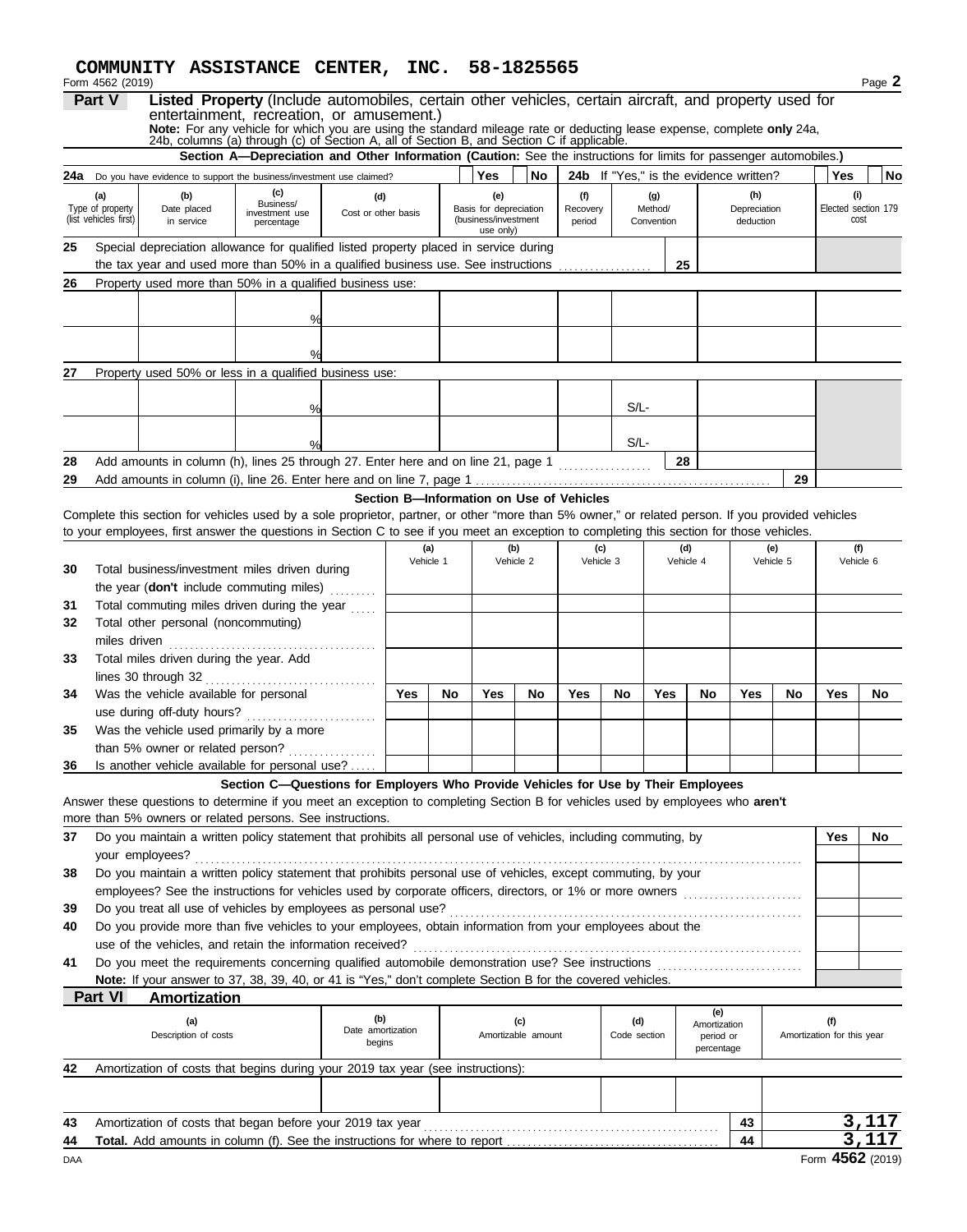## 58-1825565 **Federal Asset Report**

| ◡◡       | 102000                                                        |                      |                 |   |                               |                     |   |                             |                 |                                      |
|----------|---------------------------------------------------------------|----------------------|-----------------|---|-------------------------------|---------------------|---|-----------------------------|-----------------|--------------------------------------|
| Asset    | Description                                                   | Date<br>In Service   | Cost            | % | Bus Sec<br>179 Bonus for Depr | Basis               |   | PerConv Meth                | Prior           | Current                              |
|          |                                                               |                      |                 |   |                               |                     |   |                             |                 |                                      |
|          | <b>Other Depreciation:</b>                                    |                      |                 |   |                               |                     |   |                             |                 |                                      |
|          | Phone System                                                  | 3/22/05              | 3,672           |   |                               | 3,672               |   | 5 MO S/L                    | 3,672           | 0                                    |
|          | Sold/Scrapped: 6/30/19                                        |                      |                 |   |                               |                     |   |                             |                 |                                      |
| 2        | 1130 Hightower Trail                                          | 9/03/04              | 860,818         |   |                               | 860,818             |   | 39 MO S/L                   | 316,370         | 22,072                               |
| 3<br>4   | Building Improvements<br>Building Improvements-Painting       | 7/26/05<br>2/16/05   | 46,992<br>397   |   |                               | 46,992<br>397       |   | 39 MO S/L<br>39 MO S/L      | 16,166<br>140   | 1,205<br>10                          |
| 5        | Building Improvements-Garage Door                             | 2/23/05              | 307             |   |                               | 307                 |   | 39 MO S/L                   | 109             | 8                                    |
| 6        | Building Improvements-Security System                         | 4/28/05              | 282             |   |                               | 282                 |   | 39 MO S/L                   | 98              | $\overline{7}$                       |
| 7        | Building Improvements-HVAC                                    | 7/27/05              | 8,095           |   |                               | 8,095               |   | 39 MO S/L                   | 2,786           | 208                                  |
| 8        | Furnace                                                       | 6/21/07              | 3,940           |   |                               | 3,940               |   | 39 MO S/L                   | 1,162           | 101                                  |
| 9<br>10  | Dual Core Xeon Processor 5050<br>Optiplex 320 Desktop Pentium | 3/22/07<br>3/22/07   | 3,933<br>618    |   |                               | 3,933<br>618        |   | $3$ MO S/L<br>3 MO S/L      | 3,933<br>618    | $\overline{0}$<br>$\theta$           |
|          | Sold/Scrapped: 6/30/19                                        |                      |                 |   |                               |                     |   |                             |                 |                                      |
| 11       | 2-SE 177FP 17 Flatpanel Monitor                               | 3/22/07              | 326             |   |                               | 326                 |   | 3 MO S/L                    | 326             | $\bf{0}$                             |
| 12       | 5 Dell Optiplex 320 PC's                                      | 11/12/07             | 5,049           |   |                               | 5,049               |   | 3 MO S/L                    | 5,049           | $\overline{0}$                       |
|          | Sold/Scrapped: 6/30/19                                        |                      |                 |   |                               |                     |   |                             |                 |                                      |
| 13       | Buildout of Upstairs Computer Lab                             | 11/18/08             | 3,698           |   |                               | 3,698               |   | 39 MO S/L                   | 1,036           | 95                                   |
| 14<br>15 | Painting, Moving Wall<br>2-7000 BTU Furnace/AC                | 3/10/08<br>4/04/08   | 1,100<br>6,408  |   |                               | 1,100<br>6,408      |   | 39 MO S/L<br>39 MO S/L      | 305<br>1,765    | 28<br>164                            |
| 16       | Carpet                                                        | 12/19/08             | 1,850           |   |                               |                     |   | 1.850 39 MO S/L             | 473             | 47                                   |
| 17       | 2-Reach in Freezers-T49F                                      | 8/25/08              | 6,910           |   |                               | 6,910               |   | 7 MO S/L                    | 6,910           | $\overline{0}$                       |
| 18       | 1-Reach In Freezer-T72                                        | 8/25/08              | 3,527           |   |                               | 3,527               |   | 7 MO S/L                    | 3,527           | $\overline{0}$                       |
| 19       | Chairs, Workstations, Training Tables                         | 9/18/08              | 6,465           |   |                               | 6,465               |   | 7 MO S/L                    | 6,465           | $\boldsymbol{0}$                     |
| 20       | <b>HVAC Units</b>                                             | 9/01/09              | 12,133          |   |                               | 12,133              |   | $10$ MO S/L                 | 11,323          | 810                                  |
| 21       | <b>Backflow Device</b>                                        | 10/30/09             | 1,299           |   |                               | 1,299               |   | $10$ MO S/L                 | 1,191           | 108                                  |
| 22<br>23 | Dell Laptop<br>Dell Laptop                                    | 3/30/09<br>8/19/09   | 1,510<br>666    |   |                               | 1,510<br>666        |   | $3$ MO S/L<br>$3$ MO S/L    | 1,510<br>666    | $\overline{0}$<br>$\boldsymbol{0}$   |
| 24       | 4 Dell PC's                                                   | 12/18/09             | 3,093           |   |                               | 3,093               |   | $3$ MO S/L                  | 3,093           | $\boldsymbol{0}$                     |
| 25       | Dell Computer                                                 | 12/18/09             | 903             |   |                               | 903                 |   | $3$ MO S/L                  | 903             | $\mathbf{0}$                         |
| 26       | Sever                                                         | 10/15/09             | 2,430           |   |                               | 2,430               | 3 | MO S/L                      | 2,430           | $\boldsymbol{0}$                     |
| 27       | Software (Milner)                                             | 10/15/09             | 7,165           |   |                               | 7,165               |   | $3$ MO S/L                  | 7,165           | $\boldsymbol{0}$                     |
| 28       | Dell Vostro 3500 Laptop                                       | 8/26/10              | 1,418           |   |                               | 1,418               | 3 | MO S/L                      | 1,418           | $\boldsymbol{0}$                     |
| 29<br>30 | Dell Vostro 3500 Laptop                                       | 8/26/10<br>8/26/10   | 1,418<br>1,418  |   |                               | 1,418<br>1,418      |   | $3$ MO S/L<br>$3$ MO S/L    | 1,418<br>1,418  | $\boldsymbol{0}$<br>$\boldsymbol{0}$ |
| 31       | dell Vostro 3500 Laptop<br>Dell Vostro 3500 Laptop            | 8/26/10              | 1,418           |   |                               | 1,418               |   | 3 MO S/L                    | 1,418           | $\boldsymbol{0}$                     |
| 32       | 5 Dell Latitude D531, AMO Athlon                              | 12/19/07             | 7,228           |   |                               | 7,228               |   | $3$ MO S/L                  | 7,228           | $\overline{0}$                       |
|          | Sold/Scrapped: 8/15/19                                        |                      |                 |   |                               |                     |   |                             |                 |                                      |
| 33       | <b>GE</b> Refrigerator                                        | 11/21/11             | 1,125           |   |                               | 1,125               |   | 7 MO S/L                    | 1,125           | $\boldsymbol{0}$                     |
| 34       | Building Improvements                                         | 7/09/12              | 11,916          |   |                               | 11,916              |   | 39 MO S/L                   | 1,987           | 306                                  |
| 35       | Food Pantry Equipment                                         | 2/09/12<br>5/31/12   | 2,758<br>1,000  |   |                               | 2,758<br>1,000      |   | 7 MO S/L                    | 2,725<br>941    | 33<br>59                             |
| 36<br>37 | Built-In Oak Cabinet<br>Nortel Phone System (30 Units)        | 5/31/12              | 1,770           |   |                               | 1,770               |   | 7 MO S/L<br>5 MO S/L        | 1,770           | $\mathbf{0}$                         |
| 38       | Steel Case Set                                                | 5/31/12              | 1,000           |   |                               | 1,000               |   | 5 MO S/L                    | 1,000           | $\mathbf{0}$                         |
| 39       | Carpet                                                        | 5/31/12              | 5,656           |   |                               | 5,656               |   | 5 MO S/L                    | 5,656           | $\boldsymbol{0}$                     |
| 40       | Tile                                                          | 5/31/12              | 900             |   |                               | 900                 |   | 5 MO S/L                    | 900             | $\boldsymbol{0}$                     |
| 41       | Desk Steelcase                                                | 5/31/12              | 500             |   |                               | 500                 |   | 7 MO S/L                    | 469             | 31                                   |
| 42<br>43 | Reception Case Steelcase<br>Dell 420 Server                   | 5/31/12<br>10/31/13  | 1,000<br>4,600  |   |                               | 1,000<br>4,600      |   | 7 MO S/L<br>$3$ MO S/L      | 941<br>4,600    | 59<br>$\boldsymbol{0}$               |
| 44       | Backup Software for Server                                    | 12/29/13             | 1,450           |   |                               | 1,450               |   | $3$ MO S/L                  | 1,450           | $\mathbf{0}$                         |
| 45       | Epson EX3220 Projector                                        | 1/16/14              | 533             |   |                               | 533                 |   | 7 MO S/L                    | 374             | 76                                   |
| 46       | Optiplex 3020 Minitower-6                                     | 4/24/14              | 5,200           |   |                               | 5,200               |   | $3$ MO S/L                  | 5,200           | $\overline{0}$                       |
| 47       | Latitude 15-Inch Laptops-4                                    | 4/24/14              | 3,900           |   |                               | 3,900               |   | $3$ MO S/L                  | 3,900           | $\boldsymbol{0}$                     |
| 48       | Laptop For Kristen                                            | 4/24/14              | 1,300           |   |                               | 1,300               |   | $3$ MO S/L                  | 1,300           | $\boldsymbol{0}$                     |
| 49<br>50 | Glass Door Refrigerator (2)<br>2008 Hino 268 Refrig. Truck    | 10/13/14<br>12/23/14 | 5,438<br>28,819 |   |                               | 5,438<br>28,819     |   | 7 MO S/L<br>5 MO S/L        | 3,302<br>23,056 | 777<br>5,763                         |
| 51       | Waterproofing Building-Metro                                  | 9/24/15              | 15,530          |   |                               | 15,530              |   | 5 MO S/L                    | 10,095          | 3,106                                |
| 52       | Metal Rail Table Box                                          | 6/13/15              | 1,046           |   |                               | 1,046               |   | 5 MO S/L                    | 749             | 209                                  |
| 53       | Cabinets and Lockers                                          | 11/23/15             | 1,225           |   |                               | 1,225               |   | 5 MO S/L                    | 755             | 245                                  |
| 54       | 6 Dell Latitude IO Essential Tablets                          | 5/21/15              | 902             |   |                               | 902                 |   | $3$ MO S/L                  | 902             | $\overline{0}$                       |
| 55       | Dell Optiplex 3020                                            | 11/11/15             | 594             |   |                               | 594                 |   | $3$ MO S/L                  | 594             | $\overline{0}$                       |
| 56<br>57 | Dell Latitude E7450/7450CTO<br>4 Latitude 3550 Standard Base  | 8/28/15<br>8/28/15   | 1,390<br>2,483  |   |                               | 1,390<br>2,483      |   | 3 MO S/L<br>3 MO S/L        | 1,390<br>2,483  | $\overline{0}$<br>$\boldsymbol{0}$   |
| 58       | Dell Latitude E5450/5450BTX                                   | 8/28/15              | 1,041           |   |                               | 1,041               |   | 3 MO S/L                    | 1,041           | $\boldsymbol{0}$                     |
| 59       | Mercedes Van                                                  | 2/01/15              | 58,000          |   |                               | 58,000              |   | 5 MO S/L                    | 45,478          | 11,600                               |
| 60       | Pantry Equipment-Uline                                        | 4/13/16              | 2,779           |   |                               | 2,779               |   | 7 MO S/L                    | 1,092           | 397                                  |
| 61       | Chairs, Lockers, Security Gate                                | 6/24/16              | 3,480           |   |                               | 3,480               |   | 7 MO S/L                    | 1,201           | 497                                  |
| 62       | Roof                                                          | 1/13/16              | 26,376          |   |                               | 26,376              |   | 39 MO S/L                   | 2,028           | 676                                  |
| 63       | AC Condensor                                                  | 11/15/16<br>4/21/16  | 3,875           |   |                               | 1,656               |   | 3,875 39 MO S/L<br>7 MO S/L | 290<br>651      | 99<br>237                            |
| 64<br>65 | Store Equipment<br>Building Improvements - Fence              | 6/21/17              | 1,656<br>1,500  |   |                               |                     |   | 1,500 39 MO S/L             | 57              | 38                                   |
| 66       | AC System                                                     | 6/15/17              | 8,010           |   |                               |                     |   | 8,010 39 MO S/L             | 325             | 205                                  |
| 67       | AC System                                                     | 12/15/17             | 4,711           |   |                               | 4,711               |   | 39 MO S/L                   | 131             | 121                                  |
| 68       | Building - Roswell Rd                                         | 6/21/17              | 1,775,000       |   |                               | 1,775,000 39 MO S/L |   |                             | 68,269          | 45,513                               |
|          |                                                               |                      |                 |   |                               |                     |   |                             |                 |                                      |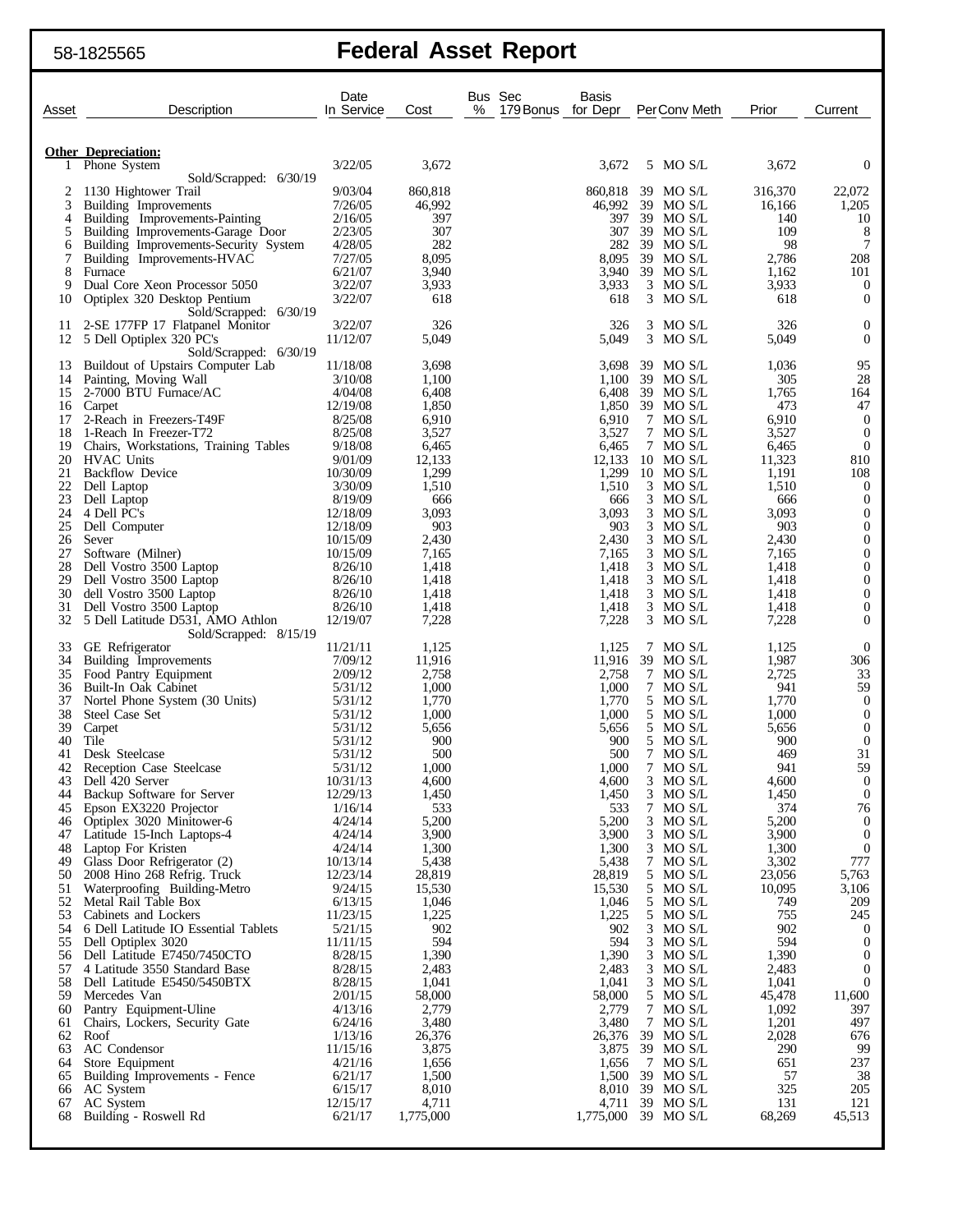## 58-1825565 **Federal Asset Report**

|          |                                          | Date                |                  | Bus Sec<br><b>Basis</b>                       |               |                  |
|----------|------------------------------------------|---------------------|------------------|-----------------------------------------------|---------------|------------------|
| Asset    | Description                              | In Service          | Cost             | PerConv Meth<br>$\%$<br>179 Bonus<br>for Depr | Prior         | Current          |
| 69       | Shelving and Storage                     | 4/20/17             | 17,254           | 7 MO S/L<br>17,254                            | 4,108         | 2,465            |
| 70       | Poly Trucks                              | 10/01/17            | 2,995            | 2,995<br>7 MO S/L                             | 535           | 428              |
| 71       | Chairs and Table                         | 1/23/17             | 1,244            | 1,244<br>7 MO S/L                             | 341           | 178              |
| 72       | Food Storage Equipment                   | 3/30/17             | 3,128            | 3,128<br>7 MO S/L                             | 782           | 447              |
| 73       | Shelving and Storage                     | 4/20/17             | 12,852           | 12,852<br>7 MO S/L                            | 3,060         | 1,836            |
| 74       | <b>Sinks</b>                             | 4/25/17             | 1,064            | 1,064<br>7 MO S/L                             | 253           | 152              |
| 75       | Vehicle - Truck Lift                     | 2/16/17             | 2,508            | 2,508<br>5 MO S/L                             | 920           | 502              |
| 76       | Roswell Rd Building Improvements         | 4/15/18             | 642,603          | 39 MO S/L<br>642,603                          | 12,358        | 16,477           |
| 77       | Satellite Building Improvements          | 5/15/18             | 8,057            | 39 MO S/L<br>8,057                            | 138           | 207              |
| 78       | Capital Improvements                     | 6/30/18             | 20,701           | 20,701<br>39 MO S/L                           | 265           | 531              |
| 79       | Machinary and Equipment                  | 6/30/18             | 6,860            | 6,860<br>39 MO S/L                            | 88            | 176              |
| 80       | Phone System                             | 3/02/18             | 18,062           | 18,062<br>5 MO S/L                            | 3,010         | 3,612            |
| 81       | <b>HVAC</b> Units                        | 4/16/18             | 4,359            | 4,359<br>39 MO S/L                            | 75            | 112              |
| 84       | Phone System - Dunwoody                  | 12/17/19            | 5,676            | 5,676<br>7 MO S/L                             | 0             | $\overline{0}$   |
| 85       | 5 Ton System with Drain                  | 8/01/19             | 7,952            | 7,952<br>10 MO S/L                            | 0             | 331              |
| 86       | Toyota Forklift                          | 7/01/19             | 12,577           | 12.577<br>5 MO S/L                            | 0             | 1,258            |
| 87<br>88 | Pantry Equipment - Webrestraurant        | 11/18/19            | 3,995            | 3,995<br>7 MO S/L<br>7 MO S/L                 | 0<br>$\Omega$ | 48<br>115        |
| 89       | Kacom Refrigerator and Freezer           | 11/18/19<br>4/30/19 | 9,678            | 9,678<br>$3$ MO S/L                           | $\theta$      |                  |
| 90       | 21 Laptop Computers                      | 5/14/19             | 11,081<br>1,167  | 11,081<br>1,167<br>7 MO S/L                   | $\Omega$      | 2,462<br>111     |
|          | Shelving Units                           |                     |                  |                                               |               |                  |
|          | <b>Total Other Depreciation</b>          |                     | 3,788,762        | 3,788,762                                     | 636,251       | 126,358          |
|          | <b>Total ACRS and Other Depreciation</b> |                     | 3,788,762        | 3,788,762                                     | 636,251       | 126,358          |
|          |                                          |                     |                  |                                               |               |                  |
|          |                                          |                     |                  |                                               |               |                  |
| 82       | <b>Amortization:</b><br>Loan Costs       | 1/01/18             | 31,170           | 31,170<br>10 MOAmort                          | 4,676         | 3,117            |
|          |                                          |                     | 31,170           | 31,170                                        | 4,676         | 3,117            |
|          |                                          |                     |                  |                                               |               |                  |
|          | <b>Grand Totals</b>                      |                     | 3,819,932        | 3,819,932                                     | 640,927       | 129,475          |
|          | <b>Less: Dispositions and Transfers</b>  |                     | 16,567           | 16,567                                        | 16,567        | $\boldsymbol{0}$ |
|          | Less: Start-up/Org Expense               |                     | $\boldsymbol{0}$ | 0                                             | $\theta$      | $\theta$         |
|          | <b>Net Grand Totals</b>                  |                     | 3,803,365        | 3,803,365                                     | 624,360       | 129,475          |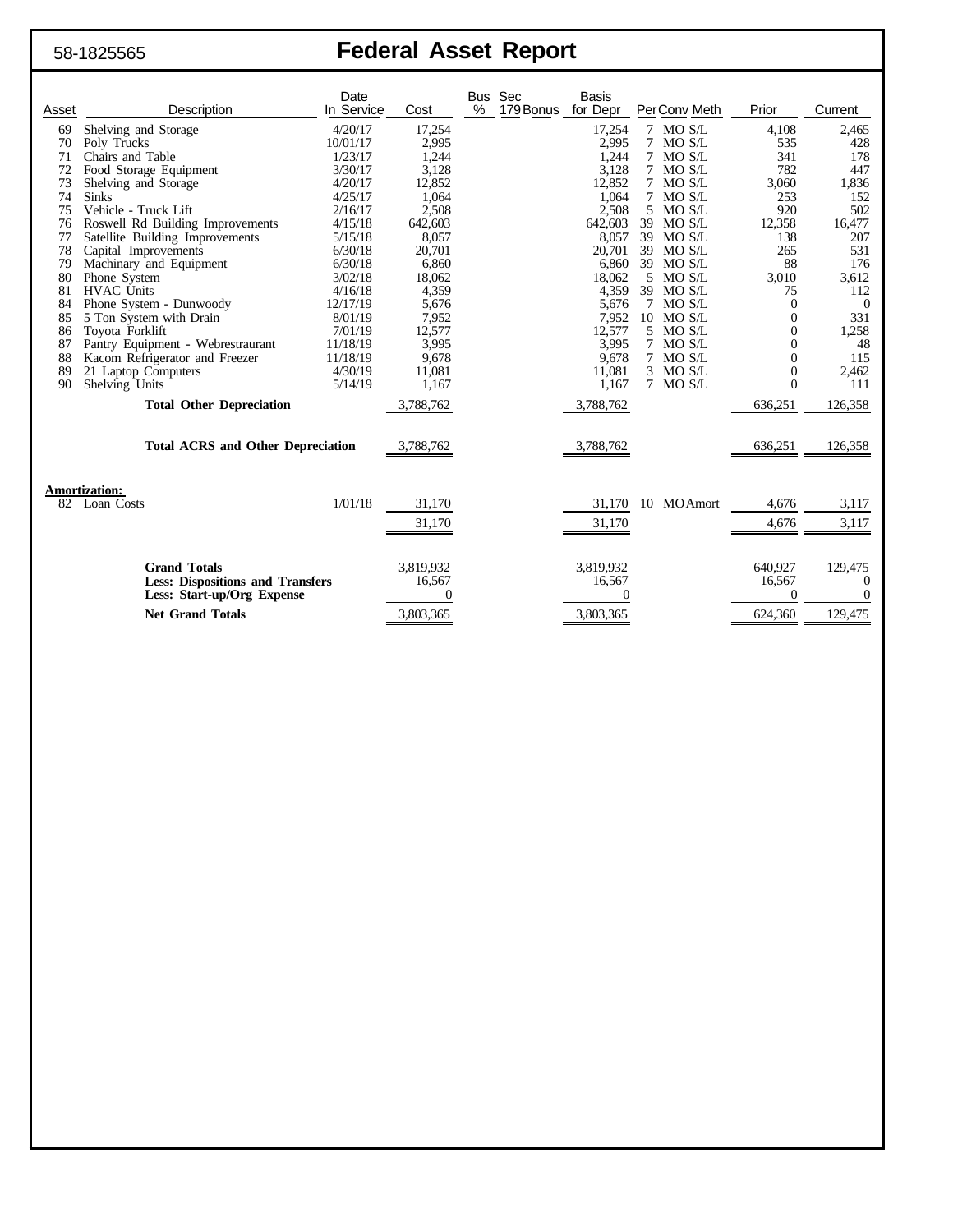## 58-1825565 **GA Asset Report**

| GA<br>GA<br><b>Difference</b><br>Date<br>Basis<br>Federal<br>In Service<br>Cost<br>Prior<br>Description<br>for Depr<br>Current<br>Current<br>Fed - GA<br>Asset<br><b>Other Depreciation:</b><br>3/22/05<br>3,672<br>$\boldsymbol{0}$<br>$\boldsymbol{0}$<br>Phone System<br>3,672<br>3,672<br>$\boldsymbol{0}$<br>$\perp$<br>Sold/Scrapped: 6/30/19<br>1130 Hightower Trail<br>9/03/04<br>860,818<br>316,369<br>860,818<br>22,072<br>22,072<br>0<br>2<br>3<br>1,205<br>Building Improvements<br>7/26/05<br>46,992<br>46,992<br>16,166<br>1,205<br>$\overline{0}$<br>2/16/05<br>397<br>397<br>10<br>10<br>$\overline{0}$<br>4<br>Building Improvements-Painting<br>141<br>307<br>307<br>8<br>$\overline{0}$<br>Building Improvements-Garage Door<br>2/23/05<br>109<br>8<br>5<br>7<br>282<br>99<br>Building Improvements-Security System<br>4/28/05<br>282<br>7<br>$\overline{0}$<br>6<br>7/27/05<br>8,095<br>8,095<br>208<br>7<br>Building Improvements-HVAC<br>2,785<br>207<br>1<br>$\overline{0}$<br>8<br>Furnace<br>6/21/07<br>3,940<br>3,940<br>1,162<br>101<br>101<br>$\boldsymbol{0}$<br>9<br>Dual Core Xeon Processor 5050<br>3/22/07<br>3,933<br>3,933<br>3,933<br>$\boldsymbol{0}$<br>$\boldsymbol{0}$<br>$\theta$<br>$\overline{0}$<br>10<br>3/22/07<br>618<br>618<br>618<br>$\boldsymbol{0}$<br>Optiplex 320 Desktop Pentium<br>Sold/Scrapped: 6/30/19<br>$\boldsymbol{0}$<br>3/22/07<br>326<br>326<br>326<br>$\boldsymbol{0}$<br>0<br>2-SE 177FP 17 Flatpanel Monitor<br>11<br>$\theta$<br>12<br>5 Dell Optiplex 320 PC's<br>11/12/07<br>5,049<br>5,049<br>5,049<br>$\mathbf{0}$<br>$\overline{0}$<br>Sold/Scrapped: 6/30/19<br>11/18/08<br>3,698<br>3,698<br>956<br>95<br>95<br>0<br>13<br>Buildout of Upstairs Computer Lab<br>306<br>28<br>$\boldsymbol{0}$<br>Painting, Moving Wall<br>3/10/08<br>1,100<br>1,100<br>28<br>14<br>2-7000 BTU Furnace/AC<br>4/04/08<br>6,408<br>6,408<br>1,766<br>165<br>164<br>$-1$<br>15<br>12/19/08<br>1,850<br>1,850<br>474<br>48<br>47<br>$-1$<br>16<br>Carpet<br>6,910<br>$\boldsymbol{0}$<br>17<br>2-Reach in Freezers-T49F<br>8/25/08<br>6,910<br>6,910<br>$\boldsymbol{0}$<br>$\boldsymbol{0}$<br>$\theta$<br>$\boldsymbol{0}$<br>8/25/08<br>3,527<br>3,527<br>3,527<br>$\mathbf{0}$<br>18<br>1-Reach In Freezer-T72<br>$\overline{0}$<br>19<br>9/18/08<br>6,465<br>6,465<br>6,465<br>$\mathbf{0}$<br>0<br>Chairs, Workstations, Training Tables<br>810<br>20<br><b>HVAC Units</b><br>9/01/09<br>12,133<br>12,133<br>11,324<br>809<br>1<br>1,299<br>1,299<br>108<br>$\boldsymbol{0}$<br>21<br><b>Backflow Device</b><br>10/30/09<br>1,191<br>108<br>$\overline{0}$<br>22<br>Dell Laptop<br>3/30/09<br>1,510<br>1,510<br>1,510<br>$\overline{0}$<br>0<br>$\boldsymbol{0}$<br>23<br>8/19/09<br>666<br>666<br>666<br>$\boldsymbol{0}$<br>$\boldsymbol{0}$<br>Dell Laptop<br>3,093<br>3,093<br>3,093<br>$\overline{0}$<br>$\overline{0}$<br>4 Dell PC's<br>12/18/09<br>0<br>24<br>903<br>$\boldsymbol{0}$<br>$\boldsymbol{0}$<br>$\boldsymbol{0}$<br>25<br>Dell Computer<br>12/18/09<br>903<br>903<br>$\overline{0}$<br>$\overline{0}$<br>26<br>Sever<br>10/15/09<br>2,430<br>2,430<br>2,430<br>0<br>$\boldsymbol{0}$<br>$\boldsymbol{0}$<br>$\boldsymbol{0}$<br>27<br>Software (Milner)<br>10/15/09<br>7,165<br>7,165<br>7,165<br>$\overline{0}$<br>$\overline{0}$<br>28<br>Dell Vostro 3500 Laptop<br>8/26/10<br>1,418<br>1,418<br>1,418<br>0<br>$\boldsymbol{0}$<br>$\boldsymbol{0}$<br>$\boldsymbol{0}$<br>29<br>1,418<br>1,418<br>1,418<br>Dell Vostro 3500 Laptop<br>8/26/10<br>$\overline{0}$<br>$\overline{0}$<br>$\overline{0}$<br>30<br>8/26/10<br>1,418<br>1,418<br>dell Vostro 3500 Laptop<br>1,418<br>31<br>1,418<br>$\boldsymbol{0}$<br>$\boldsymbol{0}$<br>$\boldsymbol{0}$<br>Dell Vostro 3500 Laptop<br>8/26/10<br>1,418<br>1,418<br>$\theta$<br>7,228<br>$\overline{0}$<br>32<br>12/19/07<br>7,228<br>7,228<br>$\mathbf{0}$<br>5 Dell Latitude D531, AMO Athlon<br>Sold/Scrapped: 8/15/19<br>$\boldsymbol{0}$<br>GE Refrigerator<br>1,125<br>$\boldsymbol{0}$<br>0<br>33<br>11/21/11<br>1,125<br>1,125<br>11,916<br>11,916<br>1,986<br>306<br>$\boldsymbol{0}$<br>34<br>Building Improvements<br>7/09/12<br>306<br>$\boldsymbol{0}$<br>2/09/12<br>2,758<br>2,758<br>2,725<br>33<br>33<br>35<br>Food Pantry Equipment<br>1,000<br>940<br>59<br>Built-In Oak Cabinet<br>5/31/12<br>1,000<br>60<br>$-1$<br>36<br>$\boldsymbol{0}$<br>$\boldsymbol{0}$<br>5/31/12<br>1,770<br>1,770<br>1,770<br>$\boldsymbol{0}$<br>37<br>Nortel Phone System (30 Units)<br>1,000<br>1,000<br>1,000<br>$\boldsymbol{0}$<br>$\boldsymbol{0}$<br>$\boldsymbol{0}$<br>38<br>5/31/12<br>Steel Case Set<br>$\Omega$<br>$\Omega$<br>$\Omega$<br>39 Carpet<br>5/31/12<br>5,656<br>5,656<br>5,656<br>$\boldsymbol{0}$<br>900<br>900<br>$\mathbf{0}$<br>$\boldsymbol{0}$<br>40<br>Tile<br>5/31/12<br>900<br>5/31/12<br>500<br>500<br>31<br>Desk Steelcase<br>470<br>30<br>41<br>59<br>1,000<br>1,000<br>940<br>Reception Case Steelcase<br>5/31/12<br>60<br>$-1$<br>42<br>4,600<br>$\boldsymbol{0}$<br>10/31/13<br>4,600<br>$\mathbf{0}$<br>43<br>Dell 420 Server<br>4,600<br>0<br>Backup Software for Server<br>12/29/13<br>1,450<br>1,450<br>$\boldsymbol{0}$<br>$\mathbf{0}$<br>$\boldsymbol{0}$<br>1,450<br>44<br>533<br>374<br>1/16/14<br>533<br>77<br>76<br>$-1$<br>45<br>Epson EX3220 Projector<br>5,200<br>4/24/14<br>5,200<br>5,200<br>$\boldsymbol{0}$<br>$\boldsymbol{0}$<br>$\boldsymbol{0}$<br>Optiplex 3020 Minitower-6<br>46<br>$\boldsymbol{0}$<br>$\boldsymbol{0}$<br>Latitude 15-Inch Laptops-4<br>4/24/14<br>3,900<br>3,900<br>3,900<br>$\boldsymbol{0}$<br>47<br>1,300<br>1,300<br>4/24/14<br>1,300<br>$\boldsymbol{0}$<br>$\boldsymbol{0}$<br>$\boldsymbol{0}$<br>Laptop For Kristen<br>48<br>3,302<br>$\boldsymbol{0}$<br>Glass Door Refrigerator (2)<br>10/13/14<br>5,438<br>5,438<br>777<br>777<br>49<br>28,819<br>28,819<br>12/23/14<br>23,055<br>5,764<br>5,763<br>50<br>2008 Hino 268 Refrig. Truck<br>$-1$<br>15,530<br>15,530<br>$\boldsymbol{0}$<br>Waterproofing Building-Metro<br>9/24/15<br>10,095<br>3,106<br>3,106<br>51<br>6/13/15<br>1,046<br>1,046<br>750<br>209<br>209<br>$\boldsymbol{0}$<br>52<br>Metal Rail Table Box<br>11/23/15<br>1,225<br>755<br>$\boldsymbol{0}$<br>53<br>Cabinets and Lockers<br>1,225<br>245<br>245<br>902<br>54<br>5/21/15<br>902<br>902<br>$\boldsymbol{0}$<br>6 Dell Latitude IO Essential Tablets<br>$\boldsymbol{0}$<br>0<br>11/11/15<br>594<br>594<br>594<br>$\theta$<br>$\boldsymbol{0}$<br>Dell Optiplex 3020<br>$\mathbf{0}$<br>55<br>8/28/15<br>1,390<br>1,390<br>1,390<br>$\boldsymbol{0}$<br>Dell Latitude E7450/7450CTO<br>$\boldsymbol{0}$<br>$\boldsymbol{0}$<br>56<br>8/28/15<br>2,483<br>$\theta$<br>$\boldsymbol{0}$<br>4 Latitude 3550 Standard Base<br>2,483<br>2,483<br>0<br>57<br>58<br>8/28/15<br>1,041<br>1,041<br>1,041<br>$\mathbf{0}$<br>$\theta$<br>$\boldsymbol{0}$<br>Dell Latitude E5450/5450BTX<br>2/01/15<br>58,000<br>58,000<br>45,433<br>11,600<br>$\boldsymbol{0}$<br>59<br>Mercedes Van<br>11,600<br>4/13/16<br>2,779<br>2,779<br>1,092<br>397<br>397<br>$\boldsymbol{0}$<br>60<br>Pantry Equipment-Uline<br>6/24/16<br>3,480<br>1,243<br>497<br>497<br>$\boldsymbol{0}$<br>3,480<br>Chairs, Lockers, Security Gate<br>61<br>1/13/16<br>26,376<br>26,376<br>2,029<br>676<br>676<br>$\boldsymbol{0}$<br>62<br>Roof<br>AC Condensor<br>11/15/16<br>3,875<br>3,875<br>215<br>100<br>99<br>$-1$<br>63<br>237<br>4/21/16<br>1,656<br>631<br>236<br>$\mathbf{1}$<br>1,656<br>64<br>Store Equipment<br>1,500<br>$\boldsymbol{0}$<br>6/21/17<br>1,500<br>58<br>38<br>38<br>65<br>Building Improvements - Fence<br>6/15/17<br>8,010<br>8,010<br>325<br>206<br>205<br>$-1$<br>AC System<br>66<br>12/15/17<br>4,711<br>121<br>121<br>$\boldsymbol{0}$<br>AC System<br>4,711<br>131<br>67<br>6/21/17<br>45,513<br>$\boldsymbol{0}$<br>68<br>Building - Roswell Rd<br>1,775,000<br>1,775,000<br>68,269<br>45,513 |  |  |  |  |  |
|-------------------------------------------------------------------------------------------------------------------------------------------------------------------------------------------------------------------------------------------------------------------------------------------------------------------------------------------------------------------------------------------------------------------------------------------------------------------------------------------------------------------------------------------------------------------------------------------------------------------------------------------------------------------------------------------------------------------------------------------------------------------------------------------------------------------------------------------------------------------------------------------------------------------------------------------------------------------------------------------------------------------------------------------------------------------------------------------------------------------------------------------------------------------------------------------------------------------------------------------------------------------------------------------------------------------------------------------------------------------------------------------------------------------------------------------------------------------------------------------------------------------------------------------------------------------------------------------------------------------------------------------------------------------------------------------------------------------------------------------------------------------------------------------------------------------------------------------------------------------------------------------------------------------------------------------------------------------------------------------------------------------------------------------------------------------------------------------------------------------------------------------------------------------------------------------------------------------------------------------------------------------------------------------------------------------------------------------------------------------------------------------------------------------------------------------------------------------------------------------------------------------------------------------------------------------------------------------------------------------------------------------------------------------------------------------------------------------------------------------------------------------------------------------------------------------------------------------------------------------------------------------------------------------------------------------------------------------------------------------------------------------------------------------------------------------------------------------------------------------------------------------------------------------------------------------------------------------------------------------------------------------------------------------------------------------------------------------------------------------------------------------------------------------------------------------------------------------------------------------------------------------------------------------------------------------------------------------------------------------------------------------------------------------------------------------------------------------------------------------------------------------------------------------------------------------------------------------------------------------------------------------------------------------------------------------------------------------------------------------------------------------------------------------------------------------------------------------------------------------------------------------------------------------------------------------------------------------------------------------------------------------------------------------------------------------------------------------------------------------------------------------------------------------------------------------------------------------------------------------------------------------------------------------------------------------------------------------------------------------------------------------------------------------------------------------------------------------------------------------------------------------------------------------------------------------------------------------------------------------------------------------------------------------------------------------------------------------------------------------------------------------------------------------------------------------------------------------------------------------------------------------------------------------------------------------------------------------------------------------------------------------------------------------------------------------------------------------------------------------------------------------------------------------------------------------------------------------------------------------------------------------------------------------------------------------------------------------------------------------------------------------------------------------------------------------------------------------------------------------------------------------------------------------------------------------------------------------------------------------------------------------------------------------------------------------------------------------------------------------------------------------------------------------------------------------------------------------------------------------------------------------------------------------------------------------------------------------------------------------------------------------------------------------------------------------------------------------------------------------------------------------------------------------------------------------------------------------------------------------------------------------------------------------------------------------------------------------------------------------------------------------------------------------------------------------------------------------------------------------------------------------------------------------------------------------------------------------------------------------------------------------------------------------------------------------------------------------------------------------------------------------------------------------------------------------------------------------------------------------------------------------------------------------------------------------------------------------------------------------------------------------------------------------------------------------------------------------------------------------------------------------------------------------------------------------------------------------------------------------------------------------------------------------------------------------------------------------------------------------------------------------------------------------------------------------------------------------------------------------------------------------------------------------------------------------------------------------------------------------------------------------------------------------------------------------------|--|--|--|--|--|
|                                                                                                                                                                                                                                                                                                                                                                                                                                                                                                                                                                                                                                                                                                                                                                                                                                                                                                                                                                                                                                                                                                                                                                                                                                                                                                                                                                                                                                                                                                                                                                                                                                                                                                                                                                                                                                                                                                                                                                                                                                                                                                                                                                                                                                                                                                                                                                                                                                                                                                                                                                                                                                                                                                                                                                                                                                                                                                                                                                                                                                                                                                                                                                                                                                                                                                                                                                                                                                                                                                                                                                                                                                                                                                                                                                                                                                                                                                                                                                                                                                                                                                                                                                                                                                                                                                                                                                                                                                                                                                                                                                                                                                                                                                                                                                                                                                                                                                                                                                                                                                                                                                                                                                                                                                                                                                                                                                                                                                                                                                                                                                                                                                                                                                                                                                                                                                                                                                                                                                                                                                                                                                                                                                                                                                                                                                                                                                                                                                                                                                                                                                                                                                                                                                                                                                                                                                                                                                                                                                                                                                                                                                                                                                                                                                                                                                                                                                                                                                                                                                                                                                                                                                                                                                                                                                                                                                                                                                                                                 |  |  |  |  |  |
|                                                                                                                                                                                                                                                                                                                                                                                                                                                                                                                                                                                                                                                                                                                                                                                                                                                                                                                                                                                                                                                                                                                                                                                                                                                                                                                                                                                                                                                                                                                                                                                                                                                                                                                                                                                                                                                                                                                                                                                                                                                                                                                                                                                                                                                                                                                                                                                                                                                                                                                                                                                                                                                                                                                                                                                                                                                                                                                                                                                                                                                                                                                                                                                                                                                                                                                                                                                                                                                                                                                                                                                                                                                                                                                                                                                                                                                                                                                                                                                                                                                                                                                                                                                                                                                                                                                                                                                                                                                                                                                                                                                                                                                                                                                                                                                                                                                                                                                                                                                                                                                                                                                                                                                                                                                                                                                                                                                                                                                                                                                                                                                                                                                                                                                                                                                                                                                                                                                                                                                                                                                                                                                                                                                                                                                                                                                                                                                                                                                                                                                                                                                                                                                                                                                                                                                                                                                                                                                                                                                                                                                                                                                                                                                                                                                                                                                                                                                                                                                                                                                                                                                                                                                                                                                                                                                                                                                                                                                                                 |  |  |  |  |  |
|                                                                                                                                                                                                                                                                                                                                                                                                                                                                                                                                                                                                                                                                                                                                                                                                                                                                                                                                                                                                                                                                                                                                                                                                                                                                                                                                                                                                                                                                                                                                                                                                                                                                                                                                                                                                                                                                                                                                                                                                                                                                                                                                                                                                                                                                                                                                                                                                                                                                                                                                                                                                                                                                                                                                                                                                                                                                                                                                                                                                                                                                                                                                                                                                                                                                                                                                                                                                                                                                                                                                                                                                                                                                                                                                                                                                                                                                                                                                                                                                                                                                                                                                                                                                                                                                                                                                                                                                                                                                                                                                                                                                                                                                                                                                                                                                                                                                                                                                                                                                                                                                                                                                                                                                                                                                                                                                                                                                                                                                                                                                                                                                                                                                                                                                                                                                                                                                                                                                                                                                                                                                                                                                                                                                                                                                                                                                                                                                                                                                                                                                                                                                                                                                                                                                                                                                                                                                                                                                                                                                                                                                                                                                                                                                                                                                                                                                                                                                                                                                                                                                                                                                                                                                                                                                                                                                                                                                                                                                                 |  |  |  |  |  |
|                                                                                                                                                                                                                                                                                                                                                                                                                                                                                                                                                                                                                                                                                                                                                                                                                                                                                                                                                                                                                                                                                                                                                                                                                                                                                                                                                                                                                                                                                                                                                                                                                                                                                                                                                                                                                                                                                                                                                                                                                                                                                                                                                                                                                                                                                                                                                                                                                                                                                                                                                                                                                                                                                                                                                                                                                                                                                                                                                                                                                                                                                                                                                                                                                                                                                                                                                                                                                                                                                                                                                                                                                                                                                                                                                                                                                                                                                                                                                                                                                                                                                                                                                                                                                                                                                                                                                                                                                                                                                                                                                                                                                                                                                                                                                                                                                                                                                                                                                                                                                                                                                                                                                                                                                                                                                                                                                                                                                                                                                                                                                                                                                                                                                                                                                                                                                                                                                                                                                                                                                                                                                                                                                                                                                                                                                                                                                                                                                                                                                                                                                                                                                                                                                                                                                                                                                                                                                                                                                                                                                                                                                                                                                                                                                                                                                                                                                                                                                                                                                                                                                                                                                                                                                                                                                                                                                                                                                                                                                 |  |  |  |  |  |
|                                                                                                                                                                                                                                                                                                                                                                                                                                                                                                                                                                                                                                                                                                                                                                                                                                                                                                                                                                                                                                                                                                                                                                                                                                                                                                                                                                                                                                                                                                                                                                                                                                                                                                                                                                                                                                                                                                                                                                                                                                                                                                                                                                                                                                                                                                                                                                                                                                                                                                                                                                                                                                                                                                                                                                                                                                                                                                                                                                                                                                                                                                                                                                                                                                                                                                                                                                                                                                                                                                                                                                                                                                                                                                                                                                                                                                                                                                                                                                                                                                                                                                                                                                                                                                                                                                                                                                                                                                                                                                                                                                                                                                                                                                                                                                                                                                                                                                                                                                                                                                                                                                                                                                                                                                                                                                                                                                                                                                                                                                                                                                                                                                                                                                                                                                                                                                                                                                                                                                                                                                                                                                                                                                                                                                                                                                                                                                                                                                                                                                                                                                                                                                                                                                                                                                                                                                                                                                                                                                                                                                                                                                                                                                                                                                                                                                                                                                                                                                                                                                                                                                                                                                                                                                                                                                                                                                                                                                                                                 |  |  |  |  |  |
|                                                                                                                                                                                                                                                                                                                                                                                                                                                                                                                                                                                                                                                                                                                                                                                                                                                                                                                                                                                                                                                                                                                                                                                                                                                                                                                                                                                                                                                                                                                                                                                                                                                                                                                                                                                                                                                                                                                                                                                                                                                                                                                                                                                                                                                                                                                                                                                                                                                                                                                                                                                                                                                                                                                                                                                                                                                                                                                                                                                                                                                                                                                                                                                                                                                                                                                                                                                                                                                                                                                                                                                                                                                                                                                                                                                                                                                                                                                                                                                                                                                                                                                                                                                                                                                                                                                                                                                                                                                                                                                                                                                                                                                                                                                                                                                                                                                                                                                                                                                                                                                                                                                                                                                                                                                                                                                                                                                                                                                                                                                                                                                                                                                                                                                                                                                                                                                                                                                                                                                                                                                                                                                                                                                                                                                                                                                                                                                                                                                                                                                                                                                                                                                                                                                                                                                                                                                                                                                                                                                                                                                                                                                                                                                                                                                                                                                                                                                                                                                                                                                                                                                                                                                                                                                                                                                                                                                                                                                                                 |  |  |  |  |  |
|                                                                                                                                                                                                                                                                                                                                                                                                                                                                                                                                                                                                                                                                                                                                                                                                                                                                                                                                                                                                                                                                                                                                                                                                                                                                                                                                                                                                                                                                                                                                                                                                                                                                                                                                                                                                                                                                                                                                                                                                                                                                                                                                                                                                                                                                                                                                                                                                                                                                                                                                                                                                                                                                                                                                                                                                                                                                                                                                                                                                                                                                                                                                                                                                                                                                                                                                                                                                                                                                                                                                                                                                                                                                                                                                                                                                                                                                                                                                                                                                                                                                                                                                                                                                                                                                                                                                                                                                                                                                                                                                                                                                                                                                                                                                                                                                                                                                                                                                                                                                                                                                                                                                                                                                                                                                                                                                                                                                                                                                                                                                                                                                                                                                                                                                                                                                                                                                                                                                                                                                                                                                                                                                                                                                                                                                                                                                                                                                                                                                                                                                                                                                                                                                                                                                                                                                                                                                                                                                                                                                                                                                                                                                                                                                                                                                                                                                                                                                                                                                                                                                                                                                                                                                                                                                                                                                                                                                                                                                                 |  |  |  |  |  |
|                                                                                                                                                                                                                                                                                                                                                                                                                                                                                                                                                                                                                                                                                                                                                                                                                                                                                                                                                                                                                                                                                                                                                                                                                                                                                                                                                                                                                                                                                                                                                                                                                                                                                                                                                                                                                                                                                                                                                                                                                                                                                                                                                                                                                                                                                                                                                                                                                                                                                                                                                                                                                                                                                                                                                                                                                                                                                                                                                                                                                                                                                                                                                                                                                                                                                                                                                                                                                                                                                                                                                                                                                                                                                                                                                                                                                                                                                                                                                                                                                                                                                                                                                                                                                                                                                                                                                                                                                                                                                                                                                                                                                                                                                                                                                                                                                                                                                                                                                                                                                                                                                                                                                                                                                                                                                                                                                                                                                                                                                                                                                                                                                                                                                                                                                                                                                                                                                                                                                                                                                                                                                                                                                                                                                                                                                                                                                                                                                                                                                                                                                                                                                                                                                                                                                                                                                                                                                                                                                                                                                                                                                                                                                                                                                                                                                                                                                                                                                                                                                                                                                                                                                                                                                                                                                                                                                                                                                                                                                 |  |  |  |  |  |
|                                                                                                                                                                                                                                                                                                                                                                                                                                                                                                                                                                                                                                                                                                                                                                                                                                                                                                                                                                                                                                                                                                                                                                                                                                                                                                                                                                                                                                                                                                                                                                                                                                                                                                                                                                                                                                                                                                                                                                                                                                                                                                                                                                                                                                                                                                                                                                                                                                                                                                                                                                                                                                                                                                                                                                                                                                                                                                                                                                                                                                                                                                                                                                                                                                                                                                                                                                                                                                                                                                                                                                                                                                                                                                                                                                                                                                                                                                                                                                                                                                                                                                                                                                                                                                                                                                                                                                                                                                                                                                                                                                                                                                                                                                                                                                                                                                                                                                                                                                                                                                                                                                                                                                                                                                                                                                                                                                                                                                                                                                                                                                                                                                                                                                                                                                                                                                                                                                                                                                                                                                                                                                                                                                                                                                                                                                                                                                                                                                                                                                                                                                                                                                                                                                                                                                                                                                                                                                                                                                                                                                                                                                                                                                                                                                                                                                                                                                                                                                                                                                                                                                                                                                                                                                                                                                                                                                                                                                                                                 |  |  |  |  |  |
|                                                                                                                                                                                                                                                                                                                                                                                                                                                                                                                                                                                                                                                                                                                                                                                                                                                                                                                                                                                                                                                                                                                                                                                                                                                                                                                                                                                                                                                                                                                                                                                                                                                                                                                                                                                                                                                                                                                                                                                                                                                                                                                                                                                                                                                                                                                                                                                                                                                                                                                                                                                                                                                                                                                                                                                                                                                                                                                                                                                                                                                                                                                                                                                                                                                                                                                                                                                                                                                                                                                                                                                                                                                                                                                                                                                                                                                                                                                                                                                                                                                                                                                                                                                                                                                                                                                                                                                                                                                                                                                                                                                                                                                                                                                                                                                                                                                                                                                                                                                                                                                                                                                                                                                                                                                                                                                                                                                                                                                                                                                                                                                                                                                                                                                                                                                                                                                                                                                                                                                                                                                                                                                                                                                                                                                                                                                                                                                                                                                                                                                                                                                                                                                                                                                                                                                                                                                                                                                                                                                                                                                                                                                                                                                                                                                                                                                                                                                                                                                                                                                                                                                                                                                                                                                                                                                                                                                                                                                                                 |  |  |  |  |  |
|                                                                                                                                                                                                                                                                                                                                                                                                                                                                                                                                                                                                                                                                                                                                                                                                                                                                                                                                                                                                                                                                                                                                                                                                                                                                                                                                                                                                                                                                                                                                                                                                                                                                                                                                                                                                                                                                                                                                                                                                                                                                                                                                                                                                                                                                                                                                                                                                                                                                                                                                                                                                                                                                                                                                                                                                                                                                                                                                                                                                                                                                                                                                                                                                                                                                                                                                                                                                                                                                                                                                                                                                                                                                                                                                                                                                                                                                                                                                                                                                                                                                                                                                                                                                                                                                                                                                                                                                                                                                                                                                                                                                                                                                                                                                                                                                                                                                                                                                                                                                                                                                                                                                                                                                                                                                                                                                                                                                                                                                                                                                                                                                                                                                                                                                                                                                                                                                                                                                                                                                                                                                                                                                                                                                                                                                                                                                                                                                                                                                                                                                                                                                                                                                                                                                                                                                                                                                                                                                                                                                                                                                                                                                                                                                                                                                                                                                                                                                                                                                                                                                                                                                                                                                                                                                                                                                                                                                                                                                                 |  |  |  |  |  |
|                                                                                                                                                                                                                                                                                                                                                                                                                                                                                                                                                                                                                                                                                                                                                                                                                                                                                                                                                                                                                                                                                                                                                                                                                                                                                                                                                                                                                                                                                                                                                                                                                                                                                                                                                                                                                                                                                                                                                                                                                                                                                                                                                                                                                                                                                                                                                                                                                                                                                                                                                                                                                                                                                                                                                                                                                                                                                                                                                                                                                                                                                                                                                                                                                                                                                                                                                                                                                                                                                                                                                                                                                                                                                                                                                                                                                                                                                                                                                                                                                                                                                                                                                                                                                                                                                                                                                                                                                                                                                                                                                                                                                                                                                                                                                                                                                                                                                                                                                                                                                                                                                                                                                                                                                                                                                                                                                                                                                                                                                                                                                                                                                                                                                                                                                                                                                                                                                                                                                                                                                                                                                                                                                                                                                                                                                                                                                                                                                                                                                                                                                                                                                                                                                                                                                                                                                                                                                                                                                                                                                                                                                                                                                                                                                                                                                                                                                                                                                                                                                                                                                                                                                                                                                                                                                                                                                                                                                                                                                 |  |  |  |  |  |
|                                                                                                                                                                                                                                                                                                                                                                                                                                                                                                                                                                                                                                                                                                                                                                                                                                                                                                                                                                                                                                                                                                                                                                                                                                                                                                                                                                                                                                                                                                                                                                                                                                                                                                                                                                                                                                                                                                                                                                                                                                                                                                                                                                                                                                                                                                                                                                                                                                                                                                                                                                                                                                                                                                                                                                                                                                                                                                                                                                                                                                                                                                                                                                                                                                                                                                                                                                                                                                                                                                                                                                                                                                                                                                                                                                                                                                                                                                                                                                                                                                                                                                                                                                                                                                                                                                                                                                                                                                                                                                                                                                                                                                                                                                                                                                                                                                                                                                                                                                                                                                                                                                                                                                                                                                                                                                                                                                                                                                                                                                                                                                                                                                                                                                                                                                                                                                                                                                                                                                                                                                                                                                                                                                                                                                                                                                                                                                                                                                                                                                                                                                                                                                                                                                                                                                                                                                                                                                                                                                                                                                                                                                                                                                                                                                                                                                                                                                                                                                                                                                                                                                                                                                                                                                                                                                                                                                                                                                                                                 |  |  |  |  |  |
|                                                                                                                                                                                                                                                                                                                                                                                                                                                                                                                                                                                                                                                                                                                                                                                                                                                                                                                                                                                                                                                                                                                                                                                                                                                                                                                                                                                                                                                                                                                                                                                                                                                                                                                                                                                                                                                                                                                                                                                                                                                                                                                                                                                                                                                                                                                                                                                                                                                                                                                                                                                                                                                                                                                                                                                                                                                                                                                                                                                                                                                                                                                                                                                                                                                                                                                                                                                                                                                                                                                                                                                                                                                                                                                                                                                                                                                                                                                                                                                                                                                                                                                                                                                                                                                                                                                                                                                                                                                                                                                                                                                                                                                                                                                                                                                                                                                                                                                                                                                                                                                                                                                                                                                                                                                                                                                                                                                                                                                                                                                                                                                                                                                                                                                                                                                                                                                                                                                                                                                                                                                                                                                                                                                                                                                                                                                                                                                                                                                                                                                                                                                                                                                                                                                                                                                                                                                                                                                                                                                                                                                                                                                                                                                                                                                                                                                                                                                                                                                                                                                                                                                                                                                                                                                                                                                                                                                                                                                                                 |  |  |  |  |  |
|                                                                                                                                                                                                                                                                                                                                                                                                                                                                                                                                                                                                                                                                                                                                                                                                                                                                                                                                                                                                                                                                                                                                                                                                                                                                                                                                                                                                                                                                                                                                                                                                                                                                                                                                                                                                                                                                                                                                                                                                                                                                                                                                                                                                                                                                                                                                                                                                                                                                                                                                                                                                                                                                                                                                                                                                                                                                                                                                                                                                                                                                                                                                                                                                                                                                                                                                                                                                                                                                                                                                                                                                                                                                                                                                                                                                                                                                                                                                                                                                                                                                                                                                                                                                                                                                                                                                                                                                                                                                                                                                                                                                                                                                                                                                                                                                                                                                                                                                                                                                                                                                                                                                                                                                                                                                                                                                                                                                                                                                                                                                                                                                                                                                                                                                                                                                                                                                                                                                                                                                                                                                                                                                                                                                                                                                                                                                                                                                                                                                                                                                                                                                                                                                                                                                                                                                                                                                                                                                                                                                                                                                                                                                                                                                                                                                                                                                                                                                                                                                                                                                                                                                                                                                                                                                                                                                                                                                                                                                                 |  |  |  |  |  |
|                                                                                                                                                                                                                                                                                                                                                                                                                                                                                                                                                                                                                                                                                                                                                                                                                                                                                                                                                                                                                                                                                                                                                                                                                                                                                                                                                                                                                                                                                                                                                                                                                                                                                                                                                                                                                                                                                                                                                                                                                                                                                                                                                                                                                                                                                                                                                                                                                                                                                                                                                                                                                                                                                                                                                                                                                                                                                                                                                                                                                                                                                                                                                                                                                                                                                                                                                                                                                                                                                                                                                                                                                                                                                                                                                                                                                                                                                                                                                                                                                                                                                                                                                                                                                                                                                                                                                                                                                                                                                                                                                                                                                                                                                                                                                                                                                                                                                                                                                                                                                                                                                                                                                                                                                                                                                                                                                                                                                                                                                                                                                                                                                                                                                                                                                                                                                                                                                                                                                                                                                                                                                                                                                                                                                                                                                                                                                                                                                                                                                                                                                                                                                                                                                                                                                                                                                                                                                                                                                                                                                                                                                                                                                                                                                                                                                                                                                                                                                                                                                                                                                                                                                                                                                                                                                                                                                                                                                                                                                 |  |  |  |  |  |
|                                                                                                                                                                                                                                                                                                                                                                                                                                                                                                                                                                                                                                                                                                                                                                                                                                                                                                                                                                                                                                                                                                                                                                                                                                                                                                                                                                                                                                                                                                                                                                                                                                                                                                                                                                                                                                                                                                                                                                                                                                                                                                                                                                                                                                                                                                                                                                                                                                                                                                                                                                                                                                                                                                                                                                                                                                                                                                                                                                                                                                                                                                                                                                                                                                                                                                                                                                                                                                                                                                                                                                                                                                                                                                                                                                                                                                                                                                                                                                                                                                                                                                                                                                                                                                                                                                                                                                                                                                                                                                                                                                                                                                                                                                                                                                                                                                                                                                                                                                                                                                                                                                                                                                                                                                                                                                                                                                                                                                                                                                                                                                                                                                                                                                                                                                                                                                                                                                                                                                                                                                                                                                                                                                                                                                                                                                                                                                                                                                                                                                                                                                                                                                                                                                                                                                                                                                                                                                                                                                                                                                                                                                                                                                                                                                                                                                                                                                                                                                                                                                                                                                                                                                                                                                                                                                                                                                                                                                                                                 |  |  |  |  |  |
|                                                                                                                                                                                                                                                                                                                                                                                                                                                                                                                                                                                                                                                                                                                                                                                                                                                                                                                                                                                                                                                                                                                                                                                                                                                                                                                                                                                                                                                                                                                                                                                                                                                                                                                                                                                                                                                                                                                                                                                                                                                                                                                                                                                                                                                                                                                                                                                                                                                                                                                                                                                                                                                                                                                                                                                                                                                                                                                                                                                                                                                                                                                                                                                                                                                                                                                                                                                                                                                                                                                                                                                                                                                                                                                                                                                                                                                                                                                                                                                                                                                                                                                                                                                                                                                                                                                                                                                                                                                                                                                                                                                                                                                                                                                                                                                                                                                                                                                                                                                                                                                                                                                                                                                                                                                                                                                                                                                                                                                                                                                                                                                                                                                                                                                                                                                                                                                                                                                                                                                                                                                                                                                                                                                                                                                                                                                                                                                                                                                                                                                                                                                                                                                                                                                                                                                                                                                                                                                                                                                                                                                                                                                                                                                                                                                                                                                                                                                                                                                                                                                                                                                                                                                                                                                                                                                                                                                                                                                                                 |  |  |  |  |  |
|                                                                                                                                                                                                                                                                                                                                                                                                                                                                                                                                                                                                                                                                                                                                                                                                                                                                                                                                                                                                                                                                                                                                                                                                                                                                                                                                                                                                                                                                                                                                                                                                                                                                                                                                                                                                                                                                                                                                                                                                                                                                                                                                                                                                                                                                                                                                                                                                                                                                                                                                                                                                                                                                                                                                                                                                                                                                                                                                                                                                                                                                                                                                                                                                                                                                                                                                                                                                                                                                                                                                                                                                                                                                                                                                                                                                                                                                                                                                                                                                                                                                                                                                                                                                                                                                                                                                                                                                                                                                                                                                                                                                                                                                                                                                                                                                                                                                                                                                                                                                                                                                                                                                                                                                                                                                                                                                                                                                                                                                                                                                                                                                                                                                                                                                                                                                                                                                                                                                                                                                                                                                                                                                                                                                                                                                                                                                                                                                                                                                                                                                                                                                                                                                                                                                                                                                                                                                                                                                                                                                                                                                                                                                                                                                                                                                                                                                                                                                                                                                                                                                                                                                                                                                                                                                                                                                                                                                                                                                                 |  |  |  |  |  |
|                                                                                                                                                                                                                                                                                                                                                                                                                                                                                                                                                                                                                                                                                                                                                                                                                                                                                                                                                                                                                                                                                                                                                                                                                                                                                                                                                                                                                                                                                                                                                                                                                                                                                                                                                                                                                                                                                                                                                                                                                                                                                                                                                                                                                                                                                                                                                                                                                                                                                                                                                                                                                                                                                                                                                                                                                                                                                                                                                                                                                                                                                                                                                                                                                                                                                                                                                                                                                                                                                                                                                                                                                                                                                                                                                                                                                                                                                                                                                                                                                                                                                                                                                                                                                                                                                                                                                                                                                                                                                                                                                                                                                                                                                                                                                                                                                                                                                                                                                                                                                                                                                                                                                                                                                                                                                                                                                                                                                                                                                                                                                                                                                                                                                                                                                                                                                                                                                                                                                                                                                                                                                                                                                                                                                                                                                                                                                                                                                                                                                                                                                                                                                                                                                                                                                                                                                                                                                                                                                                                                                                                                                                                                                                                                                                                                                                                                                                                                                                                                                                                                                                                                                                                                                                                                                                                                                                                                                                                                                 |  |  |  |  |  |
|                                                                                                                                                                                                                                                                                                                                                                                                                                                                                                                                                                                                                                                                                                                                                                                                                                                                                                                                                                                                                                                                                                                                                                                                                                                                                                                                                                                                                                                                                                                                                                                                                                                                                                                                                                                                                                                                                                                                                                                                                                                                                                                                                                                                                                                                                                                                                                                                                                                                                                                                                                                                                                                                                                                                                                                                                                                                                                                                                                                                                                                                                                                                                                                                                                                                                                                                                                                                                                                                                                                                                                                                                                                                                                                                                                                                                                                                                                                                                                                                                                                                                                                                                                                                                                                                                                                                                                                                                                                                                                                                                                                                                                                                                                                                                                                                                                                                                                                                                                                                                                                                                                                                                                                                                                                                                                                                                                                                                                                                                                                                                                                                                                                                                                                                                                                                                                                                                                                                                                                                                                                                                                                                                                                                                                                                                                                                                                                                                                                                                                                                                                                                                                                                                                                                                                                                                                                                                                                                                                                                                                                                                                                                                                                                                                                                                                                                                                                                                                                                                                                                                                                                                                                                                                                                                                                                                                                                                                                                                 |  |  |  |  |  |
|                                                                                                                                                                                                                                                                                                                                                                                                                                                                                                                                                                                                                                                                                                                                                                                                                                                                                                                                                                                                                                                                                                                                                                                                                                                                                                                                                                                                                                                                                                                                                                                                                                                                                                                                                                                                                                                                                                                                                                                                                                                                                                                                                                                                                                                                                                                                                                                                                                                                                                                                                                                                                                                                                                                                                                                                                                                                                                                                                                                                                                                                                                                                                                                                                                                                                                                                                                                                                                                                                                                                                                                                                                                                                                                                                                                                                                                                                                                                                                                                                                                                                                                                                                                                                                                                                                                                                                                                                                                                                                                                                                                                                                                                                                                                                                                                                                                                                                                                                                                                                                                                                                                                                                                                                                                                                                                                                                                                                                                                                                                                                                                                                                                                                                                                                                                                                                                                                                                                                                                                                                                                                                                                                                                                                                                                                                                                                                                                                                                                                                                                                                                                                                                                                                                                                                                                                                                                                                                                                                                                                                                                                                                                                                                                                                                                                                                                                                                                                                                                                                                                                                                                                                                                                                                                                                                                                                                                                                                                                 |  |  |  |  |  |
|                                                                                                                                                                                                                                                                                                                                                                                                                                                                                                                                                                                                                                                                                                                                                                                                                                                                                                                                                                                                                                                                                                                                                                                                                                                                                                                                                                                                                                                                                                                                                                                                                                                                                                                                                                                                                                                                                                                                                                                                                                                                                                                                                                                                                                                                                                                                                                                                                                                                                                                                                                                                                                                                                                                                                                                                                                                                                                                                                                                                                                                                                                                                                                                                                                                                                                                                                                                                                                                                                                                                                                                                                                                                                                                                                                                                                                                                                                                                                                                                                                                                                                                                                                                                                                                                                                                                                                                                                                                                                                                                                                                                                                                                                                                                                                                                                                                                                                                                                                                                                                                                                                                                                                                                                                                                                                                                                                                                                                                                                                                                                                                                                                                                                                                                                                                                                                                                                                                                                                                                                                                                                                                                                                                                                                                                                                                                                                                                                                                                                                                                                                                                                                                                                                                                                                                                                                                                                                                                                                                                                                                                                                                                                                                                                                                                                                                                                                                                                                                                                                                                                                                                                                                                                                                                                                                                                                                                                                                                                 |  |  |  |  |  |
|                                                                                                                                                                                                                                                                                                                                                                                                                                                                                                                                                                                                                                                                                                                                                                                                                                                                                                                                                                                                                                                                                                                                                                                                                                                                                                                                                                                                                                                                                                                                                                                                                                                                                                                                                                                                                                                                                                                                                                                                                                                                                                                                                                                                                                                                                                                                                                                                                                                                                                                                                                                                                                                                                                                                                                                                                                                                                                                                                                                                                                                                                                                                                                                                                                                                                                                                                                                                                                                                                                                                                                                                                                                                                                                                                                                                                                                                                                                                                                                                                                                                                                                                                                                                                                                                                                                                                                                                                                                                                                                                                                                                                                                                                                                                                                                                                                                                                                                                                                                                                                                                                                                                                                                                                                                                                                                                                                                                                                                                                                                                                                                                                                                                                                                                                                                                                                                                                                                                                                                                                                                                                                                                                                                                                                                                                                                                                                                                                                                                                                                                                                                                                                                                                                                                                                                                                                                                                                                                                                                                                                                                                                                                                                                                                                                                                                                                                                                                                                                                                                                                                                                                                                                                                                                                                                                                                                                                                                                                                 |  |  |  |  |  |
|                                                                                                                                                                                                                                                                                                                                                                                                                                                                                                                                                                                                                                                                                                                                                                                                                                                                                                                                                                                                                                                                                                                                                                                                                                                                                                                                                                                                                                                                                                                                                                                                                                                                                                                                                                                                                                                                                                                                                                                                                                                                                                                                                                                                                                                                                                                                                                                                                                                                                                                                                                                                                                                                                                                                                                                                                                                                                                                                                                                                                                                                                                                                                                                                                                                                                                                                                                                                                                                                                                                                                                                                                                                                                                                                                                                                                                                                                                                                                                                                                                                                                                                                                                                                                                                                                                                                                                                                                                                                                                                                                                                                                                                                                                                                                                                                                                                                                                                                                                                                                                                                                                                                                                                                                                                                                                                                                                                                                                                                                                                                                                                                                                                                                                                                                                                                                                                                                                                                                                                                                                                                                                                                                                                                                                                                                                                                                                                                                                                                                                                                                                                                                                                                                                                                                                                                                                                                                                                                                                                                                                                                                                                                                                                                                                                                                                                                                                                                                                                                                                                                                                                                                                                                                                                                                                                                                                                                                                                                                 |  |  |  |  |  |
|                                                                                                                                                                                                                                                                                                                                                                                                                                                                                                                                                                                                                                                                                                                                                                                                                                                                                                                                                                                                                                                                                                                                                                                                                                                                                                                                                                                                                                                                                                                                                                                                                                                                                                                                                                                                                                                                                                                                                                                                                                                                                                                                                                                                                                                                                                                                                                                                                                                                                                                                                                                                                                                                                                                                                                                                                                                                                                                                                                                                                                                                                                                                                                                                                                                                                                                                                                                                                                                                                                                                                                                                                                                                                                                                                                                                                                                                                                                                                                                                                                                                                                                                                                                                                                                                                                                                                                                                                                                                                                                                                                                                                                                                                                                                                                                                                                                                                                                                                                                                                                                                                                                                                                                                                                                                                                                                                                                                                                                                                                                                                                                                                                                                                                                                                                                                                                                                                                                                                                                                                                                                                                                                                                                                                                                                                                                                                                                                                                                                                                                                                                                                                                                                                                                                                                                                                                                                                                                                                                                                                                                                                                                                                                                                                                                                                                                                                                                                                                                                                                                                                                                                                                                                                                                                                                                                                                                                                                                                                 |  |  |  |  |  |
|                                                                                                                                                                                                                                                                                                                                                                                                                                                                                                                                                                                                                                                                                                                                                                                                                                                                                                                                                                                                                                                                                                                                                                                                                                                                                                                                                                                                                                                                                                                                                                                                                                                                                                                                                                                                                                                                                                                                                                                                                                                                                                                                                                                                                                                                                                                                                                                                                                                                                                                                                                                                                                                                                                                                                                                                                                                                                                                                                                                                                                                                                                                                                                                                                                                                                                                                                                                                                                                                                                                                                                                                                                                                                                                                                                                                                                                                                                                                                                                                                                                                                                                                                                                                                                                                                                                                                                                                                                                                                                                                                                                                                                                                                                                                                                                                                                                                                                                                                                                                                                                                                                                                                                                                                                                                                                                                                                                                                                                                                                                                                                                                                                                                                                                                                                                                                                                                                                                                                                                                                                                                                                                                                                                                                                                                                                                                                                                                                                                                                                                                                                                                                                                                                                                                                                                                                                                                                                                                                                                                                                                                                                                                                                                                                                                                                                                                                                                                                                                                                                                                                                                                                                                                                                                                                                                                                                                                                                                                                 |  |  |  |  |  |
|                                                                                                                                                                                                                                                                                                                                                                                                                                                                                                                                                                                                                                                                                                                                                                                                                                                                                                                                                                                                                                                                                                                                                                                                                                                                                                                                                                                                                                                                                                                                                                                                                                                                                                                                                                                                                                                                                                                                                                                                                                                                                                                                                                                                                                                                                                                                                                                                                                                                                                                                                                                                                                                                                                                                                                                                                                                                                                                                                                                                                                                                                                                                                                                                                                                                                                                                                                                                                                                                                                                                                                                                                                                                                                                                                                                                                                                                                                                                                                                                                                                                                                                                                                                                                                                                                                                                                                                                                                                                                                                                                                                                                                                                                                                                                                                                                                                                                                                                                                                                                                                                                                                                                                                                                                                                                                                                                                                                                                                                                                                                                                                                                                                                                                                                                                                                                                                                                                                                                                                                                                                                                                                                                                                                                                                                                                                                                                                                                                                                                                                                                                                                                                                                                                                                                                                                                                                                                                                                                                                                                                                                                                                                                                                                                                                                                                                                                                                                                                                                                                                                                                                                                                                                                                                                                                                                                                                                                                                                                 |  |  |  |  |  |
|                                                                                                                                                                                                                                                                                                                                                                                                                                                                                                                                                                                                                                                                                                                                                                                                                                                                                                                                                                                                                                                                                                                                                                                                                                                                                                                                                                                                                                                                                                                                                                                                                                                                                                                                                                                                                                                                                                                                                                                                                                                                                                                                                                                                                                                                                                                                                                                                                                                                                                                                                                                                                                                                                                                                                                                                                                                                                                                                                                                                                                                                                                                                                                                                                                                                                                                                                                                                                                                                                                                                                                                                                                                                                                                                                                                                                                                                                                                                                                                                                                                                                                                                                                                                                                                                                                                                                                                                                                                                                                                                                                                                                                                                                                                                                                                                                                                                                                                                                                                                                                                                                                                                                                                                                                                                                                                                                                                                                                                                                                                                                                                                                                                                                                                                                                                                                                                                                                                                                                                                                                                                                                                                                                                                                                                                                                                                                                                                                                                                                                                                                                                                                                                                                                                                                                                                                                                                                                                                                                                                                                                                                                                                                                                                                                                                                                                                                                                                                                                                                                                                                                                                                                                                                                                                                                                                                                                                                                                                                 |  |  |  |  |  |
|                                                                                                                                                                                                                                                                                                                                                                                                                                                                                                                                                                                                                                                                                                                                                                                                                                                                                                                                                                                                                                                                                                                                                                                                                                                                                                                                                                                                                                                                                                                                                                                                                                                                                                                                                                                                                                                                                                                                                                                                                                                                                                                                                                                                                                                                                                                                                                                                                                                                                                                                                                                                                                                                                                                                                                                                                                                                                                                                                                                                                                                                                                                                                                                                                                                                                                                                                                                                                                                                                                                                                                                                                                                                                                                                                                                                                                                                                                                                                                                                                                                                                                                                                                                                                                                                                                                                                                                                                                                                                                                                                                                                                                                                                                                                                                                                                                                                                                                                                                                                                                                                                                                                                                                                                                                                                                                                                                                                                                                                                                                                                                                                                                                                                                                                                                                                                                                                                                                                                                                                                                                                                                                                                                                                                                                                                                                                                                                                                                                                                                                                                                                                                                                                                                                                                                                                                                                                                                                                                                                                                                                                                                                                                                                                                                                                                                                                                                                                                                                                                                                                                                                                                                                                                                                                                                                                                                                                                                                                                 |  |  |  |  |  |
|                                                                                                                                                                                                                                                                                                                                                                                                                                                                                                                                                                                                                                                                                                                                                                                                                                                                                                                                                                                                                                                                                                                                                                                                                                                                                                                                                                                                                                                                                                                                                                                                                                                                                                                                                                                                                                                                                                                                                                                                                                                                                                                                                                                                                                                                                                                                                                                                                                                                                                                                                                                                                                                                                                                                                                                                                                                                                                                                                                                                                                                                                                                                                                                                                                                                                                                                                                                                                                                                                                                                                                                                                                                                                                                                                                                                                                                                                                                                                                                                                                                                                                                                                                                                                                                                                                                                                                                                                                                                                                                                                                                                                                                                                                                                                                                                                                                                                                                                                                                                                                                                                                                                                                                                                                                                                                                                                                                                                                                                                                                                                                                                                                                                                                                                                                                                                                                                                                                                                                                                                                                                                                                                                                                                                                                                                                                                                                                                                                                                                                                                                                                                                                                                                                                                                                                                                                                                                                                                                                                                                                                                                                                                                                                                                                                                                                                                                                                                                                                                                                                                                                                                                                                                                                                                                                                                                                                                                                                                                 |  |  |  |  |  |
|                                                                                                                                                                                                                                                                                                                                                                                                                                                                                                                                                                                                                                                                                                                                                                                                                                                                                                                                                                                                                                                                                                                                                                                                                                                                                                                                                                                                                                                                                                                                                                                                                                                                                                                                                                                                                                                                                                                                                                                                                                                                                                                                                                                                                                                                                                                                                                                                                                                                                                                                                                                                                                                                                                                                                                                                                                                                                                                                                                                                                                                                                                                                                                                                                                                                                                                                                                                                                                                                                                                                                                                                                                                                                                                                                                                                                                                                                                                                                                                                                                                                                                                                                                                                                                                                                                                                                                                                                                                                                                                                                                                                                                                                                                                                                                                                                                                                                                                                                                                                                                                                                                                                                                                                                                                                                                                                                                                                                                                                                                                                                                                                                                                                                                                                                                                                                                                                                                                                                                                                                                                                                                                                                                                                                                                                                                                                                                                                                                                                                                                                                                                                                                                                                                                                                                                                                                                                                                                                                                                                                                                                                                                                                                                                                                                                                                                                                                                                                                                                                                                                                                                                                                                                                                                                                                                                                                                                                                                                                 |  |  |  |  |  |
|                                                                                                                                                                                                                                                                                                                                                                                                                                                                                                                                                                                                                                                                                                                                                                                                                                                                                                                                                                                                                                                                                                                                                                                                                                                                                                                                                                                                                                                                                                                                                                                                                                                                                                                                                                                                                                                                                                                                                                                                                                                                                                                                                                                                                                                                                                                                                                                                                                                                                                                                                                                                                                                                                                                                                                                                                                                                                                                                                                                                                                                                                                                                                                                                                                                                                                                                                                                                                                                                                                                                                                                                                                                                                                                                                                                                                                                                                                                                                                                                                                                                                                                                                                                                                                                                                                                                                                                                                                                                                                                                                                                                                                                                                                                                                                                                                                                                                                                                                                                                                                                                                                                                                                                                                                                                                                                                                                                                                                                                                                                                                                                                                                                                                                                                                                                                                                                                                                                                                                                                                                                                                                                                                                                                                                                                                                                                                                                                                                                                                                                                                                                                                                                                                                                                                                                                                                                                                                                                                                                                                                                                                                                                                                                                                                                                                                                                                                                                                                                                                                                                                                                                                                                                                                                                                                                                                                                                                                                                                 |  |  |  |  |  |
|                                                                                                                                                                                                                                                                                                                                                                                                                                                                                                                                                                                                                                                                                                                                                                                                                                                                                                                                                                                                                                                                                                                                                                                                                                                                                                                                                                                                                                                                                                                                                                                                                                                                                                                                                                                                                                                                                                                                                                                                                                                                                                                                                                                                                                                                                                                                                                                                                                                                                                                                                                                                                                                                                                                                                                                                                                                                                                                                                                                                                                                                                                                                                                                                                                                                                                                                                                                                                                                                                                                                                                                                                                                                                                                                                                                                                                                                                                                                                                                                                                                                                                                                                                                                                                                                                                                                                                                                                                                                                                                                                                                                                                                                                                                                                                                                                                                                                                                                                                                                                                                                                                                                                                                                                                                                                                                                                                                                                                                                                                                                                                                                                                                                                                                                                                                                                                                                                                                                                                                                                                                                                                                                                                                                                                                                                                                                                                                                                                                                                                                                                                                                                                                                                                                                                                                                                                                                                                                                                                                                                                                                                                                                                                                                                                                                                                                                                                                                                                                                                                                                                                                                                                                                                                                                                                                                                                                                                                                                                 |  |  |  |  |  |
|                                                                                                                                                                                                                                                                                                                                                                                                                                                                                                                                                                                                                                                                                                                                                                                                                                                                                                                                                                                                                                                                                                                                                                                                                                                                                                                                                                                                                                                                                                                                                                                                                                                                                                                                                                                                                                                                                                                                                                                                                                                                                                                                                                                                                                                                                                                                                                                                                                                                                                                                                                                                                                                                                                                                                                                                                                                                                                                                                                                                                                                                                                                                                                                                                                                                                                                                                                                                                                                                                                                                                                                                                                                                                                                                                                                                                                                                                                                                                                                                                                                                                                                                                                                                                                                                                                                                                                                                                                                                                                                                                                                                                                                                                                                                                                                                                                                                                                                                                                                                                                                                                                                                                                                                                                                                                                                                                                                                                                                                                                                                                                                                                                                                                                                                                                                                                                                                                                                                                                                                                                                                                                                                                                                                                                                                                                                                                                                                                                                                                                                                                                                                                                                                                                                                                                                                                                                                                                                                                                                                                                                                                                                                                                                                                                                                                                                                                                                                                                                                                                                                                                                                                                                                                                                                                                                                                                                                                                                                                 |  |  |  |  |  |
|                                                                                                                                                                                                                                                                                                                                                                                                                                                                                                                                                                                                                                                                                                                                                                                                                                                                                                                                                                                                                                                                                                                                                                                                                                                                                                                                                                                                                                                                                                                                                                                                                                                                                                                                                                                                                                                                                                                                                                                                                                                                                                                                                                                                                                                                                                                                                                                                                                                                                                                                                                                                                                                                                                                                                                                                                                                                                                                                                                                                                                                                                                                                                                                                                                                                                                                                                                                                                                                                                                                                                                                                                                                                                                                                                                                                                                                                                                                                                                                                                                                                                                                                                                                                                                                                                                                                                                                                                                                                                                                                                                                                                                                                                                                                                                                                                                                                                                                                                                                                                                                                                                                                                                                                                                                                                                                                                                                                                                                                                                                                                                                                                                                                                                                                                                                                                                                                                                                                                                                                                                                                                                                                                                                                                                                                                                                                                                                                                                                                                                                                                                                                                                                                                                                                                                                                                                                                                                                                                                                                                                                                                                                                                                                                                                                                                                                                                                                                                                                                                                                                                                                                                                                                                                                                                                                                                                                                                                                                                 |  |  |  |  |  |
|                                                                                                                                                                                                                                                                                                                                                                                                                                                                                                                                                                                                                                                                                                                                                                                                                                                                                                                                                                                                                                                                                                                                                                                                                                                                                                                                                                                                                                                                                                                                                                                                                                                                                                                                                                                                                                                                                                                                                                                                                                                                                                                                                                                                                                                                                                                                                                                                                                                                                                                                                                                                                                                                                                                                                                                                                                                                                                                                                                                                                                                                                                                                                                                                                                                                                                                                                                                                                                                                                                                                                                                                                                                                                                                                                                                                                                                                                                                                                                                                                                                                                                                                                                                                                                                                                                                                                                                                                                                                                                                                                                                                                                                                                                                                                                                                                                                                                                                                                                                                                                                                                                                                                                                                                                                                                                                                                                                                                                                                                                                                                                                                                                                                                                                                                                                                                                                                                                                                                                                                                                                                                                                                                                                                                                                                                                                                                                                                                                                                                                                                                                                                                                                                                                                                                                                                                                                                                                                                                                                                                                                                                                                                                                                                                                                                                                                                                                                                                                                                                                                                                                                                                                                                                                                                                                                                                                                                                                                                                 |  |  |  |  |  |
|                                                                                                                                                                                                                                                                                                                                                                                                                                                                                                                                                                                                                                                                                                                                                                                                                                                                                                                                                                                                                                                                                                                                                                                                                                                                                                                                                                                                                                                                                                                                                                                                                                                                                                                                                                                                                                                                                                                                                                                                                                                                                                                                                                                                                                                                                                                                                                                                                                                                                                                                                                                                                                                                                                                                                                                                                                                                                                                                                                                                                                                                                                                                                                                                                                                                                                                                                                                                                                                                                                                                                                                                                                                                                                                                                                                                                                                                                                                                                                                                                                                                                                                                                                                                                                                                                                                                                                                                                                                                                                                                                                                                                                                                                                                                                                                                                                                                                                                                                                                                                                                                                                                                                                                                                                                                                                                                                                                                                                                                                                                                                                                                                                                                                                                                                                                                                                                                                                                                                                                                                                                                                                                                                                                                                                                                                                                                                                                                                                                                                                                                                                                                                                                                                                                                                                                                                                                                                                                                                                                                                                                                                                                                                                                                                                                                                                                                                                                                                                                                                                                                                                                                                                                                                                                                                                                                                                                                                                                                                 |  |  |  |  |  |
|                                                                                                                                                                                                                                                                                                                                                                                                                                                                                                                                                                                                                                                                                                                                                                                                                                                                                                                                                                                                                                                                                                                                                                                                                                                                                                                                                                                                                                                                                                                                                                                                                                                                                                                                                                                                                                                                                                                                                                                                                                                                                                                                                                                                                                                                                                                                                                                                                                                                                                                                                                                                                                                                                                                                                                                                                                                                                                                                                                                                                                                                                                                                                                                                                                                                                                                                                                                                                                                                                                                                                                                                                                                                                                                                                                                                                                                                                                                                                                                                                                                                                                                                                                                                                                                                                                                                                                                                                                                                                                                                                                                                                                                                                                                                                                                                                                                                                                                                                                                                                                                                                                                                                                                                                                                                                                                                                                                                                                                                                                                                                                                                                                                                                                                                                                                                                                                                                                                                                                                                                                                                                                                                                                                                                                                                                                                                                                                                                                                                                                                                                                                                                                                                                                                                                                                                                                                                                                                                                                                                                                                                                                                                                                                                                                                                                                                                                                                                                                                                                                                                                                                                                                                                                                                                                                                                                                                                                                                                                 |  |  |  |  |  |
|                                                                                                                                                                                                                                                                                                                                                                                                                                                                                                                                                                                                                                                                                                                                                                                                                                                                                                                                                                                                                                                                                                                                                                                                                                                                                                                                                                                                                                                                                                                                                                                                                                                                                                                                                                                                                                                                                                                                                                                                                                                                                                                                                                                                                                                                                                                                                                                                                                                                                                                                                                                                                                                                                                                                                                                                                                                                                                                                                                                                                                                                                                                                                                                                                                                                                                                                                                                                                                                                                                                                                                                                                                                                                                                                                                                                                                                                                                                                                                                                                                                                                                                                                                                                                                                                                                                                                                                                                                                                                                                                                                                                                                                                                                                                                                                                                                                                                                                                                                                                                                                                                                                                                                                                                                                                                                                                                                                                                                                                                                                                                                                                                                                                                                                                                                                                                                                                                                                                                                                                                                                                                                                                                                                                                                                                                                                                                                                                                                                                                                                                                                                                                                                                                                                                                                                                                                                                                                                                                                                                                                                                                                                                                                                                                                                                                                                                                                                                                                                                                                                                                                                                                                                                                                                                                                                                                                                                                                                                                 |  |  |  |  |  |
|                                                                                                                                                                                                                                                                                                                                                                                                                                                                                                                                                                                                                                                                                                                                                                                                                                                                                                                                                                                                                                                                                                                                                                                                                                                                                                                                                                                                                                                                                                                                                                                                                                                                                                                                                                                                                                                                                                                                                                                                                                                                                                                                                                                                                                                                                                                                                                                                                                                                                                                                                                                                                                                                                                                                                                                                                                                                                                                                                                                                                                                                                                                                                                                                                                                                                                                                                                                                                                                                                                                                                                                                                                                                                                                                                                                                                                                                                                                                                                                                                                                                                                                                                                                                                                                                                                                                                                                                                                                                                                                                                                                                                                                                                                                                                                                                                                                                                                                                                                                                                                                                                                                                                                                                                                                                                                                                                                                                                                                                                                                                                                                                                                                                                                                                                                                                                                                                                                                                                                                                                                                                                                                                                                                                                                                                                                                                                                                                                                                                                                                                                                                                                                                                                                                                                                                                                                                                                                                                                                                                                                                                                                                                                                                                                                                                                                                                                                                                                                                                                                                                                                                                                                                                                                                                                                                                                                                                                                                                                 |  |  |  |  |  |
|                                                                                                                                                                                                                                                                                                                                                                                                                                                                                                                                                                                                                                                                                                                                                                                                                                                                                                                                                                                                                                                                                                                                                                                                                                                                                                                                                                                                                                                                                                                                                                                                                                                                                                                                                                                                                                                                                                                                                                                                                                                                                                                                                                                                                                                                                                                                                                                                                                                                                                                                                                                                                                                                                                                                                                                                                                                                                                                                                                                                                                                                                                                                                                                                                                                                                                                                                                                                                                                                                                                                                                                                                                                                                                                                                                                                                                                                                                                                                                                                                                                                                                                                                                                                                                                                                                                                                                                                                                                                                                                                                                                                                                                                                                                                                                                                                                                                                                                                                                                                                                                                                                                                                                                                                                                                                                                                                                                                                                                                                                                                                                                                                                                                                                                                                                                                                                                                                                                                                                                                                                                                                                                                                                                                                                                                                                                                                                                                                                                                                                                                                                                                                                                                                                                                                                                                                                                                                                                                                                                                                                                                                                                                                                                                                                                                                                                                                                                                                                                                                                                                                                                                                                                                                                                                                                                                                                                                                                                                                 |  |  |  |  |  |
|                                                                                                                                                                                                                                                                                                                                                                                                                                                                                                                                                                                                                                                                                                                                                                                                                                                                                                                                                                                                                                                                                                                                                                                                                                                                                                                                                                                                                                                                                                                                                                                                                                                                                                                                                                                                                                                                                                                                                                                                                                                                                                                                                                                                                                                                                                                                                                                                                                                                                                                                                                                                                                                                                                                                                                                                                                                                                                                                                                                                                                                                                                                                                                                                                                                                                                                                                                                                                                                                                                                                                                                                                                                                                                                                                                                                                                                                                                                                                                                                                                                                                                                                                                                                                                                                                                                                                                                                                                                                                                                                                                                                                                                                                                                                                                                                                                                                                                                                                                                                                                                                                                                                                                                                                                                                                                                                                                                                                                                                                                                                                                                                                                                                                                                                                                                                                                                                                                                                                                                                                                                                                                                                                                                                                                                                                                                                                                                                                                                                                                                                                                                                                                                                                                                                                                                                                                                                                                                                                                                                                                                                                                                                                                                                                                                                                                                                                                                                                                                                                                                                                                                                                                                                                                                                                                                                                                                                                                                                                 |  |  |  |  |  |
|                                                                                                                                                                                                                                                                                                                                                                                                                                                                                                                                                                                                                                                                                                                                                                                                                                                                                                                                                                                                                                                                                                                                                                                                                                                                                                                                                                                                                                                                                                                                                                                                                                                                                                                                                                                                                                                                                                                                                                                                                                                                                                                                                                                                                                                                                                                                                                                                                                                                                                                                                                                                                                                                                                                                                                                                                                                                                                                                                                                                                                                                                                                                                                                                                                                                                                                                                                                                                                                                                                                                                                                                                                                                                                                                                                                                                                                                                                                                                                                                                                                                                                                                                                                                                                                                                                                                                                                                                                                                                                                                                                                                                                                                                                                                                                                                                                                                                                                                                                                                                                                                                                                                                                                                                                                                                                                                                                                                                                                                                                                                                                                                                                                                                                                                                                                                                                                                                                                                                                                                                                                                                                                                                                                                                                                                                                                                                                                                                                                                                                                                                                                                                                                                                                                                                                                                                                                                                                                                                                                                                                                                                                                                                                                                                                                                                                                                                                                                                                                                                                                                                                                                                                                                                                                                                                                                                                                                                                                                                 |  |  |  |  |  |
|                                                                                                                                                                                                                                                                                                                                                                                                                                                                                                                                                                                                                                                                                                                                                                                                                                                                                                                                                                                                                                                                                                                                                                                                                                                                                                                                                                                                                                                                                                                                                                                                                                                                                                                                                                                                                                                                                                                                                                                                                                                                                                                                                                                                                                                                                                                                                                                                                                                                                                                                                                                                                                                                                                                                                                                                                                                                                                                                                                                                                                                                                                                                                                                                                                                                                                                                                                                                                                                                                                                                                                                                                                                                                                                                                                                                                                                                                                                                                                                                                                                                                                                                                                                                                                                                                                                                                                                                                                                                                                                                                                                                                                                                                                                                                                                                                                                                                                                                                                                                                                                                                                                                                                                                                                                                                                                                                                                                                                                                                                                                                                                                                                                                                                                                                                                                                                                                                                                                                                                                                                                                                                                                                                                                                                                                                                                                                                                                                                                                                                                                                                                                                                                                                                                                                                                                                                                                                                                                                                                                                                                                                                                                                                                                                                                                                                                                                                                                                                                                                                                                                                                                                                                                                                                                                                                                                                                                                                                                                 |  |  |  |  |  |
|                                                                                                                                                                                                                                                                                                                                                                                                                                                                                                                                                                                                                                                                                                                                                                                                                                                                                                                                                                                                                                                                                                                                                                                                                                                                                                                                                                                                                                                                                                                                                                                                                                                                                                                                                                                                                                                                                                                                                                                                                                                                                                                                                                                                                                                                                                                                                                                                                                                                                                                                                                                                                                                                                                                                                                                                                                                                                                                                                                                                                                                                                                                                                                                                                                                                                                                                                                                                                                                                                                                                                                                                                                                                                                                                                                                                                                                                                                                                                                                                                                                                                                                                                                                                                                                                                                                                                                                                                                                                                                                                                                                                                                                                                                                                                                                                                                                                                                                                                                                                                                                                                                                                                                                                                                                                                                                                                                                                                                                                                                                                                                                                                                                                                                                                                                                                                                                                                                                                                                                                                                                                                                                                                                                                                                                                                                                                                                                                                                                                                                                                                                                                                                                                                                                                                                                                                                                                                                                                                                                                                                                                                                                                                                                                                                                                                                                                                                                                                                                                                                                                                                                                                                                                                                                                                                                                                                                                                                                                                 |  |  |  |  |  |
|                                                                                                                                                                                                                                                                                                                                                                                                                                                                                                                                                                                                                                                                                                                                                                                                                                                                                                                                                                                                                                                                                                                                                                                                                                                                                                                                                                                                                                                                                                                                                                                                                                                                                                                                                                                                                                                                                                                                                                                                                                                                                                                                                                                                                                                                                                                                                                                                                                                                                                                                                                                                                                                                                                                                                                                                                                                                                                                                                                                                                                                                                                                                                                                                                                                                                                                                                                                                                                                                                                                                                                                                                                                                                                                                                                                                                                                                                                                                                                                                                                                                                                                                                                                                                                                                                                                                                                                                                                                                                                                                                                                                                                                                                                                                                                                                                                                                                                                                                                                                                                                                                                                                                                                                                                                                                                                                                                                                                                                                                                                                                                                                                                                                                                                                                                                                                                                                                                                                                                                                                                                                                                                                                                                                                                                                                                                                                                                                                                                                                                                                                                                                                                                                                                                                                                                                                                                                                                                                                                                                                                                                                                                                                                                                                                                                                                                                                                                                                                                                                                                                                                                                                                                                                                                                                                                                                                                                                                                                                 |  |  |  |  |  |
|                                                                                                                                                                                                                                                                                                                                                                                                                                                                                                                                                                                                                                                                                                                                                                                                                                                                                                                                                                                                                                                                                                                                                                                                                                                                                                                                                                                                                                                                                                                                                                                                                                                                                                                                                                                                                                                                                                                                                                                                                                                                                                                                                                                                                                                                                                                                                                                                                                                                                                                                                                                                                                                                                                                                                                                                                                                                                                                                                                                                                                                                                                                                                                                                                                                                                                                                                                                                                                                                                                                                                                                                                                                                                                                                                                                                                                                                                                                                                                                                                                                                                                                                                                                                                                                                                                                                                                                                                                                                                                                                                                                                                                                                                                                                                                                                                                                                                                                                                                                                                                                                                                                                                                                                                                                                                                                                                                                                                                                                                                                                                                                                                                                                                                                                                                                                                                                                                                                                                                                                                                                                                                                                                                                                                                                                                                                                                                                                                                                                                                                                                                                                                                                                                                                                                                                                                                                                                                                                                                                                                                                                                                                                                                                                                                                                                                                                                                                                                                                                                                                                                                                                                                                                                                                                                                                                                                                                                                                                                 |  |  |  |  |  |
|                                                                                                                                                                                                                                                                                                                                                                                                                                                                                                                                                                                                                                                                                                                                                                                                                                                                                                                                                                                                                                                                                                                                                                                                                                                                                                                                                                                                                                                                                                                                                                                                                                                                                                                                                                                                                                                                                                                                                                                                                                                                                                                                                                                                                                                                                                                                                                                                                                                                                                                                                                                                                                                                                                                                                                                                                                                                                                                                                                                                                                                                                                                                                                                                                                                                                                                                                                                                                                                                                                                                                                                                                                                                                                                                                                                                                                                                                                                                                                                                                                                                                                                                                                                                                                                                                                                                                                                                                                                                                                                                                                                                                                                                                                                                                                                                                                                                                                                                                                                                                                                                                                                                                                                                                                                                                                                                                                                                                                                                                                                                                                                                                                                                                                                                                                                                                                                                                                                                                                                                                                                                                                                                                                                                                                                                                                                                                                                                                                                                                                                                                                                                                                                                                                                                                                                                                                                                                                                                                                                                                                                                                                                                                                                                                                                                                                                                                                                                                                                                                                                                                                                                                                                                                                                                                                                                                                                                                                                                                 |  |  |  |  |  |
|                                                                                                                                                                                                                                                                                                                                                                                                                                                                                                                                                                                                                                                                                                                                                                                                                                                                                                                                                                                                                                                                                                                                                                                                                                                                                                                                                                                                                                                                                                                                                                                                                                                                                                                                                                                                                                                                                                                                                                                                                                                                                                                                                                                                                                                                                                                                                                                                                                                                                                                                                                                                                                                                                                                                                                                                                                                                                                                                                                                                                                                                                                                                                                                                                                                                                                                                                                                                                                                                                                                                                                                                                                                                                                                                                                                                                                                                                                                                                                                                                                                                                                                                                                                                                                                                                                                                                                                                                                                                                                                                                                                                                                                                                                                                                                                                                                                                                                                                                                                                                                                                                                                                                                                                                                                                                                                                                                                                                                                                                                                                                                                                                                                                                                                                                                                                                                                                                                                                                                                                                                                                                                                                                                                                                                                                                                                                                                                                                                                                                                                                                                                                                                                                                                                                                                                                                                                                                                                                                                                                                                                                                                                                                                                                                                                                                                                                                                                                                                                                                                                                                                                                                                                                                                                                                                                                                                                                                                                                                 |  |  |  |  |  |
|                                                                                                                                                                                                                                                                                                                                                                                                                                                                                                                                                                                                                                                                                                                                                                                                                                                                                                                                                                                                                                                                                                                                                                                                                                                                                                                                                                                                                                                                                                                                                                                                                                                                                                                                                                                                                                                                                                                                                                                                                                                                                                                                                                                                                                                                                                                                                                                                                                                                                                                                                                                                                                                                                                                                                                                                                                                                                                                                                                                                                                                                                                                                                                                                                                                                                                                                                                                                                                                                                                                                                                                                                                                                                                                                                                                                                                                                                                                                                                                                                                                                                                                                                                                                                                                                                                                                                                                                                                                                                                                                                                                                                                                                                                                                                                                                                                                                                                                                                                                                                                                                                                                                                                                                                                                                                                                                                                                                                                                                                                                                                                                                                                                                                                                                                                                                                                                                                                                                                                                                                                                                                                                                                                                                                                                                                                                                                                                                                                                                                                                                                                                                                                                                                                                                                                                                                                                                                                                                                                                                                                                                                                                                                                                                                                                                                                                                                                                                                                                                                                                                                                                                                                                                                                                                                                                                                                                                                                                                                 |  |  |  |  |  |
|                                                                                                                                                                                                                                                                                                                                                                                                                                                                                                                                                                                                                                                                                                                                                                                                                                                                                                                                                                                                                                                                                                                                                                                                                                                                                                                                                                                                                                                                                                                                                                                                                                                                                                                                                                                                                                                                                                                                                                                                                                                                                                                                                                                                                                                                                                                                                                                                                                                                                                                                                                                                                                                                                                                                                                                                                                                                                                                                                                                                                                                                                                                                                                                                                                                                                                                                                                                                                                                                                                                                                                                                                                                                                                                                                                                                                                                                                                                                                                                                                                                                                                                                                                                                                                                                                                                                                                                                                                                                                                                                                                                                                                                                                                                                                                                                                                                                                                                                                                                                                                                                                                                                                                                                                                                                                                                                                                                                                                                                                                                                                                                                                                                                                                                                                                                                                                                                                                                                                                                                                                                                                                                                                                                                                                                                                                                                                                                                                                                                                                                                                                                                                                                                                                                                                                                                                                                                                                                                                                                                                                                                                                                                                                                                                                                                                                                                                                                                                                                                                                                                                                                                                                                                                                                                                                                                                                                                                                                                                 |  |  |  |  |  |
|                                                                                                                                                                                                                                                                                                                                                                                                                                                                                                                                                                                                                                                                                                                                                                                                                                                                                                                                                                                                                                                                                                                                                                                                                                                                                                                                                                                                                                                                                                                                                                                                                                                                                                                                                                                                                                                                                                                                                                                                                                                                                                                                                                                                                                                                                                                                                                                                                                                                                                                                                                                                                                                                                                                                                                                                                                                                                                                                                                                                                                                                                                                                                                                                                                                                                                                                                                                                                                                                                                                                                                                                                                                                                                                                                                                                                                                                                                                                                                                                                                                                                                                                                                                                                                                                                                                                                                                                                                                                                                                                                                                                                                                                                                                                                                                                                                                                                                                                                                                                                                                                                                                                                                                                                                                                                                                                                                                                                                                                                                                                                                                                                                                                                                                                                                                                                                                                                                                                                                                                                                                                                                                                                                                                                                                                                                                                                                                                                                                                                                                                                                                                                                                                                                                                                                                                                                                                                                                                                                                                                                                                                                                                                                                                                                                                                                                                                                                                                                                                                                                                                                                                                                                                                                                                                                                                                                                                                                                                                 |  |  |  |  |  |
|                                                                                                                                                                                                                                                                                                                                                                                                                                                                                                                                                                                                                                                                                                                                                                                                                                                                                                                                                                                                                                                                                                                                                                                                                                                                                                                                                                                                                                                                                                                                                                                                                                                                                                                                                                                                                                                                                                                                                                                                                                                                                                                                                                                                                                                                                                                                                                                                                                                                                                                                                                                                                                                                                                                                                                                                                                                                                                                                                                                                                                                                                                                                                                                                                                                                                                                                                                                                                                                                                                                                                                                                                                                                                                                                                                                                                                                                                                                                                                                                                                                                                                                                                                                                                                                                                                                                                                                                                                                                                                                                                                                                                                                                                                                                                                                                                                                                                                                                                                                                                                                                                                                                                                                                                                                                                                                                                                                                                                                                                                                                                                                                                                                                                                                                                                                                                                                                                                                                                                                                                                                                                                                                                                                                                                                                                                                                                                                                                                                                                                                                                                                                                                                                                                                                                                                                                                                                                                                                                                                                                                                                                                                                                                                                                                                                                                                                                                                                                                                                                                                                                                                                                                                                                                                                                                                                                                                                                                                                                 |  |  |  |  |  |
|                                                                                                                                                                                                                                                                                                                                                                                                                                                                                                                                                                                                                                                                                                                                                                                                                                                                                                                                                                                                                                                                                                                                                                                                                                                                                                                                                                                                                                                                                                                                                                                                                                                                                                                                                                                                                                                                                                                                                                                                                                                                                                                                                                                                                                                                                                                                                                                                                                                                                                                                                                                                                                                                                                                                                                                                                                                                                                                                                                                                                                                                                                                                                                                                                                                                                                                                                                                                                                                                                                                                                                                                                                                                                                                                                                                                                                                                                                                                                                                                                                                                                                                                                                                                                                                                                                                                                                                                                                                                                                                                                                                                                                                                                                                                                                                                                                                                                                                                                                                                                                                                                                                                                                                                                                                                                                                                                                                                                                                                                                                                                                                                                                                                                                                                                                                                                                                                                                                                                                                                                                                                                                                                                                                                                                                                                                                                                                                                                                                                                                                                                                                                                                                                                                                                                                                                                                                                                                                                                                                                                                                                                                                                                                                                                                                                                                                                                                                                                                                                                                                                                                                                                                                                                                                                                                                                                                                                                                                                                 |  |  |  |  |  |
|                                                                                                                                                                                                                                                                                                                                                                                                                                                                                                                                                                                                                                                                                                                                                                                                                                                                                                                                                                                                                                                                                                                                                                                                                                                                                                                                                                                                                                                                                                                                                                                                                                                                                                                                                                                                                                                                                                                                                                                                                                                                                                                                                                                                                                                                                                                                                                                                                                                                                                                                                                                                                                                                                                                                                                                                                                                                                                                                                                                                                                                                                                                                                                                                                                                                                                                                                                                                                                                                                                                                                                                                                                                                                                                                                                                                                                                                                                                                                                                                                                                                                                                                                                                                                                                                                                                                                                                                                                                                                                                                                                                                                                                                                                                                                                                                                                                                                                                                                                                                                                                                                                                                                                                                                                                                                                                                                                                                                                                                                                                                                                                                                                                                                                                                                                                                                                                                                                                                                                                                                                                                                                                                                                                                                                                                                                                                                                                                                                                                                                                                                                                                                                                                                                                                                                                                                                                                                                                                                                                                                                                                                                                                                                                                                                                                                                                                                                                                                                                                                                                                                                                                                                                                                                                                                                                                                                                                                                                                                 |  |  |  |  |  |
|                                                                                                                                                                                                                                                                                                                                                                                                                                                                                                                                                                                                                                                                                                                                                                                                                                                                                                                                                                                                                                                                                                                                                                                                                                                                                                                                                                                                                                                                                                                                                                                                                                                                                                                                                                                                                                                                                                                                                                                                                                                                                                                                                                                                                                                                                                                                                                                                                                                                                                                                                                                                                                                                                                                                                                                                                                                                                                                                                                                                                                                                                                                                                                                                                                                                                                                                                                                                                                                                                                                                                                                                                                                                                                                                                                                                                                                                                                                                                                                                                                                                                                                                                                                                                                                                                                                                                                                                                                                                                                                                                                                                                                                                                                                                                                                                                                                                                                                                                                                                                                                                                                                                                                                                                                                                                                                                                                                                                                                                                                                                                                                                                                                                                                                                                                                                                                                                                                                                                                                                                                                                                                                                                                                                                                                                                                                                                                                                                                                                                                                                                                                                                                                                                                                                                                                                                                                                                                                                                                                                                                                                                                                                                                                                                                                                                                                                                                                                                                                                                                                                                                                                                                                                                                                                                                                                                                                                                                                                                 |  |  |  |  |  |
|                                                                                                                                                                                                                                                                                                                                                                                                                                                                                                                                                                                                                                                                                                                                                                                                                                                                                                                                                                                                                                                                                                                                                                                                                                                                                                                                                                                                                                                                                                                                                                                                                                                                                                                                                                                                                                                                                                                                                                                                                                                                                                                                                                                                                                                                                                                                                                                                                                                                                                                                                                                                                                                                                                                                                                                                                                                                                                                                                                                                                                                                                                                                                                                                                                                                                                                                                                                                                                                                                                                                                                                                                                                                                                                                                                                                                                                                                                                                                                                                                                                                                                                                                                                                                                                                                                                                                                                                                                                                                                                                                                                                                                                                                                                                                                                                                                                                                                                                                                                                                                                                                                                                                                                                                                                                                                                                                                                                                                                                                                                                                                                                                                                                                                                                                                                                                                                                                                                                                                                                                                                                                                                                                                                                                                                                                                                                                                                                                                                                                                                                                                                                                                                                                                                                                                                                                                                                                                                                                                                                                                                                                                                                                                                                                                                                                                                                                                                                                                                                                                                                                                                                                                                                                                                                                                                                                                                                                                                                                 |  |  |  |  |  |
|                                                                                                                                                                                                                                                                                                                                                                                                                                                                                                                                                                                                                                                                                                                                                                                                                                                                                                                                                                                                                                                                                                                                                                                                                                                                                                                                                                                                                                                                                                                                                                                                                                                                                                                                                                                                                                                                                                                                                                                                                                                                                                                                                                                                                                                                                                                                                                                                                                                                                                                                                                                                                                                                                                                                                                                                                                                                                                                                                                                                                                                                                                                                                                                                                                                                                                                                                                                                                                                                                                                                                                                                                                                                                                                                                                                                                                                                                                                                                                                                                                                                                                                                                                                                                                                                                                                                                                                                                                                                                                                                                                                                                                                                                                                                                                                                                                                                                                                                                                                                                                                                                                                                                                                                                                                                                                                                                                                                                                                                                                                                                                                                                                                                                                                                                                                                                                                                                                                                                                                                                                                                                                                                                                                                                                                                                                                                                                                                                                                                                                                                                                                                                                                                                                                                                                                                                                                                                                                                                                                                                                                                                                                                                                                                                                                                                                                                                                                                                                                                                                                                                                                                                                                                                                                                                                                                                                                                                                                                                 |  |  |  |  |  |
|                                                                                                                                                                                                                                                                                                                                                                                                                                                                                                                                                                                                                                                                                                                                                                                                                                                                                                                                                                                                                                                                                                                                                                                                                                                                                                                                                                                                                                                                                                                                                                                                                                                                                                                                                                                                                                                                                                                                                                                                                                                                                                                                                                                                                                                                                                                                                                                                                                                                                                                                                                                                                                                                                                                                                                                                                                                                                                                                                                                                                                                                                                                                                                                                                                                                                                                                                                                                                                                                                                                                                                                                                                                                                                                                                                                                                                                                                                                                                                                                                                                                                                                                                                                                                                                                                                                                                                                                                                                                                                                                                                                                                                                                                                                                                                                                                                                                                                                                                                                                                                                                                                                                                                                                                                                                                                                                                                                                                                                                                                                                                                                                                                                                                                                                                                                                                                                                                                                                                                                                                                                                                                                                                                                                                                                                                                                                                                                                                                                                                                                                                                                                                                                                                                                                                                                                                                                                                                                                                                                                                                                                                                                                                                                                                                                                                                                                                                                                                                                                                                                                                                                                                                                                                                                                                                                                                                                                                                                                                 |  |  |  |  |  |
|                                                                                                                                                                                                                                                                                                                                                                                                                                                                                                                                                                                                                                                                                                                                                                                                                                                                                                                                                                                                                                                                                                                                                                                                                                                                                                                                                                                                                                                                                                                                                                                                                                                                                                                                                                                                                                                                                                                                                                                                                                                                                                                                                                                                                                                                                                                                                                                                                                                                                                                                                                                                                                                                                                                                                                                                                                                                                                                                                                                                                                                                                                                                                                                                                                                                                                                                                                                                                                                                                                                                                                                                                                                                                                                                                                                                                                                                                                                                                                                                                                                                                                                                                                                                                                                                                                                                                                                                                                                                                                                                                                                                                                                                                                                                                                                                                                                                                                                                                                                                                                                                                                                                                                                                                                                                                                                                                                                                                                                                                                                                                                                                                                                                                                                                                                                                                                                                                                                                                                                                                                                                                                                                                                                                                                                                                                                                                                                                                                                                                                                                                                                                                                                                                                                                                                                                                                                                                                                                                                                                                                                                                                                                                                                                                                                                                                                                                                                                                                                                                                                                                                                                                                                                                                                                                                                                                                                                                                                                                 |  |  |  |  |  |
|                                                                                                                                                                                                                                                                                                                                                                                                                                                                                                                                                                                                                                                                                                                                                                                                                                                                                                                                                                                                                                                                                                                                                                                                                                                                                                                                                                                                                                                                                                                                                                                                                                                                                                                                                                                                                                                                                                                                                                                                                                                                                                                                                                                                                                                                                                                                                                                                                                                                                                                                                                                                                                                                                                                                                                                                                                                                                                                                                                                                                                                                                                                                                                                                                                                                                                                                                                                                                                                                                                                                                                                                                                                                                                                                                                                                                                                                                                                                                                                                                                                                                                                                                                                                                                                                                                                                                                                                                                                                                                                                                                                                                                                                                                                                                                                                                                                                                                                                                                                                                                                                                                                                                                                                                                                                                                                                                                                                                                                                                                                                                                                                                                                                                                                                                                                                                                                                                                                                                                                                                                                                                                                                                                                                                                                                                                                                                                                                                                                                                                                                                                                                                                                                                                                                                                                                                                                                                                                                                                                                                                                                                                                                                                                                                                                                                                                                                                                                                                                                                                                                                                                                                                                                                                                                                                                                                                                                                                                                                 |  |  |  |  |  |
|                                                                                                                                                                                                                                                                                                                                                                                                                                                                                                                                                                                                                                                                                                                                                                                                                                                                                                                                                                                                                                                                                                                                                                                                                                                                                                                                                                                                                                                                                                                                                                                                                                                                                                                                                                                                                                                                                                                                                                                                                                                                                                                                                                                                                                                                                                                                                                                                                                                                                                                                                                                                                                                                                                                                                                                                                                                                                                                                                                                                                                                                                                                                                                                                                                                                                                                                                                                                                                                                                                                                                                                                                                                                                                                                                                                                                                                                                                                                                                                                                                                                                                                                                                                                                                                                                                                                                                                                                                                                                                                                                                                                                                                                                                                                                                                                                                                                                                                                                                                                                                                                                                                                                                                                                                                                                                                                                                                                                                                                                                                                                                                                                                                                                                                                                                                                                                                                                                                                                                                                                                                                                                                                                                                                                                                                                                                                                                                                                                                                                                                                                                                                                                                                                                                                                                                                                                                                                                                                                                                                                                                                                                                                                                                                                                                                                                                                                                                                                                                                                                                                                                                                                                                                                                                                                                                                                                                                                                                                                 |  |  |  |  |  |
|                                                                                                                                                                                                                                                                                                                                                                                                                                                                                                                                                                                                                                                                                                                                                                                                                                                                                                                                                                                                                                                                                                                                                                                                                                                                                                                                                                                                                                                                                                                                                                                                                                                                                                                                                                                                                                                                                                                                                                                                                                                                                                                                                                                                                                                                                                                                                                                                                                                                                                                                                                                                                                                                                                                                                                                                                                                                                                                                                                                                                                                                                                                                                                                                                                                                                                                                                                                                                                                                                                                                                                                                                                                                                                                                                                                                                                                                                                                                                                                                                                                                                                                                                                                                                                                                                                                                                                                                                                                                                                                                                                                                                                                                                                                                                                                                                                                                                                                                                                                                                                                                                                                                                                                                                                                                                                                                                                                                                                                                                                                                                                                                                                                                                                                                                                                                                                                                                                                                                                                                                                                                                                                                                                                                                                                                                                                                                                                                                                                                                                                                                                                                                                                                                                                                                                                                                                                                                                                                                                                                                                                                                                                                                                                                                                                                                                                                                                                                                                                                                                                                                                                                                                                                                                                                                                                                                                                                                                                                                 |  |  |  |  |  |
|                                                                                                                                                                                                                                                                                                                                                                                                                                                                                                                                                                                                                                                                                                                                                                                                                                                                                                                                                                                                                                                                                                                                                                                                                                                                                                                                                                                                                                                                                                                                                                                                                                                                                                                                                                                                                                                                                                                                                                                                                                                                                                                                                                                                                                                                                                                                                                                                                                                                                                                                                                                                                                                                                                                                                                                                                                                                                                                                                                                                                                                                                                                                                                                                                                                                                                                                                                                                                                                                                                                                                                                                                                                                                                                                                                                                                                                                                                                                                                                                                                                                                                                                                                                                                                                                                                                                                                                                                                                                                                                                                                                                                                                                                                                                                                                                                                                                                                                                                                                                                                                                                                                                                                                                                                                                                                                                                                                                                                                                                                                                                                                                                                                                                                                                                                                                                                                                                                                                                                                                                                                                                                                                                                                                                                                                                                                                                                                                                                                                                                                                                                                                                                                                                                                                                                                                                                                                                                                                                                                                                                                                                                                                                                                                                                                                                                                                                                                                                                                                                                                                                                                                                                                                                                                                                                                                                                                                                                                                                 |  |  |  |  |  |
|                                                                                                                                                                                                                                                                                                                                                                                                                                                                                                                                                                                                                                                                                                                                                                                                                                                                                                                                                                                                                                                                                                                                                                                                                                                                                                                                                                                                                                                                                                                                                                                                                                                                                                                                                                                                                                                                                                                                                                                                                                                                                                                                                                                                                                                                                                                                                                                                                                                                                                                                                                                                                                                                                                                                                                                                                                                                                                                                                                                                                                                                                                                                                                                                                                                                                                                                                                                                                                                                                                                                                                                                                                                                                                                                                                                                                                                                                                                                                                                                                                                                                                                                                                                                                                                                                                                                                                                                                                                                                                                                                                                                                                                                                                                                                                                                                                                                                                                                                                                                                                                                                                                                                                                                                                                                                                                                                                                                                                                                                                                                                                                                                                                                                                                                                                                                                                                                                                                                                                                                                                                                                                                                                                                                                                                                                                                                                                                                                                                                                                                                                                                                                                                                                                                                                                                                                                                                                                                                                                                                                                                                                                                                                                                                                                                                                                                                                                                                                                                                                                                                                                                                                                                                                                                                                                                                                                                                                                                                                 |  |  |  |  |  |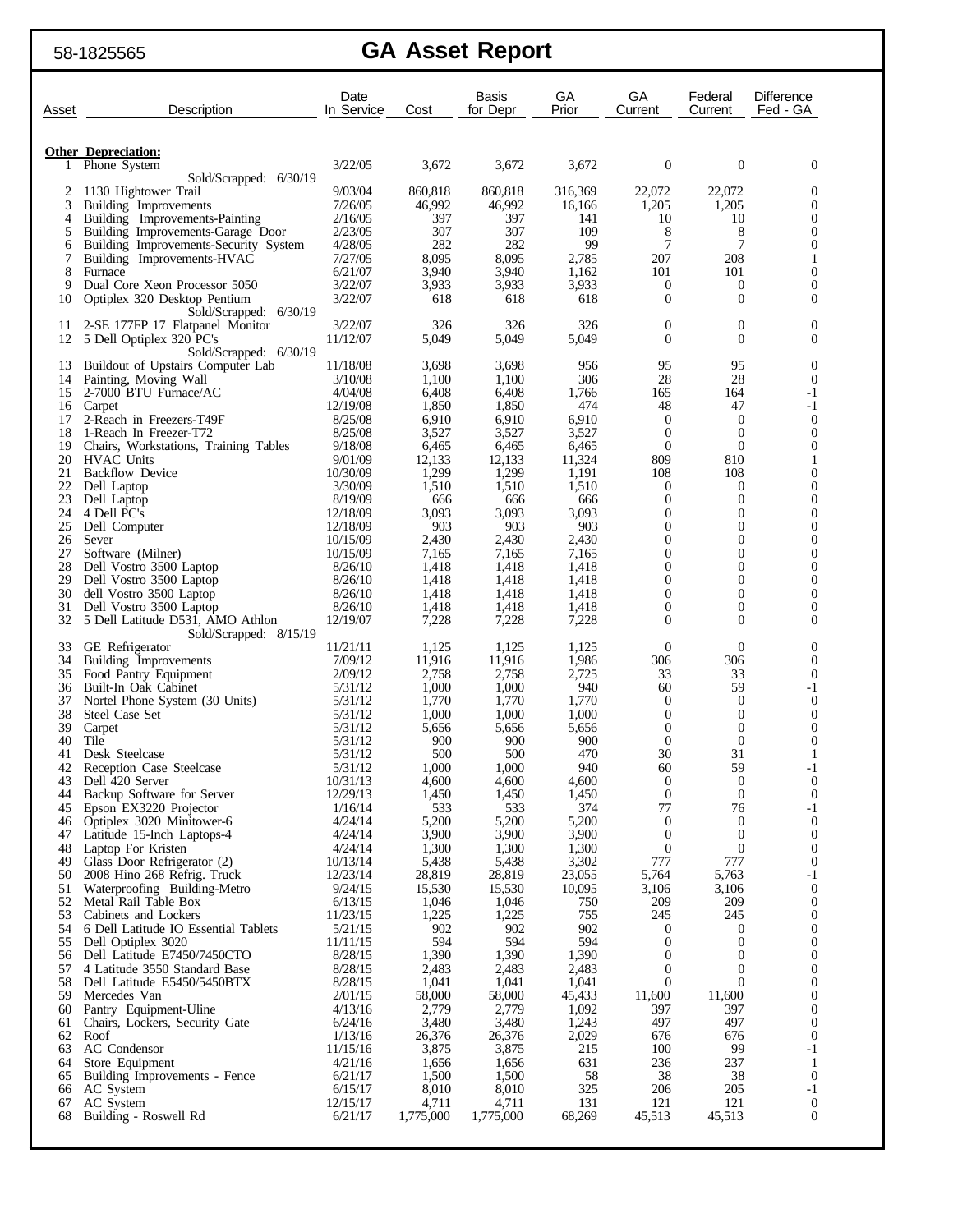# 58-1825565 **GA Asset Report**

| Asset | Description                                                                    | Date<br>In Service | Cost                            | <b>Basis</b><br>for Depr        | GA<br>Prior                         | GA<br>Current                   | Federal<br>Current       | <b>Difference</b><br>Fed - GA |
|-------|--------------------------------------------------------------------------------|--------------------|---------------------------------|---------------------------------|-------------------------------------|---------------------------------|--------------------------|-------------------------------|
| 69    | Shelving and Storage                                                           | 4/20/17            | 17,254                          | 17,254                          | 4,108                               | 2,465                           | 2,465                    | $\overline{0}$                |
| 70    | Poly Trucks                                                                    | 10/01/17           | 2,995                           | 2,995                           | 535                                 | 428                             | 428                      | $\overline{0}$                |
| 71    | Chairs and Table                                                               | 1/23/17            | 1,244                           | 1,244                           | 341                                 | 177                             | 178                      |                               |
| 72    | Food Storage Equipment                                                         | 3/30/17            | 3,128                           | 3,128                           | 782                                 | 447                             | 447                      | $\Omega$                      |
| 73    | Shelving and Storage                                                           | 4/20/17            | 12,852                          | 12,852                          | 3,060                               | 1,836                           | 1,836                    | $\theta$                      |
| 74    | <b>Sinks</b>                                                                   | 4/25/17            | 1,064                           | 1,064                           | 253                                 | 152                             | 152                      | $\overline{0}$                |
| 75    | Vehicle - Truck Lift                                                           | 2/16/17            | 2,508                           | 2,508                           | 920                                 | 501                             | 502                      |                               |
| 76    | Roswell Rd Building Improvements                                               | 4/15/18            | 642,603                         | 642,603                         | 12,358                              | 16,477                          | 16,477                   | $\Omega$                      |
| 77    | Satellite Building Improvements                                                | 5/15/18            | 8,057                           | 8,057                           | 138                                 | 206                             | 207                      |                               |
| 78    | Capital Improvements                                                           | 6/30/18            | 20,701                          | 20,701                          | 265                                 | 531                             | 531                      | $\overline{0}$                |
| 79    | Machinary and Equipment                                                        | 6/30/18            | 6,860                           | 6,860                           | 88                                  | 176                             | 176                      | $\Omega$                      |
| 80    | Phone System                                                                   | 3/02/18            | 18,062                          | 18,062                          | 3,010                               | 3,613                           | 3,612                    | $-1$                          |
| 81    | <b>HVAC</b> Units                                                              | 4/16/18            | 4,359                           | 4,359                           | 75                                  | 111                             | 112                      | 1                             |
| 84    | Phone System - Dunwoody                                                        | 12/17/19           | 5,676                           | 5,676                           | $\overline{0}$                      | $\overline{0}$                  | $\theta$                 | $\mathbf{0}$                  |
| 85    | 5 Ton System with Drain                                                        | 8/01/19            | 7,952                           | 7,952                           | $\overline{0}$                      | 331                             | 331                      | $\overline{0}$                |
| 86    | Toyota Forklift                                                                | 7/01/19            | 12,577                          | 12,577                          | $\overline{0}$                      | 1,258                           | 1,258                    | $\overline{0}$                |
| 87    | Pantry Equipment - Webrestraurant                                              | 11/18/19           | 3,995                           | 3,995                           | $\Omega$                            | 48                              | 48                       | $\Omega$                      |
| 88    | Kacom Refrigerator and Freezer                                                 | 11/18/19           | 9,678                           | 9,678                           | $\Omega$                            | 115                             | 115                      | $\Omega$                      |
| 89    | 21 Laptop Computers                                                            | 4/30/19            | 11,081                          | 11,081                          | $\overline{0}$                      | 2,462                           | 2,462                    | $\theta$                      |
| 90    | Shelving Units                                                                 | 5/14/19            | 1,167                           | 1.167                           | $\overline{0}$                      | 111                             | 111                      | $\overline{0}$                |
|       | <b>Total Other Depreciation</b>                                                |                    | 3,788,762                       | 3,788,762                       | 636,077                             | 126,359                         | 126,358                  | $-1$                          |
|       | <b>Total ACRS and Other Depreciation</b>                                       |                    | 3,788,762                       | 3,788,762                       | 636,077                             | 126,359                         | 126,358                  |                               |
|       | <b>Amortization:</b><br>82 Loan Costs                                          | 1/01/18            | 31,170                          | 31,170                          | 3,117                               | 3,117                           | 3,117                    | 0                             |
|       |                                                                                |                    | 31,170                          | 31,170                          | 3,117                               | 3,117                           | 3,117                    | $\Omega$                      |
|       | <b>Grand Totals</b><br><b>Less: Dispositions</b><br>Less: Start-up/Org Expense |                    | 3,819,932<br>16,567<br>$\theta$ | 3,819,932<br>16,567<br>$\Omega$ | 639,194<br>16,567<br>$\overline{0}$ | 129,476<br>$\theta$<br>$\Omega$ | 129,475<br>0<br>$\theta$ | -1<br>$\Omega$<br>$\theta$    |
|       | <b>Net Grand Totals</b>                                                        |                    | 3.803.365                       | 3.803.365                       | 622.627                             | 129.476                         | 129.475                  | $-1$                          |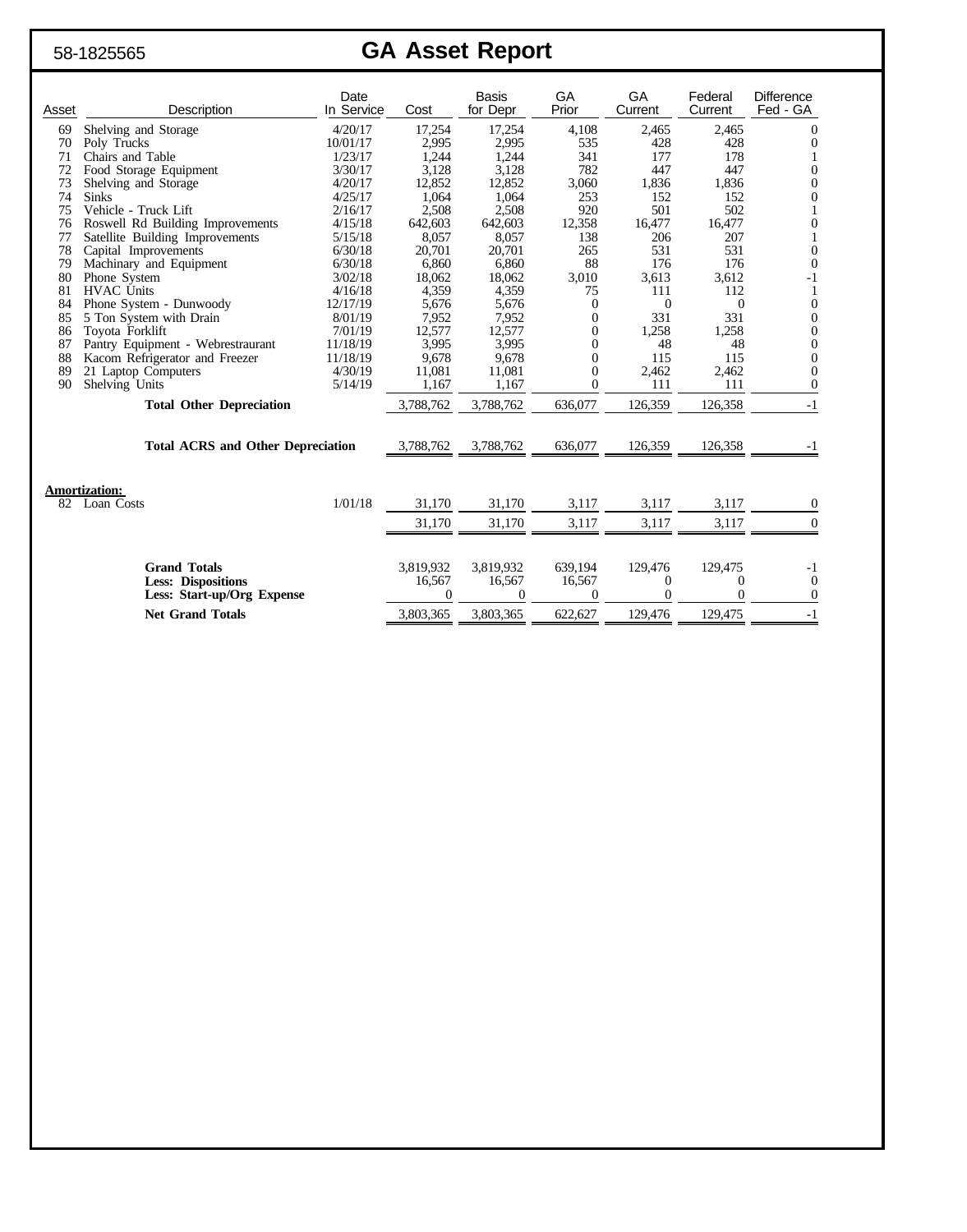## 58-1825565 **AMT Asset Report**

| Asset        | Description                                                          | Date<br>In Service   | Cost            | % | Bus Sec<br>179 Bonus for Depr | Basis                 |        | PerConv Meth                   | Prior                | Current                              |
|--------------|----------------------------------------------------------------------|----------------------|-----------------|---|-------------------------------|-----------------------|--------|--------------------------------|----------------------|--------------------------------------|
|              |                                                                      |                      |                 |   |                               |                       |        |                                |                      |                                      |
|              | <b>7-year GDS Property:</b><br>84 Phone System - Dunwoody            | 12/17/19             |                 |   |                               |                       |        |                                |                      | 5,676                                |
|              |                                                                      |                      | 5,676           |   | Χ                             | 0<br>$\boldsymbol{0}$ | 7      | MQ200DB                        | $\bf{0}$<br>$\Omega$ |                                      |
|              |                                                                      |                      | 5,676           |   |                               |                       |        |                                |                      | 5,676                                |
|              |                                                                      |                      |                 |   |                               |                       |        |                                |                      |                                      |
| $\mathbf{I}$ | <b>Other Depreciation:</b><br>Phone System<br>Sold/Scrapped: 6/30/19 | 3/22/05              | 3,672           |   |                               | 3,672                 |        | 5 MO S/L                       | 3,672                | $\theta$                             |
| 2            | 1130 Hightower Trail                                                 | 9/03/04              | 860,818         |   |                               | 860,818               |        | 39 MO S/L                      | 316,370              | 22,072                               |
| 3<br>4       | Building Improvements                                                | 7/26/05<br>2/16/05   | 46,992<br>397   |   |                               | 46,992                |        | 39 MO S/L<br>397 39 MO S/L     | 16,166               | 1,205                                |
| 5            | Building Improvements-Painting<br>Building Improvements-Garage Door  | 2/23/05              | 307             |   |                               | 307                   |        | 39 MO S/L                      | 140<br>109           | 10<br>$8\phantom{.0}$                |
| 6            | Building Improvements-Security System                                | 4/28/05              | 282             |   |                               | 282                   |        | 39 MO S/L                      | 98                   | $\overline{7}$                       |
| 7            | Building Improvements-HVAC                                           | 7/27/05              | 8,095           |   |                               | 8,095                 |        | 39 MO S/L                      | 2,786                | 208                                  |
| 8<br>9       | Furnace<br>Dual Core Xeon Processor 5050                             | 6/21/07<br>3/22/07   | 3,940<br>3,933  |   |                               | 3,940<br>3,933        |        | 39 MO S/L<br>3 MO S/L          | 1,162<br>3,933       | 101                                  |
| 10           | Optiplex 320 Desktop Pentium<br>Sold/Scrapped: 6/30/19               | 3/22/07              | 618             |   |                               | 618                   |        | $3$ MO S/L                     | 618                  | $\boldsymbol{0}$<br>$\overline{0}$   |
| 11           | 2-SE 177FP 17 Flatpanel Monitor                                      | 3/22/07              | 326             |   |                               | 326                   |        | 3 MO S/L                       | 326                  | $\boldsymbol{0}$                     |
| 12           | 5 Dell Optiplex 320 PC's<br>Sold/Scrapped: 6/30/19                   | 11/12/07             | 5,049           |   |                               | 5,049                 |        | 3 MO S/L                       | 5,049                | $\boldsymbol{0}$                     |
| 13           | Buildout of Upstairs Computer Lab                                    | 11/18/08             | 3,698           |   |                               | 3,698                 |        | 39 MO S/L                      | 1,036                | 95                                   |
| 14<br>15     | Painting, Moving Wall<br>2-7000 BTU Furnace/AC                       | 3/10/08<br>4/04/08   | 1,100<br>6,408  |   |                               | 6,408                 |        | $1,100$ 39 MO S/L<br>39 MO S/L | 305<br>1,765         | 28<br>164                            |
| 16           | Carpet                                                               | 12/19/08             | 1,850           |   |                               |                       |        | 1,850 39 MO S/L                | 473                  | 47                                   |
| 17           | 2-Reach in Freezers-T49F                                             | 8/25/08              | 6,910           |   |                               | 6,910                 |        | 7 MO S/L                       | 6,910                | $\boldsymbol{0}$                     |
| 18           | 1-Reach In Freezer-T72                                               | 8/25/08              | 3,527           |   |                               | 3,527                 |        | 7 MO S/L                       | 3,527                | $\boldsymbol{0}$                     |
| 19<br>20     | Chairs, Workstations, Training Tables<br><b>HVAC Units</b>           | 9/18/08<br>9/01/09   | 6,465<br>12,133 |   |                               | 6,465<br>12,133       |        | 7 MO S/L<br>10 MO S/L          | 6,465<br>11,323      | $\mathbf{0}$<br>810                  |
| 21           | <b>Backflow Device</b>                                               | 10/30/09             | 1,299           |   |                               | 1,299                 |        | $10$ MO S/L                    | 1,191                | 108                                  |
| 22           | Dell Laptop                                                          | 3/30/09              | 1,510           |   |                               | 1,510                 |        | $3$ MO S/L                     | 1,510                | $\boldsymbol{0}$                     |
| 23           | Dell Laptop                                                          | 8/19/09              | 666             |   |                               | 666                   |        | 3 MO S/L                       | 666                  | $\boldsymbol{0}$                     |
| 24<br>25     | 4 Dell PC's                                                          | 12/18/09             | 3,093           |   |                               | 3,093                 |        | 3 MO S/L<br>$3$ MO S/L         | 3,093                | $\boldsymbol{0}$                     |
| 26           | Dell Computer<br>Sever                                               | 12/18/09<br>10/15/09 | 903<br>2,430    |   |                               | 903<br>2,430          |        | 3 MO S/L                       | 903<br>2,430         | $\boldsymbol{0}$<br>$\boldsymbol{0}$ |
| 27           | Software (Milner)                                                    | 10/15/09             | 7,165           |   |                               | 7,165                 |        | 3 MO S/L                       | 7,165                | $\boldsymbol{0}$                     |
| 28           | Dell Vostro 3500 Laptop                                              | 8/26/10              | 1,418           |   |                               | 1,418                 |        | 3 MO S/L                       | 1,418                | $\boldsymbol{0}$                     |
| 29           | Dell Vostro 3500 Laptop                                              | 8/26/10              | 1,418           |   |                               | 1,418                 |        | 3 MO S/L                       | 1,418                | $\boldsymbol{0}$                     |
| 30<br>31     | dell Vostro 3500 Laptop<br>Dell Vostro 3500 Laptop                   | 8/26/10<br>8/26/10   | 1,418<br>1,418  |   |                               | 1,418<br>1,418        |        | 3 MO S/L<br>3 MO S/L           | 1,418<br>1,418       | $\boldsymbol{0}$<br>$\boldsymbol{0}$ |
| 32           | 5 Dell Latitude D531, AMO Athlon                                     | 12/19/07             | 7,228           |   |                               | 7,228                 |        | $3$ MO S/L                     | 7,228                | $\overline{0}$                       |
| 33           | Sold/Scrapped: 8/15/19<br><b>GE</b> Refrigerator                     | 11/21/11             | 1,125           |   |                               | 1,125                 |        | 7 MO S/L                       | 1,125                | 0                                    |
| 34           | Building Improvements                                                | 7/09/12              | 11,916          |   |                               |                       |        | 11,916 39 MO S/L               | 1,987                | 306                                  |
| 35           | Food Pantry Equipment                                                | 2/09/12              | 2,758           |   |                               | 2,758                 | 7      | MO S/L                         | 2,725                | 33                                   |
| 36<br>37     | Built-In Oak Cabinet<br>Nortel Phone System (30 Units)               | 5/31/12<br>5/31/12   | 1,000<br>1,770  |   |                               | 1,000<br>1,770        | 7      | MO S/L<br>5 MO S/L             | 941<br>1,770         | 59<br>$\overline{0}$                 |
| 38           | Steel Case Set                                                       | 5/31/12              | 1,000           |   |                               | 1,000                 |        | 5 MO S/L                       | 1,000                | $\overline{0}$                       |
| 39           | Carpet                                                               | 5/31/12              | 5,656           |   |                               | 5,656                 |        | 5 MO S/L                       | 5,656                | $\boldsymbol{0}$                     |
| 40           | Tile                                                                 | 5/31/12              | 900             |   |                               | 900                   |        | 5 MO S/L                       | 900                  | $\boldsymbol{0}$                     |
| 41<br>42     | Desk Steelcase<br>Reception Case Steelcase                           | 5/31/12<br>5/31/12   | 500<br>1,000    |   |                               | 500<br>1,000          | $\tau$ | 7 MO S/L<br>MO S/L             | 469<br>941           | 31<br>59                             |
| 43           | Dell 420 Server                                                      | 10/31/13             | 4,600           |   |                               | 4,600                 |        | $3$ MO S/L                     | 4,600                | $\mathbf{0}$                         |
| 44           | Backup Software for Server                                           | 12/29/13             | 1,450           |   |                               | 1,450                 |        | 3 MO S/L                       | 1,450                | $\overline{0}$                       |
| 45           | Epson EX3220 Projector                                               | 1/16/14              | 533             |   |                               | 533                   |        | 7 MO S/L                       | 374                  | 76                                   |
| 46<br>47     | Optiplex 3020 Minitower-6                                            | 4/24/14<br>4/24/14   | 5,200<br>3,900  |   |                               | 5,200<br>3,900        |        | $3$ MO S/L<br>$3$ MO S/L       | 5,200                | $\overline{0}$<br>$\overline{0}$     |
| 48           | Latitude 15-Inch Laptops-4<br>Laptop For Kristen                     | 4/24/14              | 1,300           |   |                               | 1,300                 |        | $3$ MO S/L                     | 3,900<br>1,300       | $\boldsymbol{0}$                     |
| 49           | Glass Door Refrigerator (2)                                          | 10/13/14             | 5,438           |   |                               | 5,438                 |        | 7 MO S/L                       | 3,302                | 777                                  |
| 50           | 2008 Hino 268 Refrig. Truck                                          | 12/23/14             | 28,819          |   |                               | 28,819                |        | 5 MO S/L                       | 23,056               | 5,763                                |
| 51<br>52     | Waterproofing Building-Metro                                         | 9/24/15              | 15,530          |   |                               | 15,530                |        | 5 MO S/L                       | 10,095               | 3,106                                |
| 53           | Metal Rail Table Box<br>Cabinets and Lockers                         | 6/13/15<br>11/23/15  | 1,046<br>1,225  |   |                               | 1,046<br>1,225        |        | 5 MO S/L<br>5 MO S/L           | 749<br>755           | 209<br>245                           |
| 54           | 6 Dell Latitude IO Essential Tablets                                 | 5/21/15              | 902             |   |                               | 902                   | 3      | MO S/L                         | 902                  | $\overline{0}$                       |
| 55           | Dell Optiplex 3020                                                   | 11/11/15             | 594             |   |                               | 594                   |        | $3$ MO S/L                     | 594                  | $\overline{0}$                       |
| 56           | Dell Latitude E7450/7450CTO                                          | 8/28/15              | 1,390           |   |                               | 1,390                 |        | $3$ MO S/L                     | 1,390                | $\mathbf{0}$                         |
| 57<br>58     | 4 Latitude 3550 Standard Base<br>Dell Latitude E5450/5450BTX         | 8/28/15<br>8/28/15   | 2,483<br>1,041  |   |                               | 2,483<br>1,041        |        | $3$ MO S/L<br>3 MO S/L         | 2,483<br>1,041       | $\mathbf{0}$<br>$\mathbf{0}$         |
| 59           | Mercedes Van                                                         | 2/01/15              | 58,000          |   |                               | 58,000                |        | 5 MO S/L                       | 45,478               | 11,600                               |
| 60           | Pantry Equipment-Uline                                               | 4/13/16              | 2,779           |   |                               | 2,779                 |        | 7 MO S/L                       | 1,092                | 397                                  |
| 61           | Chairs, Lockers, Security Gate                                       | 6/24/16              | 3,480           |   |                               | 3,480                 |        | 7 MO S/L                       | 1,201                | 497                                  |
| 62           | Roof                                                                 | 1/13/16              | 26,376          |   |                               | 26,376                |        | 39 MO S/L                      | 2,028                | 676                                  |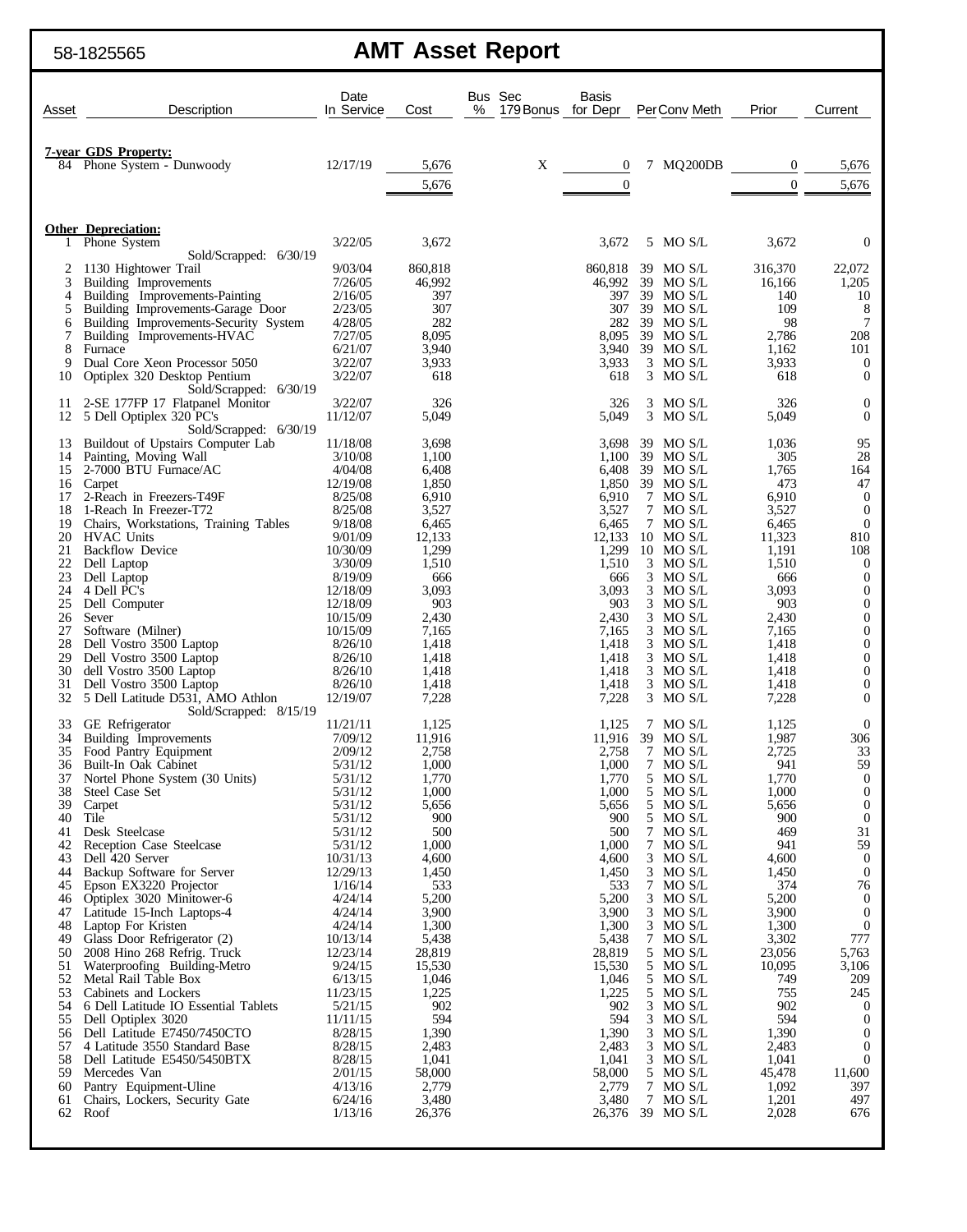# 58-1825565 **AMT Asset Report**

| Asset | Description                                                    | Date<br>In Service | Cost                | <b>Bus</b><br>% | Sec<br>179 Bonus | Basis<br>for Depr   |             | PerConv Meth | Prior             | Current             |
|-------|----------------------------------------------------------------|--------------------|---------------------|-----------------|------------------|---------------------|-------------|--------------|-------------------|---------------------|
| 63    | AC Condensor                                                   | 11/15/16           | 3,875               |                 |                  | 3,875               |             | 39 MO S/L    | 290               | 99                  |
| 64    | Store Equipment                                                | 4/21/16            | 1,656               |                 |                  | 1,656               |             | 7 MO S/L     | 651               | 237                 |
| 65    | Building Improvements - Fence                                  | 6/21/17            | 1,500               |                 |                  | 1,500               | 39          | MO S/L       | 57                | 38                  |
| 66    | AC System                                                      | 6/15/17            | 8,010               |                 |                  | 8,010               | 39          | MO S/L       | 325               | 205                 |
| 67    | AC System                                                      | 12/15/17           | 4,711               |                 |                  | 4,711               | 39          | MO S/L       | 131               | 121                 |
| 68    | Building - Roswell Rd                                          | 6/21/17            | 1,775,000           |                 |                  | 1,775,000           | 39          | MO S/L       | 68,269            | 45,513              |
| 69    | Shelving and Storage                                           | 4/20/17            | 17,254              |                 |                  | 17,254              | 7           | MO S/L       | 4,108             | 2,465               |
| 70    | Poly Trucks                                                    | 10/01/17           | 2,995               |                 |                  | 2,995               | 7           | MO S/L       | 535               | 428                 |
| 71    | Chairs and Table                                               | 1/23/17            | 1,244               |                 |                  | 1,244               | $\tau$      | MO S/L       | 341               | 178                 |
| 72    | Food Storage Equipment                                         | 3/30/17            | 3,128               |                 |                  | 3,128               | $7^{\circ}$ | MO S/L       | 782               | 447                 |
| 73    | Shelving and Storage                                           | 4/20/17            | 12,852              |                 |                  | 12,852              | $\tau$      | MO S/L       | 3,060             | 1,836               |
| 74    | <b>Sinks</b>                                                   | 4/25/17            | 1,064               |                 |                  | 1,064               | $\tau$      | MO S/L       | 253               | 152                 |
| 75    | Vehicle - Truck Lift                                           | 2/16/17            | 2,508               |                 |                  | 2,508               |             | 5 MO S/L     | 920               | 502                 |
| 76    | Roswell Rd Building Improvements                               | 4/15/18            | 642,603             |                 |                  | 642,603             |             | 39 MO S/L    | 12,358            | 16,477              |
| 77    | Satellite Building Improvements                                | 5/15/18            | 8,057               |                 |                  | 8,057               | 39          | MO S/L       | 138               | 207                 |
| 78    | Capital Improvements                                           | 6/30/18            | 20,701              |                 |                  | 20.701              | 39          | MO S/L       | 265               | 531                 |
| 79    | Machinary and Equipment                                        | 6/30/18            | 6,860               |                 |                  | 6,860               |             | 39 MO S/L    | 88                | 176                 |
| 80    | Phone System                                                   | 3/02/18            | 18,062              |                 |                  | 18.062              |             | 5 MO S/L     | 3,010             | 3,612               |
| 81    | <b>HVAC Units</b>                                              | 4/16/18            | 4,359               |                 |                  | 4,359               |             | 39 MO S/L    | 75                | 112                 |
| 85    | 5 Ton System with Drain                                        | 8/01/19            | $\Omega$            |                 |                  | $\overline{0}$      | 0           | HY           | $\Omega$          | $\mathbf{0}$        |
| 86    | Toyota Forklift                                                | 7/01/19            | $\Omega$            |                 |                  | $\Omega$            | 0           | HY           | $\Omega$          | $\theta$            |
| 87    | Pantry Equipment - Webrestraurant                              | 11/18/19           |                     |                 |                  | $\Omega$            | 0           | HY           | $\Omega$          | $\mathbf{0}$        |
| 88    | Kacom Refrigerator and Freezer                                 | 11/18/19           | $\Omega$            |                 |                  | $\Omega$            |             | $0$ HY       | $\Omega$          | $\mathbf{0}$        |
| 89    | 21 Laptop Computers                                            | 4/30/19            | $\Omega$            |                 |                  | $\overline{0}$      |             | $0$ HY       | $\Omega$          | $\theta$            |
| 90    | Shelving Units                                                 | 5/14/19            | 0                   |                 |                  | $\Omega$            | $\Omega$    | HY           | $\theta$          | $\mathbf{0}$        |
|       | <b>Total Other Depreciation</b>                                |                    | 3,736,636           |                 |                  | 3,736,636           |             |              | 636,251           | 122,033             |
|       | <b>Total ACRS and Other Depreciation</b>                       |                    | 3,736,636           |                 |                  | 3,736,636           |             |              | 636,251           | 122,033             |
|       | <b>Grand Totals</b><br><b>Less: Dispositions and Transfers</b> |                    | 3,742,312<br>16,567 |                 |                  | 3,736,636<br>16,567 |             |              | 636,251<br>16,567 | 127,709<br>$\theta$ |
|       | <b>Net Grand Totals</b>                                        |                    | 3,725,745           |                 |                  | 3,720,069           |             |              | 619,684           | 127,709             |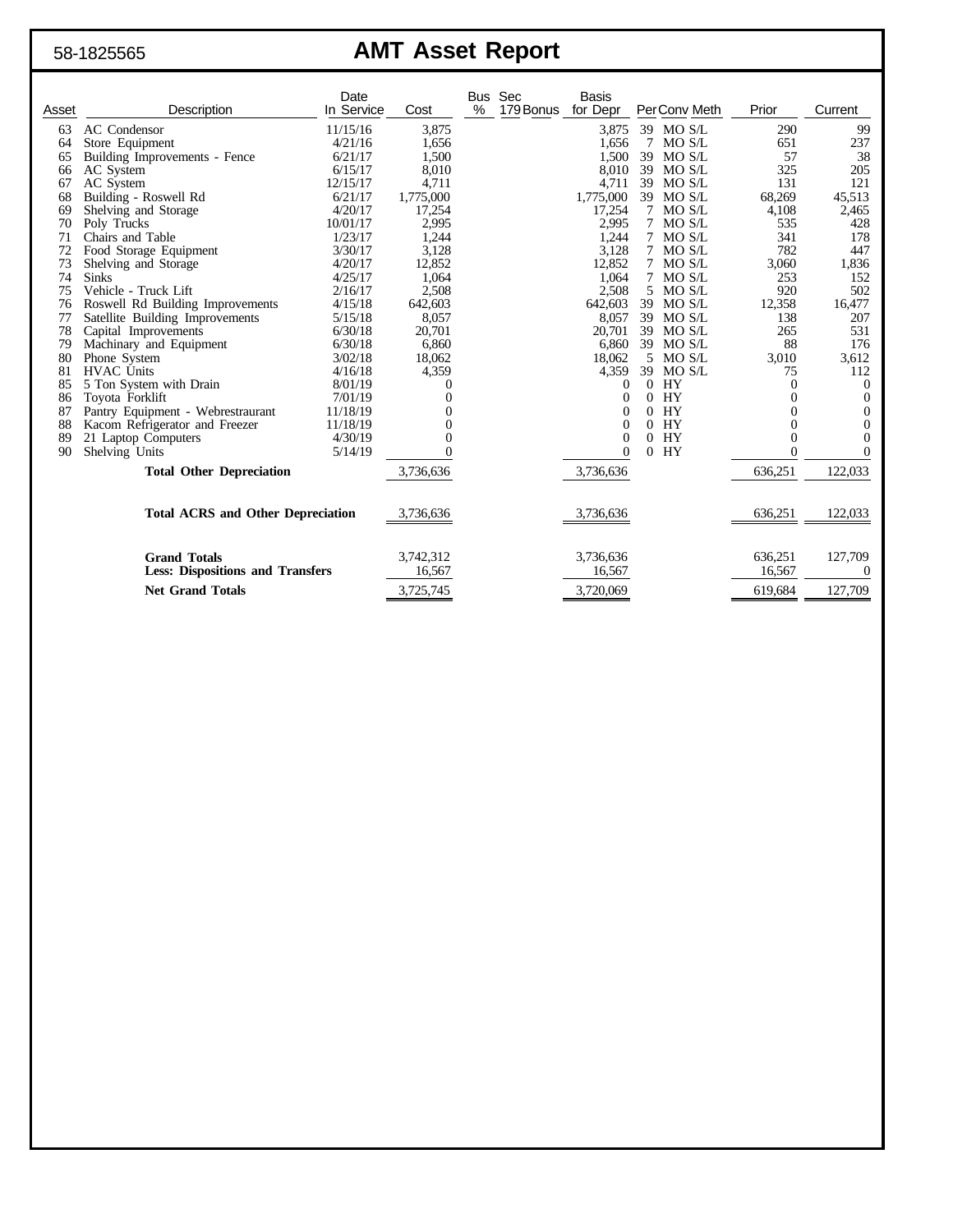| 58-1825565         |                                                           | <b>Depreciation Adjustment Report</b><br><b>All Business Activities</b> |                                    |
|--------------------|-----------------------------------------------------------|-------------------------------------------------------------------------|------------------------------------|
| Unit Asset<br>Form | Description                                               | Tax<br>AMT                                                              | AMT<br>Adjustments/<br>Preferences |
|                    | There are no assets that meet the criteria of this report |                                                                         |                                    |
|                    |                                                           |                                                                         |                                    |
|                    |                                                           |                                                                         |                                    |
|                    |                                                           |                                                                         |                                    |
|                    |                                                           |                                                                         |                                    |
|                    |                                                           |                                                                         |                                    |
|                    |                                                           |                                                                         |                                    |
|                    |                                                           |                                                                         |                                    |
|                    |                                                           |                                                                         |                                    |
|                    |                                                           |                                                                         |                                    |
|                    |                                                           |                                                                         |                                    |
|                    |                                                           |                                                                         |                                    |
|                    |                                                           |                                                                         |                                    |
|                    |                                                           |                                                                         |                                    |
|                    |                                                           |                                                                         |                                    |
|                    |                                                           |                                                                         |                                    |
|                    |                                                           |                                                                         |                                    |
|                    |                                                           |                                                                         |                                    |
|                    |                                                           |                                                                         |                                    |
|                    |                                                           |                                                                         |                                    |
|                    |                                                           |                                                                         |                                    |
|                    |                                                           |                                                                         |                                    |
|                    |                                                           |                                                                         |                                    |
|                    |                                                           |                                                                         |                                    |
|                    |                                                           |                                                                         |                                    |
|                    |                                                           |                                                                         |                                    |
|                    |                                                           |                                                                         |                                    |
|                    |                                                           |                                                                         |                                    |
|                    |                                                           |                                                                         |                                    |
|                    |                                                           |                                                                         |                                    |
|                    |                                                           |                                                                         |                                    |
|                    |                                                           |                                                                         |                                    |
|                    |                                                           |                                                                         |                                    |
|                    |                                                           |                                                                         |                                    |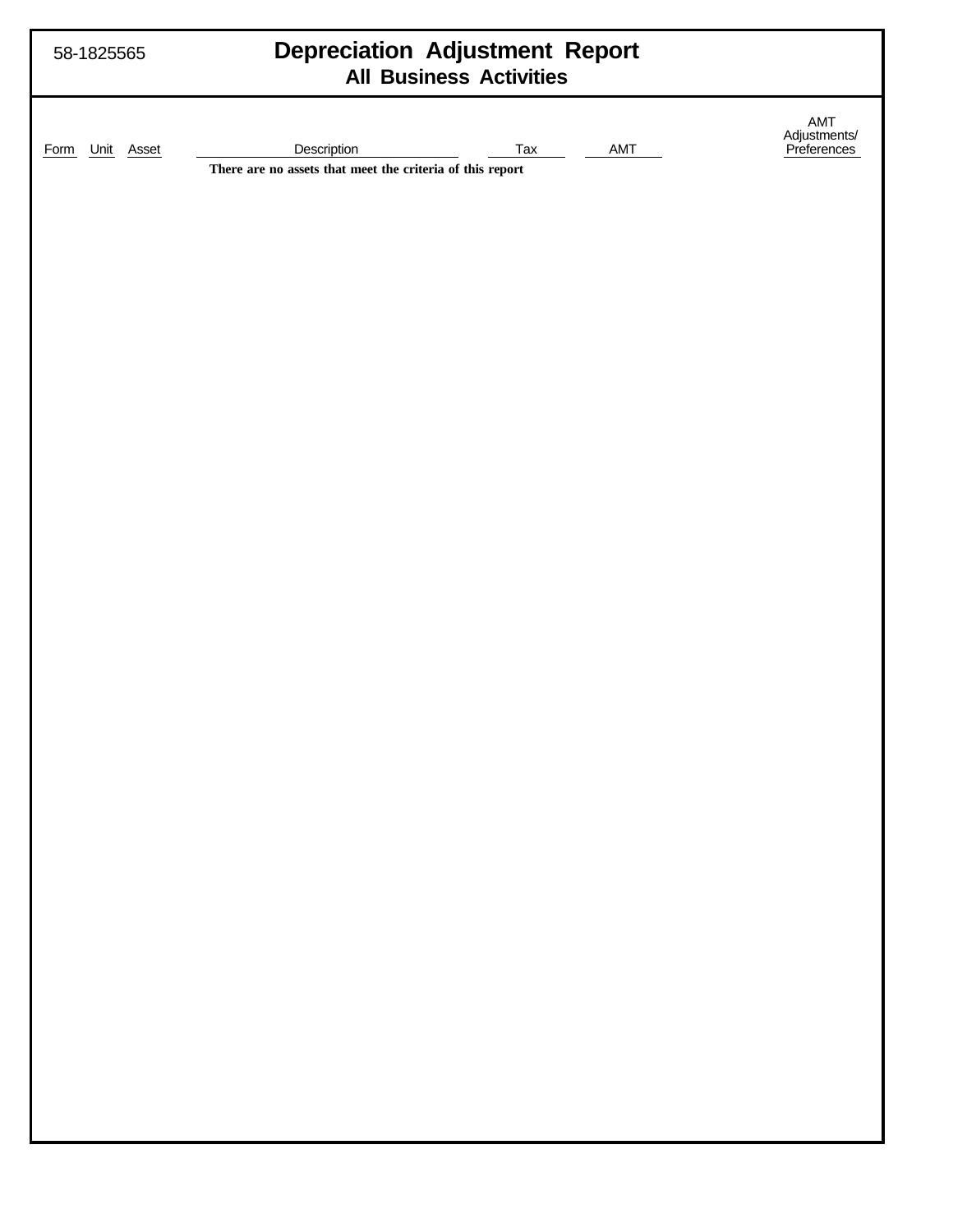# 58-1825565 **Future Depreciation Report FYE: 12/31/20**

| <b>Other Depreciation:</b><br>2<br>1130 Hightower Trail<br>9/03/04<br>3<br>7/26/05<br>Building Improvements<br>4<br>Building Improvements-Painting<br>2/16/05<br>5<br>Building Improvements-Garage Door<br>2/23/05<br>6<br>4/28/05<br>Building Improvements-Security System                                                                                                                                                                                                                                                                                                                                                                                                                                                                                                                                                                                                                                                                                                                                                                                                                                                                                                                                                                                                                                                                                                                                                                                                                                                                                                                                                                                                                                                                                                                                                                                                                                                                                                                                                                                                                                                                                                                                                                                                                                                                                                                                                                                                                                                                                                                                                                                                                                                    | 860,818<br>46,992<br>397<br>307                                                                                                                                                                                                                                                                                                                                                                                                                                                                                                                                                                 | 22,073<br>1,205                                                                                                                                                                                                                                                                                                                                                                                                                                                                                |                                                                                                                                                                                                                                                                                                                                                                                                                                                                                                                                                                                                                                                                                                                                                                                                                                                                                    |
|--------------------------------------------------------------------------------------------------------------------------------------------------------------------------------------------------------------------------------------------------------------------------------------------------------------------------------------------------------------------------------------------------------------------------------------------------------------------------------------------------------------------------------------------------------------------------------------------------------------------------------------------------------------------------------------------------------------------------------------------------------------------------------------------------------------------------------------------------------------------------------------------------------------------------------------------------------------------------------------------------------------------------------------------------------------------------------------------------------------------------------------------------------------------------------------------------------------------------------------------------------------------------------------------------------------------------------------------------------------------------------------------------------------------------------------------------------------------------------------------------------------------------------------------------------------------------------------------------------------------------------------------------------------------------------------------------------------------------------------------------------------------------------------------------------------------------------------------------------------------------------------------------------------------------------------------------------------------------------------------------------------------------------------------------------------------------------------------------------------------------------------------------------------------------------------------------------------------------------------------------------------------------------------------------------------------------------------------------------------------------------------------------------------------------------------------------------------------------------------------------------------------------------------------------------------------------------------------------------------------------------------------------------------------------------------------------------------------------------|-------------------------------------------------------------------------------------------------------------------------------------------------------------------------------------------------------------------------------------------------------------------------------------------------------------------------------------------------------------------------------------------------------------------------------------------------------------------------------------------------------------------------------------------------------------------------------------------------|------------------------------------------------------------------------------------------------------------------------------------------------------------------------------------------------------------------------------------------------------------------------------------------------------------------------------------------------------------------------------------------------------------------------------------------------------------------------------------------------|------------------------------------------------------------------------------------------------------------------------------------------------------------------------------------------------------------------------------------------------------------------------------------------------------------------------------------------------------------------------------------------------------------------------------------------------------------------------------------------------------------------------------------------------------------------------------------------------------------------------------------------------------------------------------------------------------------------------------------------------------------------------------------------------------------------------------------------------------------------------------------|
|                                                                                                                                                                                                                                                                                                                                                                                                                                                                                                                                                                                                                                                                                                                                                                                                                                                                                                                                                                                                                                                                                                                                                                                                                                                                                                                                                                                                                                                                                                                                                                                                                                                                                                                                                                                                                                                                                                                                                                                                                                                                                                                                                                                                                                                                                                                                                                                                                                                                                                                                                                                                                                                                                                                                |                                                                                                                                                                                                                                                                                                                                                                                                                                                                                                                                                                                                 |                                                                                                                                                                                                                                                                                                                                                                                                                                                                                                |                                                                                                                                                                                                                                                                                                                                                                                                                                                                                                                                                                                                                                                                                                                                                                                                                                                                                    |
| 7<br>Building Improvements-HVAC<br>7/27/05<br>8<br>Furnace<br>6/21/07<br>9<br>Dual Core Xeon Processor 5050<br>3/22/07<br>11<br>2-SE 177FP 17 Flatpanel Monitor<br>3/22/07<br>13<br>11/18/08<br>Buildout of Upstairs Computer Lab<br>14<br>Painting, Moving Wall<br>3/10/08<br>15<br>2-7000 BTU Furnace/AC<br>4/04/08<br>16<br>12/19/08<br>Carpet<br>17<br>8/25/08<br>2-Reach in Freezers-T49F<br>18<br>1-Reach In Freezer-T72<br>8/25/08<br>19<br>9/18/08<br>Chairs, Workstations, Training Tables<br>20<br><b>HVAC Units</b><br>9/01/09<br>21<br><b>Backflow Device</b><br>10/30/09<br>22<br>3/30/09<br>Dell Laptop<br>23<br>Dell Laptop<br>8/19/09<br>24<br>4 Dell PC's<br>12/18/09<br>25<br>Dell Computer<br>12/18/09<br>26<br>10/15/09<br>Sever<br>27<br>10/15/09<br>Software (Milner)<br>28<br>Dell Vostro 3500 Laptop<br>8/26/10<br>29<br>Dell Vostro 3500 Laptop<br>8/26/10<br>30<br>8/26/10<br>dell Vostro 3500 Laptop<br>31<br>Dell Vostro 3500 Laptop<br>8/26/10<br>33<br>GE Refrigerator<br>11/21/11<br>34<br>Building Improvements<br>7/09/12<br>35<br>2/09/12<br>Food Pantry Equipment<br>36<br>Built-In Oak Cabinet<br>5/31/12<br>37<br>Nortel Phone System (30 Units)<br>5/31/12<br>38<br>Steel Case Set<br>5/31/12<br>39<br>Carpet<br>5/31/12<br>40<br>Tile<br>5/31/12<br>41<br>Desk Steelcase<br>5/31/12<br>42<br>Reception Case Steelcase<br>5/31/12<br>43<br>Dell 420 Server<br>10/31/13<br>44<br>12/29/13<br>Backup Software for Server<br>45<br>Epson EX3220 Projector<br>1/16/14<br>46<br>Optiplex 3020 Minitower-6<br>4/24/14<br>47<br>Latitude 15-Inch Laptops-4<br>4/24/14<br>48<br>Laptop For Kristen<br>4/24/14<br>49<br>Glass Door Refrigerator (2)<br>10/13/14<br>50<br>2008 Hino 268 Refrig. Truck<br>12/23/14<br>51<br>Waterproofing Building-Metro<br>9/24/15<br>52<br>Metal Rail Table Box<br>6/13/15<br>53<br>Cabinets and Lockers<br>11/23/15<br>54<br>6 Dell Latitude IO Essential Tablets<br>5/21/15<br>55<br>Dell Optiplex 3020<br>11/11/15<br>56<br>Dell Latitude E7450/7450CTO<br>8/28/15<br>57<br>4 Latitude 3550 Standard Base<br>8/28/15<br>58<br>Dell Latitude E5450/5450BTX<br>8/28/15<br>59<br>Mercedes Van<br>2/01/15<br>60<br>Pantry Equipment-Uline<br>4/13/16<br>61<br>Chairs, Lockers, Security Gate<br>6/24/16<br>62<br>Roof<br>1/13/16<br>63<br>AC Condensor<br>11/15/16<br>64<br>Store Equipment<br>4/21/16<br>65<br>Building Improvements - Fence<br>6/21/17<br>6/15/17<br>66<br>AC System<br>67<br>AC System<br>12/15/17<br>68<br>Building - Roswell Rd<br>6/21/17<br>69<br>Shelving and Storage<br>4/20/17<br>70<br>Poly Trucks<br>10/01/17<br>71<br>Chairs and Table<br>1/23/17<br>72<br>Food Storage Equipment<br>3/30/17<br>73<br>Shelving and Storage<br>4/20/17 | 282<br>8,095<br>3,940<br>3,933<br>326<br>3,698<br>1,100<br>6,408<br>1,850<br>6,910<br>3,527<br>6,465<br>12,133<br>1,299<br>1,510<br>666<br>3,093<br>903<br>2,430<br>7,165<br>1,418<br>1,418<br>1,418<br>1,418<br>1,125<br>11,916<br>2,758<br>1,000<br>1,770<br>1,000<br>5,656<br>900<br>500<br>1,000<br>4,600<br>1,450<br>533<br>5,200<br>3,900<br>1,300<br>5,438<br>28,819<br>15,530<br>1,046<br>1,225<br>902<br>594<br>1,390<br>2,483<br>1,041<br>58,000<br>2,779<br>3,480<br>26,376<br>3,875<br>1,656<br>1,500<br>8,010<br>4,711<br>1,775,000<br>17,254<br>2,995<br>1,244<br>3,128<br>12,852 | 10<br>8<br>7<br>207<br>101<br>0<br>$\mathbf{0}$<br>95<br>28<br>165<br>48<br>0<br>0<br>0<br>0<br>0<br>0<br>0<br>0<br>0<br>0<br>0<br>0<br>0<br>0<br>0<br>0<br>305<br>0<br>0<br>0<br>0<br>0<br>0<br>0<br>0<br>0<br>0<br>76<br>$\boldsymbol{0}$<br>$\boldsymbol{0}$<br>0<br>777<br>$\boldsymbol{0}$<br>2,329<br>88<br>225<br>0<br>$\mathbf{0}$<br>0<br>$\mathbf{0}$<br>$\mathbf{0}$<br>922<br>397<br>497<br>677<br>100<br>236<br>39<br>206<br>121<br>45,513<br>2,465<br>428<br>177<br>447<br>1,836 | 22,073<br>1,205<br>10<br>8<br>7<br>207<br>101<br>$\mathbf{0}$<br>$\mathbf{0}$<br>95<br>28<br>165<br>48<br>$\mathbf{0}$<br>0<br>$\overline{0}$<br>$\boldsymbol{0}$<br>$\overline{0}$<br>$\boldsymbol{0}$<br>$\overline{0}$<br>$\boldsymbol{0}$<br>$\overline{0}$<br>$\boldsymbol{0}$<br>$\overline{0}$<br>$\boldsymbol{0}$<br>$\overline{0}$<br>$\boldsymbol{0}$<br>$\overline{0}$<br>$\mathbf{0}$<br>305<br>0<br>$\overline{0}$<br>$\mathbf{0}$<br>$\mathbf{0}$<br>$\boldsymbol{0}$<br>$\mathbf{0}$<br>$\boldsymbol{0}$<br>$\boldsymbol{0}$<br>$\overline{0}$<br>$\mathbf{0}$<br>76<br>$\mathbf 0$<br>$\boldsymbol{0}$<br>$\mathbf{0}$<br>777<br>$\boldsymbol{0}$<br>2,329<br>88<br>225<br>$\theta$<br>$\mathbf{0}$<br>$\mathbf{0}$<br>$\mathbf{0}$<br>$\mathbf{0}$<br>922<br>397<br>497<br>677<br>100<br>236<br>39<br>206<br>121<br>45,513<br>2,465<br>428<br>177<br>447<br>1,836 |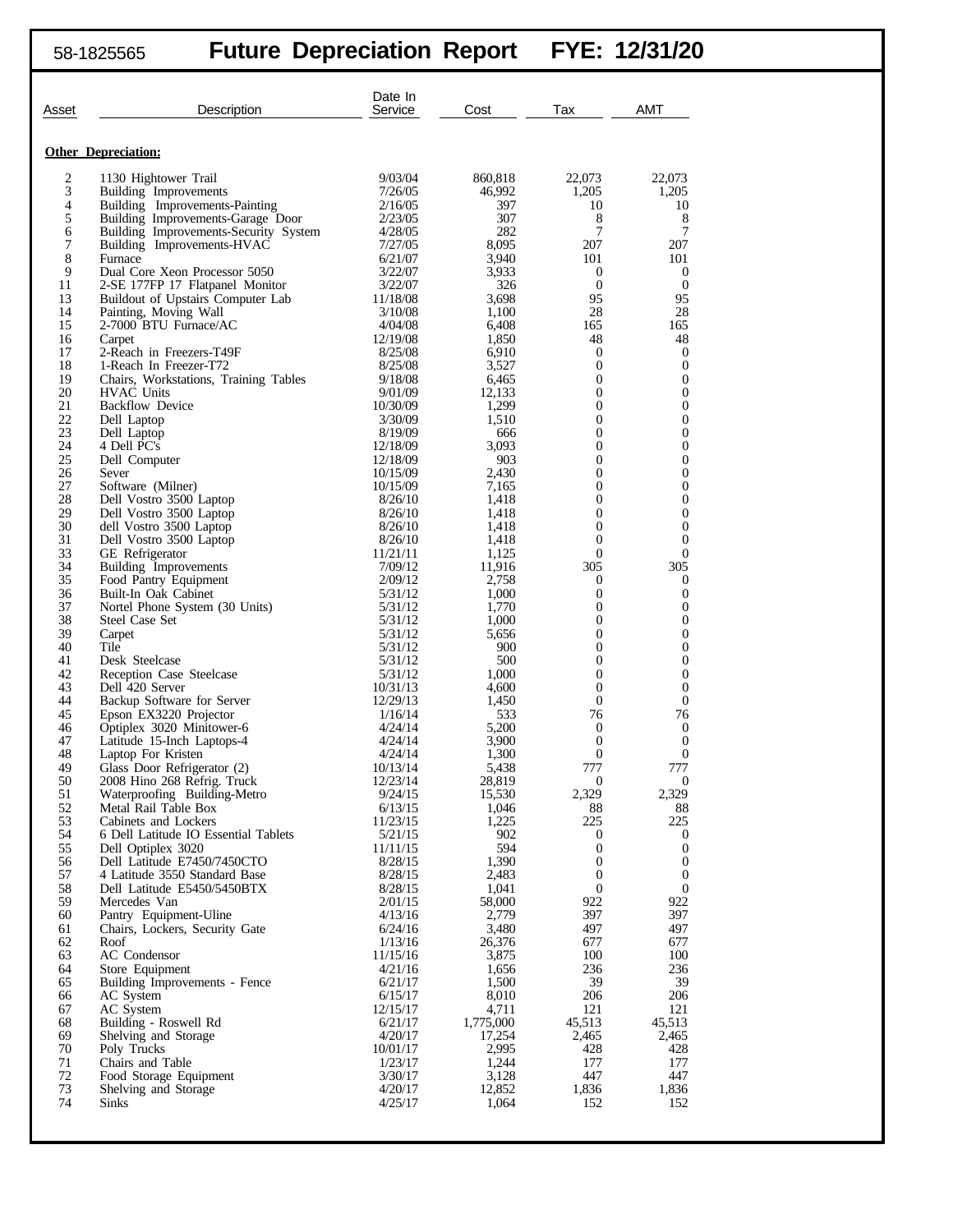## 58-1825565 **Future Depreciation Report FYE: 12/31/20**

|                      |                                          | Date In  |           |         |                  |
|----------------------|------------------------------------------|----------|-----------|---------|------------------|
| Asset                | Description                              | Service  | Cost      | Tax     | AMT              |
| 75                   | Vehicle - Truck Lift                     | 2/16/17  | 2,508     | 501     | 501              |
| 76                   | Roswell Rd Building Improvements         | 4/15/18  | 642,603   | 16,477  | 16,477           |
| 77                   | Satellite Building Improvements          | 5/15/18  | 8.057     | 206     | 206              |
| 78                   | Capital Improvements                     | 6/30/18  | 20,701    | 531     | 531              |
| 79                   | Machinary and Equipment                  | 6/30/18  | 6,860     | 176     | 176              |
| 80                   | Phone System                             | 3/02/18  | 18.062    | 3,613   | 3,613            |
| 81                   | <b>HVAC Units</b>                        | 4/16/18  | 4,359     | 112     | 112              |
| 84                   | Phone System - Dunwoody                  | 12/17/19 | 5,676     | 811     | $\overline{0}$   |
| 85                   | 5 Ton System with Drain                  | 8/01/19  | 7,952     | 796     | $\mathbf{0}$     |
| 86                   | Toyota Forklift                          | 7/01/19  | 12,577    | 2,515   | $\boldsymbol{0}$ |
| 87                   | Pantry Equipment - Webrestraurant        | 11/18/19 | 3,995     | 570     | $\theta$         |
| 88                   | Kacom Refrigerator and Freezer           | 11/18/19 | 9,678     | 1,383   | $\mathbf{0}$     |
| 89                   | 21 Laptop Computers                      | 4/30/19  | 11,081    | 3,694   | $\theta$         |
| 90                   | Shelving Units                           | 5/14/19  | 1,167     | 167     | $\overline{0}$   |
|                      | <b>Total Other Depreciation</b>          |          | 3,772,195 | 113,512 | 103,576          |
|                      | <b>Total ACRS and Other Depreciation</b> |          | 3,772,195 | 113,512 | 103,576          |
| <b>Amortization:</b> |                                          |          |           |         |                  |
| 82                   | Loan Costs                               | 1/01/18  | 31,170    | 3,117   | 3,117            |
|                      |                                          |          | 31,170    | 3,117   | 3,117            |
|                      |                                          |          |           |         |                  |
|                      | <b>Grand Totals</b>                      |          | 3,803,365 | 116,629 | 106,693          |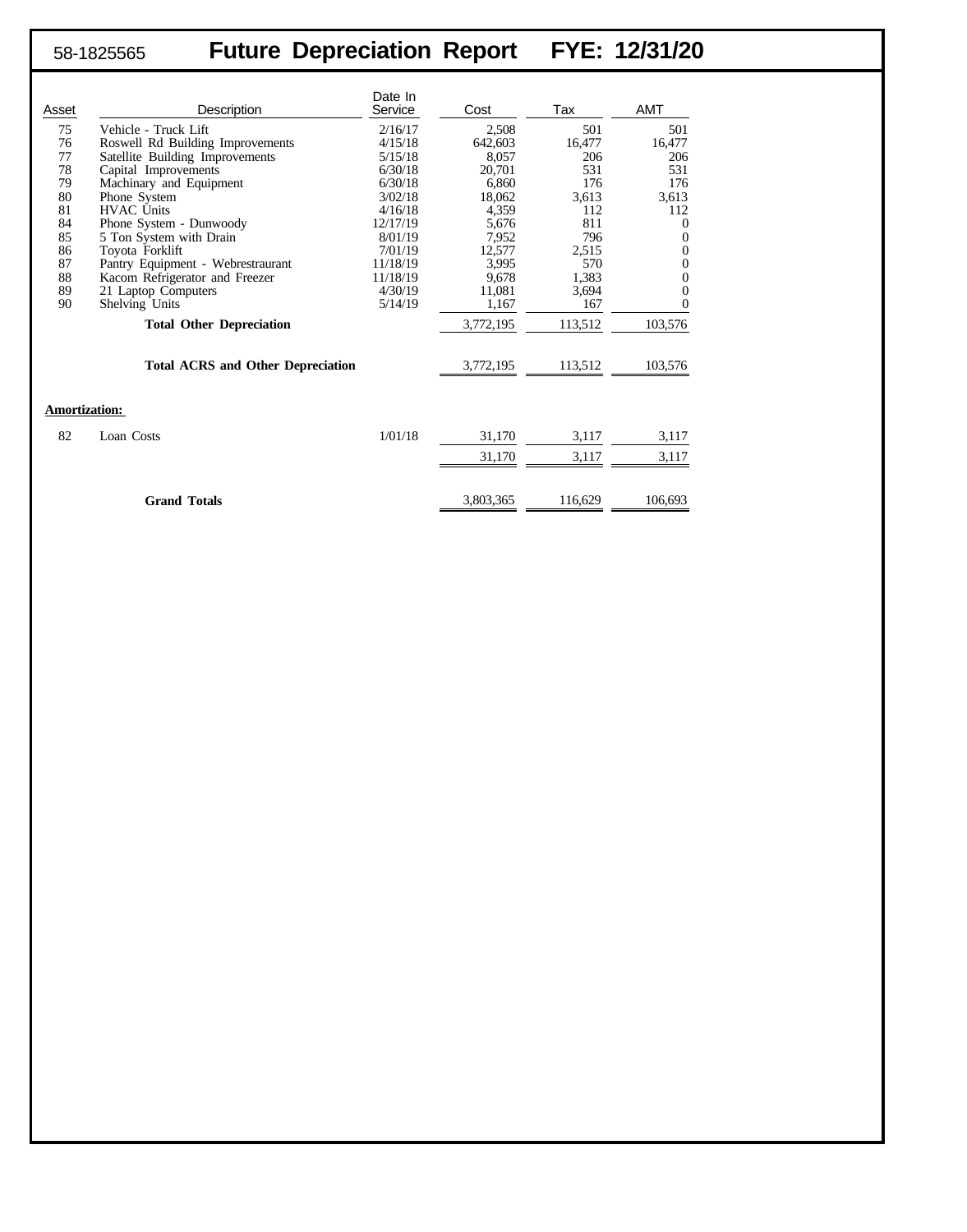# 58-1825565 **GA Future Depreciation Report FYE: 12/31/20**

| Asset          | Description                                                      | Date In<br>Service  | Cost                | GA                                   |
|----------------|------------------------------------------------------------------|---------------------|---------------------|--------------------------------------|
|                | <b>Other Depreciation:</b>                                       |                     |                     |                                      |
| 2              | 1130 Hightower Trail                                             | 9/03/04             | 860,818             | 22,073                               |
| 3              | Building Improvements                                            | 7/26/05             | 46,992              | 1,205                                |
| $\overline{4}$ | Building Improvements-Painting                                   | 2/16/05             | 397                 | 10                                   |
| 5              | Building Improvements-Garage Door                                | 2/23/05             | 307                 | 8                                    |
| 6              | Building Improvements-Security System                            | 4/28/05             | 282                 | 7                                    |
| 7              | Building Improvements-HVAC                                       | 7/27/05             | 8,095               | 208                                  |
| 8              | Furnace                                                          | 6/21/07             | 3,940               | 101                                  |
| 9<br>11        | Dual Core Xeon Processor 5050<br>2-SE 177FP 17 Flatpanel Monitor | 3/22/07<br>3/22/07  | 3,933<br>326        | $\boldsymbol{0}$<br>$\boldsymbol{0}$ |
| 13             | Buildout of Upstairs Computer Lab                                | 11/18/08            | 3,698               | 95                                   |
| 14             | Painting, Moving Wall                                            | 3/10/08             | 1,100               | 28                                   |
| 15             | 2-7000 BTU Furnace/AC                                            | 4/04/08             | 6,408               | 164                                  |
| 16             | Carpet                                                           | 12/19/08            | 1,850               | 47                                   |
| 17             | 2-Reach in Freezers-T49F                                         | 8/25/08             | 6,910               | $\boldsymbol{0}$                     |
| 18             | 1-Reach In Freezer-T72                                           | 8/25/08             | 3,527               | $\boldsymbol{0}$                     |
| 19             | Chairs, Workstations, Training Tables                            | 9/18/08             | 6,465               | $\boldsymbol{0}$                     |
| 20<br>21       | <b>HVAC Units</b><br><b>Backflow Device</b>                      | 9/01/09<br>10/30/09 | 12,133<br>1,299     | $\boldsymbol{0}$<br>0                |
| 22             | Dell Laptop                                                      | 3/30/09             | 1,510               | $\boldsymbol{0}$                     |
| 23             | Dell Laptop                                                      | 8/19/09             | 666                 | 0                                    |
| 24             | 4 Dell PC's                                                      | 12/18/09            | 3,093               | $\boldsymbol{0}$                     |
| 25             | Dell Computer                                                    | 12/18/09            | 903                 | 0                                    |
| 26             | Sever                                                            | 10/15/09            | 2,430               | $\boldsymbol{0}$                     |
| 27             | Software (Milner)                                                | 10/15/09            | 7,165               | 0                                    |
| 28<br>29       | Dell Vostro 3500 Laptop                                          | 8/26/10             | 1,418               | $\boldsymbol{0}$                     |
| 30             | Dell Vostro 3500 Laptop<br>dell Vostro 3500 Laptop               | 8/26/10<br>8/26/10  | 1,418<br>1,418      | 0<br>$\boldsymbol{0}$                |
| 31             | Dell Vostro 3500 Laptop                                          | 8/26/10             | 1,418               | 0                                    |
| 33             | <b>GE</b> Refrigerator                                           | 11/21/11            | 1,125               | $\boldsymbol{0}$                     |
| 34             | Building Improvements                                            | 7/09/12             | 11,916              | 305                                  |
| 35             | Food Pantry Equipment                                            | 2/09/12             | 2,758               | $\boldsymbol{0}$                     |
| 36<br>37       | Built-In Oak Cabinet                                             | 5/31/12             | 1,000               | $\boldsymbol{0}$                     |
| 38             | Nortel Phone System (30 Units)<br>Steel Case Set                 | 5/31/12<br>5/31/12  | 1,770<br>1,000      | $\boldsymbol{0}$<br>0                |
| 39             | Carpet                                                           | 5/31/12             | 5,656               | 0                                    |
| 40             | Tile                                                             | 5/31/12             | 900                 | 0                                    |
| 41             | Desk Steelcase                                                   | 5/31/12             | 500                 | 0                                    |
| 42             | Reception Case Steelcase                                         | 5/31/12             | 1,000               | 0                                    |
| 43<br>44       | Dell 420 Server                                                  | 10/31/13            | 4,600               | $\boldsymbol{0}$                     |
| 45             | Backup Software for Server<br>Epson EX3220 Projector             | 12/29/13<br>1/16/14 | 1,450<br>533        | $\boldsymbol{0}$<br>76               |
| 46             | Optiplex 3020 Minitower-6                                        | 4/24/14             | 5,200               | $\boldsymbol{0}$                     |
| 47             | Latitude 15-Inch Laptops-4                                       | 4/24/14             | 3,900               | $\boldsymbol{0}$                     |
| 48             | Laptop For Kristen                                               | 4/24/14             | 1,300               | $\bf{0}$                             |
| 49             | Glass Door Refrigerator (2)                                      | 10/13/14            | 5,438               | 776                                  |
| 50             | 2008 Hino 268 Refrig. Truck                                      | 12/23/14            | 28,819              | $\theta$                             |
| 51<br>52       | Waterproofing Building-Metro<br>Metal Rail Table Box             | 9/24/15<br>6/13/15  | 15,530<br>1,046     | 2,329<br>87                          |
| 53             | Cabinets and Lockers                                             | 11/23/15            | 1,225               | 225                                  |
| 54             | 6 Dell Latitude IO Essential Tablets                             | 5/21/15             | 902                 | $\boldsymbol{0}$                     |
| 55             | Dell Optiplex 3020                                               | 11/11/15            | 594                 | $\boldsymbol{0}$                     |
| 56             | Dell Latitude E7450/7450CTO                                      | 8/28/15             | 1,390               | $\boldsymbol{0}$                     |
| 57             | 4 Latitude 3550 Standard Base                                    | 8/28/15             | 2,483               | $\boldsymbol{0}$                     |
| 58             | Dell Latitude E5450/5450BTX                                      | 8/28/15             | 1,041               | $\boldsymbol{0}$                     |
| 59<br>60       | Mercedes Van                                                     | 2/01/15<br>4/13/16  | 58,000<br>2,779     | 967<br>397                           |
| 61             | Pantry Equipment-Uline<br>Chairs, Lockers, Security Gate         | 6/24/16             | 3,480               | 497                                  |
| 62             | Roof                                                             | 1/13/16             | 26,376              | 677                                  |
| 63             | AC Condensor                                                     | 11/15/16            | 3,875               | 99                                   |
| 64             | Store Equipment                                                  | 4/21/16             | 1,656               | 237                                  |
| 65             | Building Improvements - Fence                                    | 6/21/17             | 1,500               | 39                                   |
| 66             | AC System                                                        | 6/15/17             | 8,010               | 205                                  |
| 67             | AC System                                                        | 12/15/17            | 4,711               | 120                                  |
| 68<br>69       | Building - Roswell Rd<br>Shelving and Storage                    | 6/21/17<br>4/20/17  | 1,775,000<br>17,254 | 45,513<br>2,465                      |
| 70             | Poly Trucks                                                      | 10/01/17            | 2,995               | 428                                  |
| 71             | Chairs and Table                                                 | 1/23/17             | 1,244               | 178                                  |
| 72             | Food Storage Equipment                                           | 3/30/17             | 3,128               | 447                                  |
| 73             | Shelving and Storage                                             | 4/20/17             | 12,852              | 1,836                                |
| 74             | Sinks                                                            | 4/25/17             | 1,064               | 152                                  |
|                |                                                                  |                     |                     |                                      |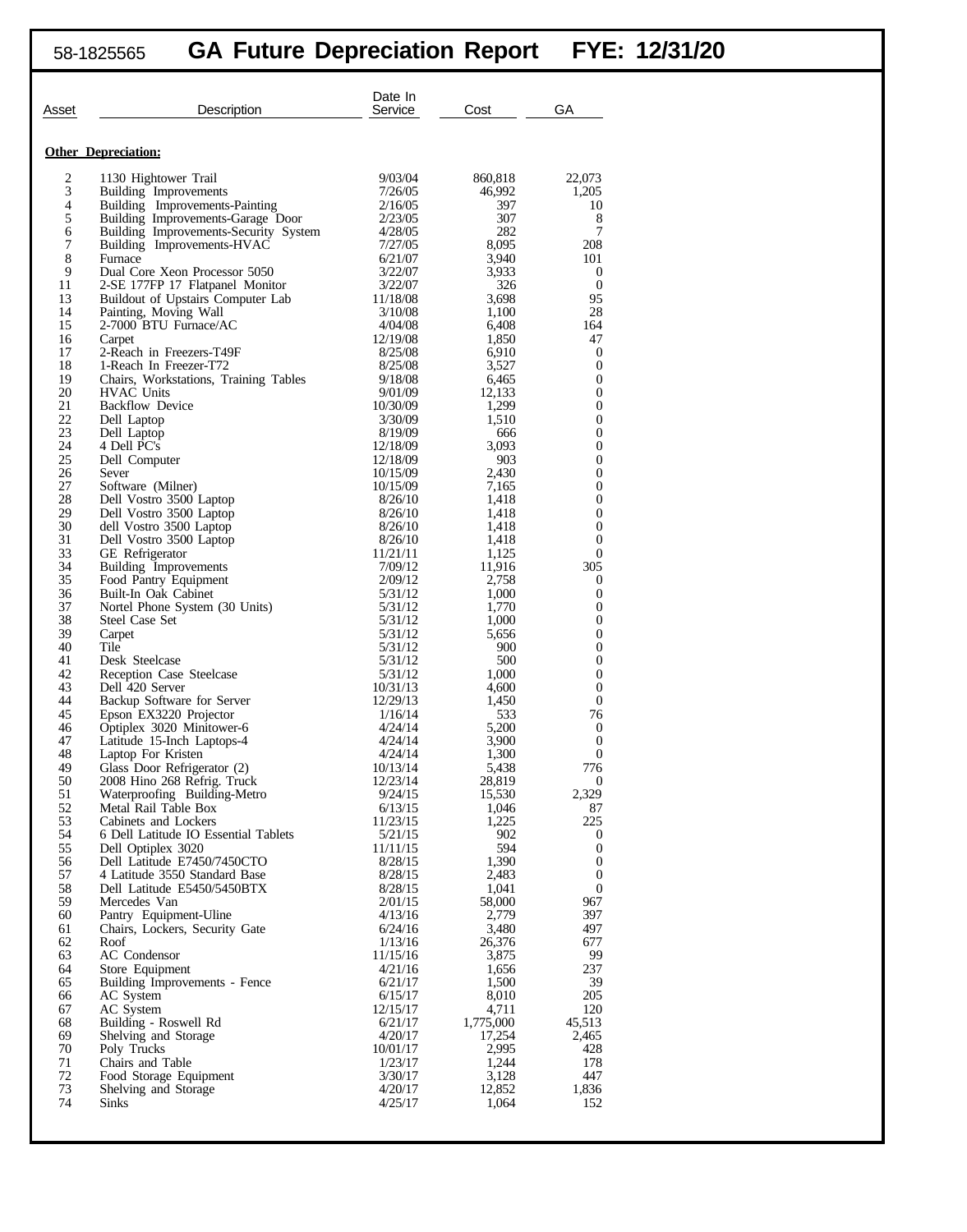## 58-1825565 **GA Future Depreciation Report FYE: 12/31/20**

| Asset                | Description                              | Date In<br>Service | Cost      | GA      |
|----------------------|------------------------------------------|--------------------|-----------|---------|
| 75                   | Vehicle - Truck Lift                     | 2/16/17            | 2,508     | 502     |
| 76                   | Roswell Rd Building Improvements         | 4/15/18            | 642,603   | 16,477  |
| 77                   | Satellite Building Improvements          | 5/15/18            | 8,057     | 207     |
| 78                   | Capital Improvements                     | 6/30/18            | 20,701    | 531     |
| 79                   | Machinary and Equipment                  | 6/30/18            | 6,860     | 176     |
| 80                   | Phone System                             | 3/02/18            | 18,062    | 3,612   |
| 81                   | <b>HVAC Units</b>                        | 4/16/18            | 4,359     | 112     |
| 84                   | Phone System - Dunwoody                  | 12/17/19           | 5,676     | 811     |
| 85                   | 5 Ton System with Drain                  | 8/01/19            | 7,952     | 796     |
| 86                   | Toyota Forklift                          | 7/01/19            | 12,577    | 2,515   |
| 87                   | Pantry Equipment - Webrestraurant        | 11/18/19           | 3,995     | 570     |
| 88                   | Kacom Refrigerator and Freezer           | 11/18/19           | 9,678     | 1,383   |
| 89                   | 21 Laptop Computers                      | 4/30/19            | 11,081    | 3,694   |
| 90                   | Shelving Units                           | 5/14/19            | 1,167     | 167     |
|                      | <b>Total Other Depreciation</b>          |                    | 3,772,195 | 113,554 |
|                      | <b>Total ACRS and Other Depreciation</b> |                    | 3,772,195 | 113,554 |
|                      |                                          |                    |           |         |
| <b>Amortization:</b> |                                          |                    |           |         |
| 82                   | Loan Costs                               | 1/01/18            | 31,170    | 3,117   |
|                      |                                          |                    | 31,170    | 3,117   |

Grand Totals 3,803,365 116,671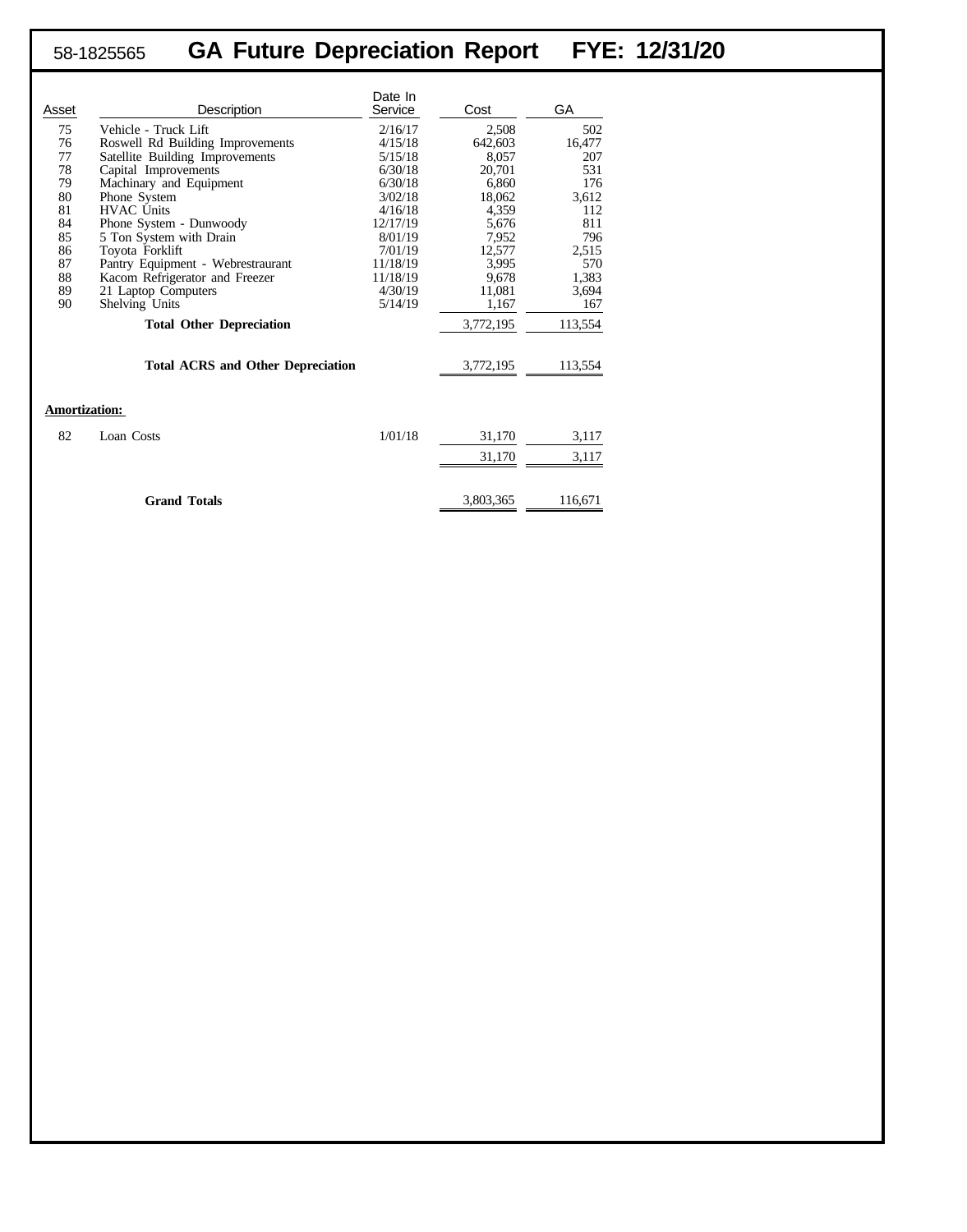| 58-1825565 |  |
|------------|--|
|------------|--|

## **Federal Statements**

# **Taxable Interest on Investments Description** Unrelated Exclusion Postal Acquired after US Amount Business Code Code 6/30/75 Obs (\$ or %) INTEREST INCOME  $$ 4,525$ TOTAL  $\uparrow$  4,525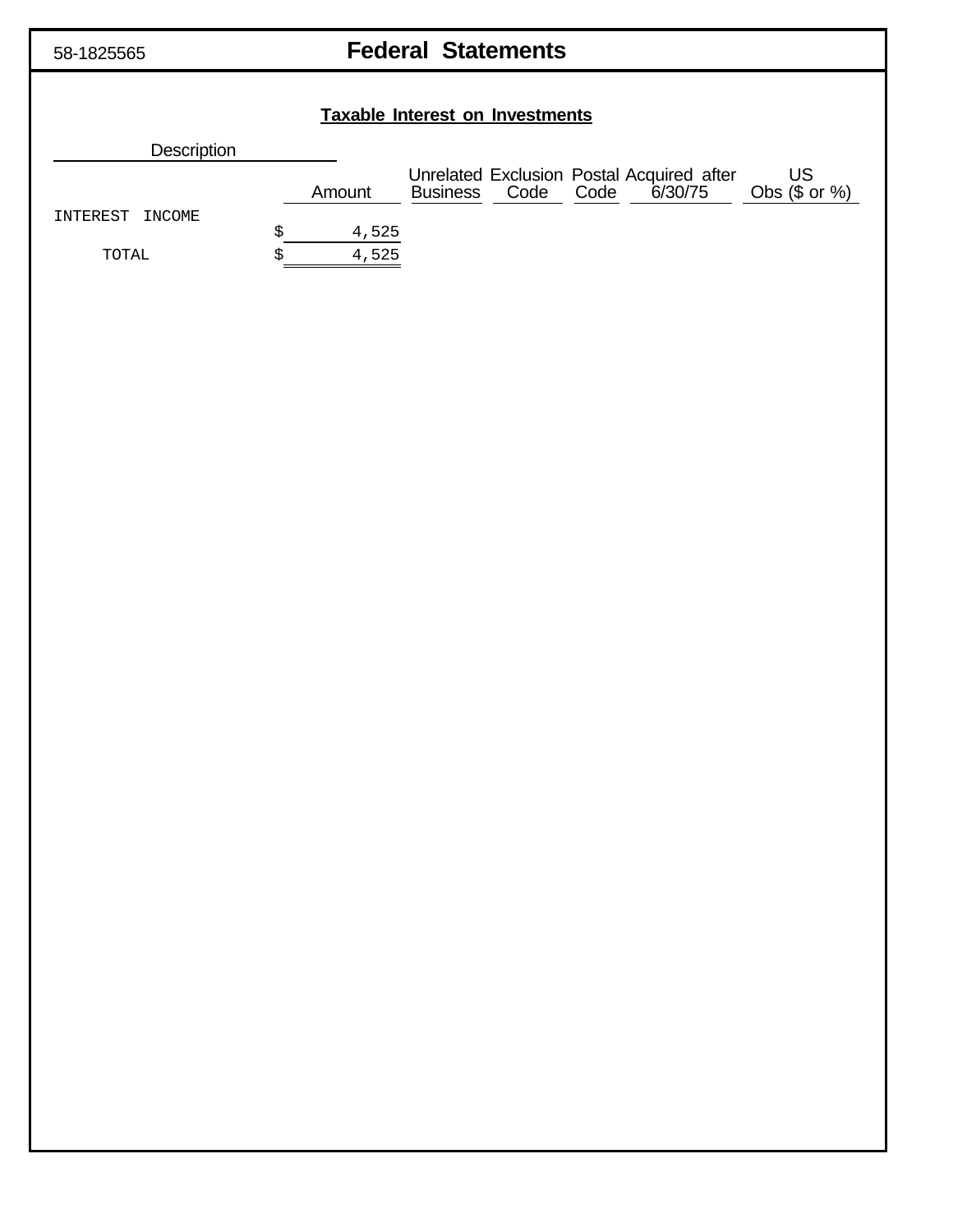## 58-1825565 **Federal Statements**

## **Form 990, Part IX, Line 24e - All Other Expenses**

| <b>Description</b>          | Total<br><b>Expenses</b> |        | Program<br>Service |        | Management &<br>General |       | Fund<br>Raising |       |
|-----------------------------|--------------------------|--------|--------------------|--------|-------------------------|-------|-----------------|-------|
| RENTAL<br>EOUIPMENT         |                          | 9,950  | \$                 | 8,885  |                         | 637   | S               | 428   |
| CONTRACT LABOR              |                          | 9,638  |                    | 8,607  |                         | 617   |                 | 414   |
| EXPENSE<br>VEHICLE          |                          | 7,810  |                    | 7,810  |                         |       |                 |       |
| WASTE DISPOSAL              |                          | 7,680  |                    | 6,858  |                         | 492   |                 | 330   |
| SECURITY                    |                          | 6,667  |                    | 5,953  |                         | 427   |                 | 287   |
| MOVING EXPENSE              |                          | 6,503  |                    | 5,807  |                         | 416   |                 | 280   |
| PRINTING                    |                          | 6,125  |                    | 5,470  |                         | 392   |                 | 263   |
| MISCELLANEOUS               |                          | 4,355  |                    | 3,706  |                         | 471   |                 | 178   |
| SPECIAL EVENTS              |                          | 4,110  |                    | 3,670  |                         | 263   |                 | 177   |
| <b>VOLUNTEER</b><br>EXPENSE |                          | 3,263  |                    | 2,914  |                         | 209   |                 | 140   |
| POSTAGE<br>DELIVERY<br>AND  |                          | 2,264  |                    | 2,022  |                         | 145   |                 | 97    |
| TOTAL                       |                          | 68,365 |                    | 61,702 |                         | 4,069 |                 | 2,594 |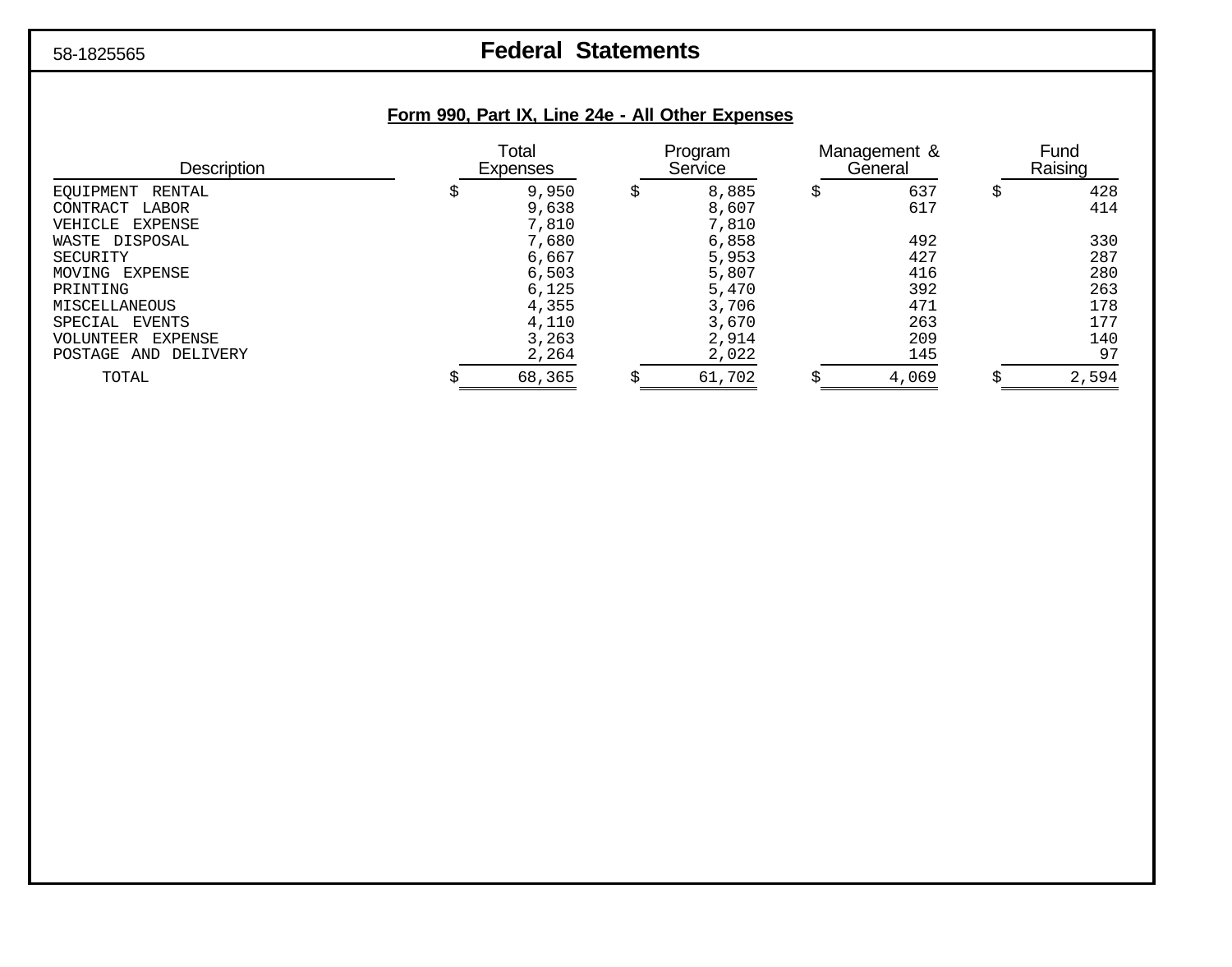| 58-1825565 |
|------------|
|------------|

## **Federal Statements**

## **Schedule A, Part II, Line 1(e)**

| <b>Description</b>                                | Amount               |
|---------------------------------------------------|----------------------|
| GOVT GRANTS OR CONTRIBS<br>CONTRIBUTIONS<br>OTHER | 211,773<br>2,501,892 |
| TOTAL                                             | 2,713,665            |
|                                                   |                      |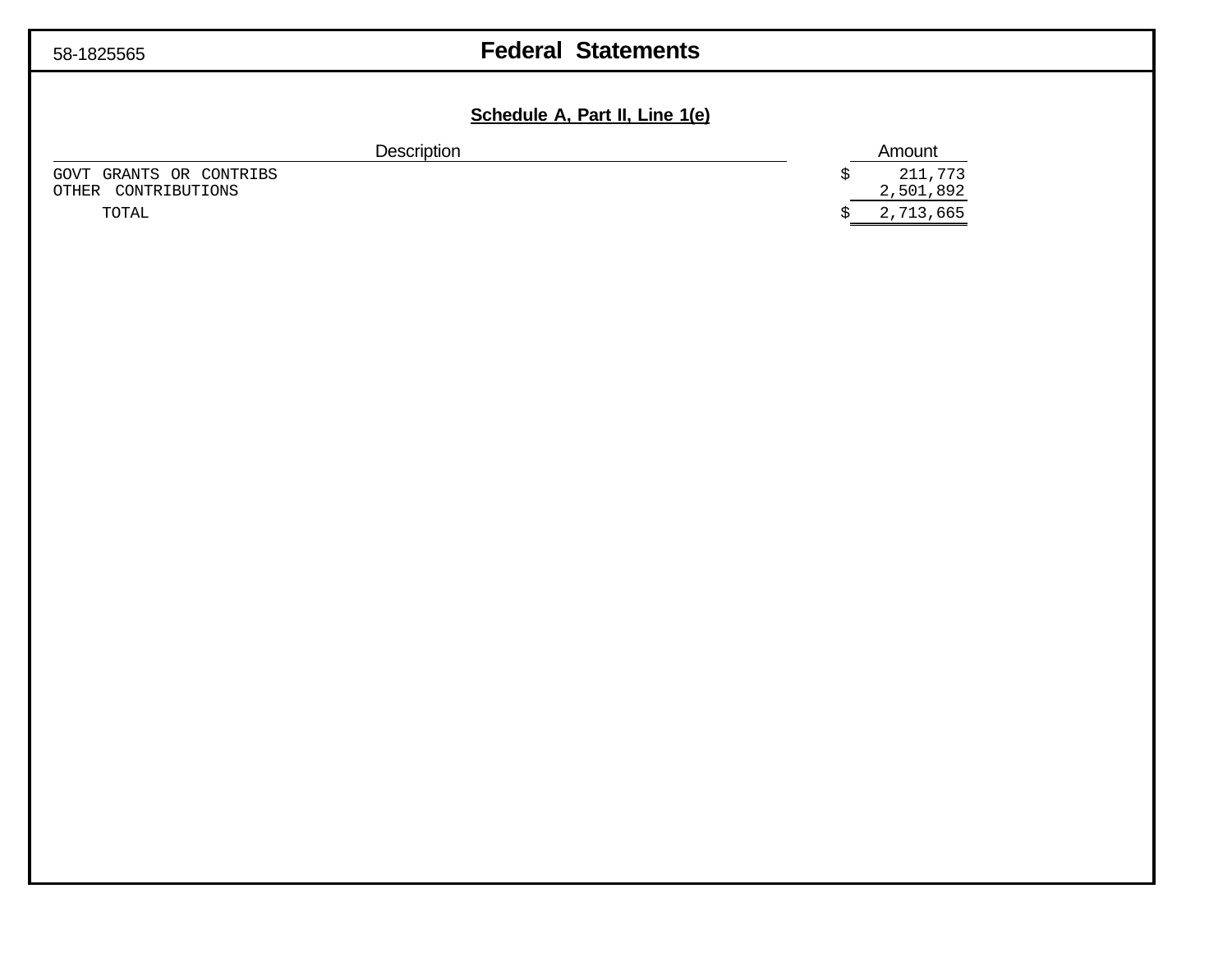## 58-1825565 **Federal Statements**

| <b>Schedule A. Part II. Line 5 - Excess Gifts</b>                          |       |                              |   |               |  |
|----------------------------------------------------------------------------|-------|------------------------------|---|---------------|--|
| Donor Name                                                                 | Total |                              |   | <b>Excess</b> |  |
| ANONYMOUS<br>CITY OF SANDY SPRINGS<br>FULTON COUNTY HOUSING & COMMUNITY DE |       | 101,114<br>100,000<br>81,733 | S |               |  |
| TOTAL                                                                      |       | 282,847                      |   | 0             |  |